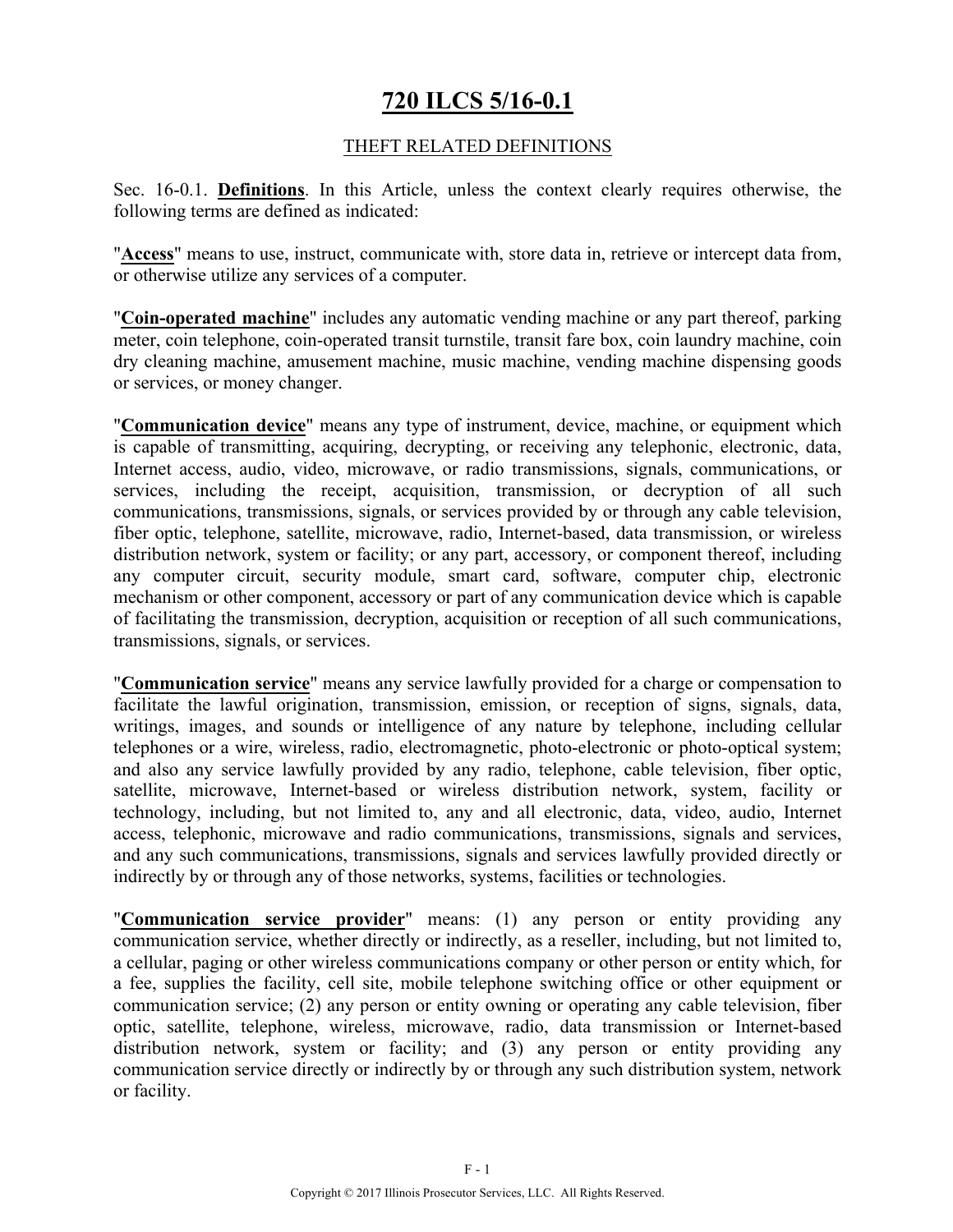"**Computer**" means a device that accepts, processes, stores, retrieves or outputs data, and includes but is not limited to auxiliary storage and telecommunications devices connected to computers.

"**Continuing course of conduct**" means a series of acts, and the accompanying mental state necessary for the crime in question, irrespective of whether the series of acts are continuous or intermittent.

"**Delivery container**" means any bakery basket of wire or plastic used to transport or store bread or bakery products, any dairy case of wire or plastic used to transport or store dairy products, and any dolly or cart of 2 or 4 wheels used to transport or store any bakery or dairy product.

"**Document-making implement**" means any implement, impression, template, computer file, computer disc, electronic device, computer hardware, computer software, instrument, or device that is used to make a real or fictitious or fraudulent personal identification document.

"**Financial transaction device**" means any of the following: (1) An electronic funds transfer card. (2) A credit card. (3) A debit card. (4) A point-of-sale card. (5) Any instrument, device, card, plate, code, account number, personal identification number, or a record or copy of a code, account number, or personal identification number or other means of access to a credit account or deposit account, or a driver's license or State identification card used to access a proprietary account, other than access originated solely by a paper instrument, that can be used alone or in conjunction with another access device, for any of the following purposes: (A) Obtaining money, cash refund or credit account, credit, goods, services, or any other thing of value. (B) Certifying or guaranteeing to a person or business the availability to the device holder of funds on deposit to honor a draft or check payable to the order of that person or business. (C) Providing the device holder access to a deposit account for the purpose of making deposits, withdrawing funds, transferring funds between deposit accounts, obtaining information pertaining to a deposit account, or making an electronic funds transfer.

"**Full retail value**" means the merchant's stated or advertised price of the merchandise.

"**Full retail value**" includes the aggregate value of property obtained from retail thefts committed by the same person as part of a continuing course of conduct from one or more mercantile establishments in a single transaction or in separate transactions over a period of one year.

"**Internet**" means an interactive computer service or system or an information service, system, or access software provider that provides or enables computer access by multiple users to a computer server, and includes, but is not limited to, an information service, system, or access software provider that provides access to a network system commonly known as the Internet, or any comparable system or service and also includes, but is not limited to, a World Wide Web page, newsgroup, message board, mailing list, or chat area on any interactive computer service or system or other online service.

"**Library card**" means a card or plate issued by a library facility for purposes of identifying the person to whom the library card was issued as authorized to borrow library material, subject to all limitations and conditions imposed on the borrowing by the library facility issuing such card.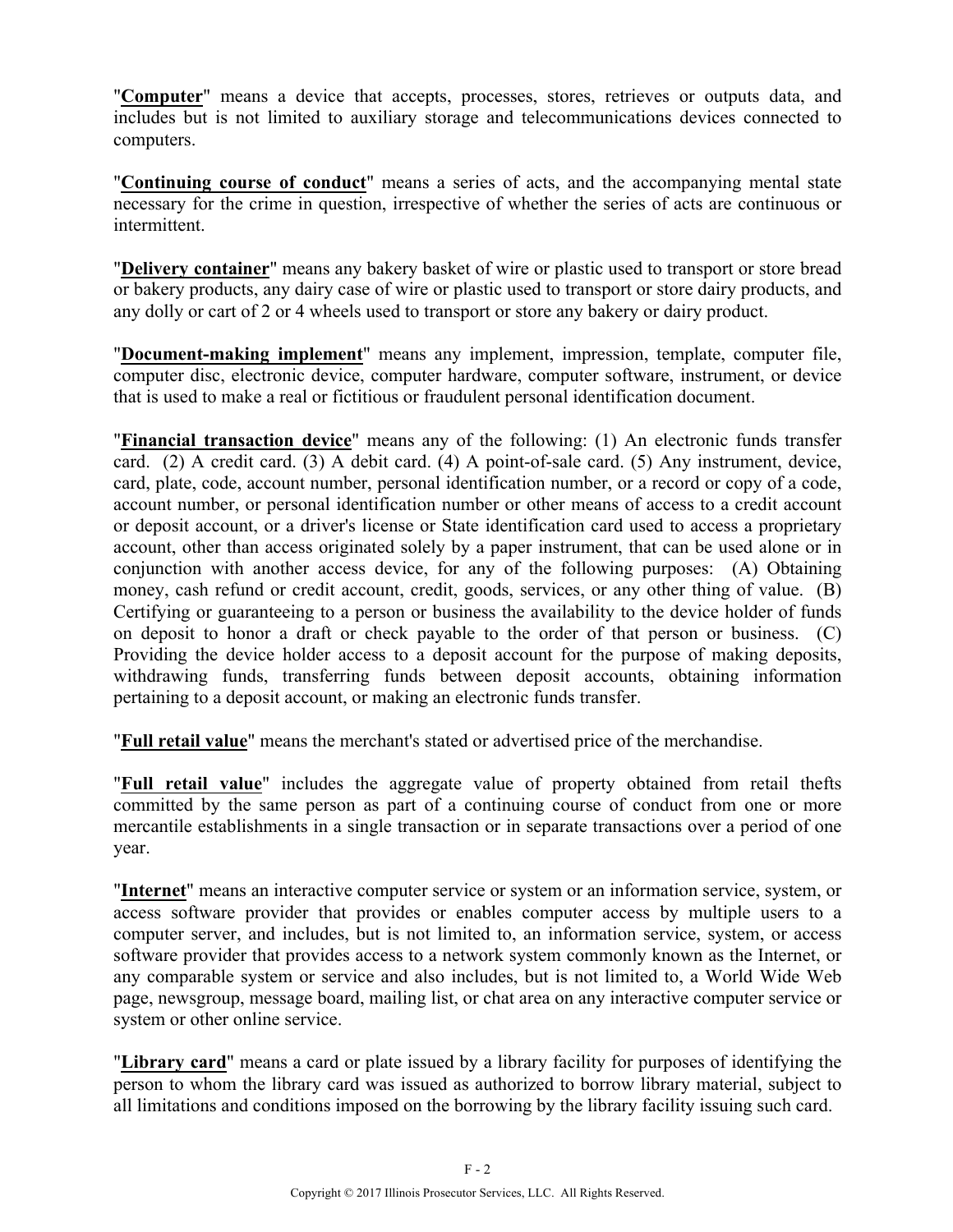Library facility" includes any public library or museum, or any library or museum of an educational, historical or eleemosynary institution, organization or society.

"**Library material**" includes any book, plate, picture, photograph, engraving, painting, sculpture, statue, artifact, drawing, map, newspaper, pamphlet, broadside, magazine, manuscript, document, letter, microfilm, sound recording, audiovisual material, magnetic or other tape, electronic data processing record or other documentary, written or printed material regardless of physical form or characteristics, or any part thereof, belonging to, or on loan to or otherwise in the custody of a library facility.

"**Manufacture or assembly of an unlawful access device**" means to make, produce or assemble an unlawful access device or to modify, alter, program or re-program any instrument, device, machine, equipment or software so that it is capable of defeating or circumventing any technology, device or software used by the provider, owner or licensee of a communication service or of any data, audio or video programs or transmissions to protect any such communication, data, audio or video services, programs or transmissions from unauthorized access, acquisition, disclosure, receipt, decryption, communication, transmission or retransmission.

"**Manufacture or assembly of an unlawful communication device**" means to make, produce or assemble an unlawful communication or wireless device or to modify, alter, program or reprogram a communication or wireless device to be capable of acquiring, disrupting, receiving, transmitting, decrypting, or facilitating the acquisition, disruption, receipt, transmission or decryption of, a communication service without the express consent or express authorization of the communication service provider, or to knowingly assist others in those activities.

"**Master sound recording**" means the original physical object on which a given set of sounds were first recorded and which the original object from which all subsequent sound recordings embodying the same set of sounds are directly or indirectly derived.

"**Merchandise**" means any item of tangible personal property, including motor fuel.

"**Merchant**" means an owner or operator of any retail mercantile establishment or any agent, employee, lessee, consignee, officer, director, franchisee, or independent contractor of the owner or operator.

"**Merchant**" also means a person who receives from an authorized user of a payment card, or someone the person believes to be an authorized user, a payment card or information from a payment card, or what the person believes to be a payment card or information from a payment card, as the instrument for obtaining, purchasing or receiving goods, services, money, or anything else of value from the person.

"**Motor fuel**" means a liquid, regardless of its properties, used to propel a vehicle, including gasoline and diesel.

"**Online**" means the use of any electronic or wireless device to access the Internet.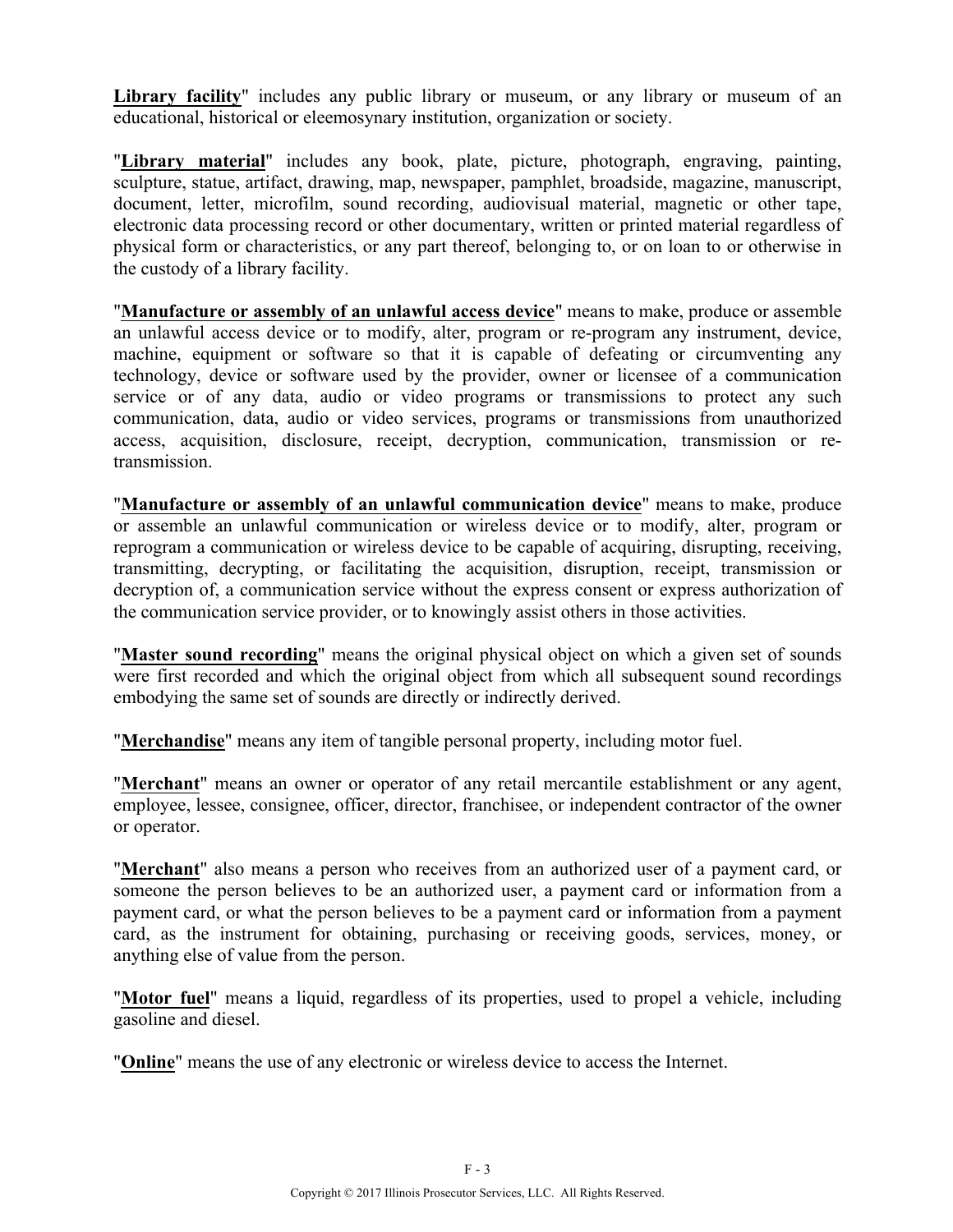"**Payment card**" means a credit card, charge card, debit card, or any other card that is issued to an authorized card user and that allows the user to obtain, purchase, or receive goods, services, money, or anything else of value from a merchant.

"**Person with a disability**" means a person who suffers from a physical or mental impairment resulting from disease, injury, functional disorder or congenital condition that impairs the individual's mental or physical ability to independently manage his or her property or financial resources, or both.

"**Personal identification document**" means a birth certificate, a driver's license, a State identification card, a public, government, or private employment identification card, a social security card, a firearm owner's identification card, a credit card, a debit card, or a passport issued to or on behalf of a person other than the offender, or any document made or issued, or falsely purported to have been made or issued, by or under the authority of the United States Government, the State of Illinois, or any other state political subdivision of any state, or any other governmental or quasi-governmental organization that is of a type intended for the purpose of identification of an individual, or any such document made or altered in a manner that it falsely purports to have been made on behalf of or issued to another person or by the authority of one who did not give that authority.

"**Personal identifying information**" means any of the following information: (1) A person's name. (2) A person's address. (3) A person's date of birth. (4) A person's telephone number. (5) A person's driver's license number or State of Illinois identification card as assigned by the Secretary of State of the State of Illinois or a similar agency of another state. (6) A person's social security number. (7) A person's public, private, or government employer, place of employment, or employment identification number. (8) The maiden name of a person's mother. (9) The number assigned to a person's depository account, savings account, or brokerage account. (10) The number assigned to a person's credit or debit card, commonly known as a "Visa Card", "MasterCard", "American Express Card", "Discover Card", or other similar cards whether issued by a financial institution, corporation, or business entity. (11) Personal identification numbers. (12) Electronic identification numbers. (13) Digital signals. (14) User names, passwords, and any other word, number, character or combination of the same usable in whole or part to access information relating to a specific individual, or to the actions taken, communications made or received, or other activities or transactions of a specific individual. (15) Any other numbers or information which can be used to access a person's financial resources, or to identify a specific individual, or the actions taken, communications made or received, or other activities or transactions of a specific individual.

"**Premises of a retail mercantile establishment**" includes, but is not limited to, the retail mercantile establishment; any common use areas in shopping centers; and all parking areas set aside by a merchant or on behalf of a merchant for the parking of vehicles for the convenience of the patrons of such retail mercantile establishment.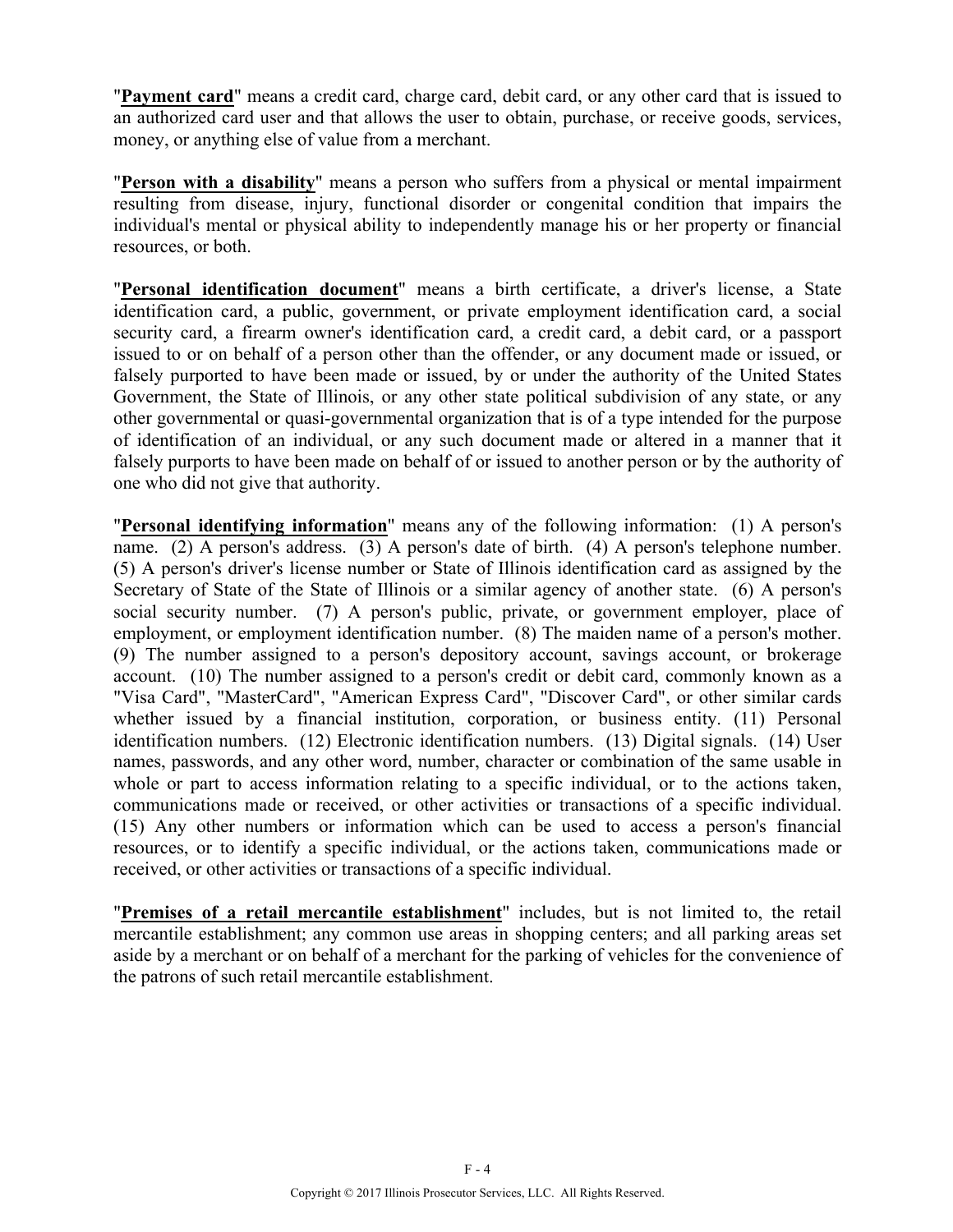"**Public water, gas, or power supply, or other public services**" mean any service subject to regulation by the Illinois Commerce Commission; any service furnished by a public utility that is owned and operated by any political subdivision, public institution of higher education or municipal corporation of this State; any service furnished by any public utility that is owned by such political subdivision, public institution of higher education, or municipal corporation and operated by any of its lessees or operating agents; any service furnished by an electric cooperative as defined in Section 3.4 of the Electric Supplier Act; or wireless service or other service regulated by the Federal Communications Commission.

"**Publish**" means to communicate or disseminate information to any one or more persons, either orally, in person, or by telephone, radio or television or in writing of any kind, including, without limitation, a letter or memorandum, circular or handbill, newspaper or magazine article or book.

"**Radio frequency identification device**" means any implement, computer file, computer disc, electronic device, computer hardware, computer software, or instrument that is used to activate, read, receive, or decode information stored on a RFID tag or transponder attached to a personal identification document.

"**RFID tag or transponder**" means a chip or device that contains personal identifying information from which the personal identifying information can be read or decoded by another device emitting a radio frequency that activates or powers a radio frequency emission response from the chip or transponder.

"**Re-encoder**" means an electronic device that places encoded information from the magnetic strip or stripe of a payment card onto the magnetic strip or stripe of a different payment card.

"**Retail mercantile establishment**" means any place where merchandise is displayed, held, stored or offered for sale to the public.

"**Scanning device**" means a scanner, reader, or any other electronic device that is used to access, read, scan, obtain, memorize, or store, temporarily or permanently, information encoded on the magnetic strip or stripe of a payment card.

"**Shopping cart**" means those push carts of the type or types which are commonly provided by grocery stores, drug stores or other retail mercantile establishments for the use of the public in transporting commodities in stores and markets and, incidentally, from the stores to a place outside the store.

"**Sound or audio visual recording**" means any sound or audio visual phonograph record, disc, pre-recorded tape, film, wire, magnetic tape or other object, device or medium, now known or hereafter invented, by which sounds or images may be reproduced with or without the use of any additional machine, equipment or device.

"**Theft detection device remover**" means any tool or device specifically designed and intended to be used to remove any theft detection device from any merchandise.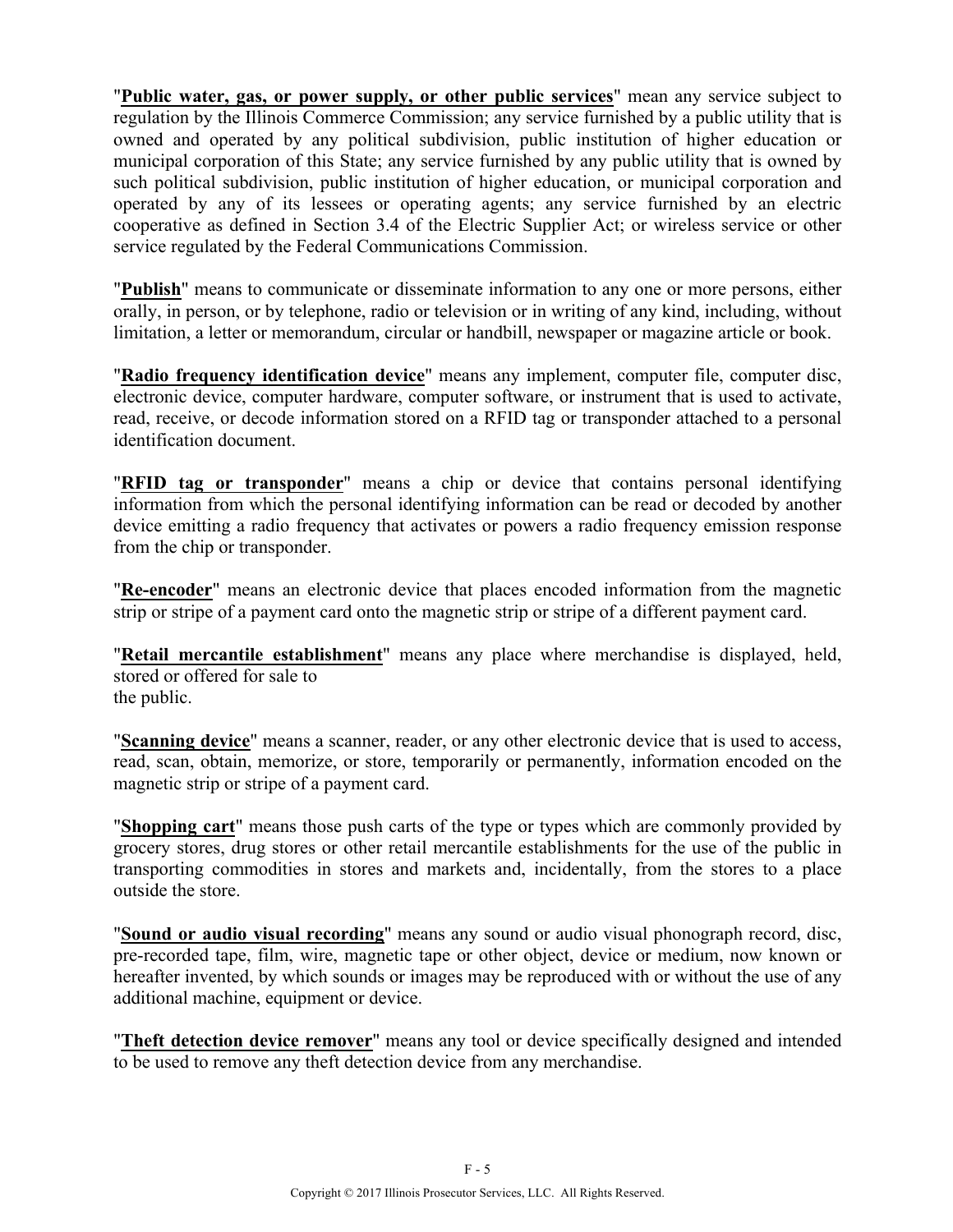"**Under-ring**" means to cause the cash register or other sales recording device to reflect less than the full retail value of the merchandise.

"**Unidentified sound or audio visual recording**" means a sound or audio visual recording without the actual name and full and correct street address of the manufacturer, and the name of the actual performers or groups prominently and legibly printed on the outside cover or jacket and on the label of such sound or audio visual recording.

"**Unlawful access device**" means any type of instrument, device, machine, equipment, technology, or software which is primarily possessed, used, designed, assembled, manufactured, sold, distributed or offered, promoted or advertised for the purpose of defeating or circumventing any technology, device or software, or any component or part thereof, used by the provider, owner or licensee of any communication service or of any data, audio or video programs or transmissions to protect any such communication, audio or video services, programs or transmissions from unauthorized access, acquisition, receipt, decryption, disclosure, communication, transmission or re-transmission.

"**Unlawful communication device**" means any electronic serial number, mobile identification number, personal identification number or any communication or wireless device that is capable of acquiring or facilitating the acquisition of a communication service without the express consent or express authorization of the communication service provider, or that has been altered, modified, programmed or reprogrammed, alone or in conjunction with another communication or wireless device or other equipment, to so acquire or facilitate the unauthorized acquisition of a communication service.

"**Unlawful communication device**" also means: (1) any phone altered to obtain service without the express consent or express authorization of the communication service provider, tumbler phone, counterfeit or clone phone, tumbler microchip, counterfeit or clone microchip, scanning receiver of wireless communication service or other instrument capable of disguising its identity or location or of gaining unauthorized access to a communications or wireless system operated by a communication service provider; and (2) any communication or wireless device which is capable of, or has been altered, designed, modified, programmed or reprogrammed, alone or in conjunction with another communication or wireless device or devices, so as to be capable of, facilitating the disruption, acquisition, receipt, transmission or decryption of a communication service without the express consent or express authorization of the communication service provider, including, but not limited to, any device, technology, product, service, equipment, computer software or component or part thereof, primarily distributed, sold, designed, assembled, manufactured, modified, programmed, reprogrammed or used for the purpose of providing the unauthorized receipt of, transmission of, disruption of, decryption of, access to or acquisition of any communication service provided by any communication service provider.

"**Vehicle**" means a motor vehicle, motorcycle, or farm implement that is self-propelled and that uses motor fuel for propulsion.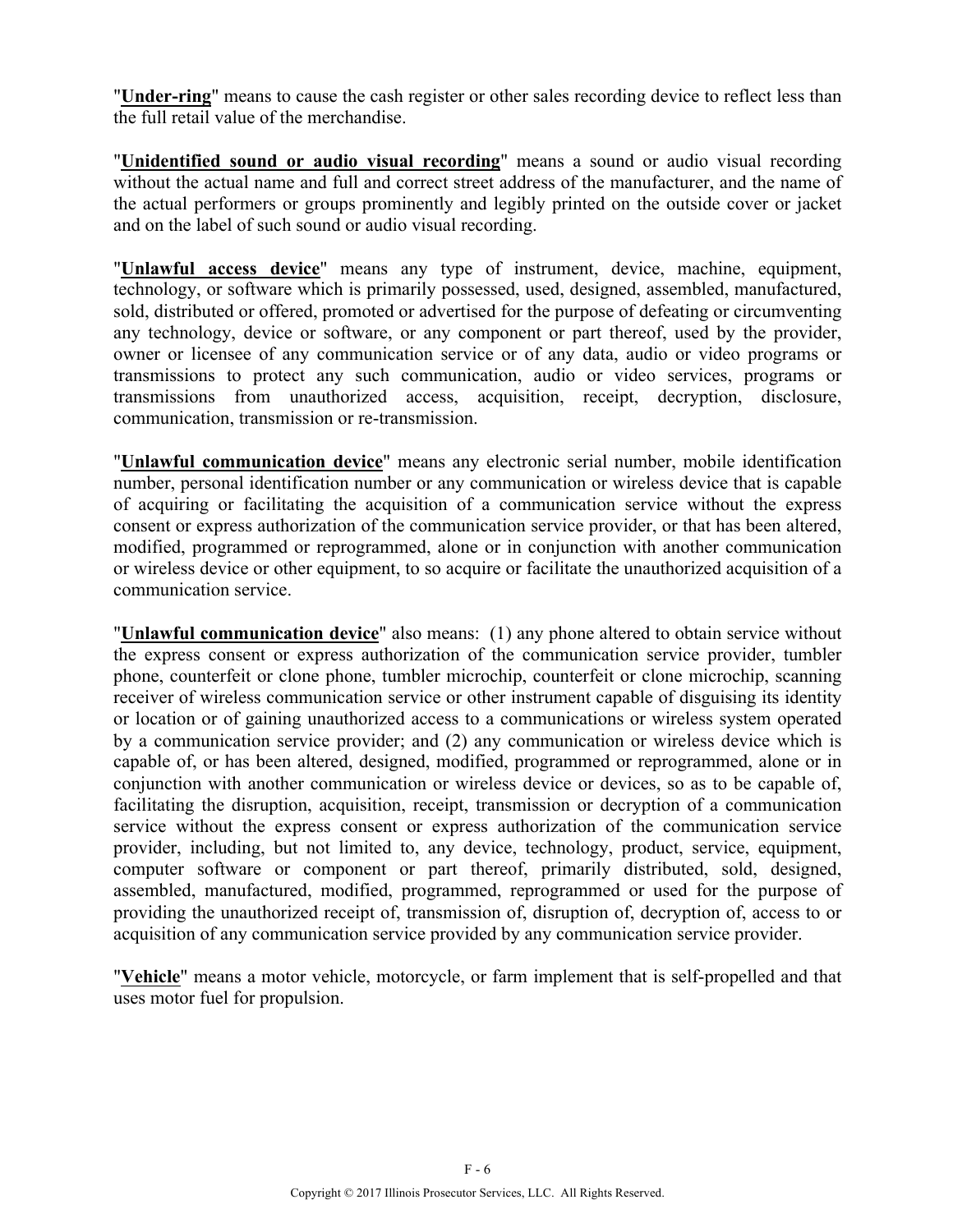"**Wireless device**" includes any type of instrument, device, machine, or equipment that is capable of transmitting or receiving telephonic, electronic or radio communications, or any part of such instrument, device, machine, or equipment, or any computer circuit, computer chip, electronic mechanism, or other component that is capable of facilitating the transmission or reception of telephonic, electronic, or radio communications.

**Legislative History:** Created: 97-597, eff. 1-1-12; incorporates 97-388, eff. 1-1-12; revised 9- 21-11.) Amended by P.A. 97-1109; (eff, 1-1-13).

### **THEFT**

In drafting a theft charge under Illinois Compiled Statutes, Chapter 720, Act 5, Section 16-1, it is important to keep in mind that two subsections must be averred in the charging instrument. Section 16-1 provides as follows:

- (a) A person commits theft when he knowingly:
- (1) Obtains or exerts unauthorized control over property of the owner; or
- (2) Obtains by deception control over property of the owner; or
- (3) Obtains by threat control over property of the owner; or
- (4) Obtains control over stolen property knowing the property to have been stolen by another or under such circumstances as would reasonably induce him to believe that the property was stolen,
- (5) Obtains or exerts control over property in the custody of any law enforcement agency which is explicitly represented to him by any law enforcement officer or any individual acting in behalf of a law enforcement agency as being stolen.

-AND-

- (A) Intends to deprive the owner permanently of the use or benefit of the property; or
- (B) Knowingly uses, conceals or abandons the property in such manner as to deprive the owner permanently or such use or benefit; or
- (C) Uses, conceals, or abandons the property knowing such use, concealment or abandonment probably will deprive the owner permanently of such use or benefit; or Therefore, it is necessary that the charge consist of an averment from Subsection (1), (2), (3), (4), or (5) together with an averment from Subsection (A), (B), or (C). The options are available to the draftsman and should be selected to complement the factual circumstances of the offense. For purposes of this work, Sections  $16-1(a)(1)(A)$ ,  $16-1(a)(2(A), 16-1(a)(3)(A)$ , and 16-1(a)(4)(A), have been selected as models below and in the following pages.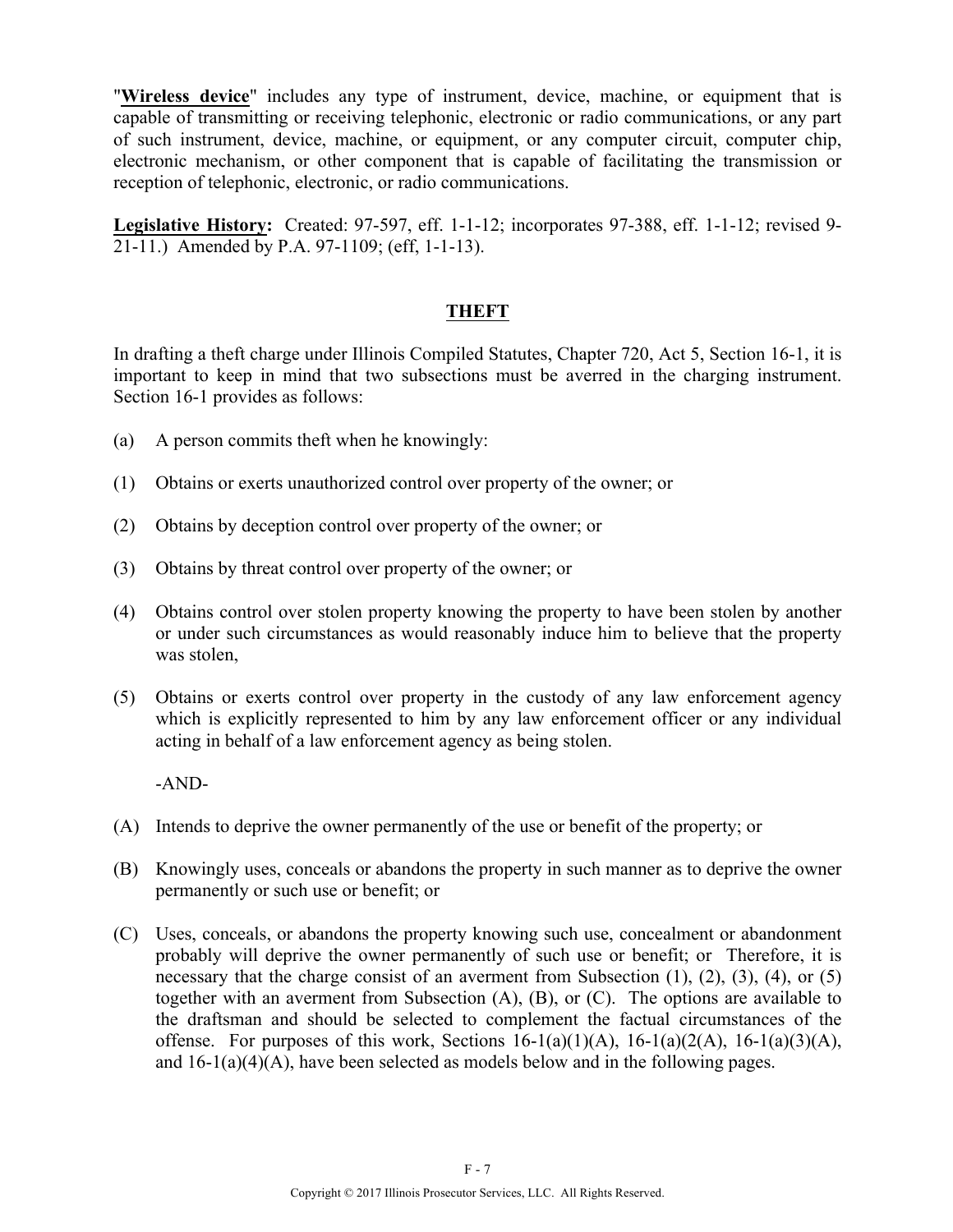The penalty provisions for the offense of Theft as found in Section 16-1(c) provides as follows:

(1) Theft of property not from the person and not exceeding \$500 in value is a Class A Misdemeanor.

- (1.1)Theft of property, other than a firearm, not from the person and not exceeding \$500 in value is a Class 4 Felony if the theft was committed in a school or place of worship or if the theft was of government property.
- (2) A person who has been convicted of theft of property not from the person and not exceeding \$500 in value, who has been previously convicted of any type of theft, robbery, armed robbery, burglary, residential burglary, possession of burglary tools, home invasion, forgery, a violation of Sections 4-103, 4-103.1, 4-103.2, or 4-103.3 of the Illinois Vehicle Code relating to the possession of a stolen or converted motor vehicles, or a violation of Section 17-36 of the Criminal Code of 1961 or Section 8 of the Illinois Credit Card and Debit Card Act, is guilty of a Class 4 felony. When a person has any such prior conviction, the information or indictment charging that person shall state such prior conviction as to give notice of the State's intention to treat the charge as a felony. The fact of such prior conviction is not an element of the offense and may not be disclosed to the jury during trial unless otherwise permitted by issues properly raised during such trial.
- (3) Deleted by Public Act 91-544 (Eff: 1-1-00).
- (4) Theft of property from the person not exceeding \$500 or theft of property exceeding \$500 and not exceeding \$10,000 is a Class 3 Felony.
- (4.1) Theft of property from the person not exceeding \$500 in value, or theft of property exceeding \$500 and not exceeding \$10,000 in value, is a Class 2 Felony if the theft was committed in a school or place of worship or if the theft was of government property.
- (5) Theft of property exceeding \$10,000 and not exceeding \$100,000 in value is a Class 2 Felony.
- (5.1) Theft of property exceeding \$10,000 and not exceeding \$100,000 in value is a Class 1 Felony if the theft was committed in a school or place of worship or if the theft was of government property.
- (6) Theft of property exceeding \$100,000 and not exceeding \$500,000 in value is a Class 1 Felony.
- (6.1) Theft of property exceeding \$100,000 in value is a Class X Felony if the theft was committed in a school or place of worship or if the theft was of government property
- (6.2) Theft of property exceeding \$500,000 and not exceeding \$1,000,000 in value is a Class 1 Non-Probationable Felony.
- (6.3) Theft of property exceeding \$1,000,000 in values is a Class X Felony.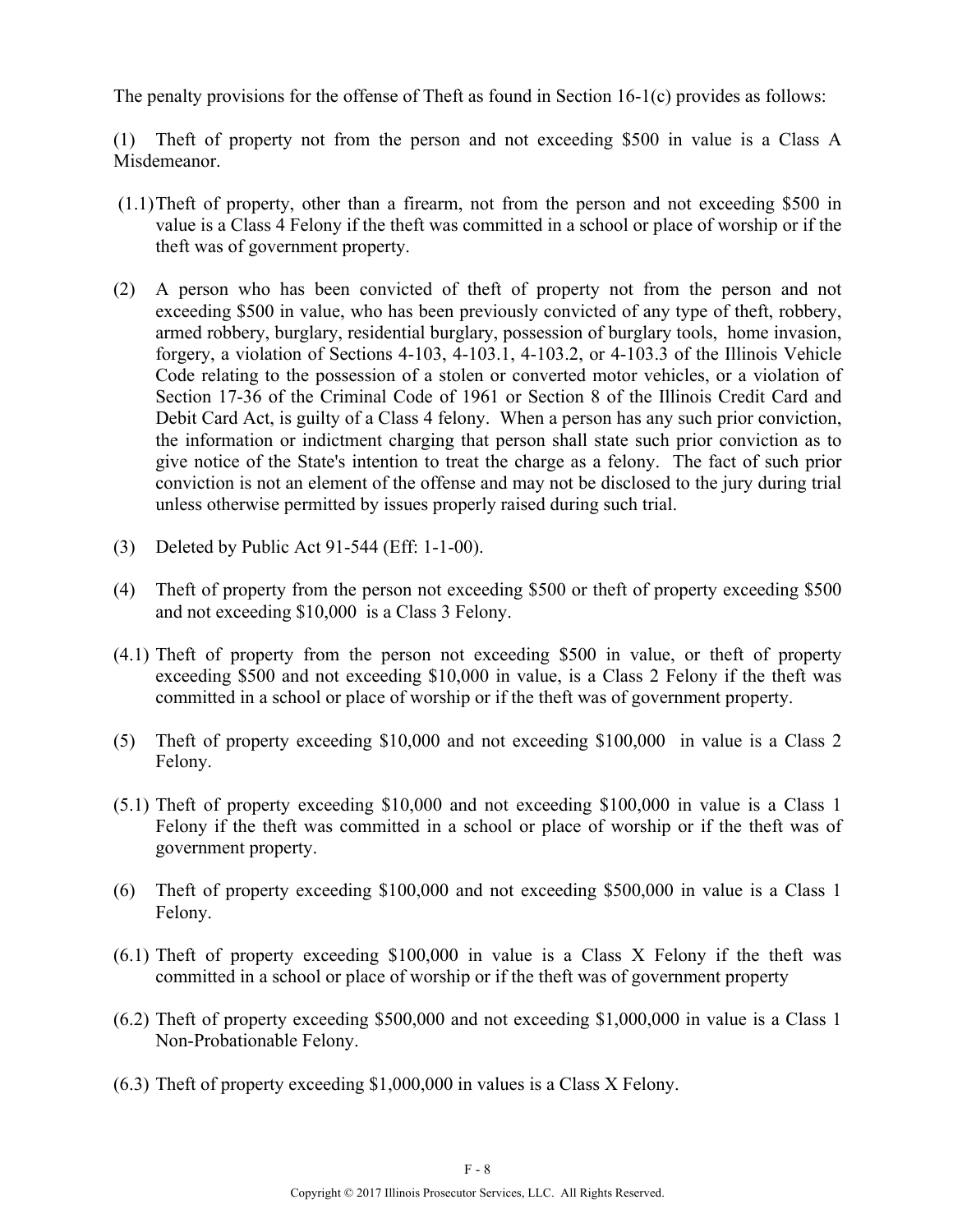- (7) Theft by deception, as described by Paragraph (2) of this Section, in which the offender obtained money or property valued at \$5,000 or more from a victim 60 years of age or older, is a Class 2 Felony.
- (8) Theft by deception, as described by paragraph (2) of subsection (a) of this Section, in which the offender falsely poses as a landlord or agent or landlord and obtains a rent payment or a security deposit employee of the from a tenant is a Class 3 Felony if the rent payment or security deposit obtained does not exceed \$500.
- (9) Theft by deception, as described by paragraph (2) of subsection (a) of this Section, in which the offender falsely poses as a landlord or agent or employee of the landlord and obtains a rent payment or a security deposit from a tenant is a Class 2 Felony if the rent payment or security deposit obtained exceeds \$500 and does not exceed \$10,000.
- (10) Theft by deception, as described by paragraph (2) of subsection (a) of this Section, in which the offender falsely poses as a landlord or agent or employee of the landlord and obtains a rent payment or a security deposit from a tenant is a Class 1 Felony if the rent payment or security deposit obtained exceeds \$10,000 and does not exceed \$100,000.
- (11) Theft by deception, as described by paragraph (2) of subsection (a) of this Section, in which the offender falsely poses as a landlord or agent or employee of the landlord and obtains a rent payment or a security deposit from a tenant, is a Class X Felony if the rent payment or security deposit obtained exceeds \$100,000.

(These provisions were added by Public Acts: 96-0496 (Effective: 1-1-10) and 96-0534 (Effective: 8-14-08.)

**NOTE A:** When a charge of theft of property exceeding a specified value is brought, the value of the property involved is an element of the offense to be resolved by the trier of fact as either exceeding or not exceeding the specified value. (720 ILCS 5/16-1(c))

**NOTE B**: (d) Theft by lessee; permissive inference. The trier of fact may infer evidence that a person intends to deprive the owner permanently of the use or benefit of the property (1) if a lessee of the personal property of another fails to return it to the owner within 10 days after written demand from the owner for its return or (2) if a lessee of the personal property of another fails to return it to the owner within 24 hours after written demand from the owner for its return and the lessee had presented identification to the owner that contained a materially fictitious name, address, or telephone number. A notice in writing, given after the expiration of the leasing agreement, addressed and mailed, by registered mail, to the lessee at the address given by him and shown on the leasing agreement shall constitute proper demand. 720 ILCS 5/16-1(d) (97- 0587)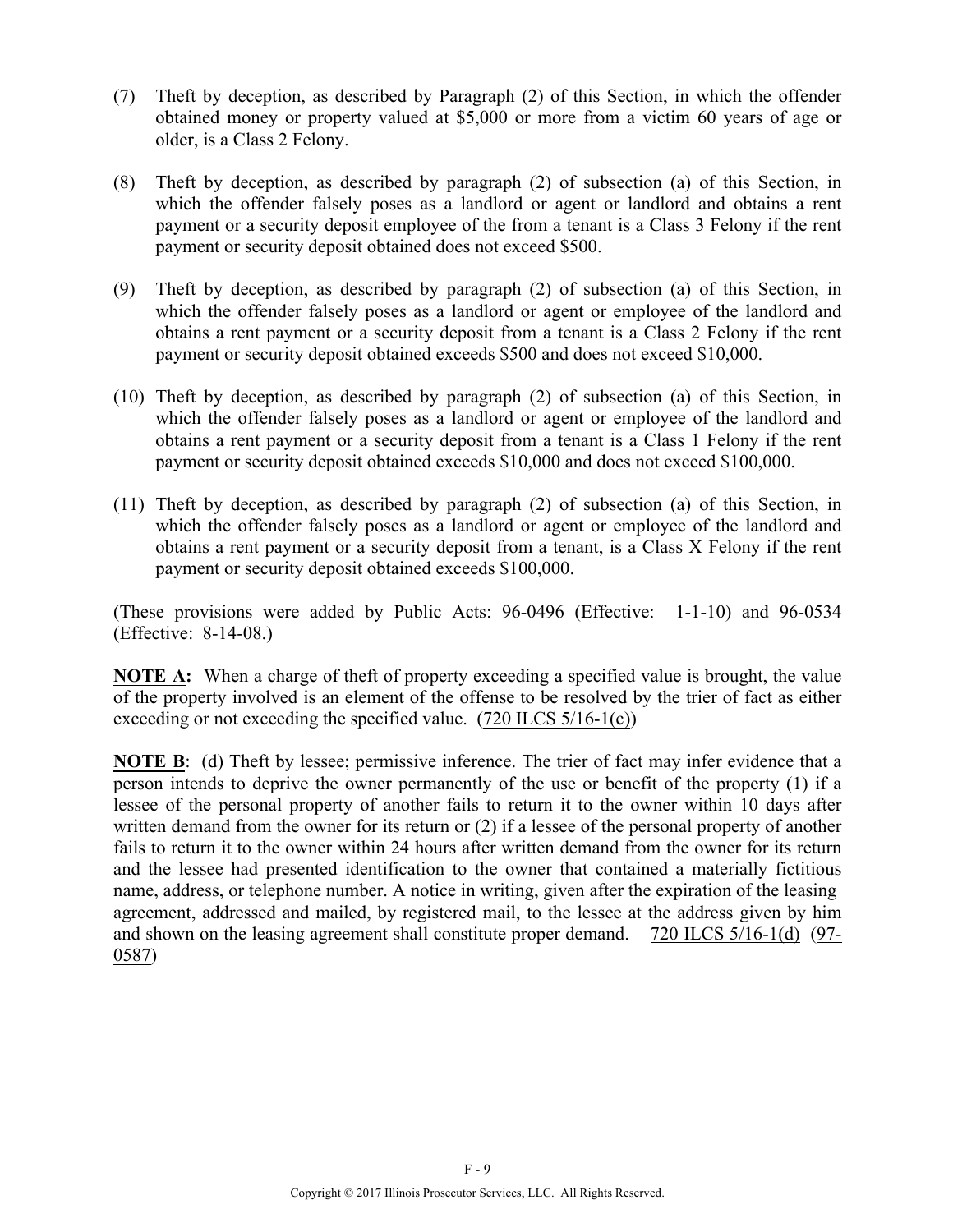**NOTE C:** (e) Permissive inference; evidence of intent that a person obtains by deception control over property. The trier of fact may infer that a person "knowingly obtains by deception control over property of the owner" when he or she fails to return, within 45 days after written demand from the owner, the down payment and any additional payments accepted under a promise, oral or in writing, to perform services for the owner for consideration of \$3,000 or more, and the promisor knowingly without good cause failed to substantially perform pursuant to the agreement after taking a down payment of 10% or more of the agreed upon consideration. This provision shall not apply where the owner initiated the suspension of performance under the agreement, or where the promisor responds to the notice within the 45-day notice period. A notice in writing, addressed and mailed, by registered mail, to the promisor at the last known address of the promisor, shall constitute proper demand. 720 ILCS 5/16-1(e) (97-0587)

**NOTE D:** (f) Offender's interest in the property. (1) It is no defense to a charge of theft of property that the offender has an interest therein, when the owner also has an interest to which the offender is not entitled. (2) Where the property involved is that of the offender's spouse, no prosecution for theft may be maintained unless the parties were not living together as man and wife and were living in separate abodes at the time of the alleged theft. 720 ILCS 5/16-1(f) (97-0587)

A violation of Section 16-1(a)(1)(A) is set forth below in order to illustrate the proper method of drafting a charge to coincide with the applicable penalty provision.

### **COMPLAINT: I - 720 ILCS 5/16-1(a)(1)(A)**

Knowingly obtained unauthorized control over property of Don Smith, one 2008 Whutsit, having a total value not exceeding \$500, intending to deprive Don Smith permanently of the use of the property, and the defendant had been previously convicted of theft in violation of Section 16- 1(a)(1)(A) of Act 5 of Chapter 720 of Illinois Compiled Statutes, in the Circuit Court of Union County, Illinois, on April 3, 2007.

**NOTE A:** Theft of property, not from the person and not exceeding \$500 in value, is a Class A Misdemeanor.

**NOTE B**: A conviction of theft of property, not from the person and not exceeding \$500 in value, who has been previously convicted of any type of theft, robbery, armed robbery, burglary, residential burglary, possession of burglary tools, home invasion, forgery, a violation of Sections 4-103, 4-103.1, 4-103.2 or 4-103.3 of the Illinois Vehicle Code relating to the possession of a stolen or converted vehicle, or a violation of Section 8 of the Illinois Credit Card and Debit Card Act, is a Class 4 Felony (720 ILCS 5/16-1(b)(2)). (See Note B on Page 1067 for information and model complaint.)

**NOTE C:** Theft of property exceeding \$500, and not exceeding \$10,000 in value, is a Class 3 felony  $(720$  ILCS  $5/16-1(b)(4)$ . Theft of property exceeding \$10,000 and not exceeding \$100,000 is a Class 2 Felony (720 ILCS  $5/16-1(b)(5)$ ). Theft of property over \$100,000 is a Class 1 Felony (720 ILCS 5/16-1(b)(6)).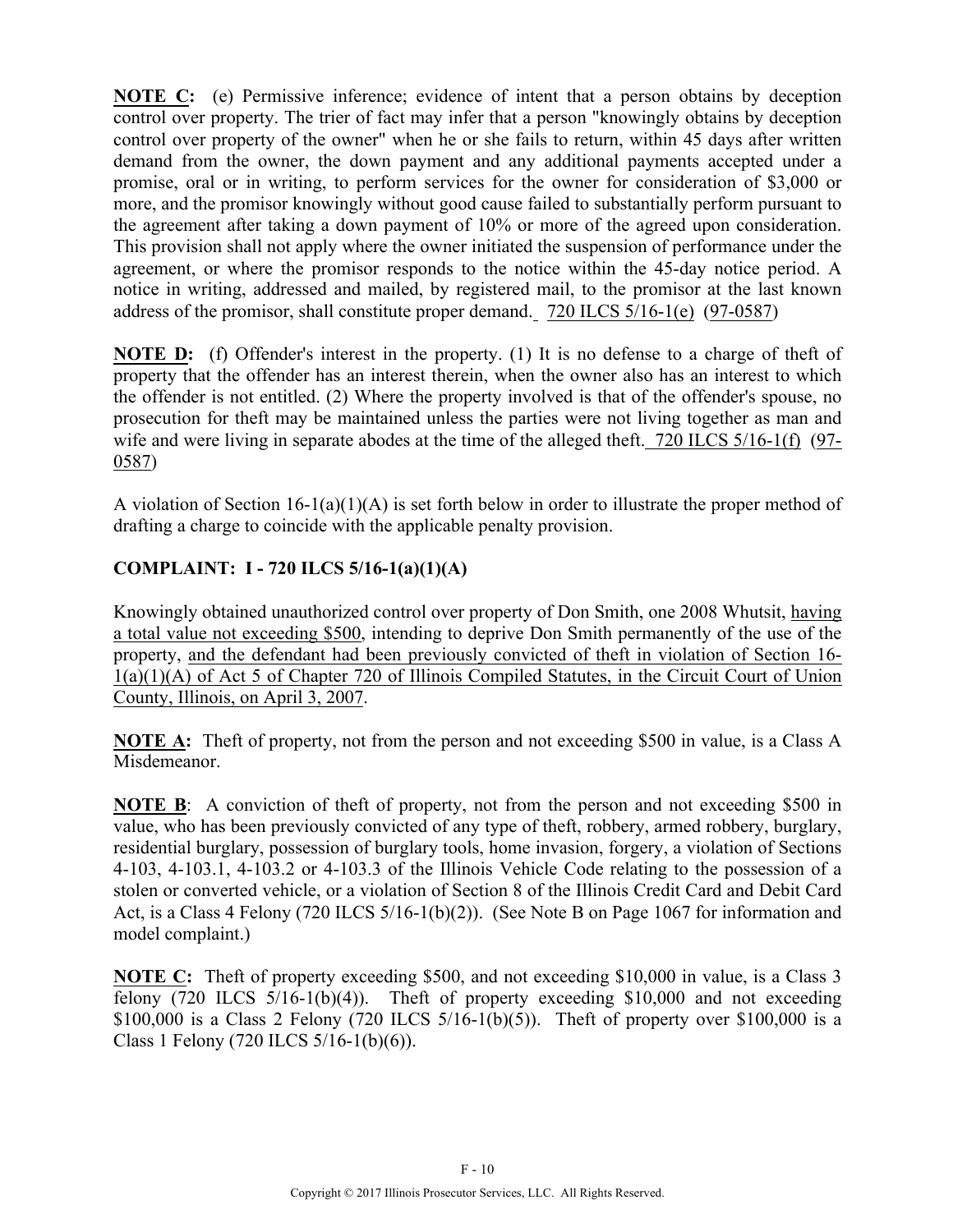### **COMPLAINT: II - 720 ILCS 5/16-1(a)(1)(A)**

Knowingly obtained unauthorized control over property from the person of Don Smith, one 2008 Whutzit, having a total value not exceeding \$500, intending to deprive Don Smith permanently of the use of the property.

**NOTE A:** Theft of property from the person not exceeding \$500 is a Class 3 Felony. (720 ILCS)  $5/16-1(b)(4)$ 

**NOTE B:** For charges of theft of property exceeding \$500 see Note C of Complaint I above.

#### **COMPLAINT: III - 720 ILCS 5/16-1(a)(2)(A)**

Knowingly obtained by deception control over one 2008 Whutzit having a value of \$5,000 from Don Smith, a person sixty years of age or older, intending to deprive Don Smith permanently of the use or benefit of that property.

**NOTE A:** Theft by deception of property worth \$5,000 or more from a person sixty years old or older is a Class 2 Felony. (720 ILCS 5/16-1(b)(7))

**NOTE B:** Complaints concerning theft of firearms has been deleted by Public Act 91-544 (Eff: 1-1-00). For complaints concerning the illegal possession of stolen firearms see Sections 16-16 and 16-16.1 of this Code.

**Legislative History:** Codified - Laws 1961, p.1983 (1-1-62); Amended - Laws 1967, p.1802; P.A.s 77-2638, 78-255, 79-840, 79-973, 79-1454, 82-318, 83-715, 84-950, 85-691, 85-753, 85- 1030, 85-1209, 85-1296, 85-1440, 89-377, 91-118, 91-360, 91-544, 92-16, 93-520, 94-134, 96- 496, 96-534, 96-1000, 96-1301, 96-1532 & 96-1551.

#### **This complaint was amended by P.A. 97-1109. (Eff: 1-1-13)**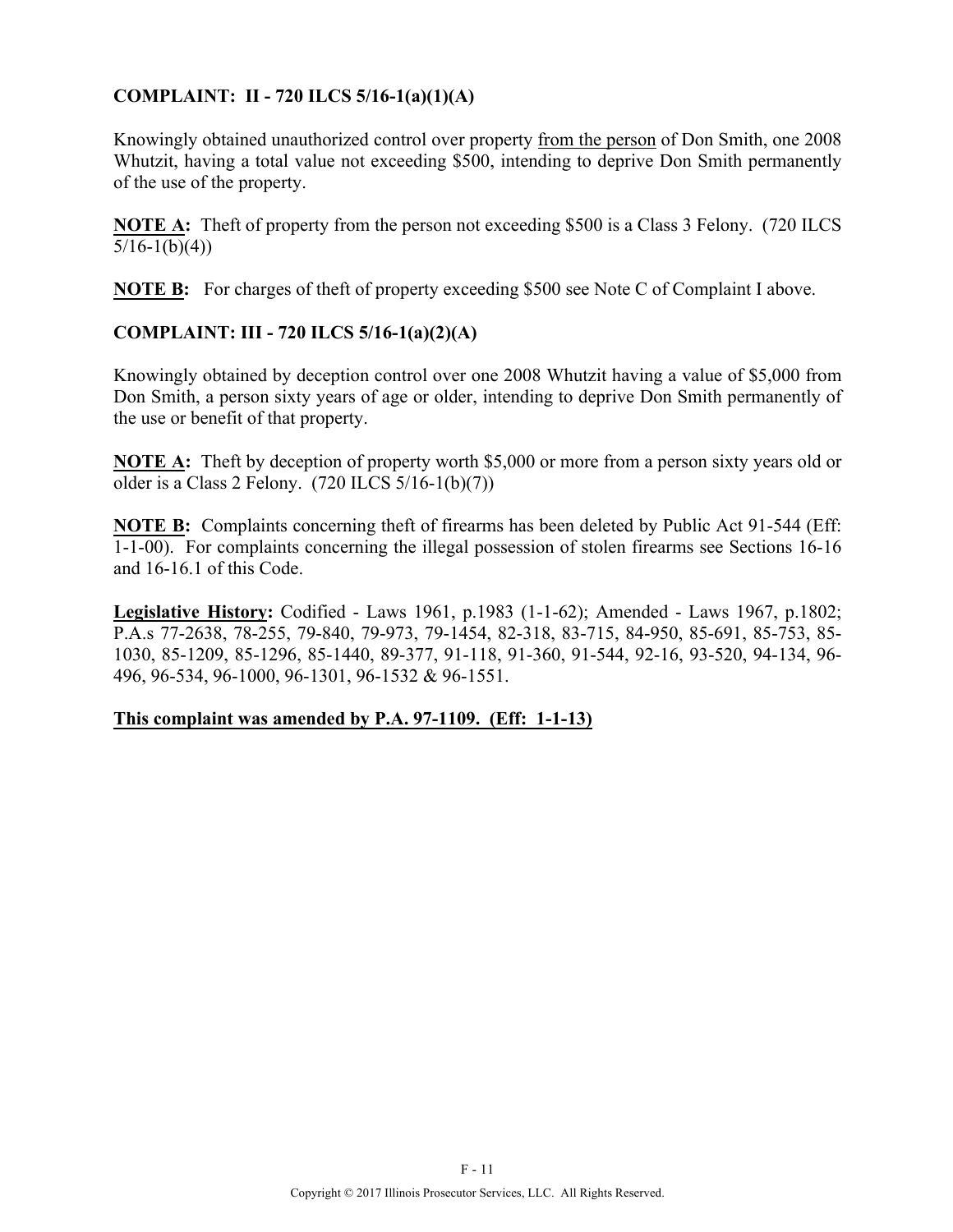## **720 ILCS 5/ 16-1(a)(1)(A)**

#### THEFT

**In violation of SECTION 16-1(a)(1)(A) of ACT 5 of CHAPTER 720 of the Illinois**  Compiled Statutes, on \_\_\_ (date of offense) , in the State of Illinois and the County of defendant, (defendant's name), knowingly exerted<sup>1</sup> unauthorized control over property of Don Smith, one 2012 Whatsit, having a total value in excess<sup>2</sup> of \$500, intending to deprive Don Smith permanently of the use<sup>3</sup> of the property.

 $\frac{1}{2}$ obtained;  $\frac{2}{2}$ <sup>2</sup>If property has a value of \$500 or less, if this is a second or subsequent offense and property has a value of \$500 or less or involves theft from the person, see other theft complaints listed in this work.;  $\frac{3}{2}$  or benefit

**NOTE:** When a charge of theft of property exceeding \$500 in value is brought, the value of the property involved is an element of his offense to be resolved by the trier of fact as either exceeding or not exceeding  $$500.$  (Section 16-1(c))

**CHARGING NOTE:** For a general discussion of charging theft offenses based upon the value of the stolen property, see the analysis at the beginning of this Section.

**IMPORTANT:** For sentencing and alternative charging information see the Sentencing Guide.

**Legislative History:** Codified - Laws 1961, p.1983 (1-1-62); Amended - Laws 1967, p.1802; P.A.s 77-2638, 78-255, 79-840, 79-973, 79-1454, 82-318, 83-715, 84-950, 85-691, 85-753, 85- 1030, 85-1209, 85-1296, 85-1440, 89-377, 91-118, 91-360, 91-544, 92-16, 93-520, 94-134, 96-496, 96-534, 96-1000, 96-1301, 96-1532 and 96-1551. 97-597, (eff. 1-1-12).

**CHARGE:** Felony (Class 3) **BOND:** Must be Set by Judge

### **720 ILCS 5/ 16-1(a)(2)(A)**

#### THEFT

In violation of SECTION  $16-1(a)(2)(A)$  of ACT  $\overline{5}$  of CHAPTER  $\overline{720}$  of the Illinois **Compiled Statutes, on (date of offense) , in the State of Illinois and the County of \_\_\_\_\_, defendant, (defendant's name) ,** knowingly obtained, by deception, control over property of Don Smith, being one 2008 orange Whatsit, having a total value in excess<sup>1</sup> of \$500, intending to deprive the owner permanently of the use and benefit of the property, in that he, while not being licensed to examine Whatsit by the State of Illinois, held himself out to be a licensed Whatsit examiner in that he, showing false credentials, demanded the right to inspect this 2008 orange Whatsit, as required by law, in his office located at 711 North Street, Union City, Union County, Illinois.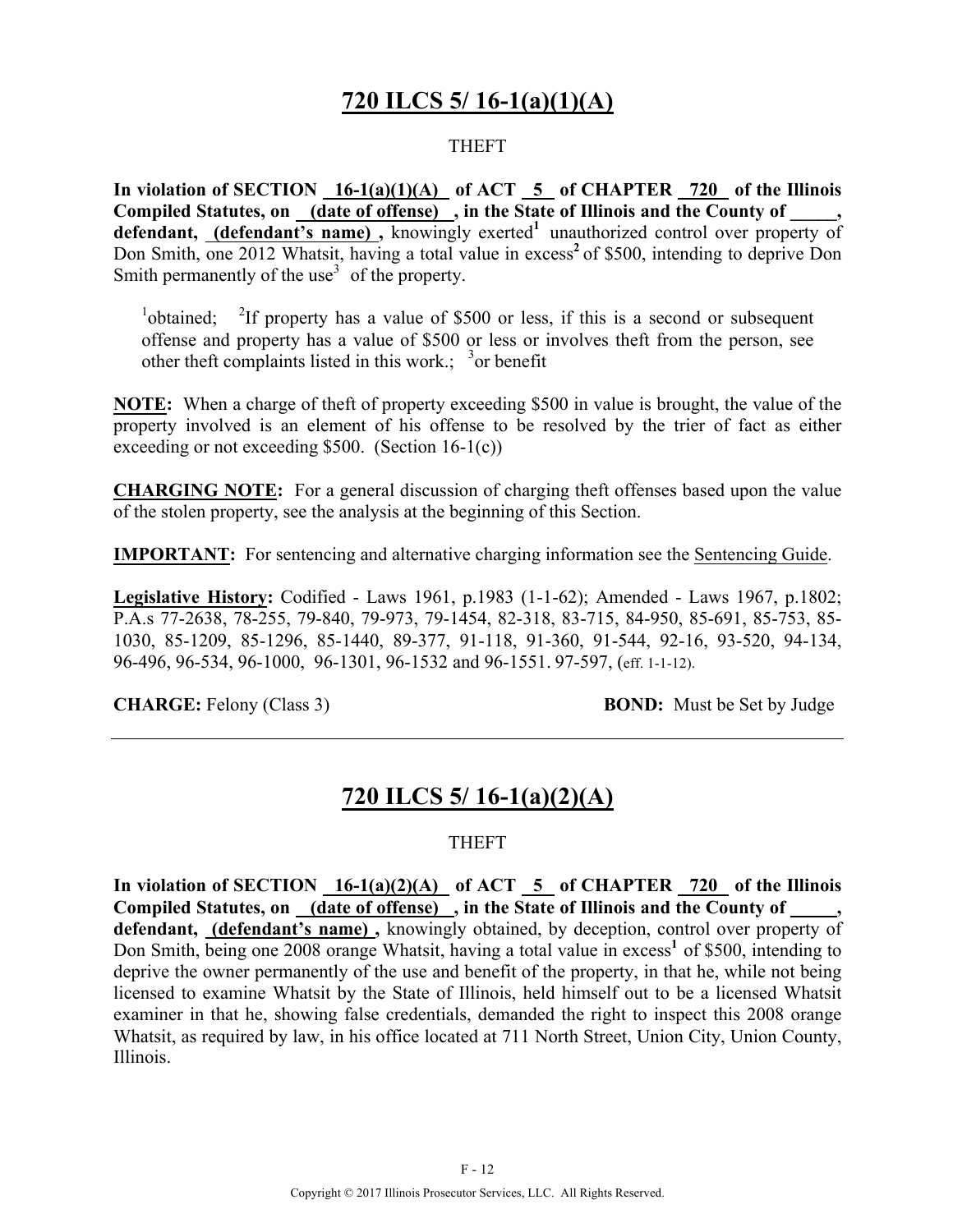<sup>1</sup>See other theft complaints in this work: If property has value of \$500 or less; If this is a second or subsequent offense and property has a value of \$500 or less; If the offense involves theft from the person.

**NOTE:** Be specific in describing deception used by defendant in obtaining property.

**NOTE:** For explanation of value as element of this offense see Appendix B.

**CHARGING NOTE:** For a general discussion of charging theft offenses based upon the value of the stolen property, see the analysis at the beginning of this Section.

**IMPORTANT:** For sentencing and alternative charging information see the Sentencing Guide.

**Legislative History:** This Section was amended by Public Act 96-1301. Effective: 1-1-11.

**CHARGE:** Felony (Class 3) **BOND:** Must be Set by Judge

## **720 ILCS 5/ 16-1(a)(3)(A)**

### THEFT

In violation of SECTION  $16-1(a)(3)(A)$  of ACT  $\overline{5}$  of CHAPTER  $\overline{720}$  of the Illinois Compiled Statutes, on <u>(date of offense)</u>, in the State of Illinois and the County of \_\_\_\_\_, defendant, (defendant's name), knowingly obtained, by threat, control over the property of Don Smith, being one 2008 green Whatsit, having a total value in excess<sup>1</sup> of \$500, intending to deprive Don Smith permanently of the use<sup>2</sup> of said property, in that he stated to Don Smith that he would punch him in the nose unless the 2008 green Whatsit was turned over to him immediately.<sup>3</sup>

<sup>1</sup>See other theft complaints in this work: If property has value of \$500 or less; if this is a second or subsequent offense and property has a value of \$500 or less; if this offense involves theft from the person; <sup>2</sup> or benefit; <sup>3</sup> if force or threat of force is used, consider charging defendant with robbery under Section 18-1 of the Criminal Code

**NOTE:** For explanation of value as element of this offense see Appendix B.

**IMPORTANT:** For sentencing and alternative charging information see the Sentencing Guide.

**CHARGING NOTE:** For a general discussion of charging theft offenses based upon the value of the stolen property, see the analysis at the beginning of this Section.

**Legislative History:** This Section was amended by Public Act 96-1301. Effective: 1-1-11.

**CHARGE:** Felony (Class 3) **BOND:** Must be Set by Judge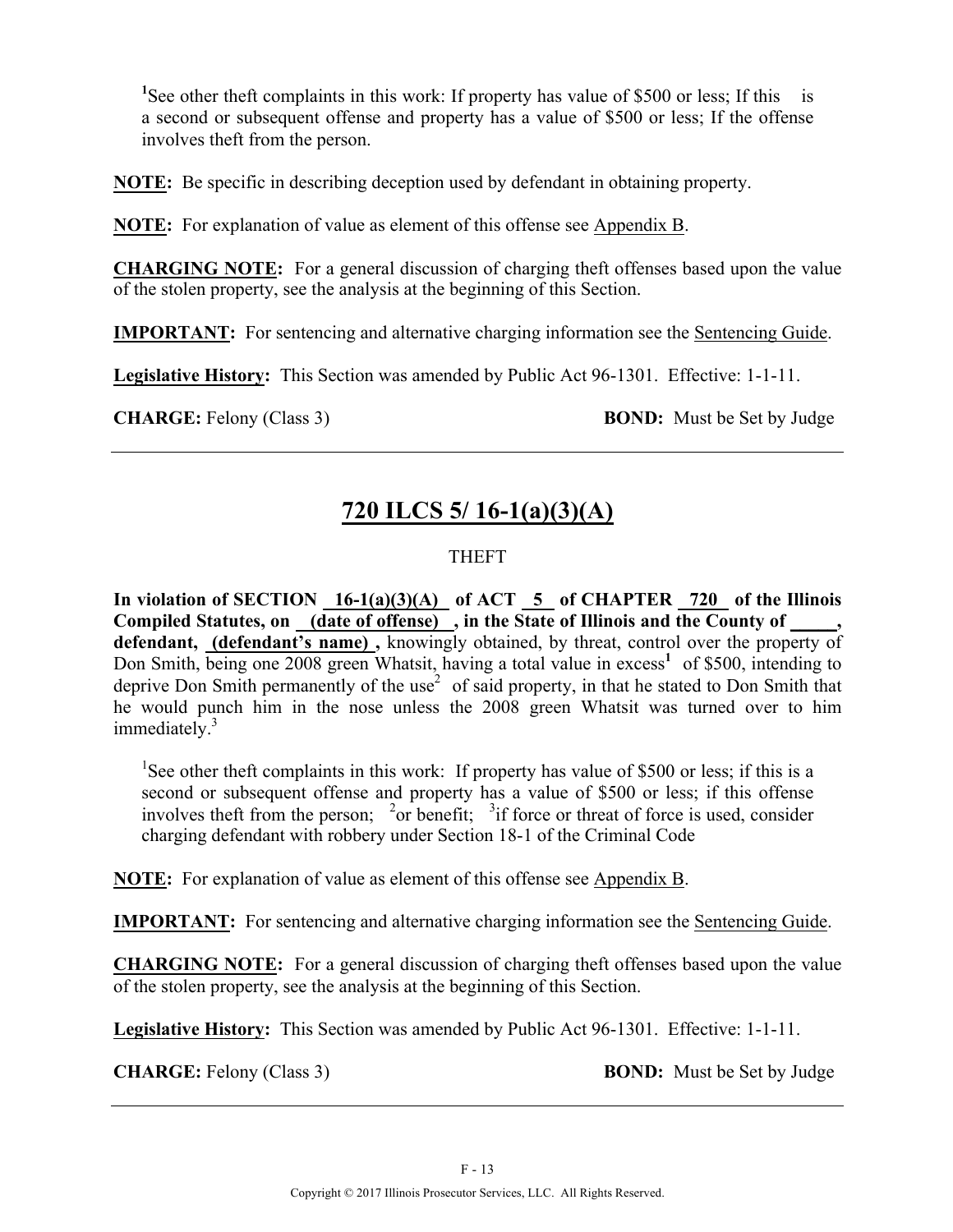# **720 ILCS 5/ 16-1(a)(4)(A)**

#### THEFT

**In violation of SECTION 16-1(a)(4)(A) of ACT 5 of CHAPTER 720 of the Illinois**  Compiled Statutes, on <u>(date of offense)</u>, in the State of Illinois and the County of **defendant, (defendant's name) ,** knowingly obtained control over certain stolen property of Don Smith being one Harley Davidson motorcycle having a total value in excess<sup>1</sup> of \$500 under such circumstances as would reasonably induce said defendant to believe the property was stolen and with intent to deprive Don Smith permanently of the use<sup>2</sup> of said property.

<sup>1</sup>See other theft complaints in this work: If property has value of \$500 or less; if this is a second or subsequent offense and property has a value of \$500 or less; if the offense involves theft from the person;  $\frac{2}{x}$  or benefit

**NOTE:** For alternative methods of charging theft, see other theft complaints in this work.

**NOTE:** It is no longer necessary to prove that the property was stolen by another.

**NOTE:** For explanation of value as an element of this offense see Appendix B.

**CHARGING NOTE:** For a general discussion of charging theft offenses based upon the value of the stolen property, see the analysis at the beginning of this Section.

**IMPORTANT:** For sentencing and alternative charging information see the Sentencing Guide.

**Legislative History:** This Section was amended by Public Act 96-1301. Effective: 1-1-11.

**CHARGE:** Felony (Class 3) **BOND:** Must be Set by Judge

### **720 ILCS 5/ 16-1(a)(4)(A)**

#### THEFT

In violation of SECTION 16-1(a)(4)(A) of ACT 5 of CHAPTER 720 of the Illinois Compiled Statutes, on (date of offense), in the State of Illinois and the County of **defendant, (defendant's name) ,** knowingly obtained control over certain stolen property of Don Smith, being one Harley Davidson motorcycle, having a total value in excess<sup>1</sup> of \$500, knowing that the motorcycle had been stolen, intending to deprive Don Smith permanently of the use<sup>2</sup> of said property.

<sup>1</sup>See other theft complaints in this work: If property has value of \$500 or less; If this is a second or subsequent offense and property has a value of \$500 or less; If the offense involves theft from the person;  $\frac{2}{x}$  or benefit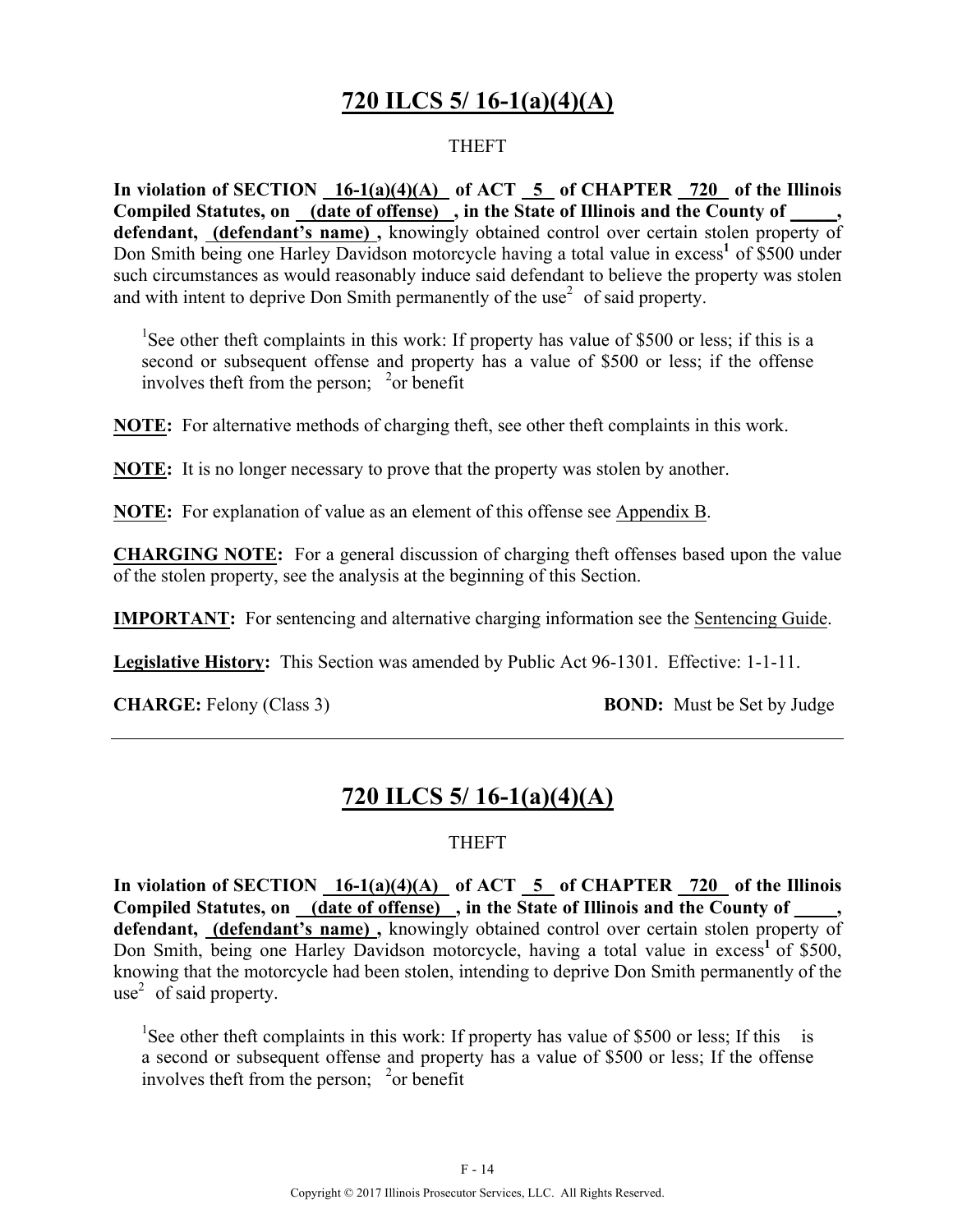**NOTE:** It is no longer necessary to prove that the property was stolen by another.

**NOTE:** For alternative methods of charging theft, see other theft complaints in this work.

**NOTE:** For explanation of value as an element of this offense see Appendix B.

**CHARGING NOTE:** For a general discussion of charging theft offenses based upon the value of the stolen property, see the analysis at the beginning of this Section.

**IMPORTANT:** For sentencing and alternative charging information see the Sentencing Guide.

**ADDED CASE AUTHORITY** - - People v. Nelson, 336 Ill. App. 3d 517, 784 N. E. 2d 379, 271 Ill. Dec. 161 (3rd Dist., 2003). This subsection withstands a constitutional attack.

**Legislative History:** This Section was amended by Public Act 96-1301. Effective: 1-1-11.

**CHARGE:** Felony (Class 3) **BOND:** Must be Set by Judge

## **720 ILCS 5/ 16-1(a)(5)(A)**

### THEFT

In violation of SECTION  $16-1(a)(5)(A)$  of ACT  $\overline{5}$  of CHAPTER  $\overline{720}$  of the Illinois Compiled Statutes, on (date of offense), in the State of Illinois and the County of **defendant, (defendant's name)**, with intent to deprive the owner of the use<sup>1</sup> of certain property, knowingly obtained<sup>2</sup> control over certain property in the custody of the Union City Police Department,<sup>3</sup> being one Yamaha motorcycle, having a total value in excess of \$500 but not more than \$10,000.00, which was explicitly represented to the defendant by Don Smith, a Union City police officer<sup>4</sup> as being stolen, in that said defendant paid Don Smith \$400.00 for the Yamaha motorcycle with a VIN of T7777777.

<sup>1</sup><sup>or</sup> benefit; <sup>2</sup><sup>or</sup> exerted; <sup>3</sup><sup>or</sup> any law enforcement agency; <sup>4</sup><sup>or</sup> any law enforcement officer or any individual acting in behalf of a law enforcement agency

**CHARGING NOTE:** For a general discussion of charging theft offenses based upon the value of the stolen property, see the analysis at the beginning of this Section.

**IMPORTANT:** For sentencing and alternative charging information see the Sentencing Guide.

**Legislative History:** This Section was amended by Public Act 96-1301. Effective: 1-1-11.

**CHARGE:** Felony (Class 3) **BOND:** Must be Set by Judge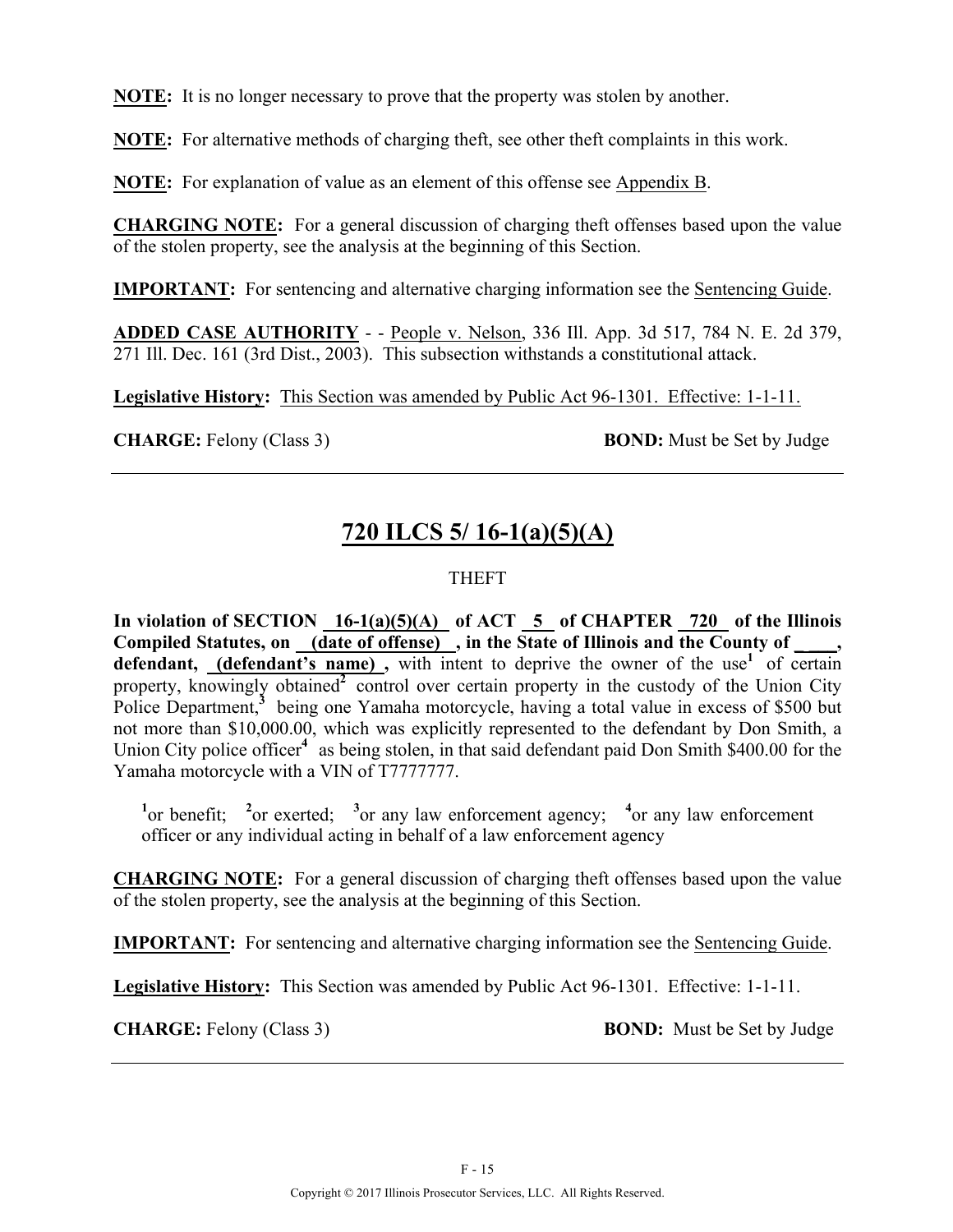## **720 ILCS 5/ 16-2**

#### THEFT OF LOST OR MISLAID PROPERTY

**In violation of SECTION 16-2 of ACT 5 of CHAPTER 720 of the Illinois Compiled Statutes, on (date of offense) , in the State of Illinois and the County of \_\_\_\_\_,**  defendant, (defendant's name), obtained control over lost<sup>1</sup> property, being \$1,000, knowing the identity of the owner,**<sup>2</sup>**Don Smith, and failed to take reasonable measures to restore the property to Don Smith, intending to deprive the owner permanently of the use<sup>3</sup> of the property.

<sup>1</sup> or mislaid; <sup>2</sup> or learns the identity of the owner, or knows, or is aware of, or learns of a reasonable method of identifying the owner; <sup>3</sup> or benefit

**CHARGING NOTE:** Theft of lost or mislaid property where: (1) the value does not exceed \$500 is a Class B misdemeanor; (2) the value exceeds \$500 but does not exceed \$10,000 is a Class A misdemeanor; and (3) the value exceeds \$10,000 is a Class 4 felony**.**

**IMPORTANT:** For sentencing and alternative charging information see the Sentencing Guide.

**Legislative History:** Codified - Laws 1961, p.1983 (January 1, 1962); Amended - P.A.s 77- 2638 and 78-255. This Section was amended by Public Act 97-0597. Effective: 1-1-12.

**CHARGE:** Misdemeanor (Class A) **BOND:** \$1,500

**(Amended Complaint)**

### **720 ILCS 5/ 16-3(a)**

#### THEFT OF LABOR OR SERVICES OR USE OF PROPERTY

In violation of SECTION  $16-3(a)$  of ACT  $5$  of CHAPTER  $720$  of the Illinois Compiled Statutes, on (date of offense), in the State of Illinois and the County of, defendant, **(defendant's name)**, by means of deception,<sup>1</sup> knowingly obtained the temporary use of property<sup>2</sup> of We-All-Rent-A-Car, Inc., a corporation licensed to do business in the State of Illinois, being one 2012 Dodge Rambler bearing 2012 Illinois registration UA1-777, which property is available only for hire, in that while holding himself out to be one Ralph King, defendant rented said 2012 Dodge Rambler and thereafter failed to pay for such rental.

<sup>1</sup> or threat or knowing that such use is without the consent of the person providing the property, labor or services (be specific); <sup>2</sup> or labor or services.

**NOTE**: For the purposes of this subsection, library material is available for hire.

**CHARGING NOTE:** For the purpose of sentencing on theft of library material, separate transactions totaling more than \$300 within a 90-day period shall constitute a single offense.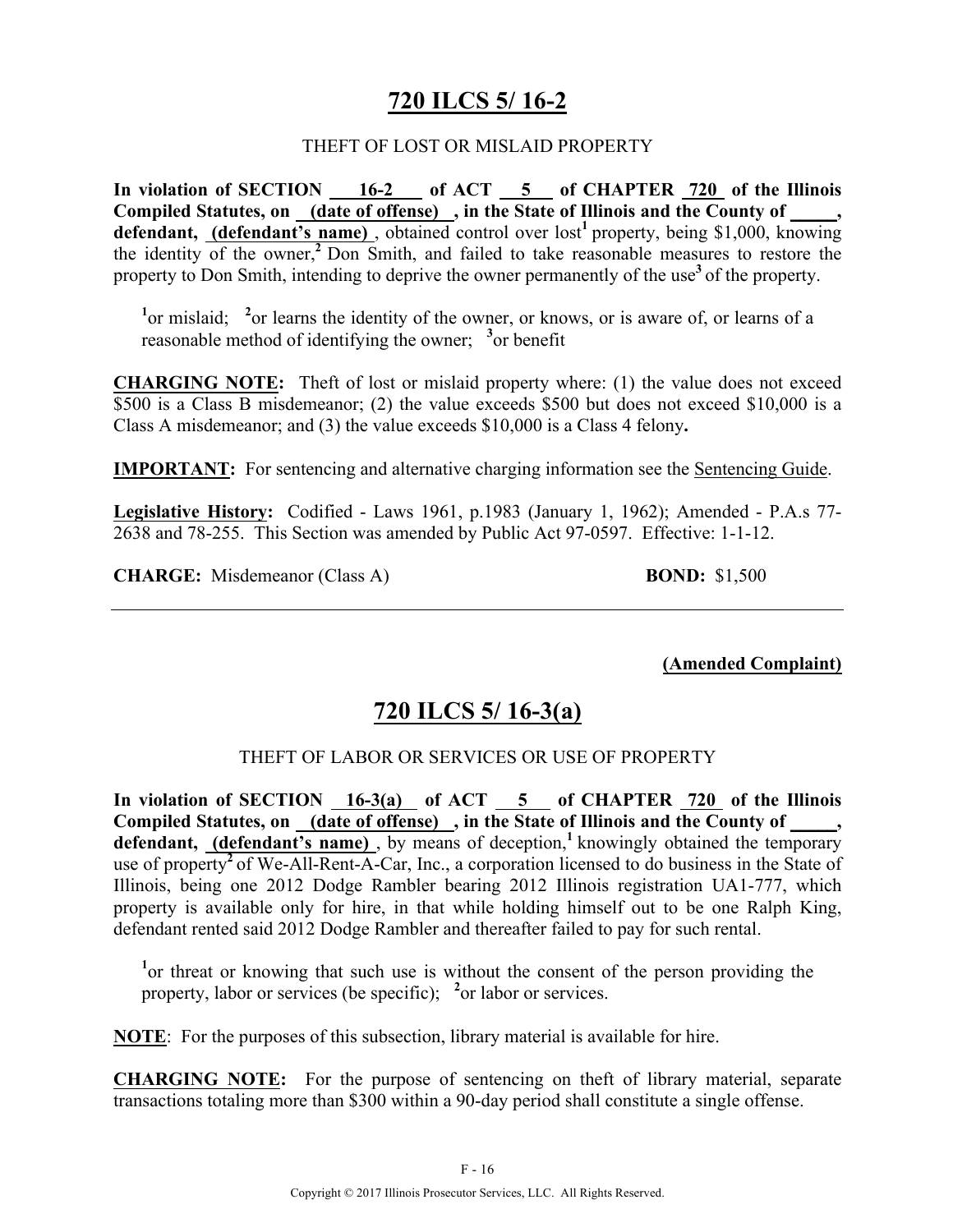**CHARGING NOTE:** A person convicted of theft under subsection (a) is guilty of a Class A misdemeanor, except that the theft of library material where the aggregate value exceeds \$300 is a Class 3 felony. *In addition to any other penalty imposed, the court may order a person convicted under this Section to make restitution to the victim of the offense.*

**IMPORTANT:** For sentencing and alternative charging information see the **Sentencing Guide**.

**Legislative History:** Codified - Laws 1961, p.1983 (January 1, 1983); Amended - P.A.s 77- 1461, 77-2638, 78-255, 79-936, 82-288, 83-1048, 84-800 and 97-0597 (Effective: 1-1-12); *and by Public Act: 99-534; (Eff: 1-1-17).*

**CHARGE:** Misdemeanor (Class A) **BOND:** \$1,500

**(Amended Complaint)**

# **720 ILCS 5/ 16-3(b)(1)**

THEFT OF LABOR OR SERVICES OR USE OF PROPERTY

In violation of SECTION 16-3(b)(1) of ACT 5 of CHAPTER 720 of the Illinois **Compiled Statutes, on (date of offense) , in the State of Illinois and the County of \_\_\_\_\_,**  defendant, **(defendant's name)**, after leasing<sup>1</sup> a motor vehicle, one 2012 Chevrolet Nova bearing 2012 registration UR1-777<sup>2</sup> from We-All-Rent-A-Car, Inc., a corporation licensed to do business in the State of Illinois, under an agreement in writing, which provided for the return of the vehicle to We-All-Rent-A-Car, Inc., located at 777 May Street, Union City, Union County, Illinois, by 12:01 P.M. on May 23, 2012, a copy of said lease is attached hereto and made a part hereof by reference thereto,<sup>3</sup> knowingly failed to return the vehicle to the place and at the time specified in the lease, and after being mailed<sup>4</sup> a written demand for the return of the vehicle on May 31, 2012, at or about 3:00 P.M., said demand being mailed, by certified mail - return receipt requested, to defendant's last known address, knowingly failed to return the vehicle to the place of business of We-All-Rent-A-Car, Inc., within 3 days from the mailing of the written demand.

<sup>1</sup> or renting; <sup>2</sup> or any other type of personal property exceeding \$500 in value; <sup>3</sup> although not indispensable to the validity of the complaint, a copy of the lease agreement should be attached to the complaint if it is available. If unavailable, omit above underlined words; **<sup>4</sup>** or served with

**CHARGING NOTE:** The following are alternative ways of charging this Offense: (b) **(2)** obtaining a motor vehicle through a "driveaway" service mode of transportation,(b) *(3) renting or leasing equipment exceeding \$500 in value including tools, construction or industry equipment, and such items as linens, tableware, tents, tables, chairs and other equipment specially rented for a party or special event,* or (b) **(4)** renting or leasing any other type of personal property exceeding \$500 in value, under an agreement in writing which provides for the return of the vehicle, *equipment***,** or other personal property to a particular place at a particular time, he or she without good cause knowingly fails to return the vehicle, *equipment***,** or other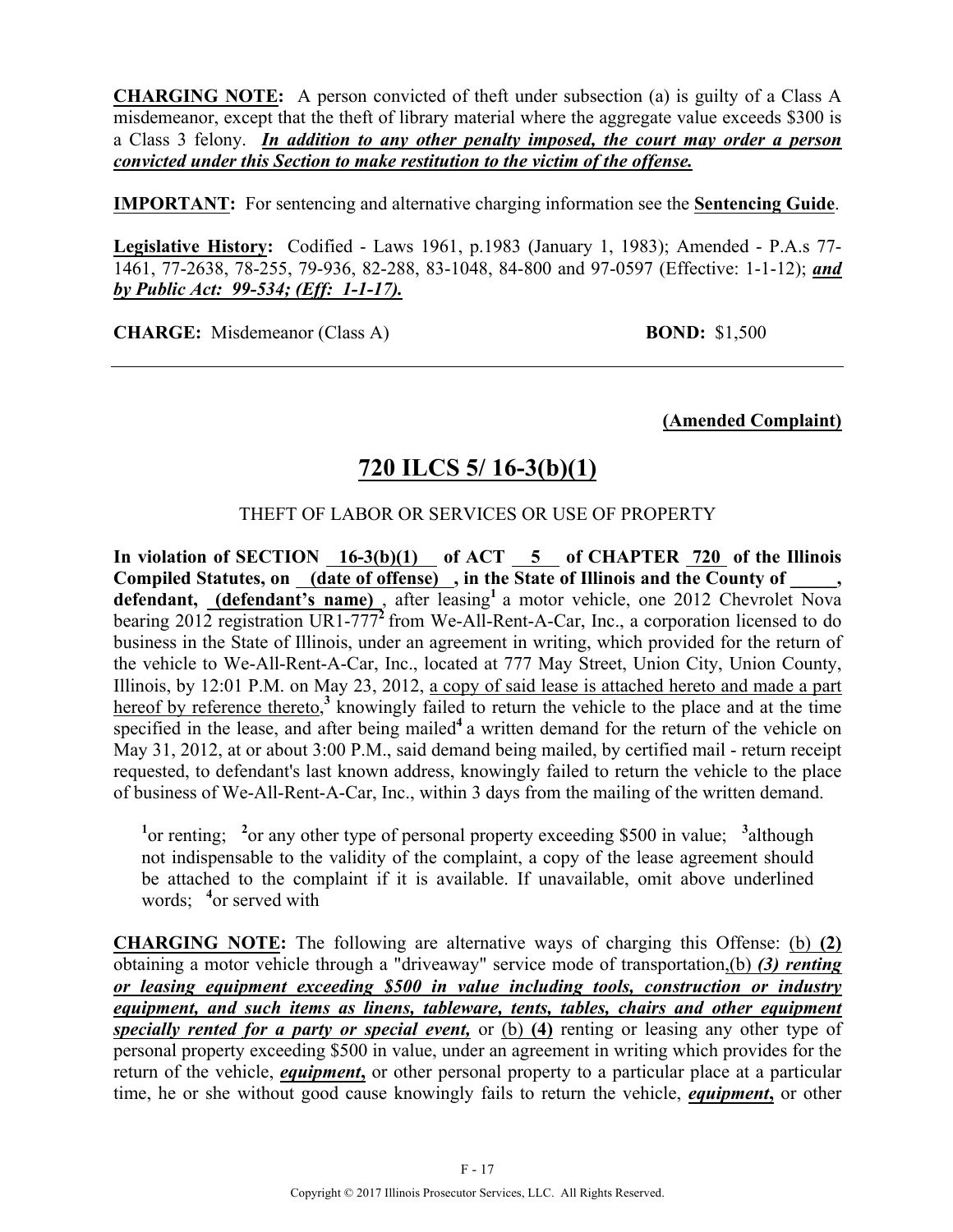personal property to that place within the time specified, and is thereafter served or sent a written demand mailed to the last known address, made by certified mail return receipt requested, to return *the such* vehicle, *equipment*, or other personal property within 3 days from the mailing of the written demand, and who without good cause knowingly fails to return the vehicle, **equipment,** or any other personal property to any place of business of the lessor within *the return such* period. *The trier of fact may infer evidence that the person is without good cause if the person signs the agreement with a name or address other than his or her own.*

**SENTENCING NOTE:** A person convicted of theft under subsection (a) is guilty of a Class A misdemeanor, except that the theft of library material where the aggregate value exceeds \$300 is a Class 3 felony. A person convicted of theft under subsection (b) of this Section is guilty of a Class 4 felony. A person convicted of theft under subsection (c) is guilty of a petty offense for which the offender May be fined an amount not to exceed \$500 and shall be ordered to reimburse the library for Postage costs, attorney's fees, and actual replacement costs of the materials not returned, except that theft under subsection (c) where the aggregate value exceeds \$300 is a Class 3 felony. *In addition to any other penalty imposed, the court may order a person convicted under this Section to make restitution to the victim of the offense.* 

**IMPORTANT:** For sentencing and alternative charging information see the **Sentencing Guide**.

**Legislative History:** This Section was amended by Public Act 97-0597. Effective: 1-1-12 *and by Public Act: 99-534; (Eff: 1-1-17).*

**CHARGE:** Felony (Class 4) **BOND:** Must be Set by Judge

**(Amended Complaint)**

# **720 ILCS 5/ 16-3(c)**

### THEFT OF LABOR OR SERVICES OR USE OF PROPERTY

**In violation of SECTION 16-3(c) of ACT 5 of CHAPTER 720 of the Illinois**  Compiled Statutes, on (date of offense), in the State of Illinois and the County of **defendant, (defendant's name)** , borrowed from the Union City Public Library, a library facility, library material which had an aggregate value exceeding \$300 pursuant to an agreement with<sup>1</sup> the library facility for the return of such library material, and knowingly without good cause failed to return the library material so borrowed in accordance with such agreement, and further knowingly without good cause failed to return such library material within 30 days after receiving written notice by certified mail from the library facility demanding the return of such library material.

<sup>1</sup> or a procedure established by; <sup>2</sup> or procedure;

**SENTENCING NOTE:** For the purpose of sentencing on theft of library material, separate transactions totaling more than \$300 within a 90-day period shall constitute a single offense.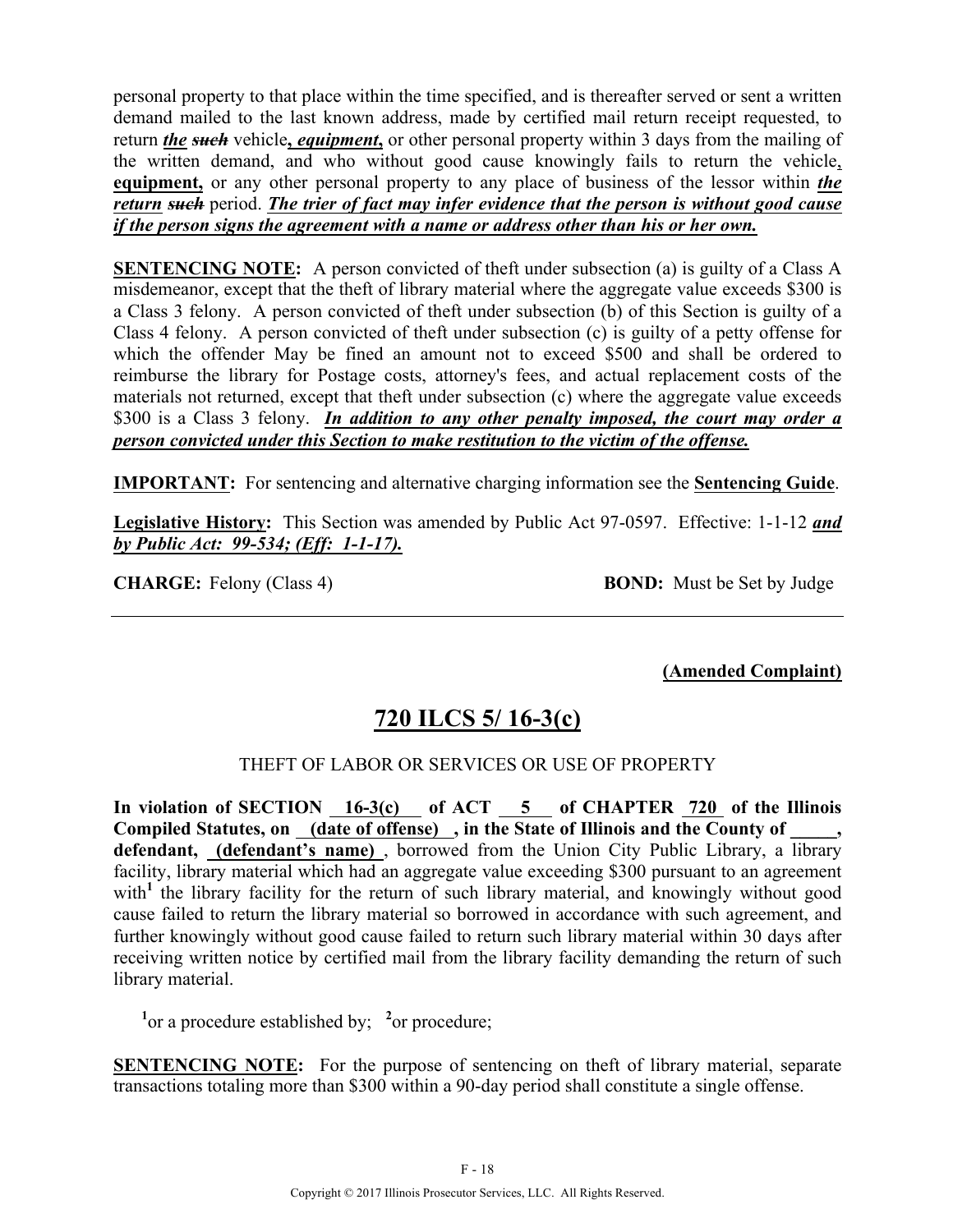**CHARGING AND SENTENCING NOTE:** A person convicted of theft under subsection (c) is guilty of a petty offense for which the offender may be fined an amount not to exceed \$500 and shall be ordered to reimburse the library for postage costs, attorney's fees, and actual replacement costs of the materials not returned, except that theft under subsection (c) where the aggregate value exceeds \$300 is a Class 3 felony. *In addition to any other penalty imposed, the court may order a person convicted under this Section to make restitution to the victim of the offense.*

**IMPORTANT:** For sentencing and alternative charging information see the **Sentencing Guide**.

**Legislative History:** This Section was created by Public Act 97-0597. Effective: 1-1-12 *and by Public Act: 99-534; (Eff: 1-1-17).*

**CHARGE:** Felony (Class 3) **BOND:** Must be Set by Judge

# **720 ILCS 5/ 16-5(a)(1)**

### THEFT FROM COIN-OPERATED MACHINE

In violation of SECTION 16-5(a)(1) of ACT 5 of CHAPTER 720 of the Illinois **Compiled Statutes, on (date of offense) , in the State of Illinois and the County of \_\_\_\_\_,**  defendant, (defendant's name), knowingly opened<sup>1</sup> a coin-operated machine of the  $\overline{U}$ . A. Vending Company, Inc., being a money changing machine, located at 777 May Street, Union City, Union County, Illinois, with the intent to operate**<sup>2</sup>** such machine.

<sup>1</sup> or broke into, tampered with, or damaged; <sup>2</sup> or use

**NOTE:** Coin-operated machine is defined in Section 16-5b.

**NOTE:** The phrase "without authority" has been deleted. See Appendix B for an explanation.

**CHARGING NOTE:** A person who has been convicted of theft from a coin-operated machine and who has been previously convicted of any type of theft, robbery, armed robbery, burglary, residential burglary, possession of burglary tools or home invasion is guilty of a Class 4 felony. When a person has any such prior conviction, the information or indictment charging that person shall state such prior conviction as to give notice of the State's intention to treat the charge as a felony. The fact of such prior conviction is not an element of the offense and may not be disclosed to the jury during trial unless otherwise permitted by issues properly raised during such trial. (720 ILCS 5/16-5(a)) See the Sentencing Guide.

**IMPORTANT:** For sentencing and alternative charging information see the Sentencing Guide.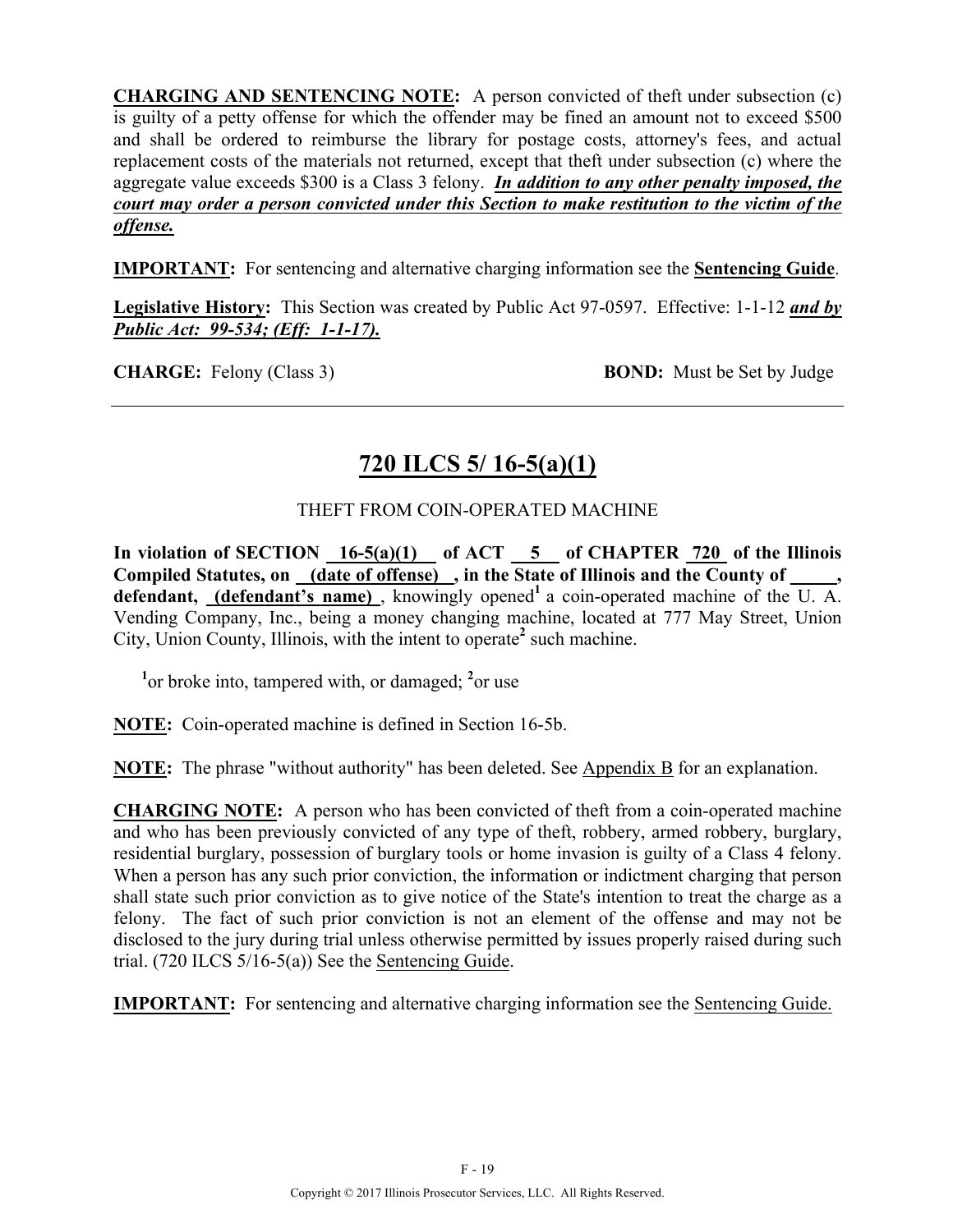**Legislative History:** Created - P.A. 77-1783 (August 31, 1971); Amended - P.A.s 77-2830 and 85-691, 90-655 and 97-597, (eff. 1-1-12).

**CHARGE:** Misdemeanor (Class B) **BOND:** \$1,500

### **720 ILCS 5/ 16-5(a)(2)**

### THEFT FROM COIN-OPERATED MACHINE

In violation of SECTION 16-5(a)(2) of ACT 5 of CHAPTER 720 of the Illinois **Compiled Statutes, on (date of offense) , in the State of Illinois and the County of \_\_\_\_\_, defendant, (defendant's name)**, knowingly opened<sup>1</sup> a coin-operated machine of the U. A. Vending Company, Inc., being a money changing machine, located at 777 May Street, Union City, Union County, Illinois, with the intent to commit a theft from such machine.

<sup>1</sup> or broke into, tampered with, triggered, or damaged.

**NOTE:** The phrase "without authority" has been deleted. See Appendix B for an explanation.

**CHARGING NOTE:** This subsection can be violated when the defendant opens, breaks into, tampers with, triggers, or damages a coin-operated machine in order to operate or use that machine. A violation of this subsection is a Class B Misdemeanor. Section 16-5(a)(1)

**CHARGING NOTE:** A person who has been convicted of theft from a coin-operated machine in violation of subdivision (a)(2) and who has been previously convicted of any type of theft, robbery, armed robbery, burglary, residential burglary, possession of burglary tools or home invasion is guilty of a Class 4 felony. When a person has any such prior conviction, the information or indictment charging that person shall state such prior conviction as to give notice of the State's intention to treat the charge as a felony. The fact of such prior conviction is not an element of the offense and may not be disclosed to the jury during trial unless otherwise permitted by issues properly raised during such trial. (720 ILCS 5/16-5(a)) See the Sentencing Guide.

**IMPORTANT:** For sentencing and alternative charging information see the Sentencing Guide.

**Legislative History:** Created - P.A. 77-1783 (August 31, 1971); Amended - P.A.s 77-2830, 85- 691 and 97-0597 (Effective: 1-1-12).

**CHARGE:** Misdemeanor (Class A) **BOND:** \$1,500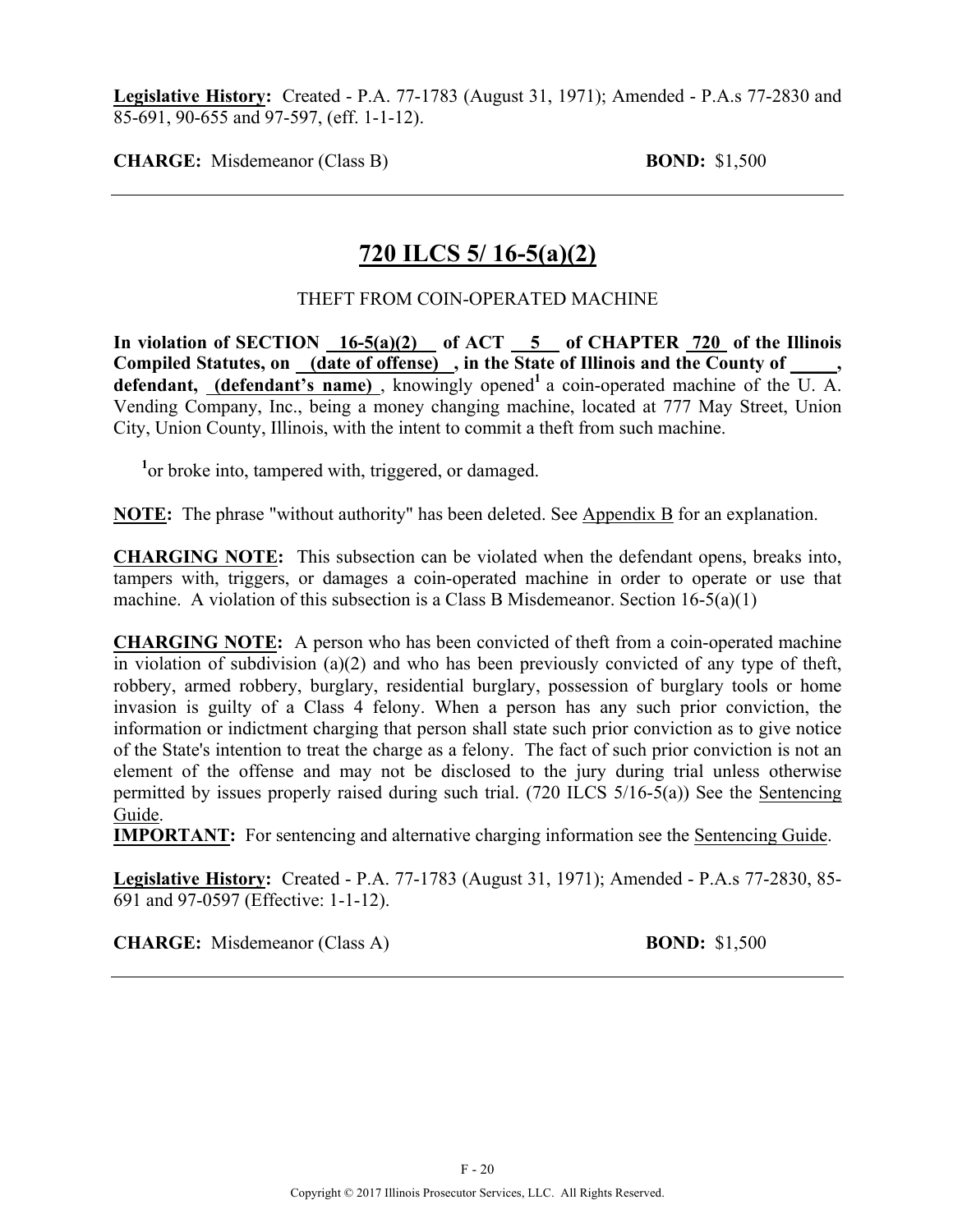## **720 ILCS 5/ 16-6(a)(1)**

#### POSSESSION OF A KEY OR DEVICE OF COIN-OPERATED MACHINE

In violation of SECTION  $\_\_16-6(a)(1)$  of ACT  $\_\_5$  of CHAPTER  $\_\_720$  of the Illinois **Compiled Statutes, on (date of offense) , in the State of Illinois and the County of \_\_\_\_\_, defendant, (defendant's name)** , knowingly possessed a key**<sup>1</sup>**designed to open**<sup>2</sup>**a coin-operated vending machine**<sup>3</sup>** , with the intent to commit a theft from the machine.

<sup>1</sup>a drawing, print, mold of a key, device, or a substance; <sup>2</sup>break into, tamper with or damage; **<sup>3</sup>** any coin-operated machine

**NOTE:** A "substance" means a corrosive or acidic liquid or solid but does not include items purchased through a coin-operated machine at the location or acquired as condiments at the location of the coin-operated machine. (16-6(f))

**NOTE:** When possession is the essence of the offense, knowledge is the mental state that must be alleged. People v. Smith (1960), 20 Ill. 2d 345 and People v. Farmer (1995), 165 Ill. 2d 194.

**IMPORTANT:** For sentencing and alternative charging information see the Sentencing Guide.

**Legislative History:** Created - P.A. 77-1378 (August 31, 1971); Amended - P.A. 77-2830 and 89-31. This Section was recently amended by Public Act 97-0597. Effective: 1-1-12.

**CHARGE:** Misdemeanor (Class A) **BOND:** \$1,500

## **720 ILCS 5/ 16-6(a)(2)**

#### POSSESSION OF A KEY OR DEVICE OF COIN-OPERATED MACHINE

In violation of SECTION  $\underline{\hspace{1cm}}$  16-6(a)(2) of ACT  $\underline{\hspace{1cm}}$  5 of CHAPTER 720 of the Illinois Compiled Statutes, on (date of offense), in the State of Illinois and the County of  $\cdots$ **defendant, (defendant's name)** , with the intent to commit a theft from a coin-operated machine located at 123 West Main Street, Union City, Illinois, used a key<sup>1</sup> and caused loss<sup>2</sup> to the coin-operated machine of more than \$300.

<sup>1</sup> a drawing, print, mold of a key, device, or a substance; <sup>2</sup> or damage.

**NOTE:** A "substance" means a corrosive or acidic liquid or solid but does not include items purchased through a coin-operated machine at the location or acquired as condiments at the location of the coin-operated machine. (16-6(f))

**IMPORTANT:** For sentencing and alternative charging information see the Sentencing Guide.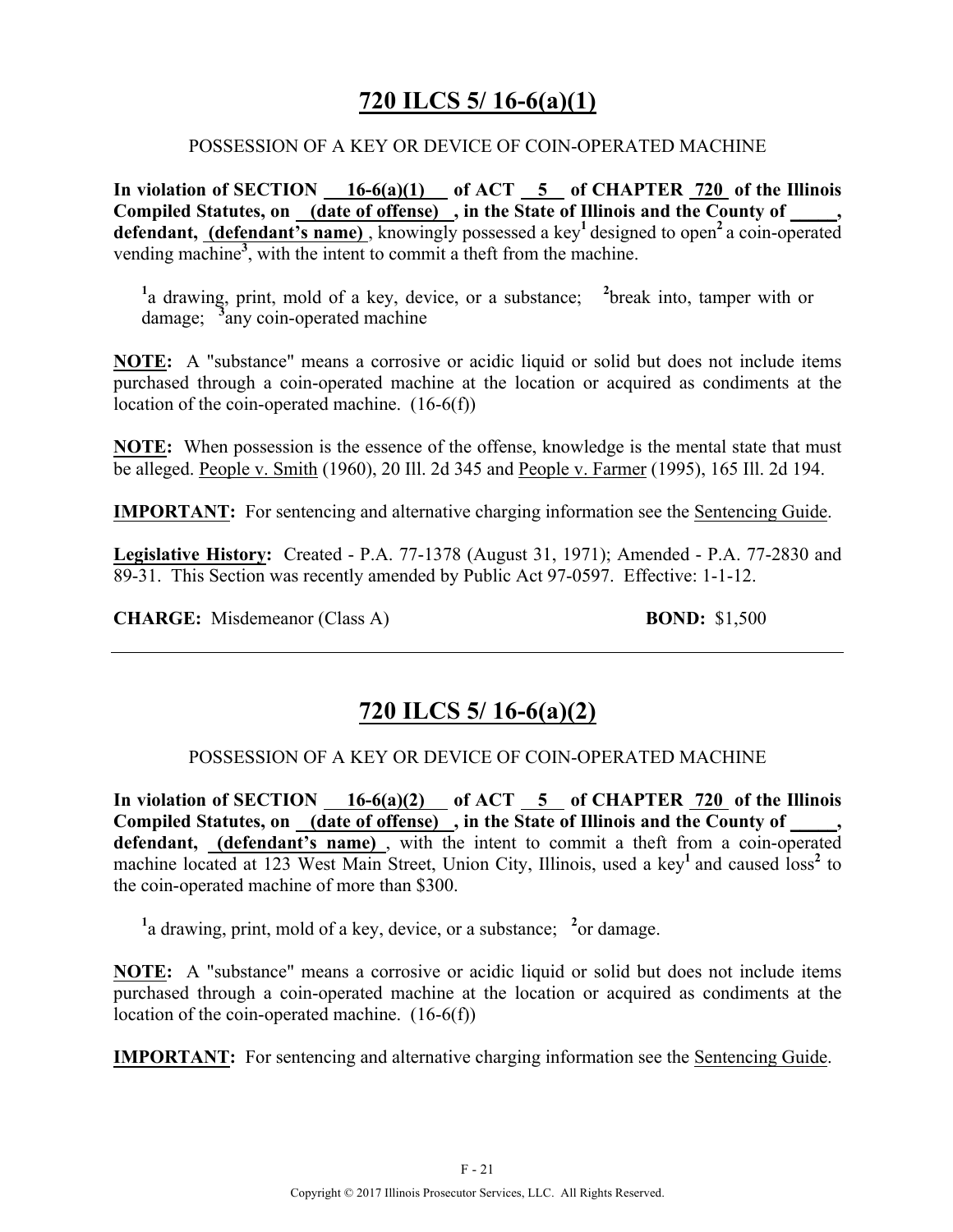**Legislative History:** Created - P.A. 77-1783 (August 31, 1971); Amended - P.A. 77-2830 and 89-31. This Section was recently amended by Public Act 97-0597. Effective: 1-1-12.

**CHARGE:** Misdemeanor (Class A) **BOND:** \$1,500

### **720 ILCS 5/ 16-6(b)(1)**

### UNLAWFUL USE OF A THEFT DETECTION SHIELDING DEVICE

In violation of SECTION 16-6(b)(1) of ACT 5 of CHAPTER 720 of the Illinois **Compiled Statutes, on (date of offense) , in the State of Illinois and the County of \_\_\_\_\_,**  defendant, (defendant's name), knowingly, sold<sup>1</sup> a theft detection shielding device to Sam Smith.

<sup>1</sup> or manufactured, offered for sale or distributed;

**NOTE:** For the purposes of this Section, "theft detection shielding device" means any laminated or coated bag or device peculiar to and marketed for shielding and intended to shield merchandise from detection by an electronic or magnetic theft alarm sensor.

**CHARGING NOTE:** Any person convicted of a second or subsequent offense under this Act is guilty of a Class 4 felony. The charging instrument must state prior conviction. See Appendix A for discussion.

**IMPORTANT:** For sentencing and alternative charging information see the Sentencing Guide.

**Legislative History:** This Section was amended and renumbered by Public Act 97-0597. Effective: 1-1-12.

**CHARGE:** Misdemeanor (Class A) **BOND:** \$1,500

## **720 ILCS 5/ 16-6(b)(2)**

### UNLAWFUL POSSESSION OF A THEFT DETECTION SHIELDING DEVICE

**In violation of SECTION 16-6(b)(2) of ACT 5 of CHAPTER 720 of the Illinois Compiled Statutes, on (date of offense) , in the State of Illinois and the County of \_\_\_\_\_, defendant, (defendant's name)** , knowingly, possessed a theft detection shielding device with the intent to commit theft<sup>1</sup> therewith.

**1** or retail theft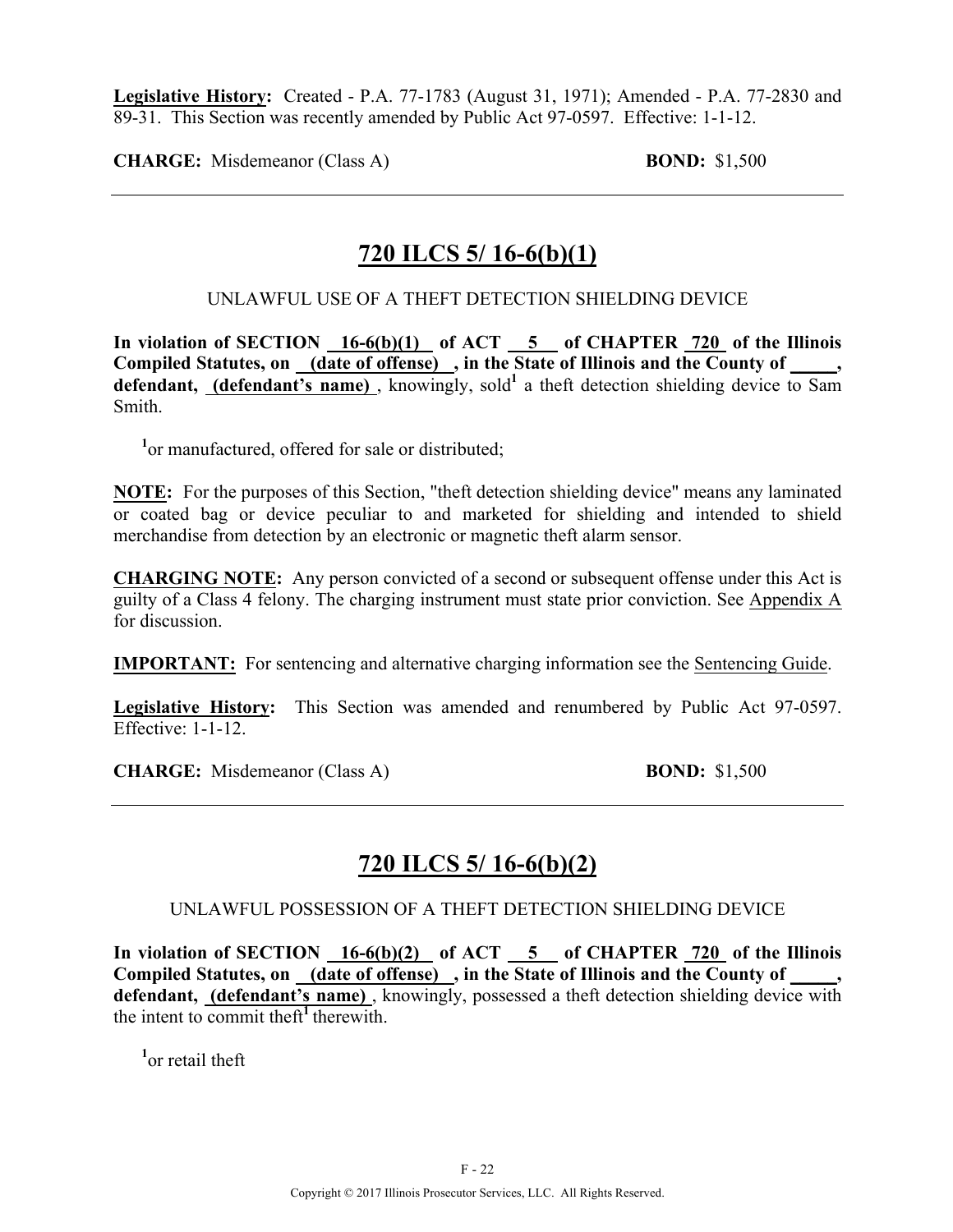**NOTE:** For the purposes of this Section, "theft detection shielding device" means any laminated or coated bag or device peculiar to and marketed for shielding and intended to shield merchandise from detection by an electronic or magnetic theft alarm sensor.

**CHARGING NOTE:** Any person convicted of a second or subsequent offense under this Act is guilty of a Class 4 felony. The charging instrument must state prior conviction. See Appendix A for discussion.

**IMPORTANT:** For sentencing and alternative charging information see the Sentencing Guide.

**Legislative History:** This Section was amended and renumbered by Public Act 97-0597. Effective: 1-1-12

**CHARGE:** Misdemeanor (Class A) **BOND:** \$1,500

## **20 ILCS 5/ 16-6(b)(3)**

### UNLAWFUL POSSESSION OF A THEFT DETECTION DEVICE REMOVER

In violation of SECTION 16-6(b)(3) of ACT 5 of CHAPTER 720 of the Illinois **Compiled Statutes, on (date of offense) , in the State of Illinois and the County of \_\_\_\_\_, defendant, (defendant's name)** , knowingly, possessed a theft detection device remover with the intent to use such tool to remove any theft detection device from any merchandise without the permission of the merchant.

<sup>1</sup> or the person owning or holding the merchandise;

**CHARGING NOTE:** Any person convicted of a second or subsequent offense under this Act is guilty of a Class 4 felony. The charging instrument must state prior conviction. See Appendix A for discussion.

**IMPORTANT:** For sentencing and alternative charging information see the Sentencing Guide.

**Legislative History:** This Section was amended and renumbered by Public Act 97-0597. Effective: 1-1-12.

**CHARGE:** Misdemeanor (Class A) **BOND:** \$1,500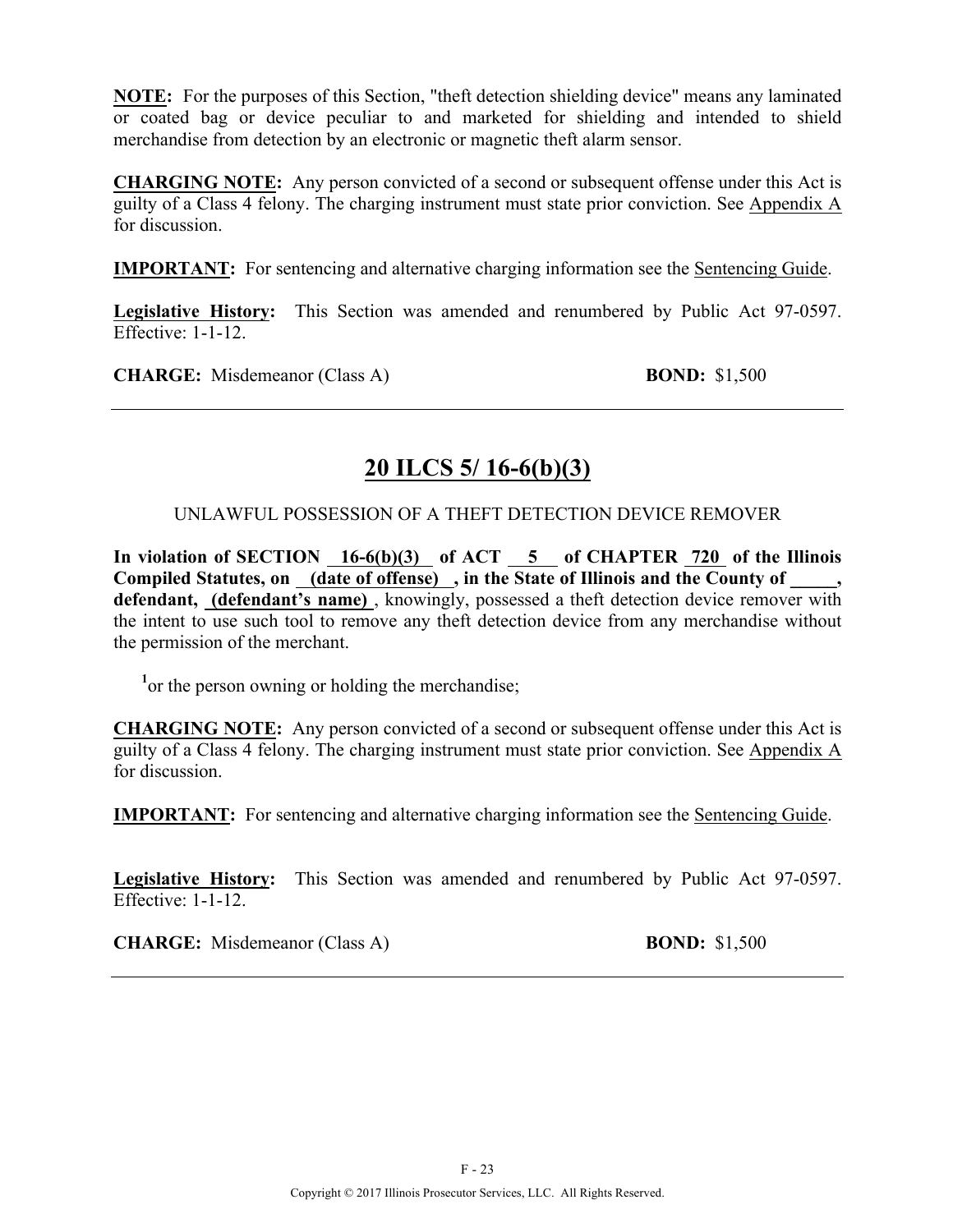## **720 ILCS 5/ 16-6(c)(1)**

### UNLAWFUL USE OF A SCANNING DEVICE

**In violation of SECTION 16-6(c)(1) of ACT 5 of CHAPTER 720 of the Illinois Compiled Statutes, on (date of offense) , in the State of Illinois and the County of \_\_\_\_\_,**  defendant, (defendant's name), with the intent to defraud Don Smith,<sup>1</sup>used a scanning device to obtain**<sup>2</sup>**information encoded on the magnetic strip**<sup>3</sup>**of a payment card without the permission of Don Smith, the authorized user of that payment card.

<sup>1</sup> or the issuer of the authorized user's payment card or a merchant; <sup>2</sup> or access, read, memorize, or store, temporarily or permanently; <sup>3</sup> or stripe

**NOTE:** For definitions of "scanning device," "payment card" and "merchant" see 720 ILCS 5/16-0.1.

**CHARGING NOTE:** Any person convicted of a second or subsequent offense under this Act is guilty of a Class 3 felony. The charging instrument must state prior conviction. See Appendix A for discussion.

**IMPORTANT:** For sentencing and alternative charging information see the Sentencing Guide.

**Legislative History:** Created by P.A. 92-818 (Eff: 8-21-02). This Section was amended and renumbered by Public Act 97-0597. Effective: 1-1-12.

**CHARGE:** Felony (Class 4) **BOND:** Must be Set by Judge

## **720 ILCS 5/ 16-6(c)(2)**

### UNLAWFUL USE OF A RE-ENCODING DEVICE

**In violation of SECTION 16-6(c)(2) of ACT 5 of CHAPTER 720 of the Illinois Compiled Statutes, on (date of offense) , in the State of Illinois and the County of \_\_\_\_\_, defendant, (defendant's name)** , with the intent to defraud Don Smith,**<sup>1</sup>**used a re-encoder to place information encoded on the magnetic strip**<sup>2</sup>**of Don Smith's payment card onto the magnetic strip<sup>2</sup> of a different card without the permission of Don Smith, the authorized user of that payment card.

<sup>1</sup> or the issuer of the authorized user's payment card or a merchant; <sup>2</sup> or stripe

**NOTE:** For definitions of "re-encoder," "payment card" and "merchant" see 720 ILCS 5/16-0.1.

**CHARGING NOTE:** Any person convicted of a second or subsequent offense under this Act is guilty of a Class 4 felony. The charging instrument must state prior conviction. See Appendix A for discussion.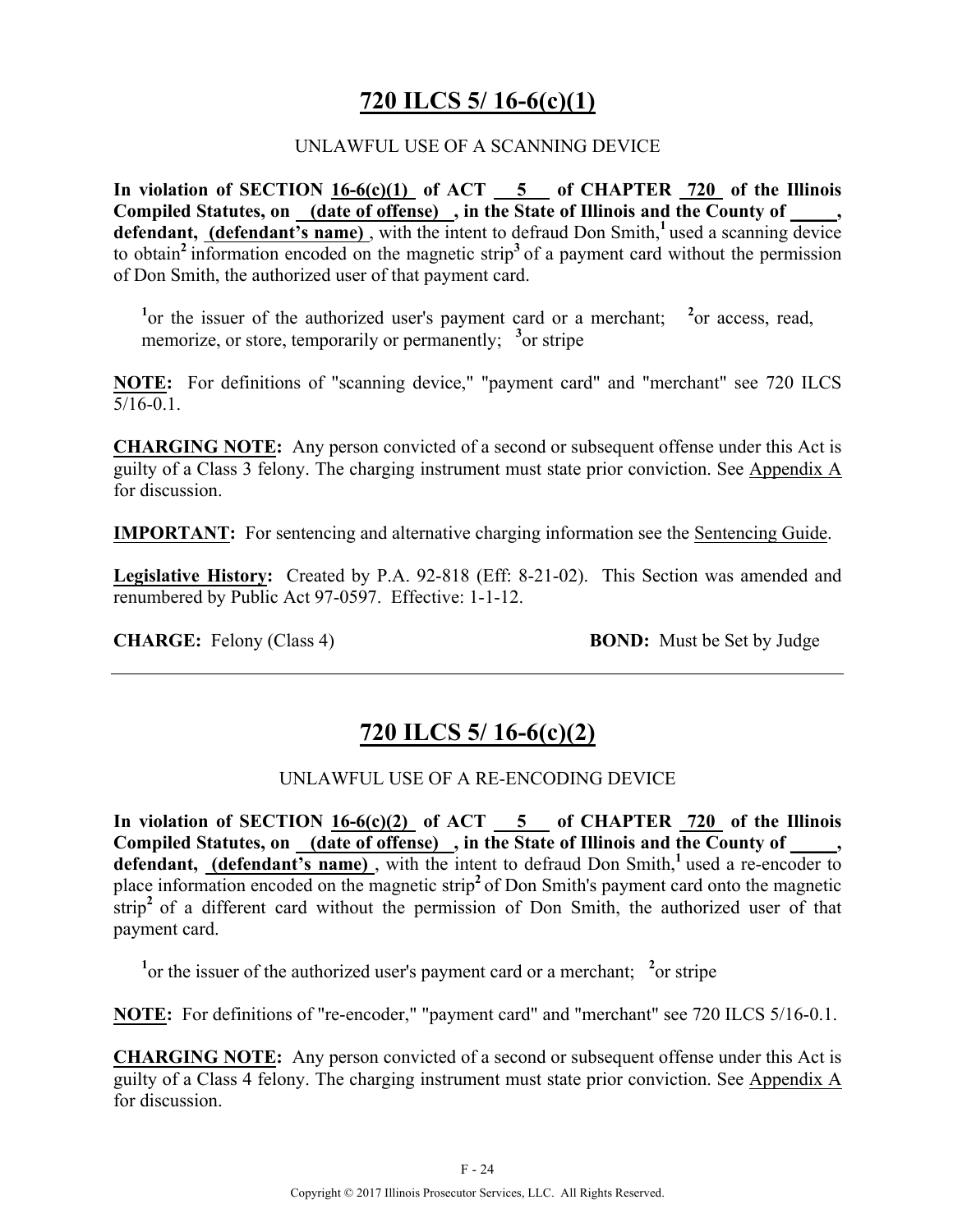**IMPORTANT:** For sentencing and alternative charging information see the Sentencing Guide.

**Legislative History:** This Section was amended renumbered by Public Act 97-0597. Effective: 1-1-12.

**CHARGE:** Felony (Class 4) **BOND:** Must be Set by Judge

## **720 ILCS 5/ 16-7(a)(1)**

### UNLAWFUL USE OF RECORDED SOUND**<sup>1</sup>**

In violation of SECTION 16-7(a)(1) of ACT 5 of CHAPTER 720 of the Illinois Compiled Statutes, on (date of offense), in the State of Illinois and the County of defendant, (defendant's name), knowingly<sup>2</sup> transferred,<sup>3</sup> without the consent of the owner, R & B Music, Inc., a corporation licensed to do business in Illinois, a certain sound recorded**<sup>4</sup>** on a sound recording, a record album entitled, HOW LOW CAN YOU GO by Billy Bob and the Boys, with the purpose of selling,<sup>5</sup> for profit, the article to which such sounds<sup>6</sup> were transferred.

<sup>1</sup>thermal intervalses intervalses in the transferred;  $\frac{4}{3}$  any sounds or images recorded; <sup>5</sup> or causing to be sold, or using or causing to be used; <sup>6</sup> or recording of sounds or images

**NOTE:** Section 16-7(a)(2) provides: Knowingly or recklessly sells, offers for sale, advertises for sale, uses or causes to be used for profit any such article described in subsection (a)(1) without the consent of the owner.

**NOTE:** "Sound recording" or "audio visual" means any phonograph record, disc, pre-recorded tape, film, wire, magnetic tape or other object, device or medium, now known or hereafter invented, by which sounds or images may be reproduced with or without the use of any additional machine, equip. or device.

**NOTE:** With respect to sound recordings (other than accompanying a motion picture or other audiovisual work), this Section applies only to sound recordings that were initially recorded before February 15, 1972. (97-0538)

**NOTE:** For information concerning fines for specified numbers of sound or audio visual recordings, see subsection C of this Section.

**SENTENCING NOTE:** (1) If the offense involves more than 100 but not exceeding 1000 unidentified sound recordings or more than 7 but not exceeding 65 unidentified audio visual recordings during any 180 day period the authorized fine is up to \$100,000; and (2) If the offense involves more than 1,000 unidentified sound recordings or more than 65 unidentified audio visual recordings during any 180 day period the authorized fine is up to \$250,000.

**IMPORTANT:** For sentencing and alternative charging information see the Sentencing Guide.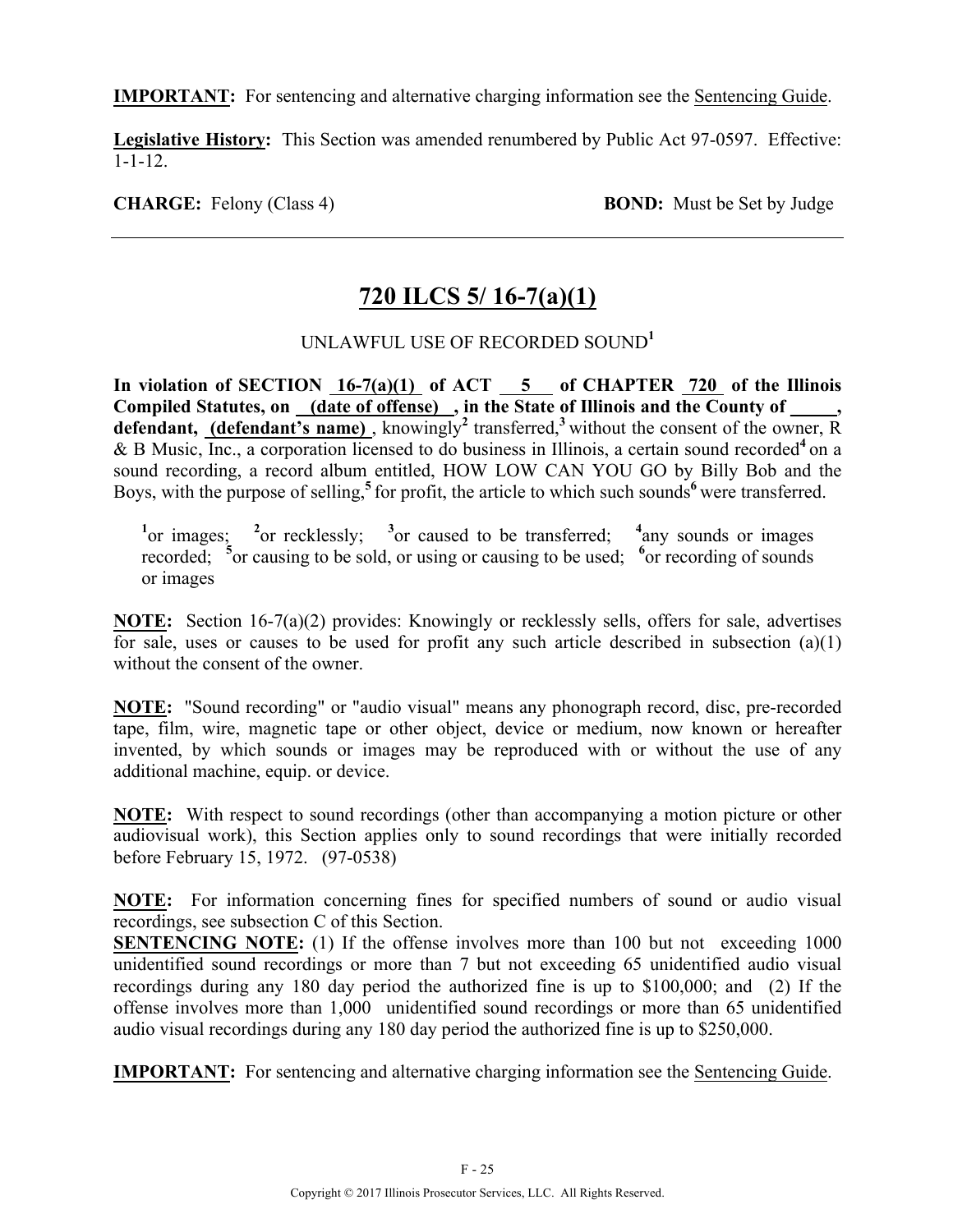**Legislative History:** Created - P.A. 79-456 (August 14, 1975); Amended - P.A. 80-712 and 86- 1210. Amended and re-numbered by Public Acts 97-0538 and 97-597; Both Effective: 1-1-12.

**CHARGE:** Felony (Class 4) **BOND:** Must be Set by Judge

### **720 ILCS 5/ 16-7(a)(3)**

### UNLAWFUL USE OF RECORDED SOUND**<sup>1</sup>**

**In violation of SECTION 16-7(a)(3) of ACT 5 of CHAPTER 720 of the Illinois Compiled Statutes, on (date of offense) , in the State of Illinois and the County of \_\_\_\_\_, defendant, (defendant's name)**, knowingly<sup>2</sup> made available for a fee,<sup>3</sup>\$1,000, certain pieces of equipment<sup>4</sup> for the purpose of use by Don Smith<sup>5</sup> to transfer<sup>6</sup> certain sounds<sup>1</sup> recorded on a sound recording to another sound recording,**<sup>7</sup>**a record album entitled HOW LOW CAN YOU GO by Billy Bole, without the consent of the owner.

<sup>1</sup><sub>or</sub> images; <sup>2</sup> or recklessly; **<sup>3</sup>** or offered, or for rental or for any other form of compensation; <sup>4</sup><sub>or</sub> machinery; <sup>5</sup><sub>or</sub> any other person; <sup>6</sup><sub>or</sub> reproduce; <sup>7</sup><sub>or</sub> audio visual recording or any sound or audio visual recording to another sound or audio visual recording for the purpose of use by another to manufacture any sound or audio visual recording in violation of Section 16-8 of this Act

**NOTE:** For definition of "sound recording" see prior page.

**NOTE:** For information concerning fines for specified numbers of sound or audiovisual recordings see subsection C of this Section.

**NOTE:** "Manufacture" means the person who actually makes or causes to be made a sound or audiovisual recording. The term manufacture does not include a person who manufactures the medium upon which sounds or visual images can be recorded or stored, or who manufactures the cartridge or casing itself.

**IMPORTANT:** For sentencing and alternative charging information see the Sentencing Guide.

**Legislative History:** This subsection was amended by Public Act 97-0597 (Eff: 1-1-12).

**CHARGE:** Felony (Class 4) **BOND:** Must be Set by Judge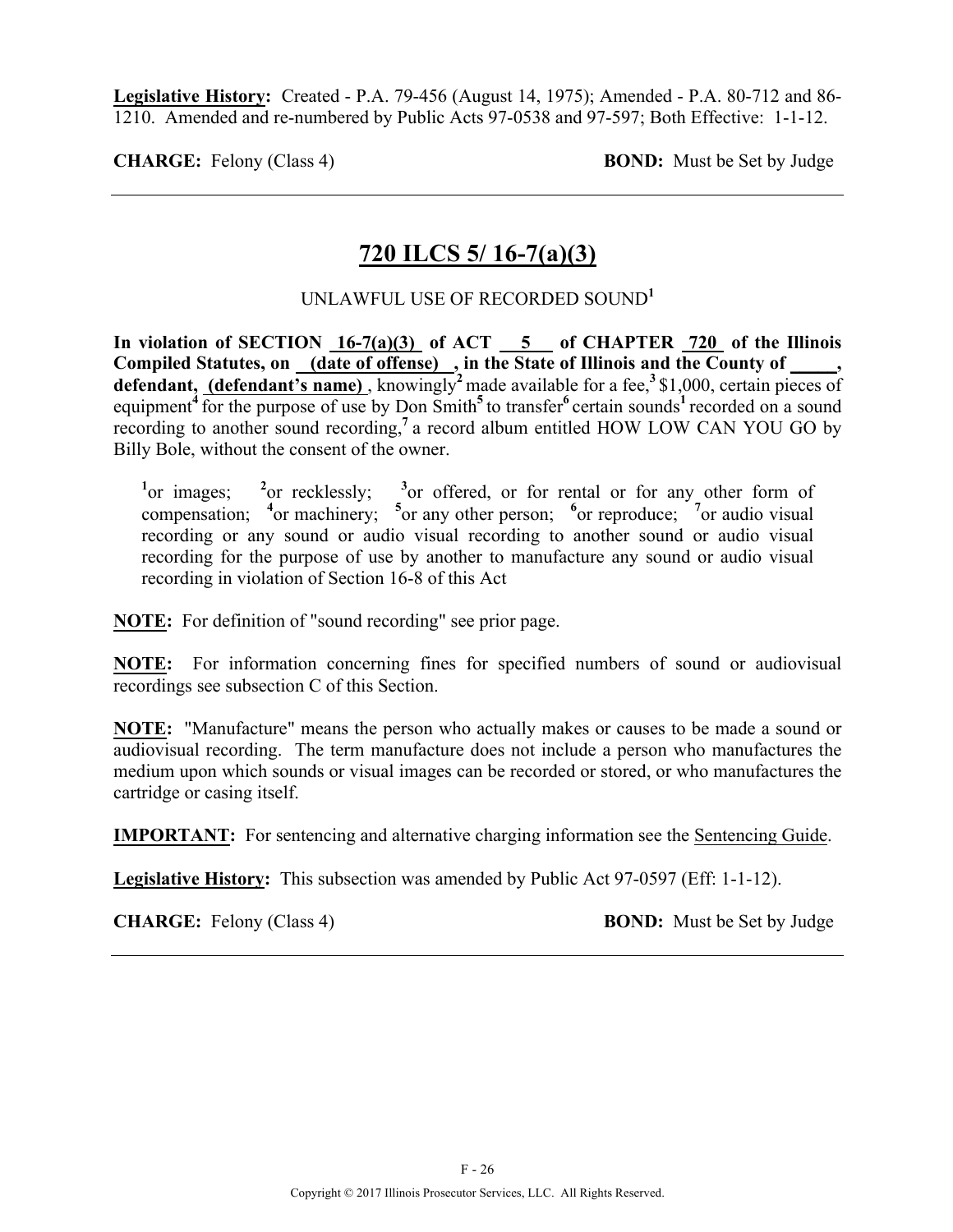### **720 ILCS 5/ 16-7(b)**

#### UNLAWFUL USE OF UNIDENTIFIED SOUND**<sup>1</sup>**RECORDINGS

**In violation of SECTION 16-7(b) of ACT 5 of CHAPTER 720 of the Illinois**  Compiled Statutes, on (date of offense), in the State of Illinois and the County of defendant, (defendant's name), knowingly,<sup>2</sup> for profit, sold<sup>3</sup> to Don Smith unidentified sound recordings, a record album entitled HOW LOW by Billy Bob.

<sup>1</sup>/<sub>audio</sub> visual; <sup>2</sup><sub>or recklessly or negligently; <sup>3</sup> manufactured, advertised or offered for</sub> sale, distributed, transported, vended, circulated, performed, leased or possesses for such purposes unidentified sound recordings (OR) caused the manufacture, advertisement or offer for sale, sale, distribution, transportation, vending, circulation, performance, lease or possession for such purposes, unidentified sound or audio visual recordings

**NOTE:** Each and every individual manufacture, advertisement or offer for sale, sale, distribution, transportation, vending, circulation, performance, lease, or possession for such purposes, unidentified sound or audio visual recordings constitutes a separate violation. (720 ILCS  $5/16-7(h)$ 

**NOTE:** "Unidentified sound or audio visual recording" means a sound recording without the actual name and full and correct street address of the manufacturer, and the name of the actual performers or groups prominently and legibly printed on the outside cover or jacket and on the label of such sound or audio visual recording. (720 ILCS 5/16-0.1)

**NOTE:** For information concerning fines for specified numbers of unidentified sound or audio visual recordings, see subsection D of this Section.

**NOTE:** Upon conviction of any violation of subsection (b), the offender shall be sentenced to make restitution to any owner or lawful producer of a master sound or audiovisual recording, or to the trade association representing such owner or lawful producer, that has suffered injury resulting from the crime. The order of restitution shall be based on the aggregate wholesale value of lawfully manufactured and authorized sound or audio visual recordings corresponding to the non-conforming recorded devices involved in the offense, and shall include investigative costs relating to the offense.

**IMPORTANT:** For sentencing and alternative charging information see the Sentencing Guide.

**Legislative History:** Created - P.A. 79-456 (August 14, 1975); Amended by Public Act 86- 1210. This subsection was amended and renumbered by Public Act 97-0597 (Eff: 1-1-12).

**CHARGE:** Felony (Class 4) **BOND:** Must be Set by Judge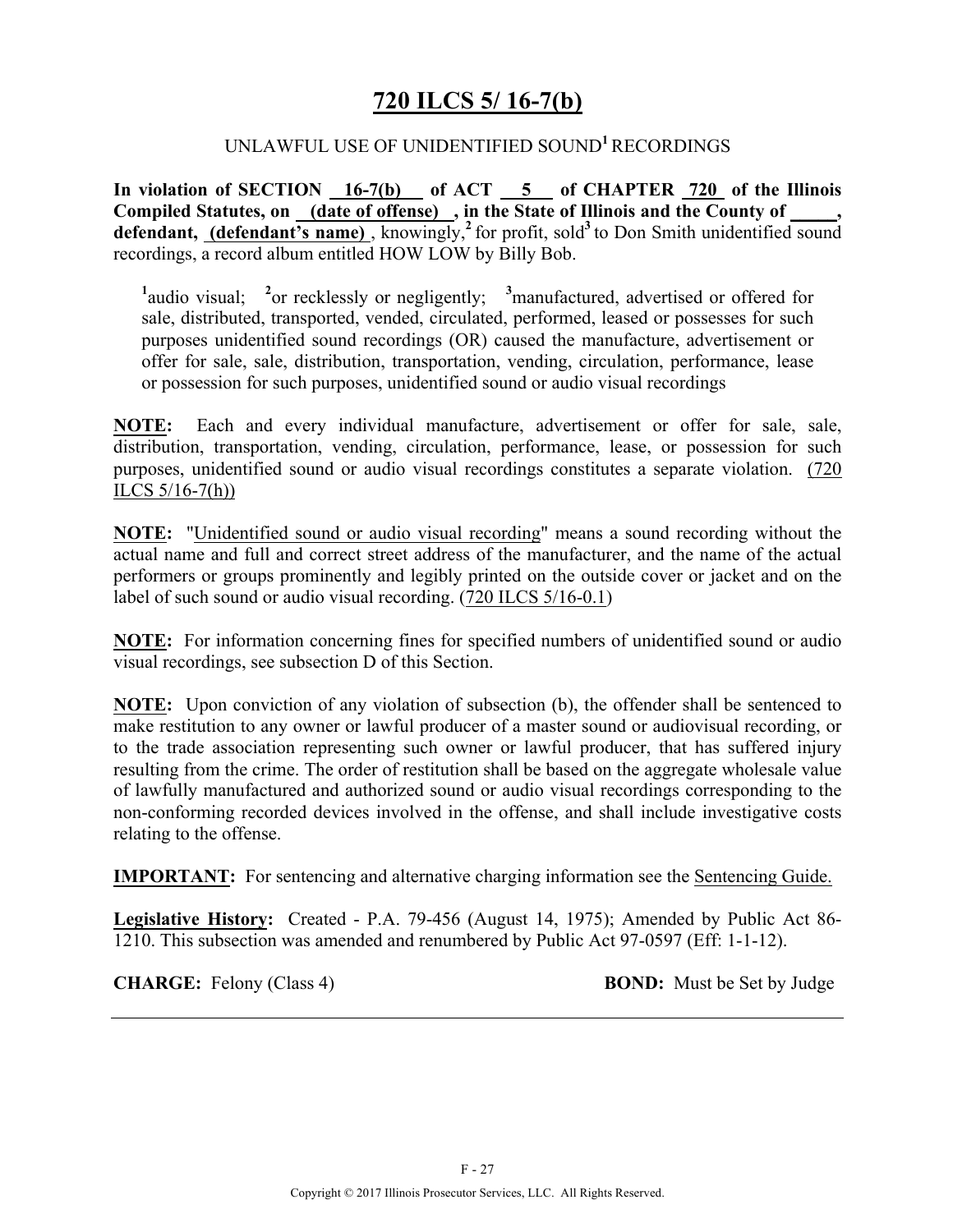## **720 ILCS 5/ 16-14(a)**

### THEFT OF UTILITY SERVICE

**In violation of SECTION 16-14(a) of ACT 5 of CHAPTER 720 of the Illinois Compiled Statutes, on (date of offense) , in the State of Illinois and the County of \_\_\_\_\_,**  defendant, (defendant's name), knowingly and without authority diverted<sup>1</sup> the public power supply<sup>2</sup> owned by Illinois Power Corporation.

<sup>1</sup> or interfered with; <sup>2</sup> or any public water, gas or power supply or other public services

**NOTE:** This offense may also be committed by installing any device with the intent to divert or interfere with any public water, gas or power supply or other public services without the authority of the owner or entity furnishing or transmitting such product or services.

**NOTE:** This Section does not apply to the theft of telecommunication services.

**CHARGING NOTES:** Any person convicted of a second or subsequent offense under this Act is guilty of a Class 4 felony. The charging instrument must state prior conviction. See Appendix A for discussion. This offense is a Class 4 felony if it is committed for remuneration. If the disruption of the public utility services or the delay in the restoration of the public utility services occurs to 10 or more customers or affects an area of more than one square mile, unlawful interference with public utility services is a Class 2 felony. See the Sentencing Guide.

**IMPORTANT:** For sentencing and alternative charging information see the Sentencing Guide.

**Legislative History:** Created - P.A. 83-715 (July 1, 1984); Amended - P.A.s 83-1362, 84-1444, 88-75 & 95-323. This subsection was amended, renamed and renumbered by Public Act 97- 0597 (Eff: 1-1-12).

**CHARGE:** Misdemeanor (Class A) **BOND:** \$1,500

## **720 ILCS 5/ 16-17(a)**

### THEFT OF ADVERTISING SERVICES

In violation of SECTION 16-17(a) of ACT 5 of CHAPTER 720 of the Illinois **Compiled Statutes, on (date of offense) , in the State of Illinois and the County of \_\_\_\_\_,**  defendant, **(defendant's name)**, knowingly attached<sup>1</sup> an unauthorized advertisement in the Union City News**<sup>2</sup>**and redistributed it to the public.**<sup>3</sup>**

<sup>1</sup><sup>or</sup> inserted; <sup>2</sup><sup>or</sup> any newspaper or periodical; <sup>3</sup><sup>or</sup> intended to redistribute it to the public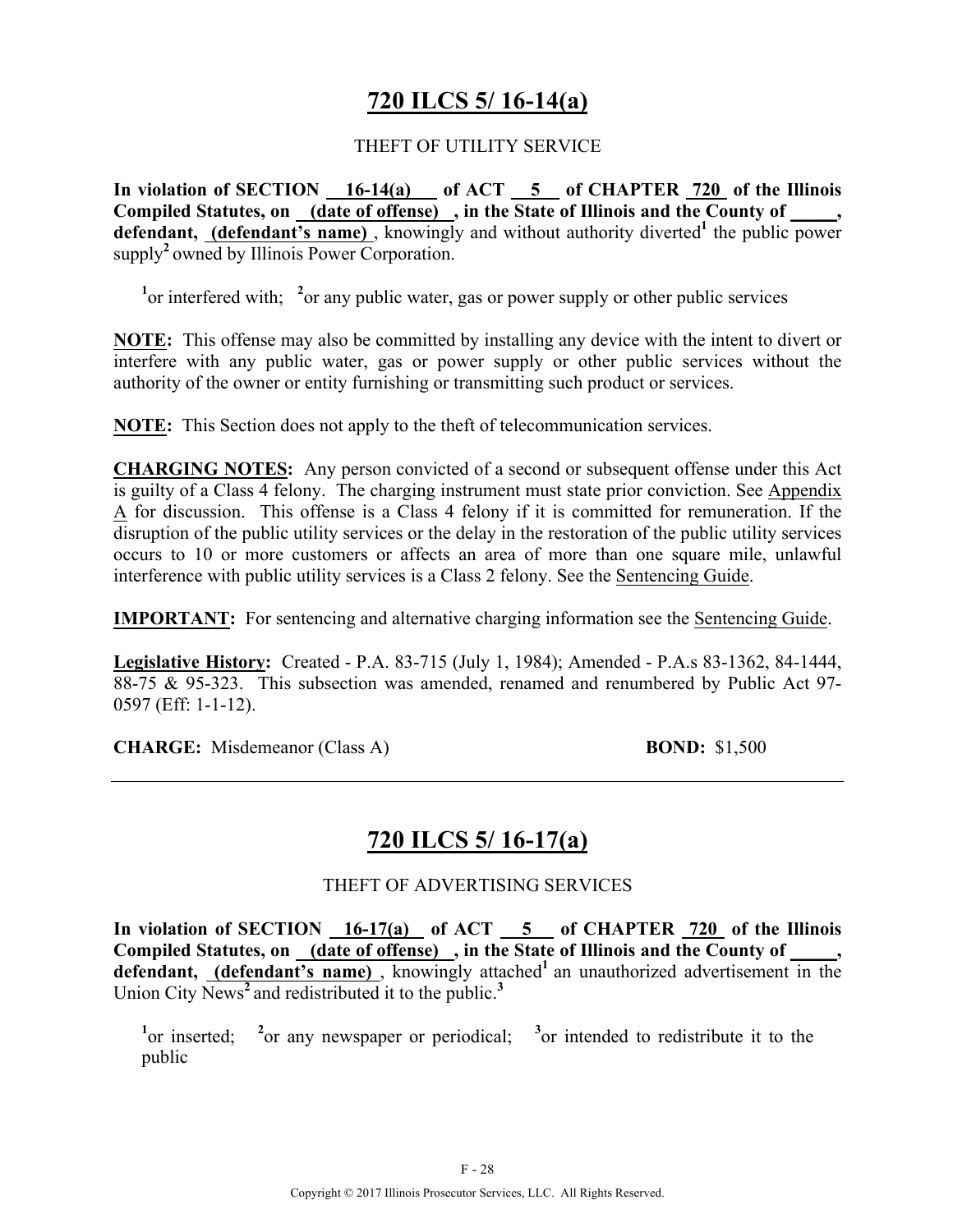**NOTE:** In this Section, "unauthorized advertisement" means any form of representation or communication, including any handbill, newsletter, pamphlet, or notice that contains any letters, words, or pictorial representation that is attached to or inserted in a newspaper or periodical without a contractual agreement between the publisher and an advertiser.

**IMPORTANT:** For sentencing and alternative charging information see the Sentencing Guide.

**Legislative History:** Created by Public Act 92-428 (Eff: 8-17-01). This subsection was amended and renumbered by Public Act 97-0597 (Eff: 1-1-12).

**CHARGE:** Misdemeanor (Class A) **BOND:** \$1,500

### **720 ILCS 5/ 16-17(b)**

### THEFT OF ADVERTISING SERVICES

In violation of SECTION 16-17(b) of ACT 5 of CHAPTER 720 of the Illinois **Compiled Statutes, on (date of offense) , in the State of Illinois and the County of \_\_\_\_\_,**  defendant, **(defendant's name)**, knowingly attached<sup>1</sup> an unauthorized advertisement in the Union City News**<sup>2</sup>**and redistributed it to the public.**<sup>3</sup>**

<sup>1</sup><sup>or</sup> inserted; <sup>2</sup><sup>or</sup> any newspaper or periodical; <sup>3</sup><sup>or</sup> intended to redistribute it to the public

**IMPORTANT:** For sentencing and alternative charging information see the Sentencing Guide.

**Legislative History:** Created by Public Act 92-428 (Eff: 8-17-01). This subsection was amended by Public Act 97-0597 (Eff: 1-1-12).

**CHARGE:** Misdemeanor (Class A) **BOND:** \$1,500

## **720 ILCS 5/ 16-18(a)(1)**

#### TAMPERING WITH COMMUNICATION SERVICES (INJURY TO WIRES)

**In violation of SECTION 16-18(a)(1) of ACT 5 of CHAPTER 720 of the Illinois Compiled Statutes, on (date of offense) , in the State of Illinois and the County of \_\_\_\_\_,**  defendant, (defendant's name), knowingly destroyed<sup>1</sup> a telephone<sup>2</sup> cable<sup>3</sup> belonging to the Union City Telegraph Company and located at 123 West Main Street in Union City, Illinois**<sup>4</sup>** .

<sup>1</sup><sup>or</sup> displaced, removed or injured; <sup>2</sup><sup>or</sup> telegraph; <sup>3</sup><sup>or</sup> line, wire, pole or conduit; <sup>4</sup><sup>or</sup> the material or property appurtenant thereto;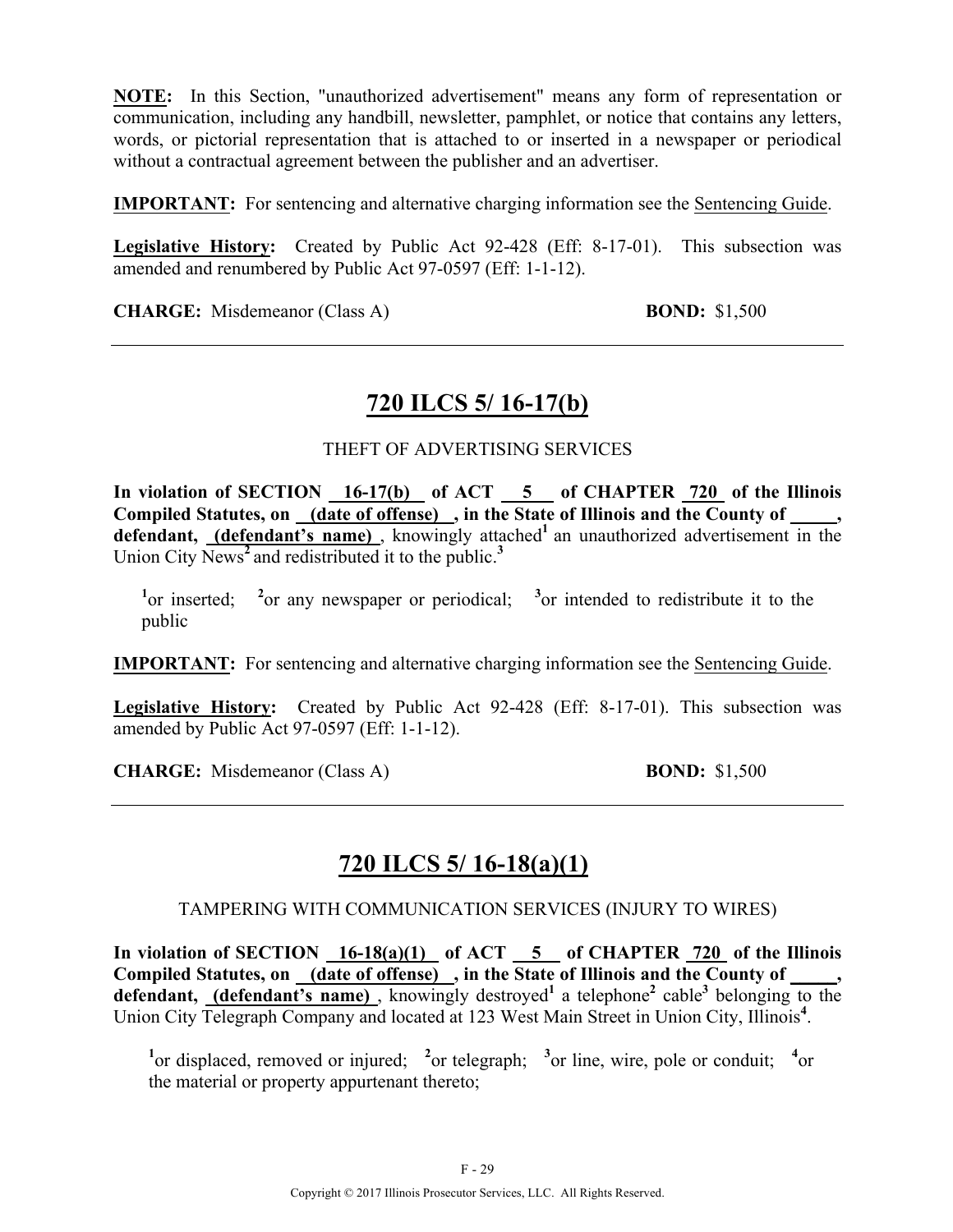**NOTE:** This offense can also be committed where the defendant: (2) cuts, breaks, taps, or makes any connection with any telegraph or telephone line, wire, cable or instrument belonging to another; or (3) reads, takes or copies any message, communication or report intended for another passing over any such telegraph line, wire or cable in this State; or (4) prevents, obstructs or delays by any means or contrivance whatsoever, the sending, transmission, conveyance or delivery in this State of any message, communication or report by or through any telegraph or telephone line, wire or cable; or (5) uses any apparatus to unlawfully do or cause to be done any of the acts described in subdivisions (a)(1) through (a)(4) of this Section;

**CHARGING NOTE:** A violation of this offense is a Class 4 felony if it is: A) a second or subsequent conviction for a violation of subsection (a); or (B) an offense committed for remuneration; or (C) an offense involving damage or destruction of property in an amount in excess of \$300 or defrauding of services in excess of \$500: See the Sentencing Guide.

**IMPORTANT:** For sentencing and alternative charging information see the Sentencing Guide.

**Legislative History:** Created by P.A. 92-728 (Eff: 1-1-03). Amended: 96-0497. This offense was amended and renumbered by Public Act: 97-0597 (Effective: 1-1-12).

**CHARGE:** Misdemeanor (Class A) **BOND:** \$1,500

# **720 ILCS 5/ 16-18(a)(6)(B)**

TAMPERING WITH COMMUNICATION SERVICES (OBTAINING SERVICE WITH THE INTENT TO DEFRAUD)

In violation of SECTION 16-18(a)(6)(B) of ACT 5 of CHAPTER 720 of the Illinois Compiled Statutes, on <u>(date of offense)</u>, in the State of Illinois and the County of defendant, (defendant's name), knowingly obtained<sup>1</sup> telecommunications services<sup>2</sup> with the intent to deprive Sam Smith<sup>3</sup> of the lawful charge<sup>4</sup> for those services by charging such services to a false**<sup>5</sup>** telephone number.

<sup>1</sup><sup>or</sup> attempted to obtain; <sup>2</sup>any such services; <sup>3</sup>or any person; <sup>4</sup>or in whole or in part; or fictitious, or counterfeit telephone number or to a suspended, terminated, expired, canceled, or revoked telephone number.

**CHARGING NOTE:** This offense can also be committed where the defendant: (A) charges such service to an existing telephone number without the authority of the subscriber thereto; or (C) uses of a code, prearranged scheme, or other similar stratagem or device whereby said person, in effect, sends or receives information; or (D) publishes the number or code of an existing, canceled, revoked or nonexistent telephone number, credit number or other credit device or method of numbering or coding which is employed in the issuance of telephone numbers, credit numbers or other credit devices which may be used to avoid the payment of any lawful telephone toll charge; or (E) uses any other trick, stratagem, impersonation, false pretense,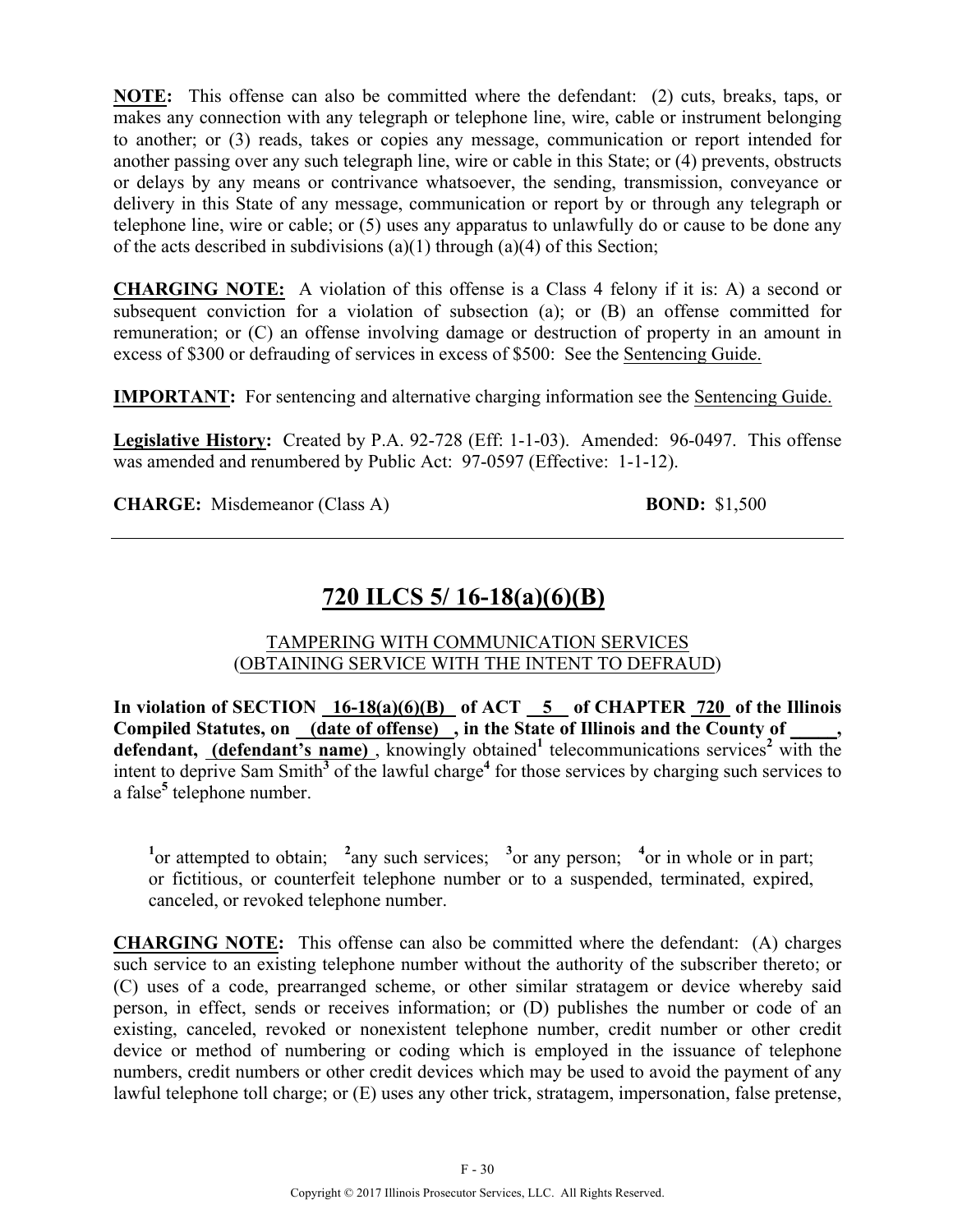false representation, false statement, contrivance, device, or means.

**CHARGING NOTE:** A violation of this offense is a Class 4 felony if it is: A) a second or subsequent conviction for a violation of subsection (a); or (B) an offense committed for remuneration; or (C) an offense involving damage or destruction of property in an amount in excess of \$300 or defrauding of services in excess of \$500: See the Sentencing Guide.

**IMPORTANT:** For sentencing and alternative charging information see the Sentencing Guide.

**Legislative History:** Created by P.A. 92-728 (Eff: 1-1-03). Amended: 96-0497. This offense was amended and renumbered by Public Act: 97-0597 (Effective: 1-1-12).

**CHARGE:** Misdemeanor (Class A) **BOND:** \$1,500

## **720 ILCS 5/ 16-18(b)(1)**

### THEFT OF COMMUNICATION SERVICES

**In violation of SECTION 16-18(b)(1) of ACT 5 of CHAPTER 720 of the Illinois**  Compiled Statutes, on (date of offense), in the State of Illinois and the County of, defendant, (defendant's name), knowingly obtained<sup>1</sup> a communication service belonging to the Union City Telegraph Company **<sup>2</sup>** without the authorization of**<sup>3</sup>** the Union City Telegraph Company**<sup>2</sup>** .

<sup>1</sup><sup>or used; <sup>2</sup> the communication service provider; <sup>3</sup><sup>or</sup> compensation paid to.</sup>

**CHARGING NOTE:** This offense can also be committed where the defendant: (2) possesses, uses, manufactures, assembles, distributes, leases, transfers, or sells, or offers, promotes or advertises for sale, lease, use, or distribution, an unlawful communication device: (A) for the commission of a theft of a communication service or to receive, disrupt, transmit, decrypt, or acquire, or facilitate the receipt, disruption, transmission, decryption or acquisition, of any communication service without the express consent or express authorization of the communication service provider; or(B) to conceal or to assist another to conceal from any communication service provider or from any lawful authority the existence or place of origin or destination of any communication; (3) modifies, alters, programs or reprograms a communication device for the purposes described in subdivision  $(2)(A)$  or  $(2)(B)$ ; (4) possesses, uses, manufactures, assembles, leases, distributes, sells, or transfers, or offers, promotes or advertises for sale, use or distribution, any unlawful access device; or(5) possesses, uses, prepares, distributes, gives or otherwise transfers to another or offers, promotes, or advertises for sale, use or distribution, any: an unlawful communication or access device, with the intent to use or employ the unlawful communication or access device, or to allow the same to be used or employed, for a purpose prohibited by this subsection(b), or knowing or having reason to know that the plans or instructions are intended to be used for manufacturing or assembling the unlawful communication or access device for a purpose prohibited by this subsection (b); or(B) material, including hardware, cables, tools, data, computer software or other information or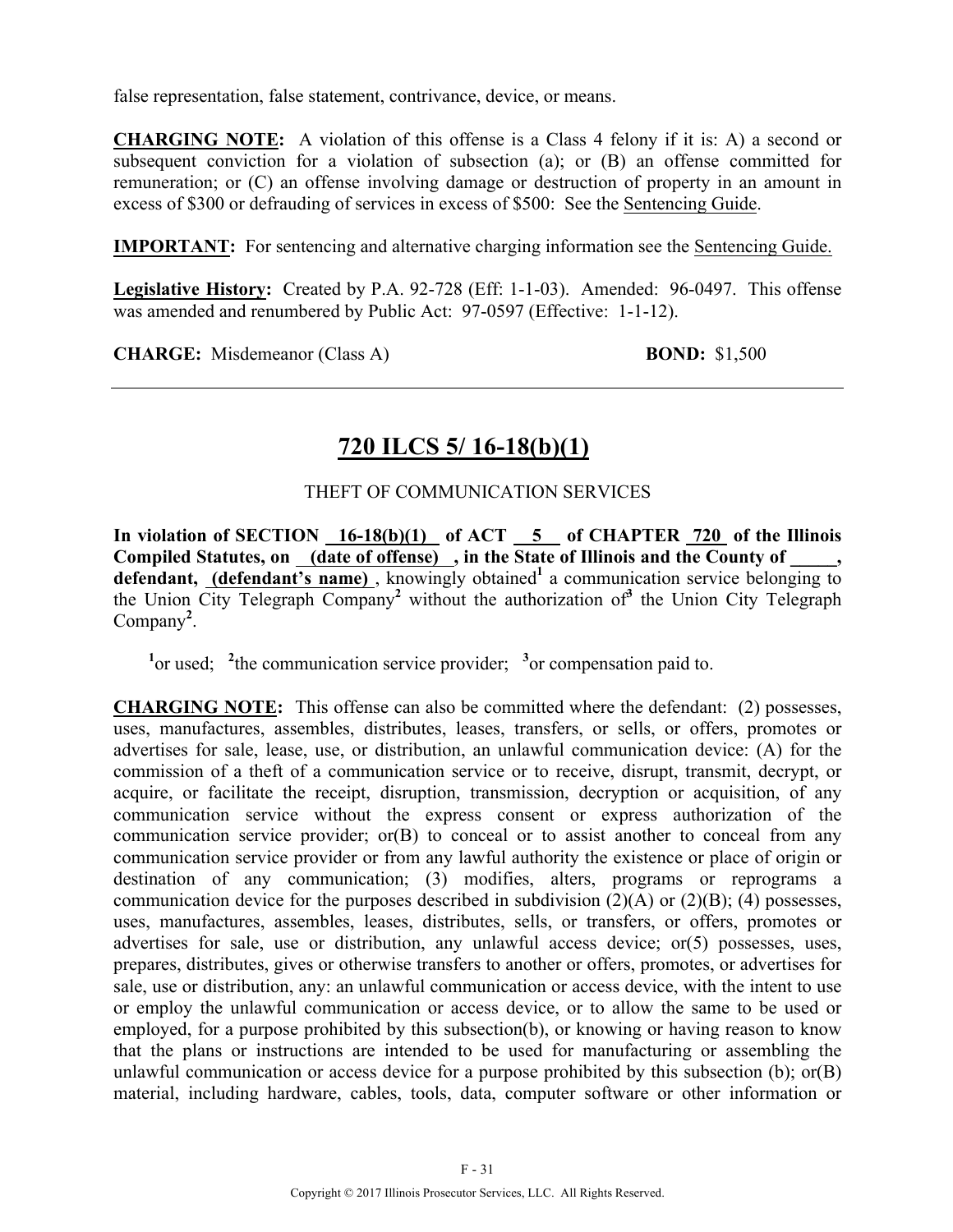equipment, knowing that the purchaser or a third person intends to use the material in the manufacture or assembly of an unlawful communication or access device for a purpose prohibited by this subsection (b).

**CHARGING NOTE**: A violation of this offense is a Class 4 felony if:(A) (i) the violation of subsection (b) involves at least 10, but not more than 50, unlawful communication or access devices; or (ii) the defendant engages in conduct identified in subdivision (b)(3) of this Section with the intention of substantially disrupting and impairing the ability of a communication service provider to deliver communication services to its lawful customers or subscribers; or (iii) the defendant at the time of the commission of the offense is a pre-trial detainee at a penal institution or is serving a sentence at a penal institution; or (iv) the defendant at the time of the commission of the offense is a pre-trial detainee at a penal institution or is serving a sentence at a penal institution and uses any means of electronic communication as defined in Section 26.5-0.1 of this Code for fraud, theft, theft by deception, identity theft, or any other unlawful purpose; or (v) the aggregate value of the service obtained is \$300 or more; or (vi) the violation is for a wired communication service or device and the defendant has been convicted previously for an offense under subsection (b) or for any other type of theft, robbery, armed robbery, burglary, residential burglary, possession of burglary tools, home invasion, or fraud, including violations of the Cable Communications Policy Act of 1984 in this or any federal or other state jurisdiction. (B) A violation of subsection (b) is a Class 3 felony if the violation of subsection (b) involves: (i) more than 50 unlawful communication or access devices; or (ii) the defendant at the time of the commission of the offense is a pre-trial detainee at a penal institution or is serving a sentence at a penal institution and has been convicted previously of an offense under subsection (b) committed by the defendant while serving as a pre-trial detainee in a penal institution or while serving a sentence at a penal institution; or (iii) the defendant at the time of the commission of the offense is a pre-trial detainee at a penal institution or is serving a sentence at a penal institution and has been convicted previously of an offense under subsection (b) committed by the defendant while serving as a pre-trial detainee in a penal institution or while serving a sentence at a penal institution and uses any means of electronic communication as defined in Section 26.5-0.1 of this Code for fraud, theft, theft by deception, identity theft, or any other unlawful purpose; or(iv) the violation is for a wired communication service or device and the defendant has been convicted previously on 2 or more occasions for offenses under subsection (b) or for any other type of theft, robbery, armed robbery, burglary, residential burglary, possession of burglary tools, home invasion, or fraud, including violations of the Cable Communications Policy Act of 1984 in this or any federal or other state jurisdiction. (C) A violation of subsection (b) is a Class 2 felony if the violation is for a wireless communication service or device and the defendant has been convicted previously for an offense under subsection (b) or for any other type of theft, robbery, armed robbery, burglary, residential burglary, possession of burglary tools, home invasion, or fraud, including violations of the Cable Communications Policy Act of 1984 in this or any federal or other state jurisdiction. See the Sentencing Guide**.**

**IMPORTANT:** For sentencing and alternative charging information see the Sentencing Guide.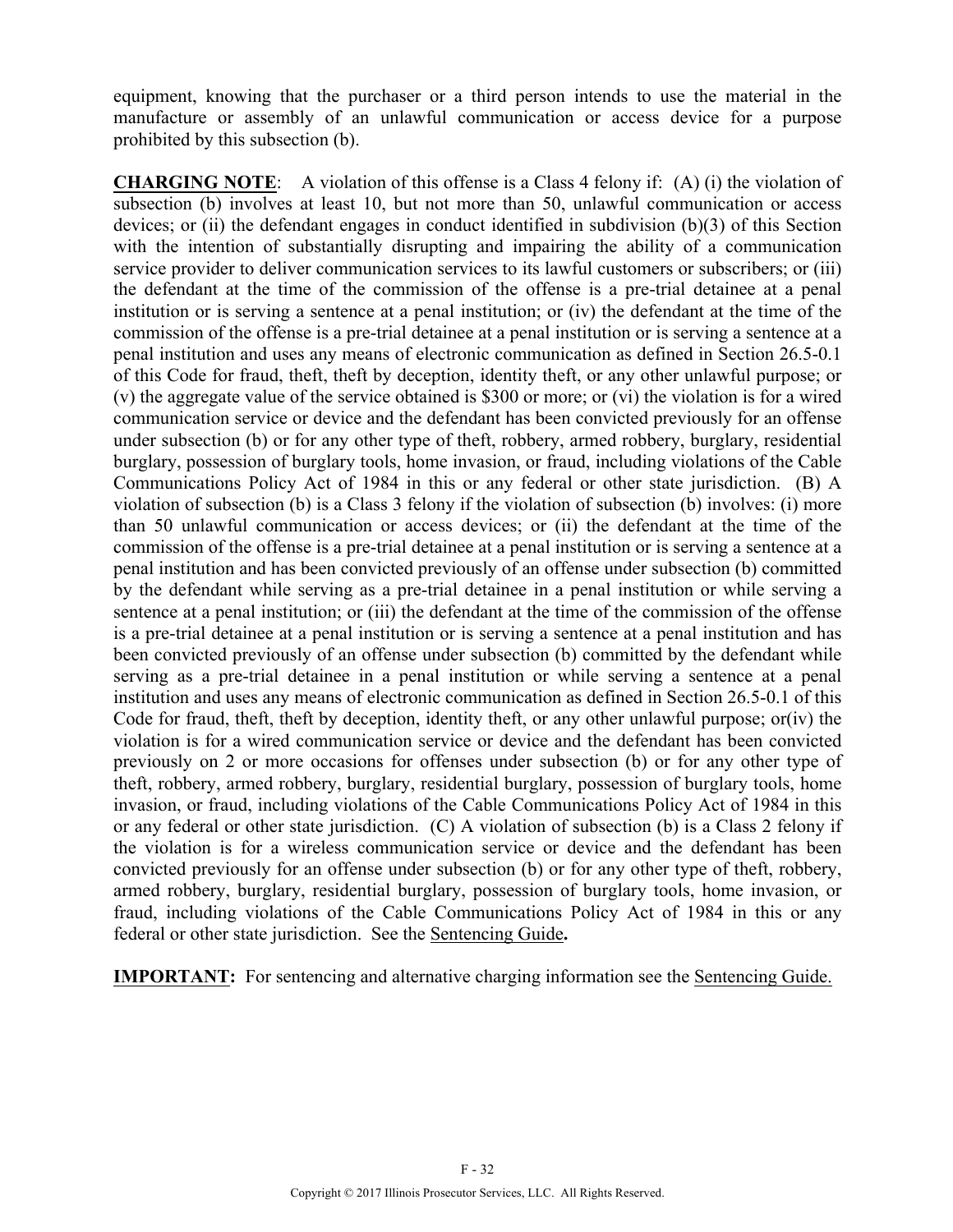**Legislative History:** Created by P.A. 92-728 (Eff: 1-1-03). Amended: 96-0497. This offense was amended and renumbered by Public Act: 97-0597 (Effective: 1-1-12) and then amended by P. A. 97-1108. (Eff: 1-1-13).

**CHARGE:** Misdemeanor (Class A) **BOND:** \$1,500

### **720 ILCS 5/ 16-25(a)(1)**

### RETAIL THEFT

**In violation of SECTION 16-25(a)(1) of ACT 5 of CHAPTER 720 of the Illinois Compiled Statutes, on (date of offense) , in the State of Illinois and the County of \_\_\_\_\_,**  defendant, (defendant's name), knowingly took possession of<sup>1</sup> certain merchandise offered for sale<sup>2</sup> in a retail mercantile establishment, Morgan's Boutique, Inc., 777 May Street, Union City, Union County, Illinois, being one (1) mint pant suit size 7 petite, stock number 80612, having a total value in excess of \$300, with the intention of depriving the merchant,<sup>3</sup> Morgan Lennon, permanently of the possession<sup>4</sup> of such merchandise, without paying the full retail value of such merchandise.

<sup>1</sup> or carried away, transferred or cause to be carried away or transferred; <sup>2</sup>  $^{2}$ or any merchandise displayed, held, stored; <sup>3</sup> merchant defined in Section 16-0.1; <sup>4</sup> or use or benefit

**NOTE:** Theft by emergency exit. A person commits theft by emergency exit when he or she commits a retail theft as defined in this subsection and to facilitate the theft he or she leaves the retail mercantile establishment by use of a designated emergency exit. 720 ILCS 5/ 16-25(b)

**NOTE**: "Full retail value" means the merchant's stated or advertised price of the merchandise. "Full retail value" includes the aggregate value of property obtained from retail thefts committed by the same person as part of a continuing court of conduct from one or more mercantile establishments in a single transaction or in separate transactions over a period of one year. "Continuing course of conduct" means a series of acts, and the accompanying mental state necessary for the crime in question, irrespective of whether the series of acts are continuous or intermittent. 720 ILCS 5/16-0.1

**NOTE:** Venue. Multiple thefts committed by the same person as a part of a continuing course of conduct in different jurisdictions that have been aggregated in one jurisdiction may be prosecuted in any jurisdiction in which one or more of the thefts occurred. 720 ILCS 5/16-25(d)

**NOTE:** Permissive inference. If any person: (1) conceals upon his or her person or among his or her belongings un-purchased merchandise displayed, held, stored or offered for sale in a retail mercantile establishment; and (2) removes that merchandise beyond the last known station for receiving payments for that merchandise in that retail mercantile establishment, then the trier of fact may infer that the person possessed, carried away or transferred such merchandise with the intention of retaining it or with the intention of depriving the merchant permanently of the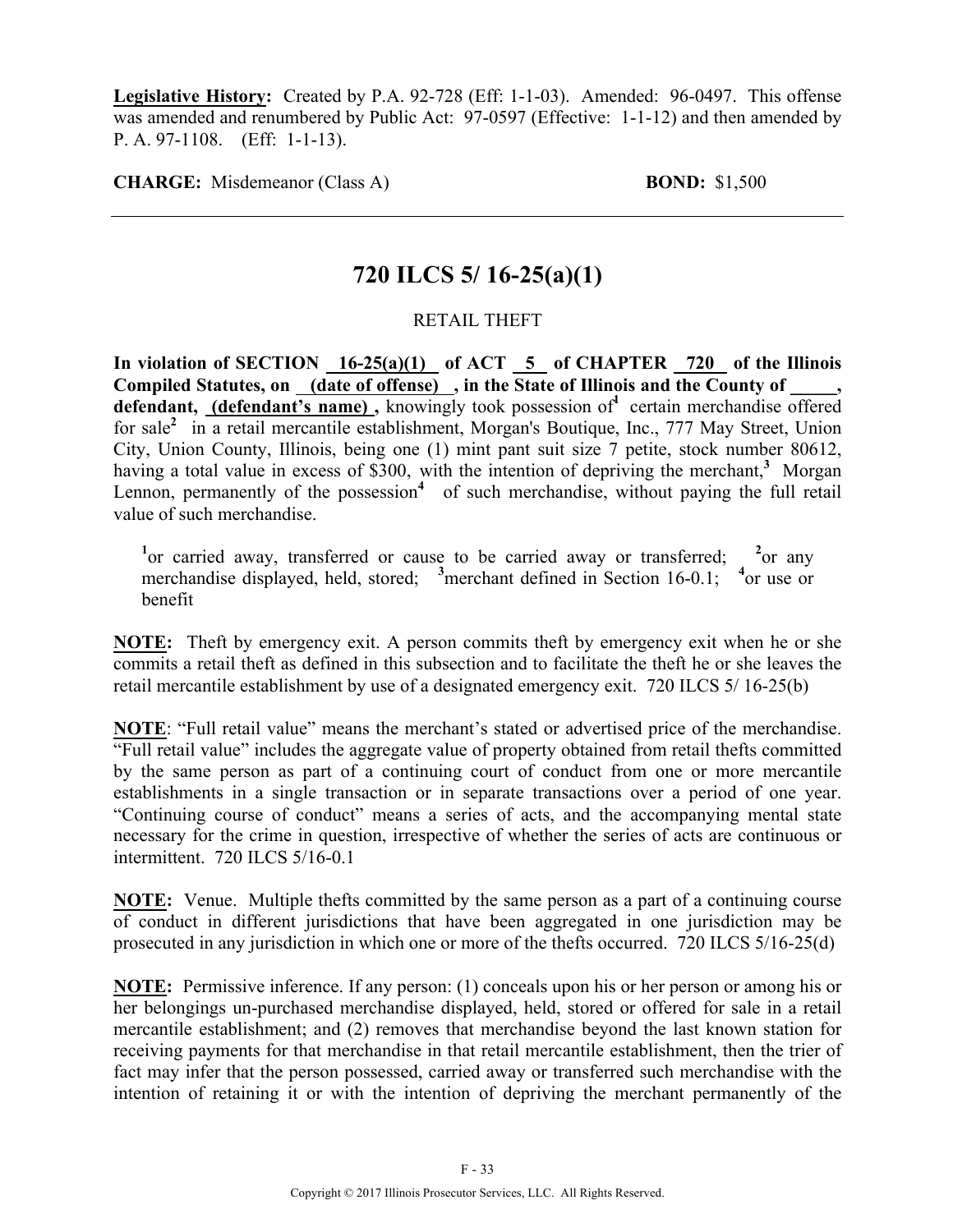possession, use or benefit of such merchandise without paying the full retail value of such merchandise**.** 720 ILCS 5/16-25(c)

**CHARGING NOTE:** (1) A violation of this subsection, the full retail value of which does not exceed \$300 for property other than motor fuel or \$150 for motor fuel, is a Class A misdemeanor. Theft by emergency exit of property, the full retail value of which does not exceed \$300, is a Class 4 felony. (2) A person who has been convicted of retail theft of property under this subsection, the full retail value of which does not exceed \$300 for property other than motor fuel or\$150 for motor fuel, and who has been previously convicted of any type of theft, robbery, armed robbery, burglary, residential burglary, possession of burglary tools, home invasion, unlawful use of a credit card, or forgery is guilty of a Class 4 felony. A person who has been convicted of theft by emergency exit of property, the full retail value of which does not exceed \$300, and who has been previously convicted of any type of theft, robbery, armed robbery, burglary, residential burglary, possession of burglary tools, home invasion, unlawful use of a credit card, or forgery is guilty of a Class 3 felony. (3) Any retail theft of property under this subsection, the full retail value of which exceeds \$300 for property other than motor fuel or \$150 for motor fuel in a single transaction, or in separate transactions committed by the same person as part of a continuing course of conduct from one or more mercantile establishments over a period of one year, is a Class 3 felony. Theft by emergency exit of property, the full retail value of which exceeds \$300 in a single transaction, or in separate transactions committed by the same person as part of a continuing course of conduct from one or more mercantile establishments over a period of one year, is a Class 2 felony. When a charge of retail theft of property or theft by emergency exit of property, the full value of which exceeds \$300, is brought, the value of the property involved is an element of the offense to be resolved by the trier of fact as either exceeding or not exceeding \$300.

**IMPORTANT:** For sentencing and alternative charging information see the Sentencing Guide.

**WARNING:** The mandatory presumption provision of 16A-4 is unconstitutional. People v. Taylor, 344 Ill. App. 3d 929, 801 N. E. 2d 402, 280 Ill. Dec. 477 (4th Dist., 2003)

**Case Law:** In People v. Rowell, \_\_\_Ill.Dec.\_\_\_, (4th Dist., No. 4-04-0481, December 15, 2006), the appellate court ruled that in cases involving multiple thefts, the People must allege that the thefts were made "in furtherance of a single intention or design."

**Legislative History:** Created - P.A. 79-840 (October 1, 1975); Amended - P.A. 80-352, 84- 1391, 85-749, 86-356, 89-373 and 96-1301. This Section was amended by Public Act 96-1301. Effective: 1-1-11. Re-numbered by Public Act 97-0597. Effective: 1-1-12.

**CHARGE:** Felony (Class 3) **BOND:** Must be Set by Judge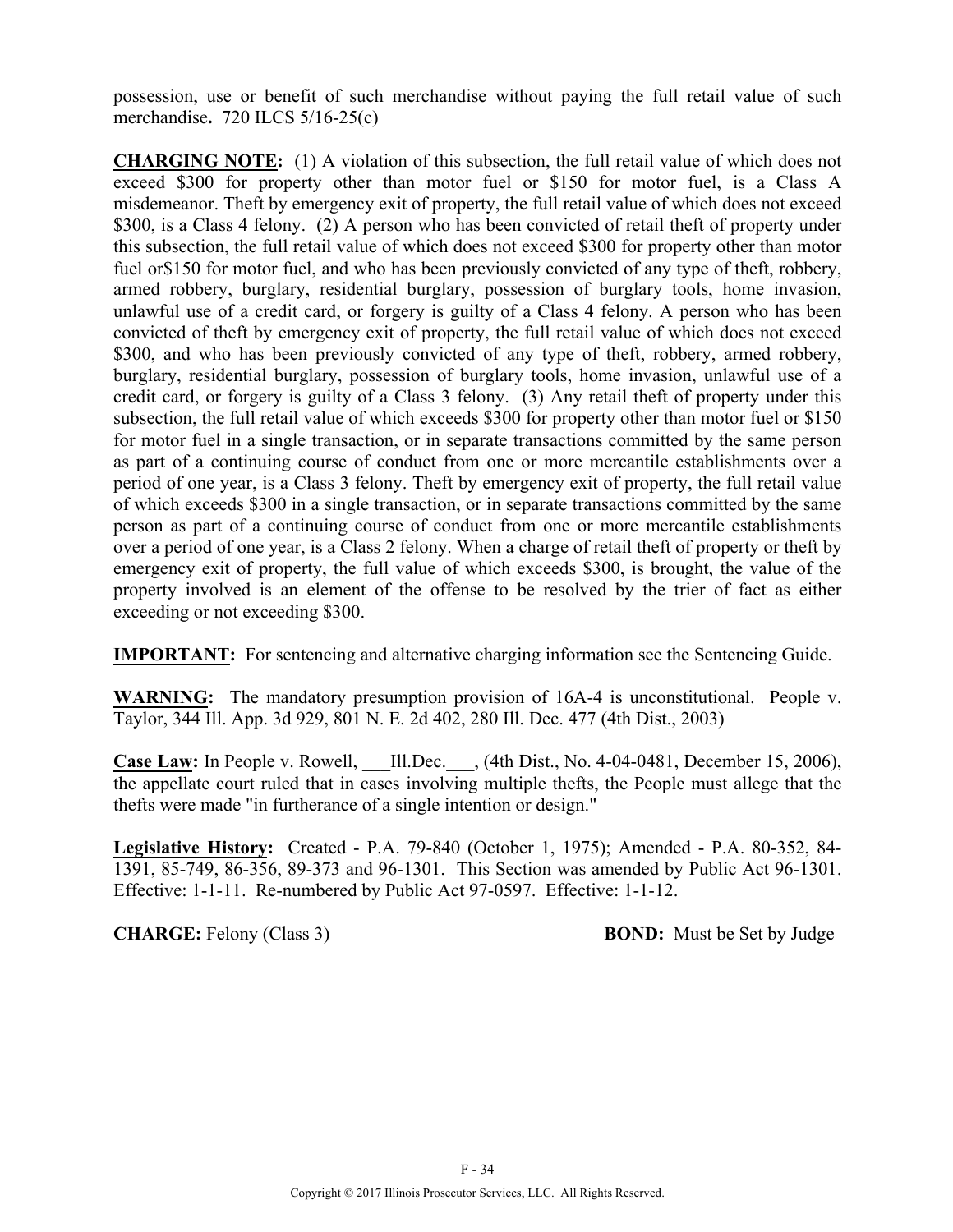## **720 ILCS 5/ 16-25(a)(2)**

### RETAIL THEFT

**In violation of SECTION 16-25(a)(2) of ACT 5 of CHAPTER 720 of the Illinois**  Compiled Statutes, on (date of offense), in the State of Illinois and the County of defendant, (defendant's name), knowingly removed<sup>1</sup> a price tag<sup>2</sup> which read \$250 from a Widget offered for sale in the Union City Department Store, a retail mercantile establishment and attempted to purchase said widget at less than the full retail value with the intention of depriving the Union City Department Store of the full retail value of the widget.

<sup>1</sup> or altered or transferred; <sup>2</sup> or label, marking, indicia of value or any other markings which aid in determining the value;  $\frac{3}{2}$  or retail mercantile establishment

**NOTE:** See Appendix B for an explanation of property value as an element of this offense.

**NOTE**: Theft by emergency exit. A person commits theft by emergency exit when he or she commits a retail theft as defined in this subsection and to facilitate the theft he or she leaves the retail mercantile establishment by use of a designated emergency exit. 720 ILCS 5/ 16-25(b)

**NOTE:** "Full retail value" means the merchant's stated or advertised price of the merchandise. "Full retail value" includes the aggregate value of property obtained from retail thefts committed by the same person as part of a continuing court of conduct from one or more mercantile establishments in a single transaction or in separate transactions over a period of one year. "Continuing course of conduct" means a series of acts, and the accompanying mental state necessary for the crime in question, irrespective of whether the series of acts are continuous or intermittent. 720 ILCS 5/16-0.1

**NOTE**: Venue. Multiple thefts committed by the same person as a part of a continuing course of conduct in different jurisdictions that have been aggregated in one jurisdiction may be prosecuted in any jurisdiction in which one or more of the thefts occurred. 720 ILCS 5/16-25(d)

**NOTE:** Permissive inference. If any person: (1) conceals upon his or her person or among his or her belongings un-purchased merchandise displayed, held, stored or offered for sale in a retail mercantile establishment; and (2) removes that merchandise beyond the last known station for receiving payments for that merchandise in that retail mercantile establishment, then the trier of fact may infer that the person possessed, carried away or transferred such merchandise with the intention of retaining it or with the intention of depriving the merchant permanently of the possession, use or benefit of such merchandise without paying the full retail value of such merchandise.720 ILCS 5/16-25(c)

**CHARGING NOTE:** (1) A violation of this subsection, the full retail value of which does not exceed \$300 for property other than motor fuel or \$150 for motor fuel, is a Class A misdemeanor. Theft by emergency exit of property, the full retail value of which does not exceed \$300, is a Class 4 felony. (2) A person who has been convicted of retail theft of property under this subsection, the full retail value of which does not exceed \$300 for property other than motor fuel or\$150 for motor fuel, and who has been previously convicted of any type of theft, robbery, armed robbery, burglary, residential burglary, possession of burglary tools, home invasion,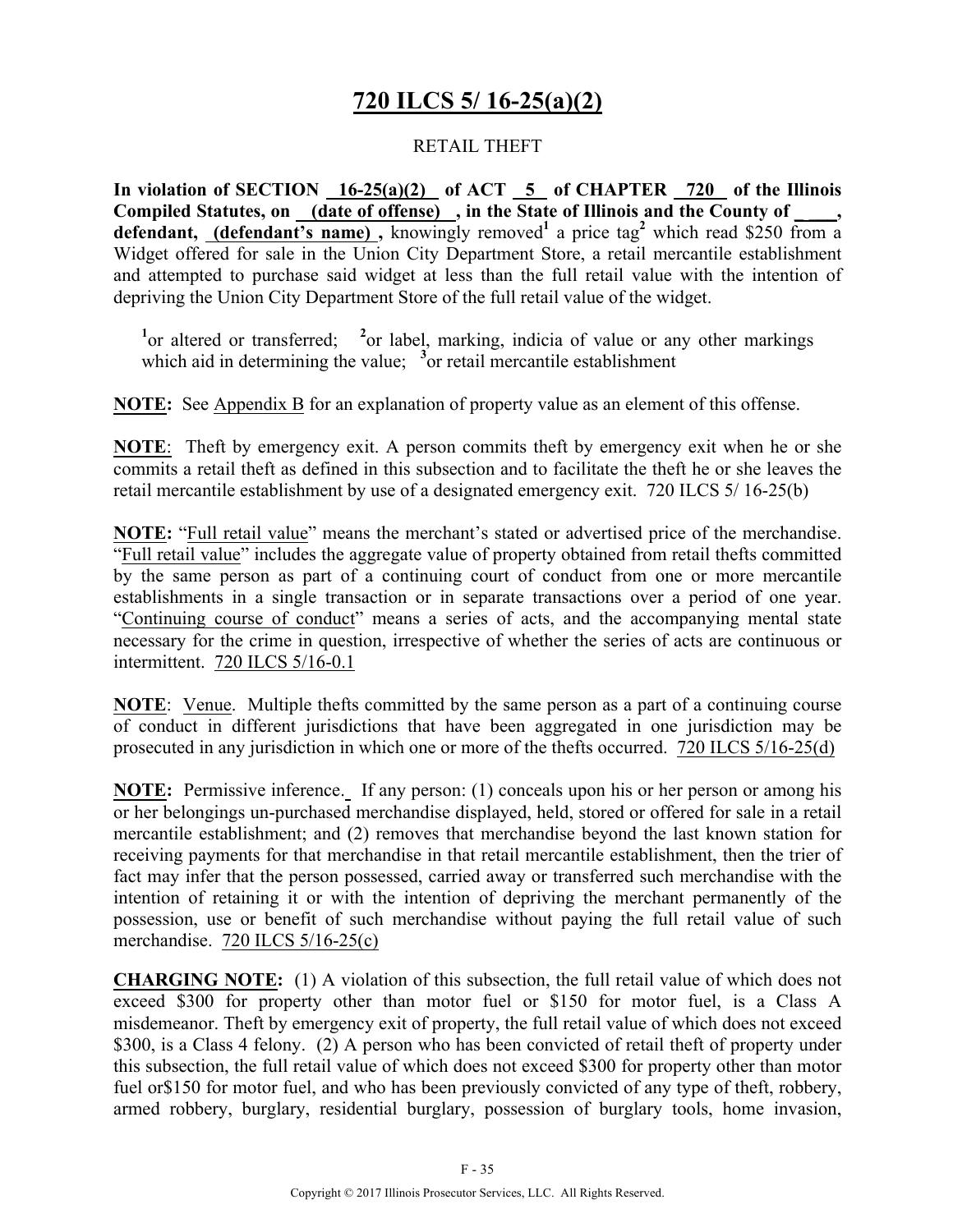unlawful use of a credit card, or forgery is guilty of a Class 4 felony. A person who has been convicted of theft by emergency exit of property, the full retail value of which does not exceed \$300, and who has been previously convicted of any type of theft, robbery, armed robbery, burglary, residential burglary, possession of burglary tools, home invasion, unlawful use of a credit card, or forgery is guilty of a Class 3 felony. (3) Any retail theft of property under this subsection, the full retail value of which exceeds \$300 for property other than motor fuel or \$150 for motor fuel in a single transaction, or in separate transactions committed by the same person as part of a continuing course of conduct from one or more mercantile establishments over a period of one year, is a Class 3 felony. Theft by emergency exit of property, the full retail value of which exceeds \$300 in a single transaction, or in separate transactions committed by the same person as part of a continuing course of conduct from one or more mercantile establishments over a period of one year, is a Class 2 felony. When a charge of retail theft of property or theft by emergency exit of property, the full value of which exceeds \$300, is brought, the value of the property involved is an element of the offense to be resolved by the trier of fact as either exceeding or not exceeding \$300.

**IMPORTANT:** For sentencing and alternative charging information see the Sentencing Guide.

**Legislative History:** This Section was amended by Public Act 97-0597. Effective: 1-1-12.

**CHARGE:** Felony (Class 3) **BOND:** Must be Set by Judge

# **720 ILCS 5/ 16-25(a)(3)**

### RETAIL THEFT

**In violation of SECTION 16-25(a)(3) of ACT 5 of CHAPTER 720 of the Illinois**  Compiled Statutes, on (date of offense), in the State of Illinois and the County of defendant, **(defendant's name)**, knowingly transferred from the container in<sup>1</sup> which the merchandise was displayed to another<sup>2</sup> container, certain merchandise offered for sale<sup>3</sup> in a retail mercantile establishment, J & M Jewelers, Inc., 777 May Street, Union City, Union County, Illinois, a corporation licensed to do business in Illinois, in that he transferred a diamond ring, stock number 7777 valued at \$2,500 from its container to a container that held a Zelcon ring, stock number 66666, valued at \$25, with the intention of depriving the merchant of the full retail value of such merchandise, which exceeded \$300.**<sup>4</sup>**

<sup>1</sup><sup>or</sup> on; <sup>2</sup><sub>any</sub> other; <sup>3</sup><sub>or</sub> any merchandise displayed, held, stored; <sup>4</sup> property not exceeding \$300 is a Class A Misdemeanor. Bond is \$1,500

**NOTE:** See Appendix B for an explanation of property value as an element of this offense.

**NOTE:** Theft by emergency exit. A person commits theft by emergency exit when he or she commits a retail theft as defined in this subsection and to facilitate the theft he or she leaves the retail mercantile establishment by use of a designated emergency exit.720 ILCS 5/ 16-25(b)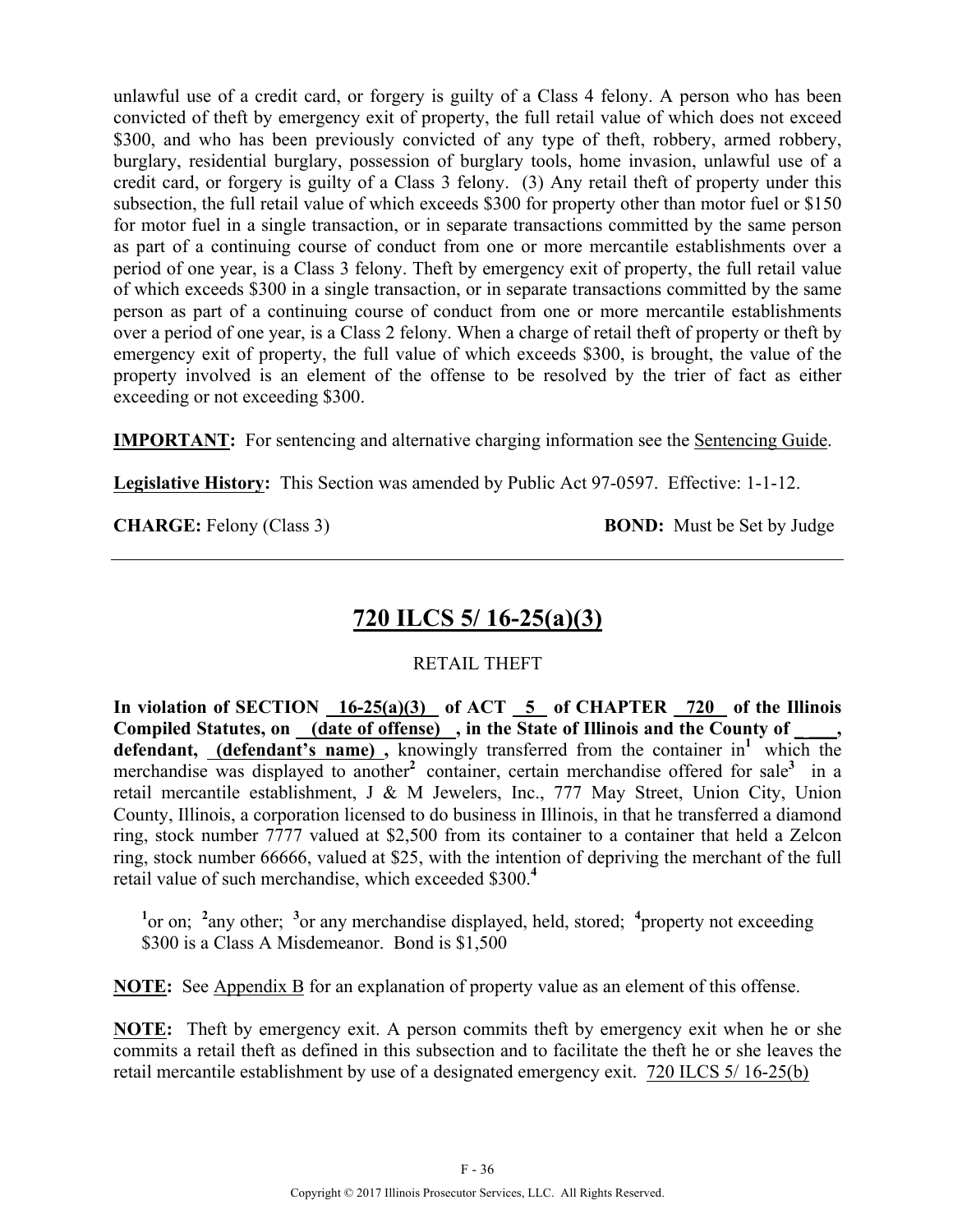**NOTE:** "Full retail value" means the merchant's stated or advertised price of the merchandise. "Full retail value" includes the aggregate value of property obtained from retail thefts committed by the same person as part of a continuing court of conduct from one or more mercantile establishments in a single transaction or in separate transactions over a period of one year. "Continuing course of conduct" means a series of acts, and the accompanying mental state necessary for the crime in question, irrespective of whether the series of acts are continuous or intermittent. 720 ILCS 5/16-0.1

**NOTE:** Venue. Multiple thefts committed by the same person as a part of a continuing course of conduct in different jurisdictions that have been aggregated in one jurisdiction may be prosecuted in any jurisdiction in which one or more of the thefts occurred. 720 ILCS 5/16-25(d)

**NOTE:** Permissive inference. If any person: (1) conceals upon his or her person or among his or her belongings un-purchased merchandise displayed, held, stored or offered for sale in a retail mercantile establishment; and (2) removes that merchandise beyond the last known station for receiving payments for that merchandise in that retail mercantile establishment, then the trier of fact may infer that the person possessed, carried away or transferred such merchandise with the intention of retaining it or with the intention of depriving the merchant permanently of the possession, use or benefit of such merchandise without paying the full retail value of such merchandise. 720 ILCS 5/16-25(c)

**CHARGING NOTE:** (1) A violation of this subsection, the full retail value of which does not exceed \$300 for property other than motor fuel or \$150 for motor fuel, is a Class A misdemeanor. Theft by emergency exit of property, the full retail value of which does not exceed \$300, is a Class 4 felony. (2) A person who has been convicted of retail theft of property under this subsection, the full retail value of which does not exceed \$300 for property other than motor fuel or\$150 for motor fuel, and who has been previously convicted of any type of theft, robbery, armed robbery, burglary, residential burglary, possession of burglary tools, home invasion, unlawful use of a credit card, or forgery is guilty of a Class 4 felony. A person who has been convicted of theft by emergency exit of property, the full retail value of which does not exceed \$300, and who has been previously convicted of any type of theft, robbery, armed robbery, burglary, residential burglary, possession of burglary tools, home invasion, unlawful use of a credit card, or forgery is guilty of a Class 3 felony. (3) Any retail theft of property under this subsection, the full retail value of which exceeds \$300 for property other than motor fuel or \$150 for motor fuel in a single transaction, or in separate transactions committed by the same person as part of a continuing course of conduct from one or more mercantile establishments over a period of one year, is a Class 3 felony. Theft by emergency exit of property, the full retail value of which exceeds \$300 in a single transaction, or in separate transactions committed by the same person as part of a continuing course of conduct from one or more mercantile establishments over a period of one year, is a Class 2 felony. When a charge of retail theft of property or theft by emergency exit of property, the full value of which exceeds \$300, is brought, the value of the property involved is an element of the offense to be resolved by the trier of fact as either exceeding or not exceeding \$300.

**IMPORTANT:** For sentencing and alternative charging information see the Sentencing Guide.

**WARNING:** The mandatory presumption provision of 16A-4 is unconstitutional. People v. Taylor, 344 Ill. App. 3d 929, 801 N. E. 2d 402, 280 Ill. Dec. 477 (4th Dist., 2003)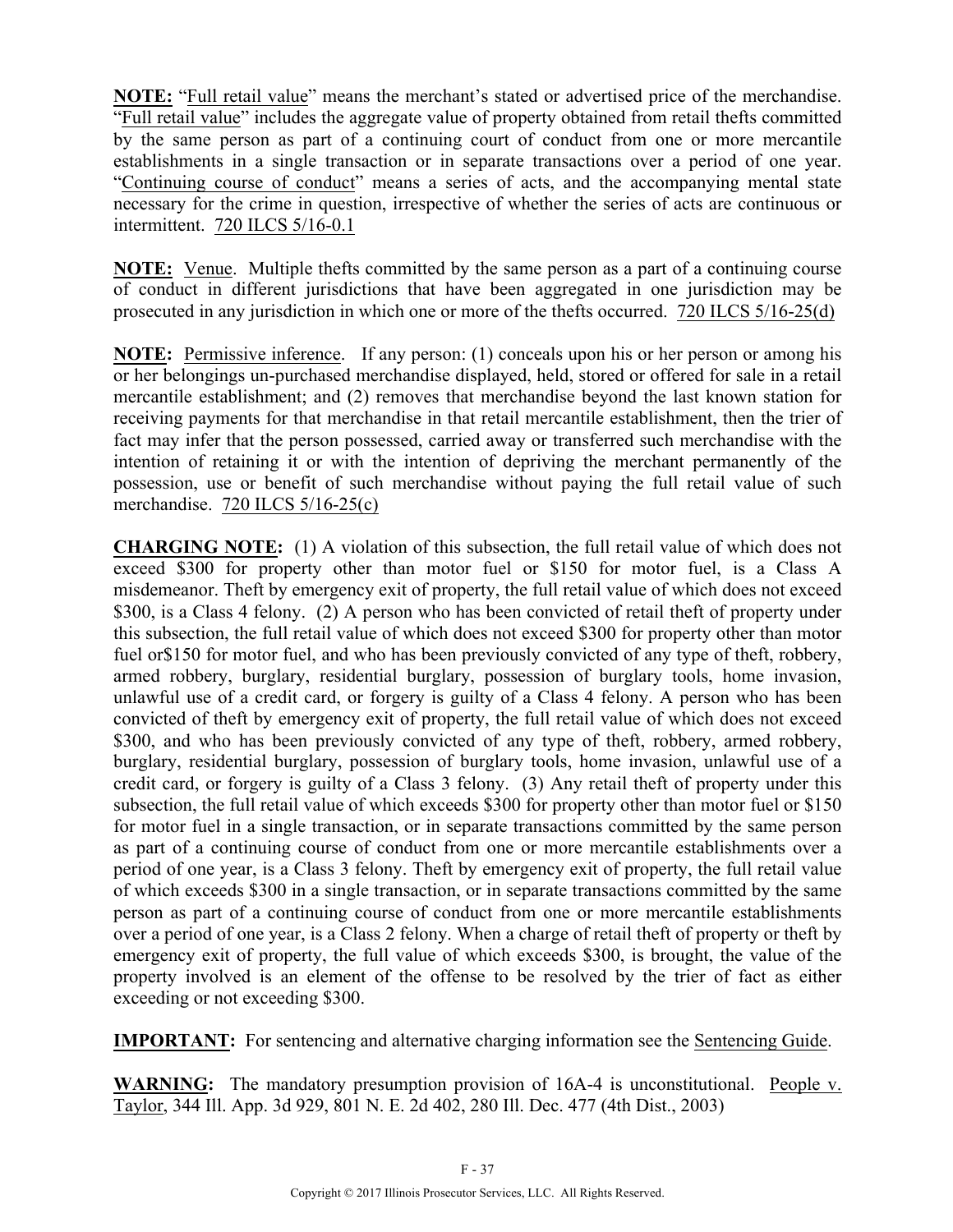**Legislative History:** This Section was amended by Public Act 97-0597. Effective: 1-1-12.

**CHARGE:** Felony (Class 3) **BOND:** Must be Set by Judge

### **720 ILCS 5/ 16-25(a)(4)**

#### RETAIL THEFT

In violation of SECTION  $\frac{16-25(a)(4)}{16-25(a)(4)}$  of ACT  $\frac{5}{5}$  of CHAPTER  $\frac{720}{720}$  of the Illinois Compiled Statutes, on (date of offense), in the State of Illinois and the County of **defendant, (defendant's name) ,** an employee of Morgan's Boutique, Inc., 777 May Street, Union City, Union County, Illinois, a corporation licensed to do business in Illinois, knowingly under-rang<sup>1</sup> certain merchandise in that he caused the cash register to reflect \$4 for the purchase of a pant suit, size 3 petite, stock number 777, retail value \$790, with the intention of depriving the merchant,**<sup>2</sup>**Morgan Lennon, of the full retail value of such merchandise which exceeded \$300.**<sup>3</sup>**

<sup>1</sup> for purposes of this Section, "under-ring" means to cause the cash register or other sales recording device to reflect less than the full retail value of the merchandise (Section 16A-2.11); **<sup>2</sup>** merchant defined in Section 16-0.1; <sup>3</sup> property not exceeding \$300, Class A Misdemeanor, Bond \$1,500

**NOTE:** See Appendix B for an explanation of property value as an element of this offense.

**NOTE**: Theft by emergency exit. A person commits theft by emergency exit when he or she commits a retail theft as defined in this subsection and to facilitate the theft he or she leaves the retail mercantile establishment by use of a designated emergency exit.720 ILCS 5/ 16-25(b)

**NOTE:** "Full retail value" means the merchant's stated or advertized price of the merchandise. "Full retail value" includes the aggregate value of property obtained from retail thefts committed by the same person as part of a continuing court of conduct from one or more mercantile establishments in a single transaction or in separate transactions over a period of one year. "Continuing course of conduct" means a series of acts, and the accompanying mental state necessary for the crime in question, irrespective of whether the series of acts are continuous or intermittent. 720 ILCS 5/16-0.1

**NOTE:** Venue. Multiple thefts committed by the same person as a part of a continuing course of conduct in different jurisdictions that have been aggregated in one jurisdiction may be prosecuted in any jurisdiction in which one or more of the thefts occurred. 720 ILCS 5/16-25(d)

**NOTE:** Permissive inference. If any person: (1) conceals upon his or her person or among his or her belongings un-purchased merchandise displayed, held, stored or offered for sale in a retail mercantile establishment; and (2) removes that merchandise beyond the last known station for receiving payments for that merchandise in that retail mercantile establishment, then the trier of fact may infer that the person possessed, carried away or transferred such merchandise with the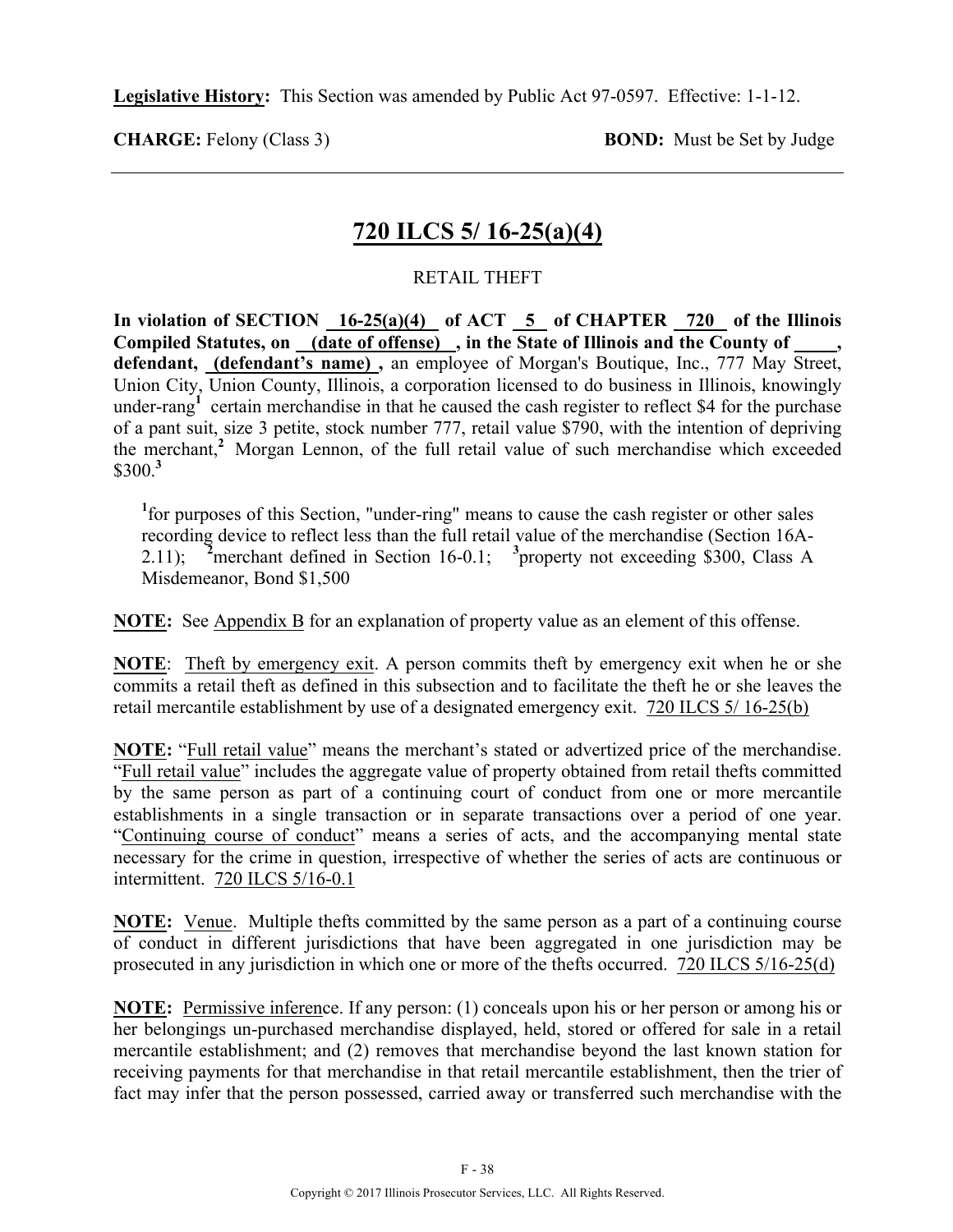intention of retaining it or with the intention of depriving the merchant permanently of the possession, use or benefit of such merchandise without paying the full retail value of such merchandise. 720 ILCS 5/16-25(c)

**CHARGING NOTE:** (1) A violation of this subsection, the full retail value of which does not exceed \$300 for property other than motor fuel or \$150 for motor fuel, is a Class A misdemeanor. Theft by emergency exit of property, the full retail value of which does not exceed \$300, is a Class 4 felony. (2) A person who has been convicted of retail theft of property under this subsection, the full retail value of which does not exceed \$300 for property other than motor fuel or\$150 for motor fuel, and who has been previously convicted of any type of theft, robbery, armed robbery, burglary, residential burglary, possession of burglary tools, home invasion, unlawful use of a credit card, or forgery is guilty of a Class 4 felony. A person who has been convicted of theft by emergency exit of property, the full retail value of which does not exceed \$300, and who has been previously convicted of any type of theft, robbery, armed robbery, burglary, residential burglary, possession of burglary tools, home invasion, unlawful use of a credit card, or forgery is guilty of a Class 3 felony. (3) Any retail theft of property under this subsection, the full retail value of which exceeds \$300 for property other than motor fuel or \$150 for motor fuel in a single transaction, or in separate transactions committed by the same person as part of a continuing course of conduct from one or more mercantile establishments over a period of one year, is a Class 3 felony. Theft by emergency exit of property, the full retail value of which exceeds \$300 in a single transaction, or in separate transactions committed by the same person as part of a continuing course of conduct from one or more mercantile establishments over a period of one year, is a Class 2 felony. When a charge of retail theft of property or theft by emergency exit of property, the full value of which exceeds \$300, is brought, the value of the property involved is an element of the offense to be resolved by the trier of fact as either exceeding or not exceeding \$300.

**IMPORTANT:** For sentencing and alternative charging information see the Sentencing Guide.

**Legislative History:** This Section was amended by Public Act 97-0597. Effective: 1-1-12.

**CHARGE:** Felony (Class 3) **BOND:** Must be Set by Judge

## **720 ILCS 5/ 16-25(a)(5)**

RETAIL THEFT

In violation of SECTION  $16-25(a)(5)$  of ACT  $5$  of CHAPTER  $720$  of the Illinois Compiled Statutes, on (date of offense), in the State of Illinois and the County of defendant, **(defendant's name)**, knowingly removed a shopping cart, number 777, having a total retail value exceeding \$150<sup>1</sup>, from the premises of a retail mercantile establishment, Morgan Lemon and Cindy Lemon, a partnership, doing business as M and C Boutique, 777 May Street, Union City, Union County, Illinois, without the consent of the merchant<sup>2</sup> Morgan Lemon and Cindy Lemon, at the time of such removal, with the intention of depriving the merchant permanently of the possession<sup>3</sup> of such cart.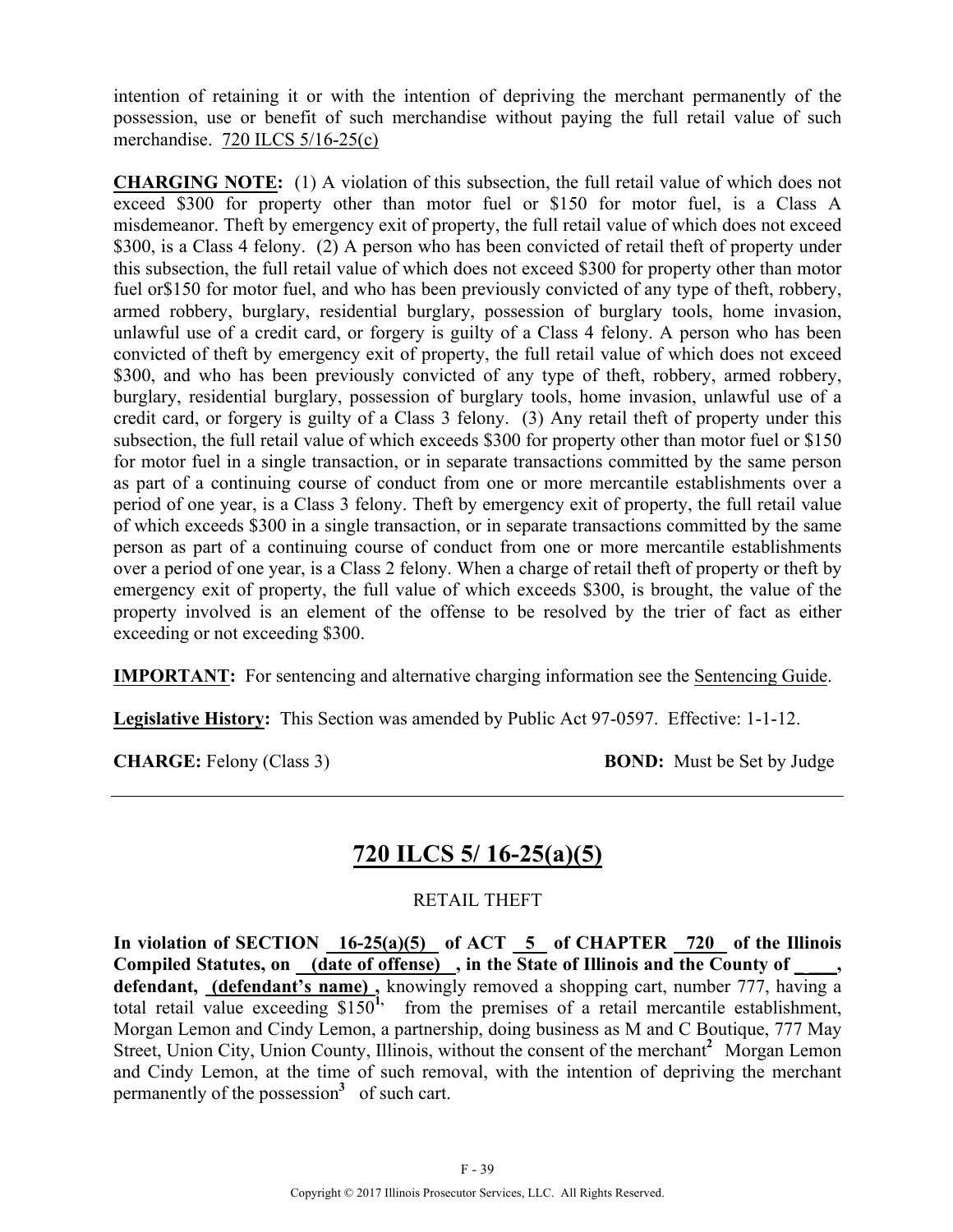<sup>1</sup> property not exceeding \$300 is a Class A Misdemeanor. Bond is \$1,500; <sup>2</sup> <sup>2</sup>merchant defined in Section 16-0.1; **<sup>3</sup>** or use or benefit

**NOTE:** See Appendix B for an explanation of property value as an element of this offense.

**NOTE**: Theft by emergency exit. A person commits theft by emergency exit when he or she commits a retail theft as defined in this subsection and to facilitate the theft he or she leaves the retail mercantile establishment by use of a designated emergency exit.720 ILCS 5/ 16-25(b)

**NOTE:** "Full retail value" means the merchant's stated or advertised price of the merchandise. "Full retail value" includes the aggregate value of property obtained from retail thefts committed by the same person as part of a continuing court of conduct from one or more mercantile establishments in a single transaction or in separate transactions over a period of one year. "Continuing course of conduct" means a series of acts, and the accompanying mental state necessary for the crime in question, irrespective of whether the series of acts are continuous or intermittent. 720 ILCS 5/16-0.1

**NOTE:** Venue. Multiple thefts committed by the same person as a part of a continuing course of conduct in different jurisdictions that have been aggregated in one jurisdiction may be prosecuted in any jurisdiction in which one or more of the thefts occurred. 720 ILCS 5/16-25(d)

**NOTE:** Permissive inference. If any person: (1) conceals upon his or her person or among his or her belongings un-purchased merchandise displayed, held, stored or offered for sale in a retail mercantile establishment; and (2) removes that merchandise beyond the last known station for receiving payments for that merchandise in that retail mercantile establishment, then the trier of fact may infer that the person possessed, carried away or transferred such merchandise with the intention of retaining it or with the intention of depriving the merchant permanently of the possession, use or benefit of such merchandise without paying the full retail value of such merchandise. 720 ILCS 5/16-25(c)

**CHARGING NOTE:** (1) A violation of this subsection, the full retail value of which does not exceed \$300 for property other than motor fuel or \$150 for motor fuel, is a Class A misdemeanor. Theft by emergency exit of property, the full retail value of which does not exceed \$300, is a Class 4 felony. (2) A person who has been convicted of retail theft of property under this subsection, the full retail value of which does not exceed \$300 for property other than motor fuel or\$150 for motor fuel, and who has been previously convicted of any type of theft, robbery, armed robbery, burglary, residential burglary, possession of burglary tools, home invasion, unlawful use of a credit card, or forgery is guilty of a Class 4 felony. A person who has been convicted of theft by emergency exit of property, the full retail value of which does not exceed \$300, and who has been previously convicted of any type of theft, robbery, armed robbery, burglary, residential burglary, possession of burglary tools, home invasion, unlawful use of a credit card, or forgery is guilty of a Class 3 felony. (3) Any retail theft of property under this subsection, the full retail value of which exceeds \$300 for property other than motor fuel or \$150 for motor fuel in a single transaction, or in separate transactions committed by the same person as part of a continuing course of conduct from one or more mercantile establishments over a period of one year, is a Class 3 felony. Theft by emergency exit of property, the full retail value of which exceeds \$300 in a single transaction, or in separate transactions committed by the same person as part of a continuing course of conduct from one or more mercantile establishments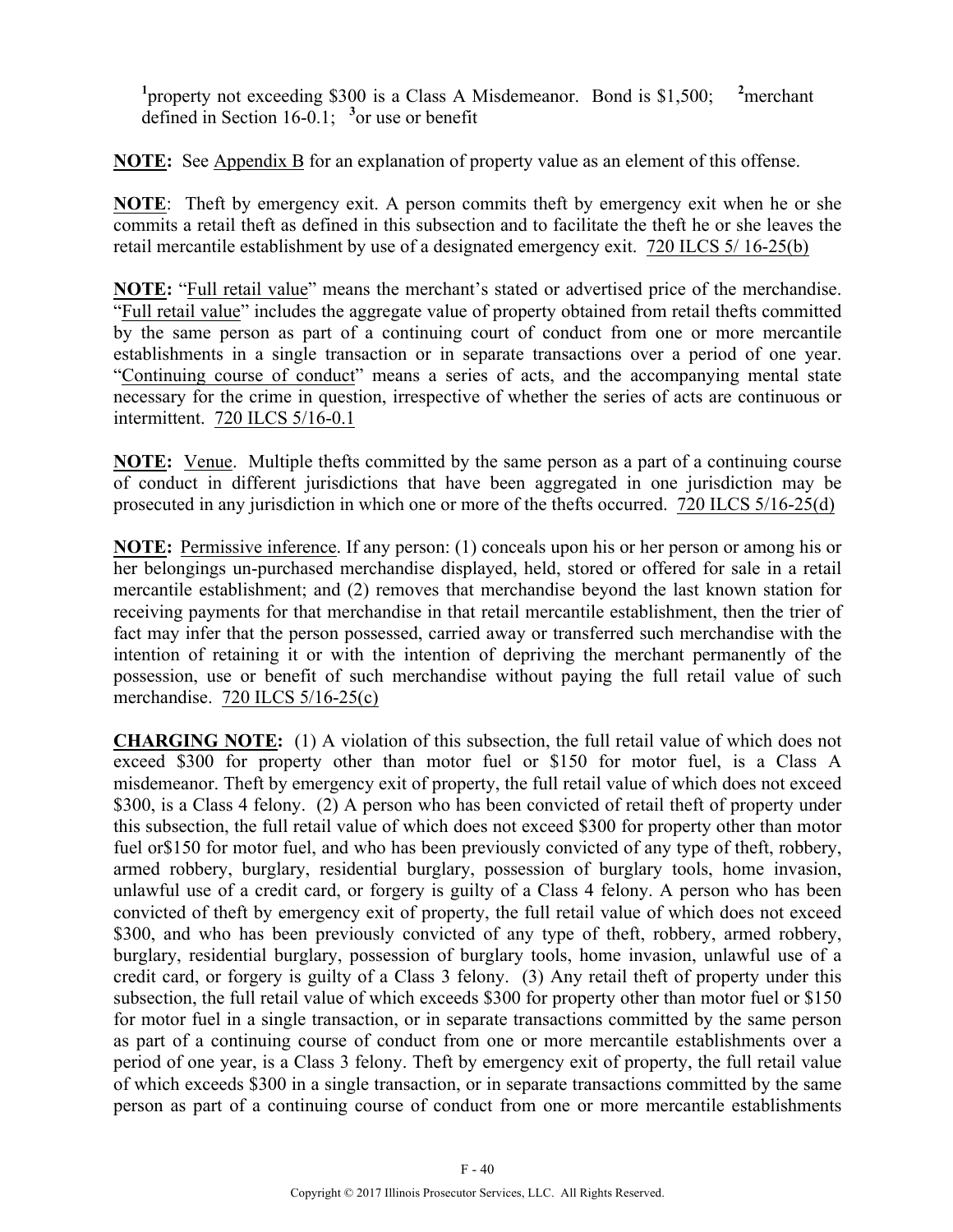over a period of one year, is a Class 2 felony. When a charge of retail theft of property or theft by emergency exit of property, the full value of which exceeds \$300, is brought, the value of the property involved is an element of the offense to be resolved by the trier of fact as either exceeding or not exceeding \$300.

**IMPORTANT:** For sentencing and alternative charging information see the Sentencing Guide.

**Legislative History:** This Section was amended and renumbered by Public Act 97-0597. Effective: 1-1-12.

**CHARGE:** Felony (Class 3) **BOND:** Must be Set by Judge

### **720 ILCS 5/ 16-25(a)(6)**

#### RETAIL THEFT

In violation of SECTION 16-25(a)(6) of ACT 5 of CHAPTER 720 of the Illinois Compiled Statutes, on <u>(date of offense)</u>, in the State of Illinois and the County of **defendant, (defendant's name) ,** knowingly falsely represented to Don Smith, a merchant, that he, the defendant, was the lawful owner of a 36-inch Bojo color television set,<sup>1</sup> with a full retail value in excess of \$600<sup>2</sup> and conveyed<sup>3</sup> that television set to Don Smith, who was in fact the lawful owner of such television set, in exchange for \$450 United States Currency.**<sup>4</sup>**

<sup>1</sup>any property sold by that merchant; <sup>2</sup> property not exceeding \$300 is a Class A misdemeanor. Bond is \$1,500;  $\frac{3}{2}$  or attempted to convey;  $\frac{4}{2}$  or for merchandise credit or other property of the merchant

**NOTE:** See Appendix B for an explanation of property value as an element of this offense.

**NOTE**: Theft by emergency exit. A person commits theft by emergency exit when he or she commits a retail theft as defined in this subsection and to facilitate the theft he or she leaves the retail mercantile establishment by use of a designated emergency exit.720 ILCS 5/ 16-25(b)

**NOTE:** "Full retail value" means the merchant's stated or advertised price of the merchandise. "Full retail value" includes the aggregate value of property obtained from retail thefts committed by the same person as part of a continuing court of conduct from one or more mercantile establishments in a single transaction or in separate transactions over a period of one year. "Continuing course of conduct" means a series of acts, and the accompanying mental state necessary for the crime in question, irrespective of whether the series of acts are continuous or intermittent. 720 ILCS 5/16-0.1

**NOTE:** Venue. Multiple thefts committed by the same person as a part of a continuing course of conduct in different jurisdictions that have been aggregated in one jurisdiction may be prosecuted in any jurisdiction in which one or more of the thefts occurred. 720 ILCS 5/16-25(d)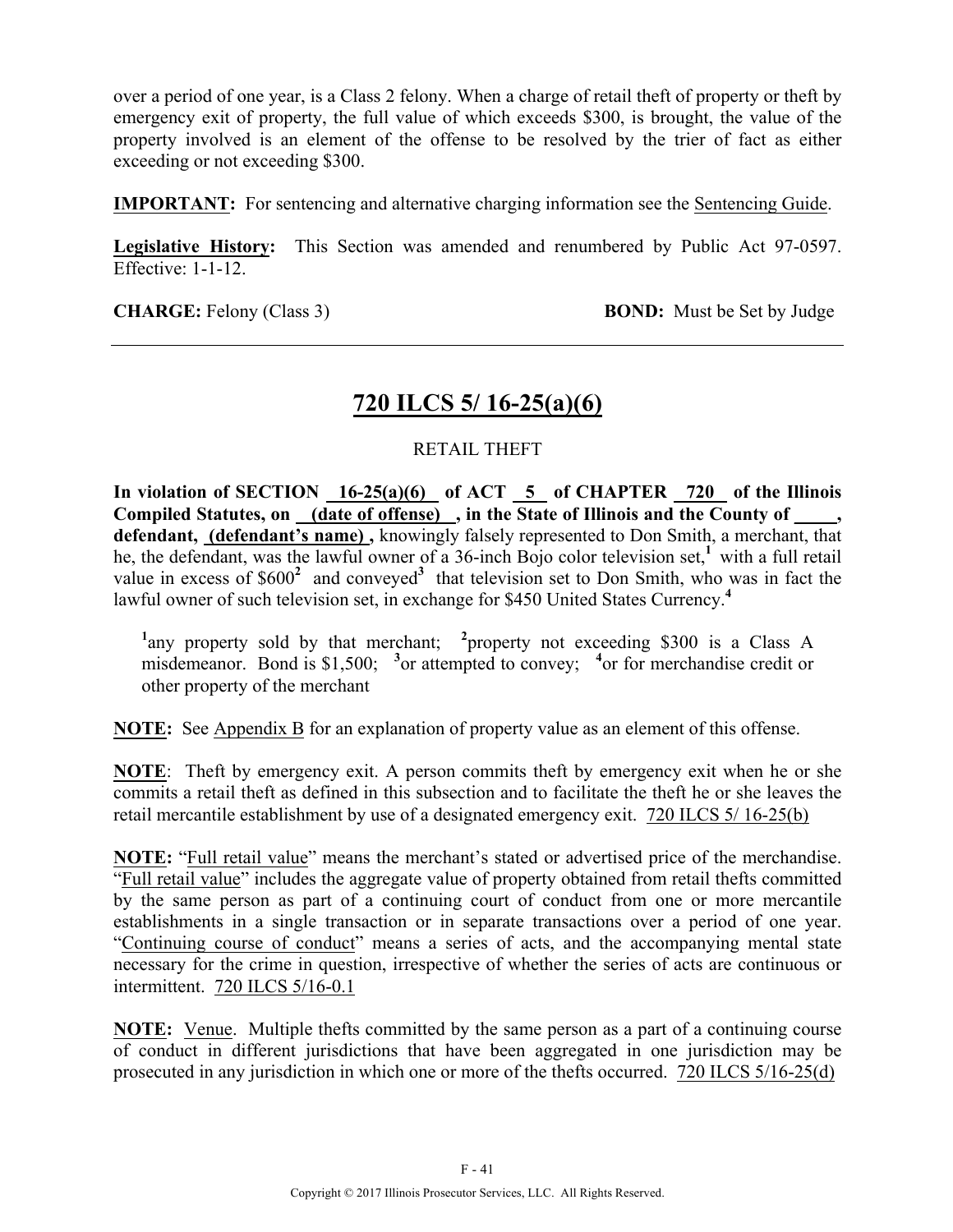**NOTE:** Permissive inference. If any person: (1) conceals upon his or her person or among his or her belongings un-purchased merchandise displayed, held, stored or offered for sale in a retail mercantile establishment; and (2) removes that merchandise beyond the last known station for receiving payments for that merchandise in that retail mercantile establishment, then the trier of fact may infer that the person possessed, carried away or transferred such merchandise with the intention of retaining it or with the intention of depriving the merchant permanently of the possession, use or benefit of such merchandise without paying the full retail value of such merchandise. 720 ILCS 5/16-25(c)

**CHARGING NOTE:** (1) A violation of this subsection, the full retail value of which does not exceed \$300 for property other than motor fuel or \$150 for motor fuel, is a Class A misdemeanor. Theft by emergency exit of property, the full retail value of which does not exceed \$300, is a Class 4 felony. (2) A person who has been convicted of retail theft of property under this subsection, the full retail value of which does not exceed \$300 for property other than motor fuel or\$150 for motor fuel, and who has been previously convicted of any type of theft, robbery, armed robbery, burglary, residential burglary, possession of burglary tools, home invasion, unlawful use of a credit card, or forgery is guilty of a Class 4 felony. A person who has been convicted of theft by emergency exit of property, the full retail value of which does not exceed \$300, and who has been previously convicted of any type of theft, robbery, armed robbery, burglary, residential burglary, possession of burglary tools, home invasion, unlawful use of a credit card, or forgery is guilty of a Class 3 felony. (3) Any retail theft of property under this subsection, the full retail value of which exceeds \$300 for property other than motor fuel or \$150 for motor fuel in a single transaction, or in separate transactions committed by the same person as part of a continuing course of conduct from one or more mercantile establishments over a period of one year, is a Class 3 felony. Theft by emergency exit of property, the full retail value of which exceeds \$300 in a single transaction, or in separate transactions committed by the same person as part of a continuing course of conduct from one or more mercantile establishments over a period of one year, is a Class 2 felony. When a charge of retail theft of property or theft by emergency exit of property, the full value of which exceeds \$300, is brought, the value of the property involved is an element of the offense to be resolved by the trier of fact as either exceeding or not exceeding \$300.

**IMPORTANT:** For sentencing and alternative charging information see the Sentencing Guide.

**Legislative History:** This Section was amended and renumbered by Public Act 97-0597. Effective: 1-1-12.

**CHARGE:** Felony (Class 3) **BOND:** Must be Set by Judge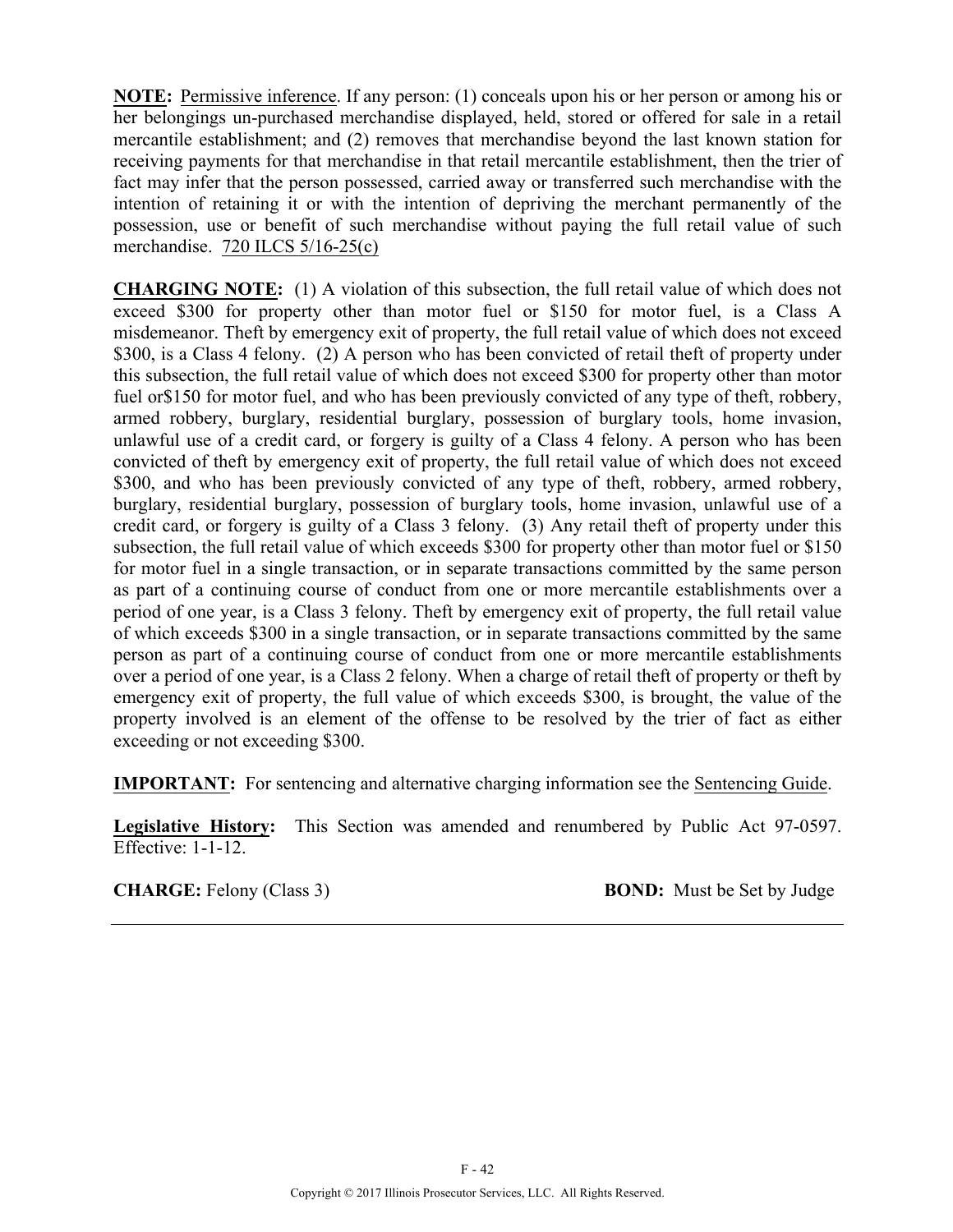### **720 ILCS 5/ 16-25(a)(7)**

#### RETAIL THEFT

**In violation of SECTION 16-25(a)(7) of ACT 5 of CHAPTER 720 of the Illinois**  Compiled Statutes, on (date of offense), in the State of Illinois and the County of **defendant, (defendant's name)**, knowingly possessed<sup>1</sup> a theft detection shielding device<sup> $2$ </sup> in the Union City Department Store located at 777 May Street, Union City, Illinois, with the intention of using that device to deprive Don Smith, the owner of the Union City Department Store, permanently of the possession**<sup>3</sup>**of merchandise offered for sale**<sup>4</sup>**in the Union City Department Store without paying the full retail value of such merchandise.

<sup>1</sup><sup>or used; <sup>2</sup><sup>or</sup> a theft detection device remover; <sup>3</sup><sup>or</sup> use or benefit; <sup>4</sup><sup>or</sup> displayed or held</sup> or stored

**NOTE:** See Appendix B for an explanation of property value as an element of this offense.

**CHARGING NOTE:** A violation of this subsection is a Class A misdemeanor for a first offense and a Class 4 felony for a second or subsequent offense. The charging instrument must state prior conviction. See Appendix B and the Sentencing Guide.

**IMPORTANT:** For sentencing and alternative charging information see the **Sentencing Guide**.

**CHARGE:** Misdemeanor (Class A) **BOND:** \$1,500

### **720 ILCS 5/ 16-25(a)(8)**

#### RETAIL THEFT

**In violation of SECTION 16-25(a)(8) of ACT 5 of CHAPTER 720 of the Illinois**  Compiled Statutes, on (date of offense), in the State of Illinois and the County of defendant, (defendant's name), leased a 2008 Ford Falcon<sup>1</sup> with a VIN of 7777777H7, with a full retail value of more than \$300, from Don Smith Motors, the owner of that automobile and thereafter exerted<sup>2</sup> unauthorized control over that automobile by failing to return that automobile to Don Smith Motors in accordance with the provisions of the lease agreement<sup>3</sup> within 10 days after receiving a written demand from Don Smith Motors for the return of that automobile and the defendant thereby intended to permanently deprive Don Smith Motors of the use<sup>4</sup> of that automobile.

<sup>1</sup> or any personal property; <sup>2</sup> or obtained; <sup>3</sup> or if the lessee fails to pay the full retail value of such property to the lessor in satisfaction of any contractual provision requiring such; **4** or benefit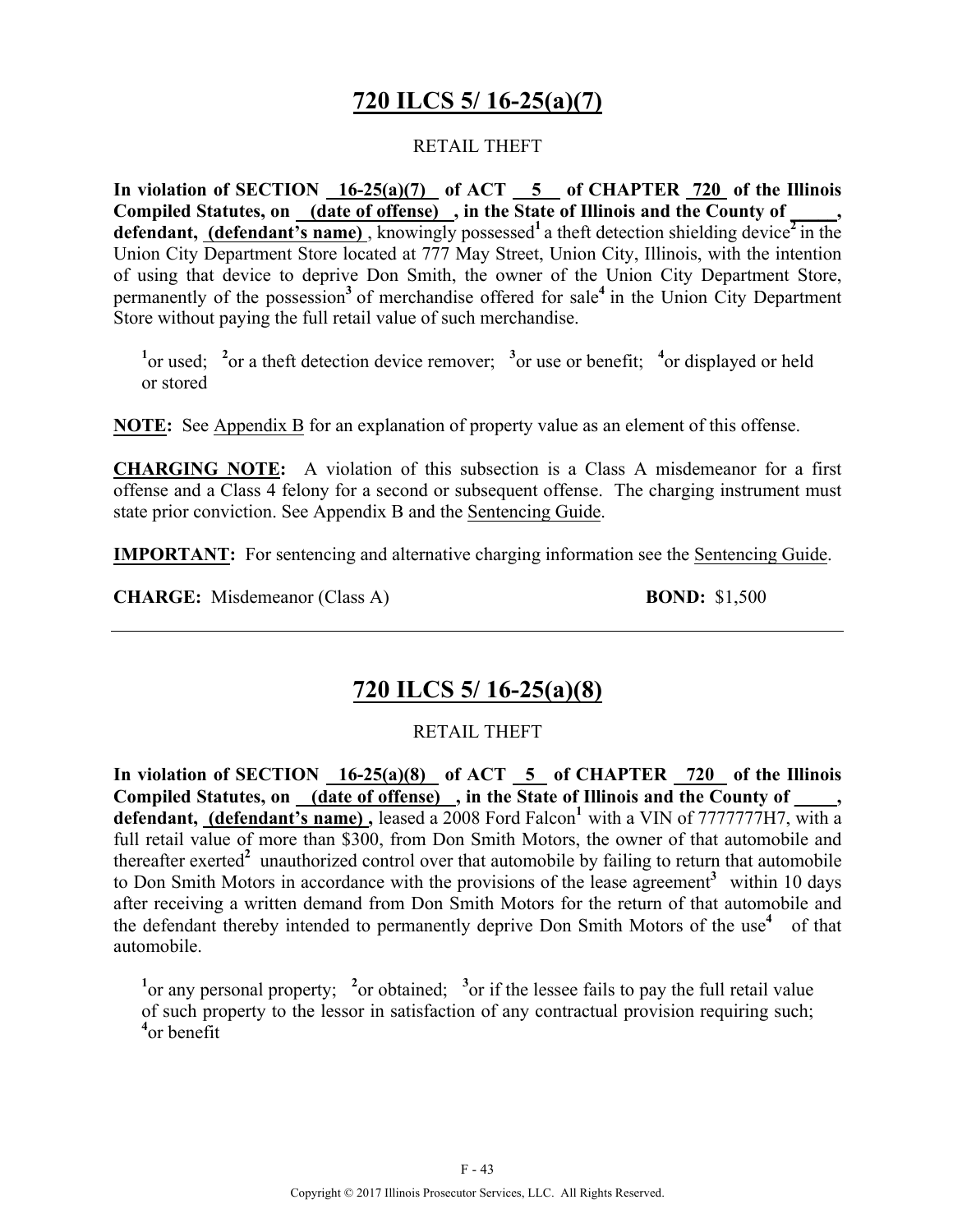**NOTE:** A notice in writing, given after the expiration of the leasing agreement by registered mail, to the lessee at the address given by the lessor and shown on the leasing agreement shall constitute proper demand.

**NOTE:** See Appendix B for an explanation of property value as an element of this offense.

**NOTE:** Theft by emergency exit. A person commits theft by emergency exit when he or she commits a retail theft as defined in this subsection and to facilitate the theft he or she leaves the retail mercantile establishment by use of a designated emergency exit.720 ILCS 5/ 16-25(b)

**NOTE:** "Full retail value" means the merchant's stated or advertized price of the merchandise. "Full retail value" includes the aggregate value of property obtained from retail thefts committed by the same person as part of a continuing court of conduct from one or more mercantile establishments in a single transaction or in separate transactions over a period of one year. "Continuing course of conduct" means a series of acts, and the accompanying mental state necessary for the crime in question, irrespective of whether the series of acts are continuous or intermittent. 720 ILCS 5/16-0.1

**NOTE:** Venue. Multiple thefts committed by the same person as a part of a continuing course of conduct in different jurisdictions that have been aggregated in one jurisdiction may be prosecuted in any jurisdiction in which one or more of the thefts occurred. 720 ILCS 5/16-25(d)

**NOTE:** Permissive inference. If any person: (1) conceals upon his or her person or among his or her belongings un-purchased merchandise displayed, held, stored or offered for sale in a retail mercantile establishment; and (2) removes that merchandise beyond the last known station for receiving payments for that merchandise in that retail mercantile establishment, then the trier of fact may infer that the person possessed, carried away or transferred such merchandise with the intention of retaining it or with the intention of depriving the merchant permanently of the possession, use or benefit of such merchandise without paying the full retail value of such merchandise. 720 ILCS 5/16-25(c)

**CHARGING NOTE:** (1) A violation of this subsection, the full retail value of which does not exceed \$300 for property other than motor fuel or \$150 for motor fuel, is a Class A misdemeanor. Theft by emergency exit of property, the full retail value of which does not exceed \$300, is a Class 4 felony. (2) A person who has been convicted of retail theft of property under this subsection, the full retail value of which does not exceed \$300 for property other than motor fuel or\$150 for motor fuel, and who has been previously convicted of any type of theft, robbery, armed robbery, burglary, residential burglary, possession of burglary tools, home invasion, unlawful use of a credit card, or forgery is guilty of a Class 4 felony. A person who has been convicted of theft by emergency exit of property, the full retail value of which does not exceed \$300, and who has been previously convicted of any type of theft, robbery, armed robbery, burglary, residential burglary, possession of burglary tools, home invasion, unlawful use of a credit card, or forgery is guilty of a Class 3 felony. (3) Any retail theft of property under this subsection, the full retail value of which exceeds \$300 for property other than motor fuel or \$150 for motor fuel in a single transaction, or in separate transactions committed by the same person as part of a continuing course of conduct from one or more mercantile establishments over a period of one year, is a Class 3 felony. Theft by emergency exit of property, the full retail value of which exceeds \$300 in a single transaction, or in separate transactions committed by the same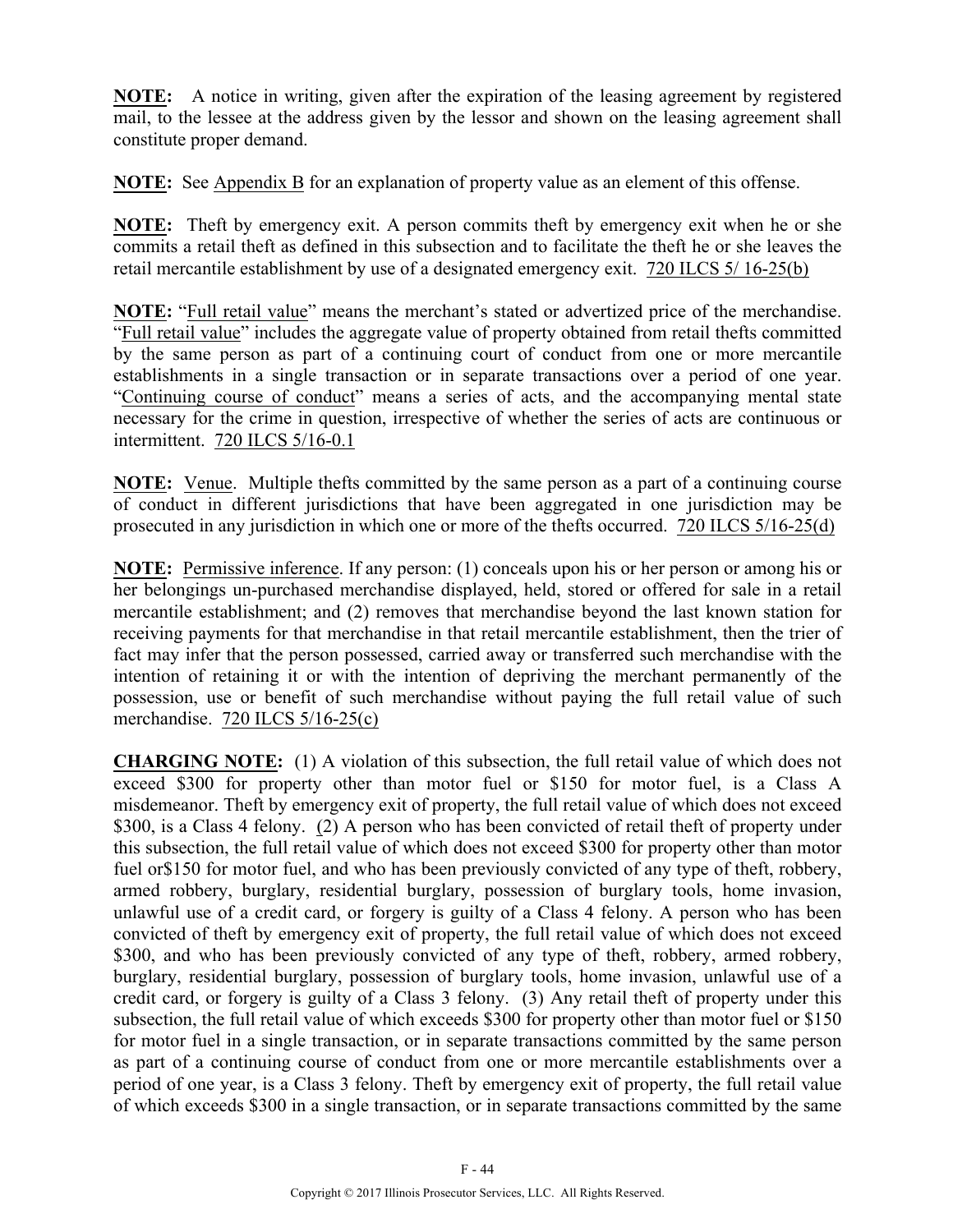person as part of a continuing course of conduct from one or more mercantile establishments over a period of one year, is a Class 2 felony. When a charge of retail theft of property or theft by emergency exit of property, the full value of which exceeds \$300, is brought, the value of the property involved is an element of the offense to be resolved by the trier of fact as either exceeding or not exceeding \$300.

**IMPORTANT:** For sentencing and alternative charging information see the Sentencing Guide.

**Legislative History:** This Section was amended by Public Act 97-0597. Effective: 1-1-12.

**CHARGE:** Felony (Class 3) **BOND:** Must be Set by Judge

### **720 ILCS 5/ 16-28(a)(2)**

#### DELIVERY CONTAINER THEFT

In violation of SECTION  $16-28(a)(2)$  of ACT  $-5$  of CHAPTER  $720$  of the Illinois **Compiled Statutes, on (date of offense) , in the State of Illinois and the County of \_\_\_\_\_, defendant, (defendant's name)** , knowingly, and without the authority of the Union City Dairy, sold<sup>1</sup> a delivery container to Don Smith which was marked with the name<sup>2</sup> of the Union City Dairy.

<sup>1</sup><sup>or</sup> offered for sale; <sup>2</sup><sup>or</sup> mark

**NOTE:** Alternative methods of charging this offense are where the defendant: (1) Uses for any purpose, when not on the premises of the owner or an adjacent parking area, a delivery container of another person which is marked by a name or mark unless the use is authorized by the owner. (3) Defaces, obliterates, destroys, covers up or otherwise removes or conceals a name or mark on a delivery container of another person without the written consent of the owner. (4) Removes the delivery container of another person from the premises, parking area or any other area under the control of any processor, distributor or retail establishment, or from any delivery vehicle, without the consent of the owner of the delivery container. NOTE: If a person possesses any marked or named delivery container without the consent of the owner and while not on the premises, parking area or other area under control of a processor, distributor or retail establishment doing business with the owner, the trier of fact may infer that the person removed the delivery container in violation of this paragraph**.**

**NOTE:** "Delivery Container" means any bakery basket of wire or plastic used to transport or store break or bakery products, any dairy case of wire or plastic used to transport or store dairy products, and any dolly or cart of 2 or 4 wheels used to transport or store any bakery or dairy product. 720 ILCS 5/ 16-0.1

**CHARGING AND SENTENCING NOTES:** Delivery container theft is a Class B misdemeanor. An offender may be sentenced to pay a fine of \$150 for the first offense and \$500 for a second or subsequent offense.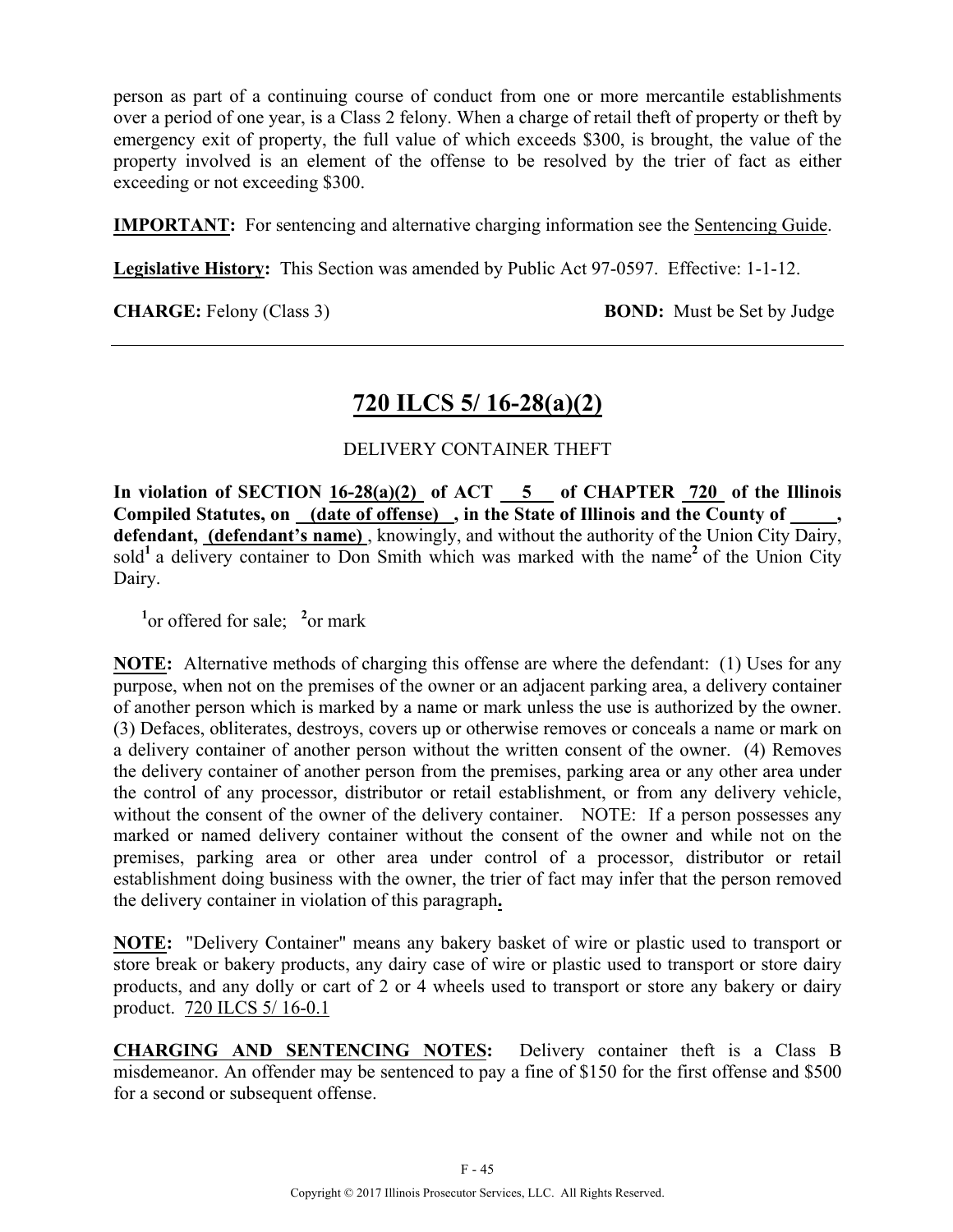**IMPORTANT:** For sentencing and alternative charging information see the Sentencing Guide.

**Legislative History:** Created - P.A. 87-613 (January 1, 1992). This Section was amended by Public Act 97-0597. Effective: 1-1-12.

**CHARGE:** Misdemeanor (Class B) **BOND:** \$1,500

### **720 ILCS 5/ 16-30(a)(1)**

#### IDENTITY THEFT

In violation of SECTION 16-30(a)(1) of ACT 5 of CHAPTER 720 of the Illinois Compiled Statutes, on (date of offense), in the State of Illinois and the County of defendant, (defendant's name), knowingly used a personal identification document<sup>1</sup> of Sam Smith, a debit card from the Union City Bank, $\frac{3}{2}$  to fraudulently obtain \$250.<sup>3</sup>

<sup>1</sup>or personal identification information (A definition of "personal identification document" and "personal identification information" may be found in Section 16G-10(a)  $\&$  (b)); <sup>2</sup> or any such document or information; <sup>3</sup> or credit, money, goods, services, or other property

**CHARGING NOTE:** Alternative methods of charging this offense are as follows: he or she knowingly (2) uses any personal identification information or personal identification document(s) of another with the intent to commit any felony theft or other felony violation of State law not set forth in paragraph (1) of this subsection (a), or (3) obtains, records, possesses, sells, transfers, purchases, or manufactures any personal identification information or personal identification document of another with the intent to commit or to aid or abet another in committing any felony theft or other felony violation of State law, or (4) uses, obtains, records, possesses, sells, transfers, purchases, or manufactures any personal identification information or personal identification document of another knowing that such personal identification information or personal identification documents were stolen or produced without lawful authority, or (5) uses, transfers, or possesses document-making implements to produce false identification or false documents with knowledge that they will be used by the person or another to commit any felony theft or other felony violation of State law, or (6) uses any personal identification information or personal identification document of another to portray himself or herself as that person, or otherwise, for the purpose of gaining access to any personal identification information or personal identification document of that person, without the prior express permission of that person, or (7) uses any personal identification information or personal identification document of another for the purpose of gaining access to any record of the actions taken, communications made or received, or other activities or transactions of that person, without the prior express permission of that person, or  $(7.5)$  uses, possesses, or transfers a radio frequency identification device capable of obtaining or processing personal identifying information from a radio frequency identification (RFID) tag or transponder with knowledge that the device will be used by the person or another to commit a felony violation of State law or any violation of this Article; (97-338) or (8) in the course of applying for a building permit with a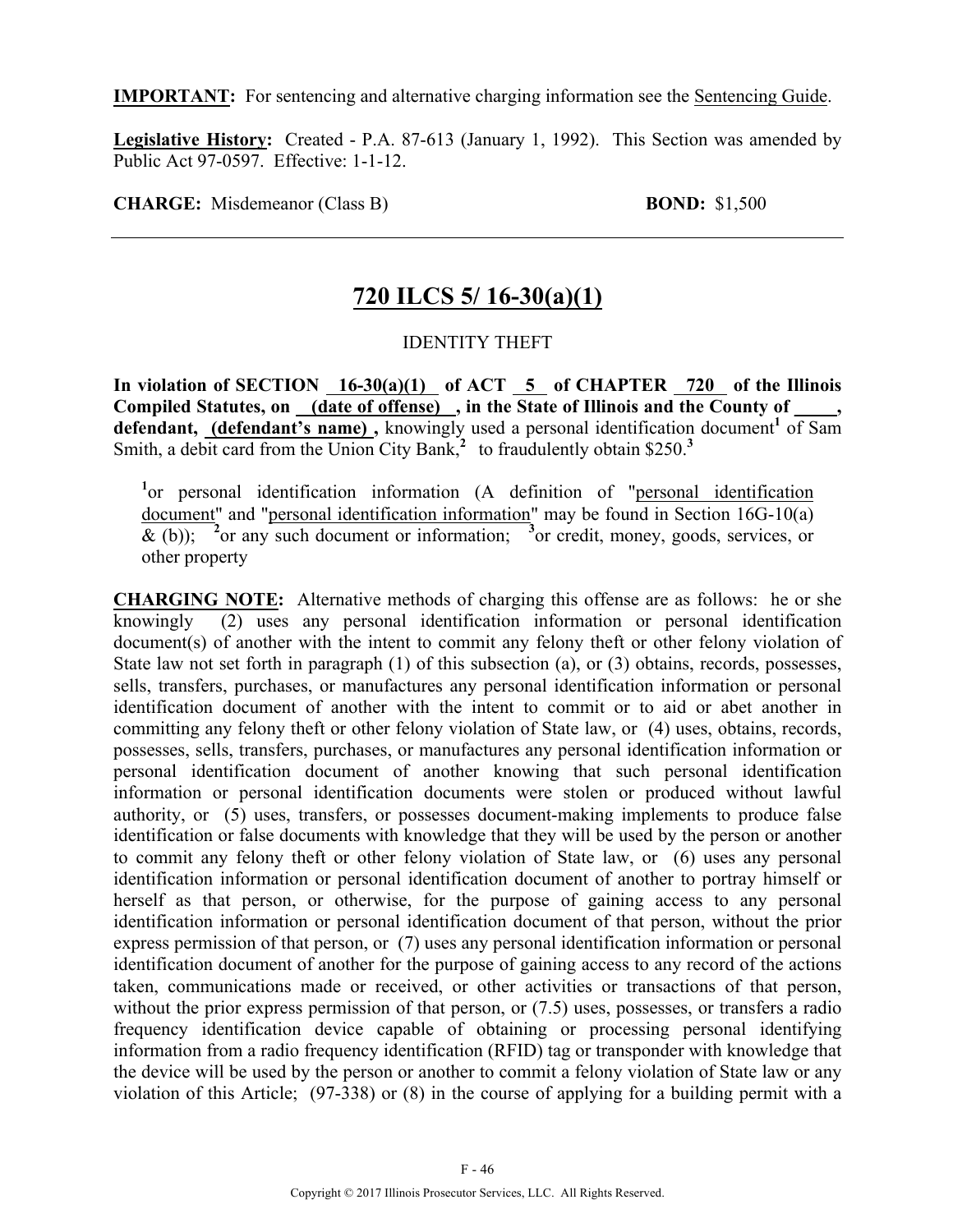unit of a local government, provides the license number of a roofing or fire sprinkler contractor whom he or she does not intend to have perform the work on the roofing or the fire sprinkler portion of the project.

**SENTENCING NOTE:** A person who is convicted of a violation of this subsection is liable in a civil action to the person who suffered damages as a result of the violation. The person suffering damages may recover court costs, attorney's fees, lost wages, and actual damages. (720 ILCS 5/16G-21 (new)).

**LIMITATIONS NOTE:** A prosecution for any offense set forth in Section 16-30 may be commenced within 5 years after the discovery of the offense by the victim of that offense.

**VENUE NOTE:** A person who commits the offense of identity theft or aggravated identity theft may be tried in any one of the following counties in which: (1) the offense occurred; (2) the information used to commit the offense was illegally used; or (3) the victim resides. If a person is charged with more than one violation of identity theft or aggravated identity theft and those violations may be tried in more than one county, any of those counties is a proper venue for all of the offenses.

**IMPORTANT:** There are many types of felony classifications for violating this subsection. For sentencing and alternative charging information see the Sentencing Guide.

**Legislative History**: Created by Public Act 91-517 (Eff: 8-13-99). Amended by Public Act 92- 686, 93-39, 94-827, 94-1008, 95-60, 96-1324 and 96-1455. This subsection was amended by Public Act: 97-338 and amended and renumbered by Public Act 97-0597 (Both Effective: 1/1/12). It was then amended by P. A. 97-1109. (Eff: 1-1-13).

**CHARGE:** Felony (Class 4) **BOND:** Must be set by a Judge

## **720 ILCS 5/ 16-30(b)(1)**

### AGGRAVATED IDENTITY THEFT

**In violation of SECTION 16-30(b)(1) of ACT 5 of CHAPTER 720 of the Illinois Compiled Statutes, on (date of offense) , in the State of Illinois and the County of \_\_\_\_\_,**  defendant, (defendant's name), knowingly used a personal identification document<sup>1</sup> of Don Smith, a debit card from the Union City Bank,<sup>2</sup> to fraudulently obtain \$250<sup>3</sup> in the name of Don Smith, a person 60 years of age or older.**<sup>4</sup>**

<sup>1</sup>or personal identification information (A definition of "personal identification document" and "personal identification information" may be found in Section 16-0.1; <sup>2</sup> or any such document or information; <sup>3</sup> or credit, money, goods, services, or other property; <sup>4</sup> or a person with a disability as defined in Section 16-0.1 of this Code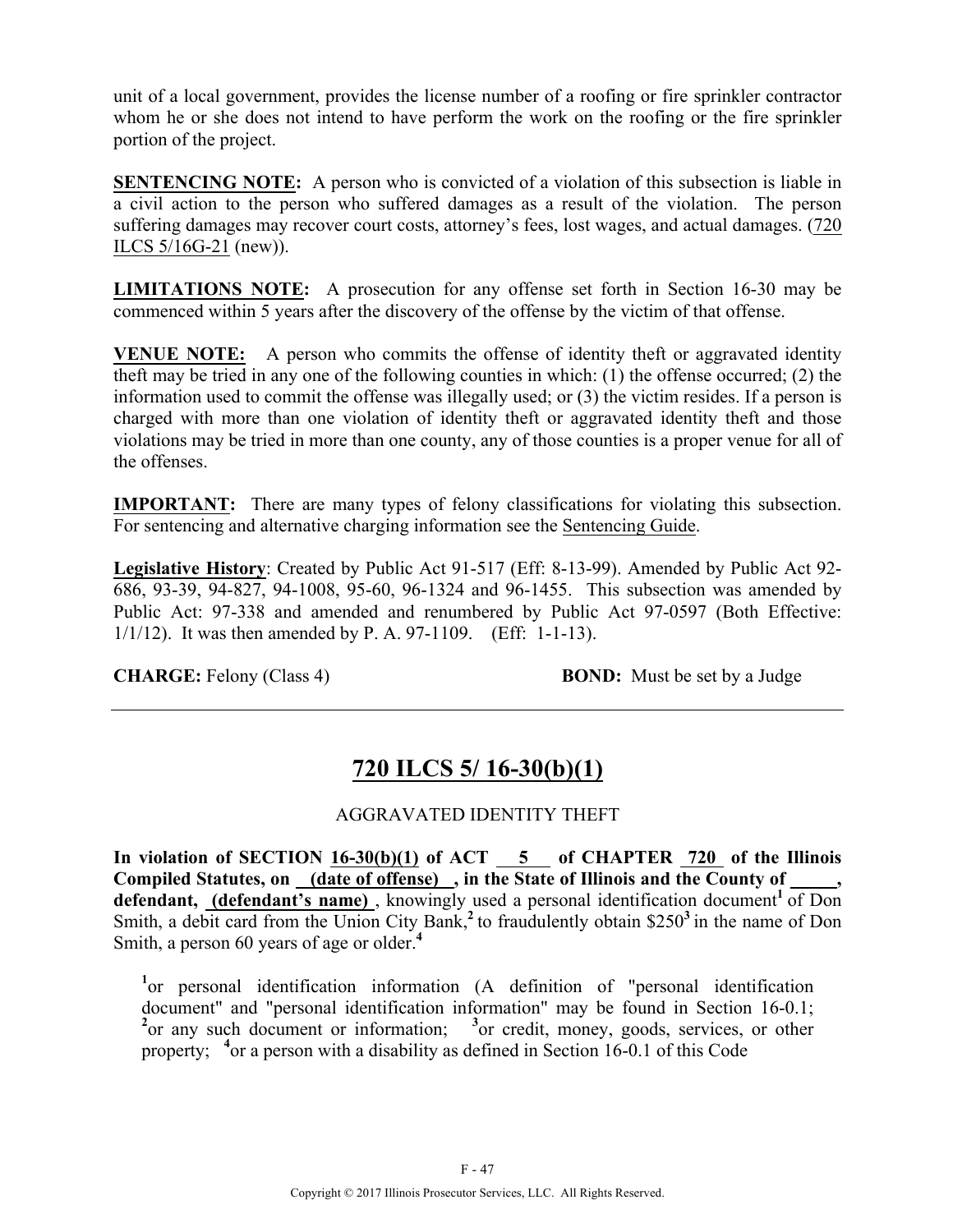**LIMITATIONS NOTE:** A prosecution for any offense set forth in Section 16-30 may be commenced within 5 years after the discovery of the offense by the victim of that offense.

**VENUE NOTE:** A person who commits the offense of identity theft or aggravated identity theft may be tried in any one of the following counties in which: (1) the offense occurred; (2) the information used to commit the offense was illegally uses; or (3) the victim resides. If a person is charged with more than one violation of identity theft or aggravated identity theft and those violations may be tried in more than one county, any of those counties is a proper venue for all of the violations.

**IMPORTANT:** There are numerous sentencing variations for this offense based upon the value of the property taken by the defendant or the type of that property.For sentencing and alternative charging information see the Sentencing Guide.

**Legislative History:** Created by Public Act 91-517 (Eff: 8-13-99). Amended by Public Acts 92- 301, 94-39, 94-51, 94-253, 95-199 and 96-0243. This complaint was amended by Public Act 97- 0597 (Eff: 1-1-12.).

**CHARGE:** Felony (Class 3) **BOND:** Must be Set by Judge

# **720 ILCS 5/ 16-30(b)(2)**

### AGGRAVATED IDENTITY THEFT

In violation of SECTION  $16G-20(b)(2)$  of ACT  $-5$  of CHAPTER  $720$  of the Illinois **Compiled Statutes, on (date of offense) , in the State of Illinois and the County of \_\_\_\_\_,**  defendant, (defendant's name), knowingly used a personal identification document<sup>1</sup> of Don Smith, a debit card from the Union City Bank,<sup>2</sup> to fraudulently obtain \$250<sup>3</sup> and such conduct was committed in furtherance of the activities of an organized gang.<sup>4</sup>

<sup>1</sup>or personal identification information (A definition of "personal identification document" and "personal identification information" may be found in Section 16-0.1 ; <sup>2</sup> or any such document or information; <sup>3</sup> or credit, money, goods, services, or other property; <sup>4</sup> for purposes of this Section, "organized gang" has the meaning ascribed to that term in Section 10 of the Illinois Street-gang Terrorism Omnibus Prevention Act

**LIMITATIONS NOTE:** A prosecution for any offense set forth in Section 16-30 may be commenced within 5 years after the discovery of the offense by the victim of that offense.

**VENUE NOTE:** A person who commits the offense of identity theft or aggravated identity theft may be tried in any one of the following counties in which: (1) the offense occurred; (2) the information used to commit the offense was illegally used; or (3) the victim resides. If a person is charged with more than one violation of identity theft or aggravated identity theft and those violations may be tried in more than one county, any of those counties is a proper venue for all of the violations.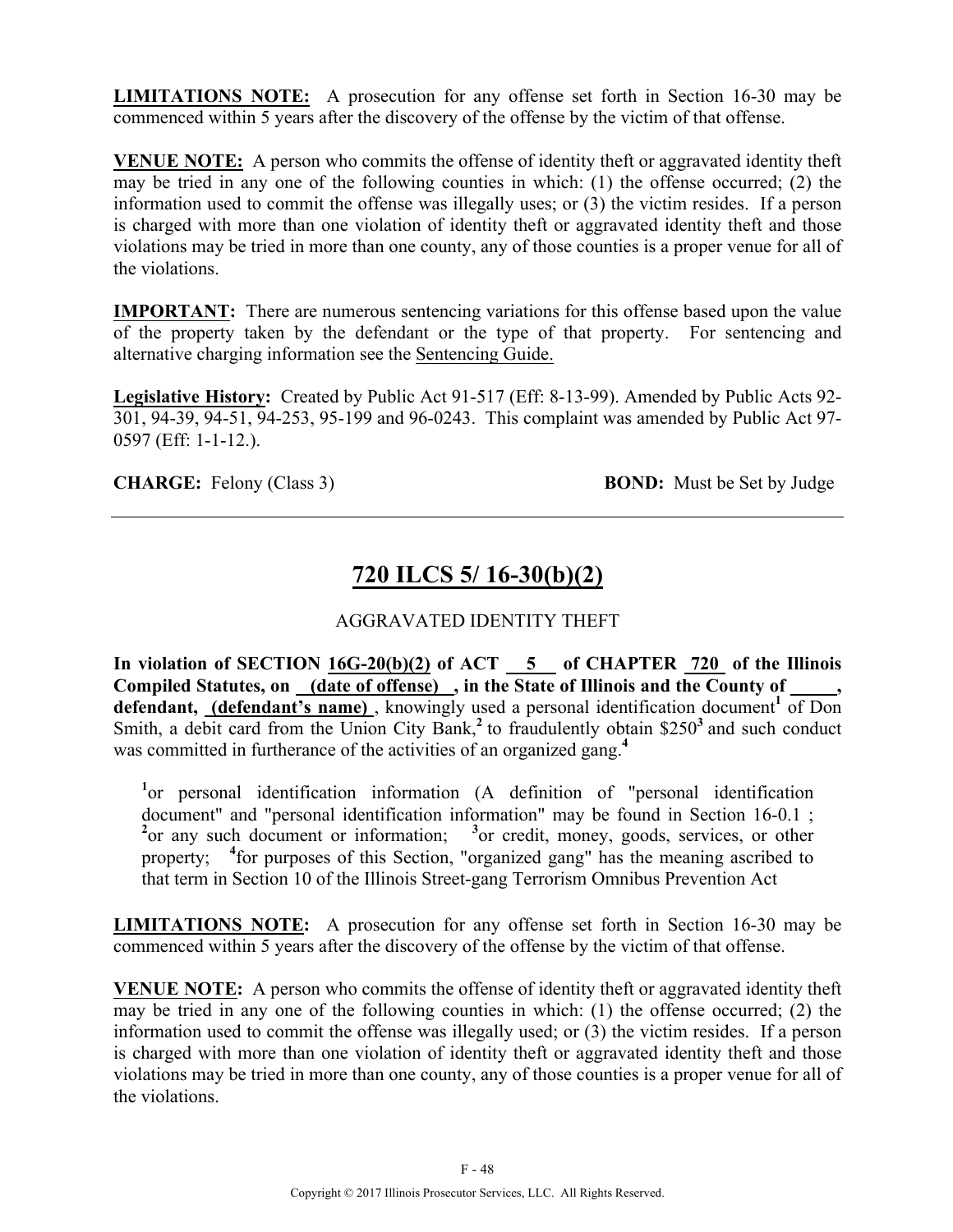**IMPORTANT:** There are numerous sentencing variations for this offense based upon the value of the property taken by the defendant or the type of that property. For sentencing and alternative charging information see the Sentencing Guide.

**Legislative History:** This complaint was amended and renumbered by Public Act 97-0597 (Eff:  $1 - 1 - 12.$ ).

**CHARGE:** Felony (Class 3) **BOND:** Must be Set by Judge

# **720 ILCS 5/ 16-31(a)(i)**

#### UNLAWFUL TRANSMISSION OF PERSONAL IDENTIFICATION INFORMATION

In violation of SECTION  $16-31(a)(i)$  of ACT  $5$  of CHAPTER 720 of the Illinois **Compiled Statutes, on (date of offense) , in the State of Illinois and the County of \_\_\_\_\_, defendant, (defendant's name)** , a person who was not a party to a transaction between Don Smith and Bill Byier that involved the use of a financial transaction device, knowingly and secretly<sup>1</sup> photographed<sup>2</sup> the personal identifying information that Bill Byier used in that transaction without the consent of Bill Byier.

<sup>1</sup><sup>or</sup> surreptitiously; <sup>2</sup><sup>or</sup> otherwise captured or recorded, electronically.

**NOTE:** This offense may also be committed when a defendant knowingly distributes, disseminates, or transmits, electronically or by any other means, personal identifying information from the transaction without the consent of the person whose information is photographed, or otherwise captured, recorded, distributed, disseminated, or transmitted. 720 ILCS 5/ 16-31(a)(ii).

**NOTE:** For a definition of "Financial transaction device," see subsection 16-0.1.

**IMPORTANT:** For sentencing and alternative charging information see the Sentencing Guide.

**Legislative History:** This Offense was created by Public Act 94-38. (Eff: 6-16-05) This Section was amended and renumbered by Public Act 97-0597. Effective: 1-1-12.

**CHARGE:** Misdemeanor (Class A) **BOND:** \$1,500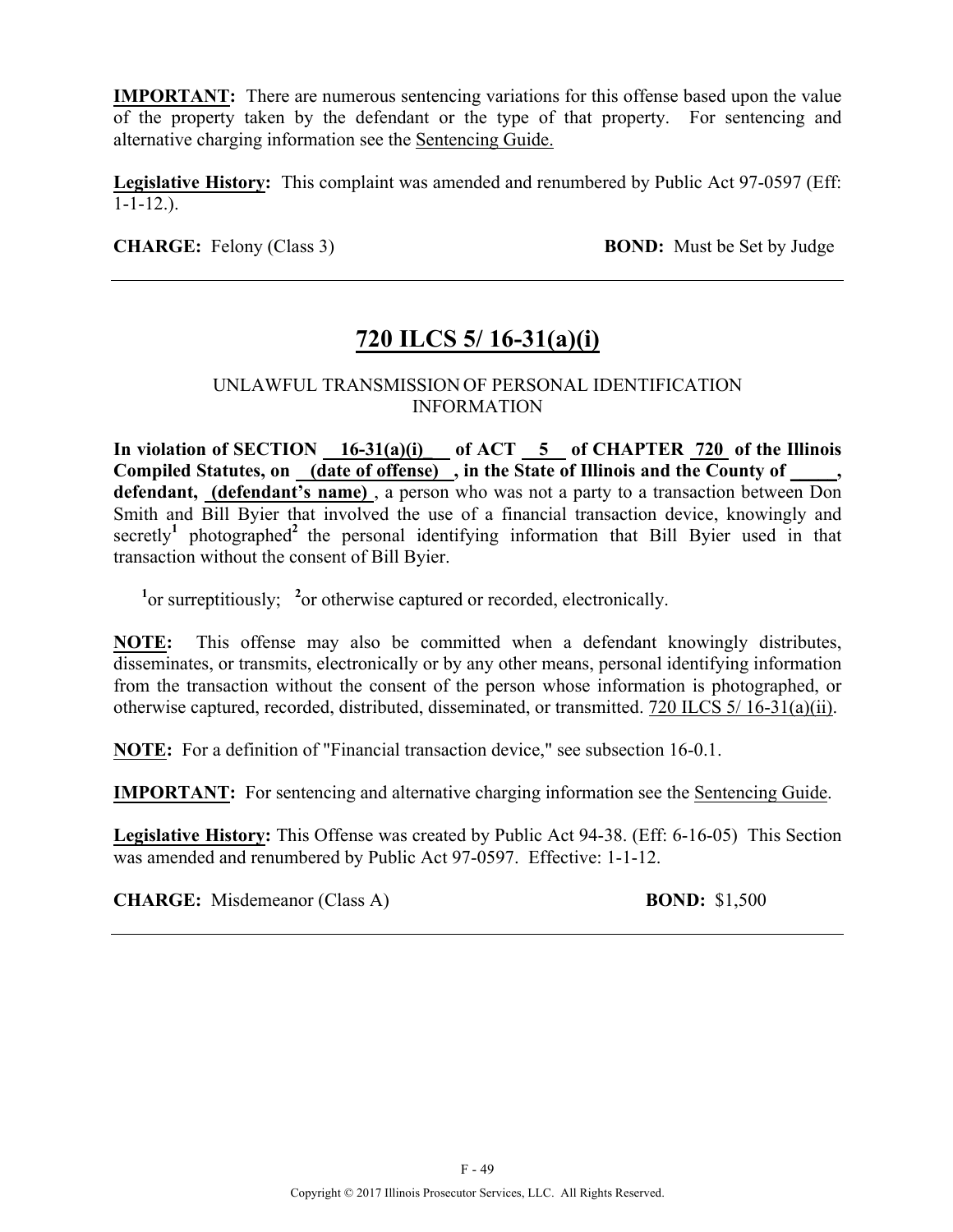## **720 ILCS 5/ 16-32(a)**

#### FACILITATING IDENTITY THEFT

**In violation of SECTION 16-32(a) of ACT 5 of CHAPTER 720 of the Illinois Compiled Statutes, on (date of offense) , in the State of Illinois and the County of \_\_\_\_\_, defendant, (defendant's name)**, while in the course of his employment<sup>1</sup> wherein he had access to the personal information of another person in possession of the State of Illinois,**<sup>2</sup>** knowingly and with the intent of committing identity theft,**<sup>3</sup>**disposed of that written**<sup>4</sup>** information in a trash can<sup>5</sup> that the public could gain access to and said defendant failed to shred that information<sup>6</sup> so that the information was either unintelligible or destroyed.

<sup>1</sup> or official duties; <sup>2</sup> whether written, recorded, or on a computer disk; <sup>3</sup> or aggravated identity theft or any violation of the Illinois Financial Crime Law; <sup>4</sup> or recorded or computerized; <sup>5</sup> or any receptacle or other container; <sup>6</sup> or destroy the recording or wipe the computer disk

**NOTE:** For purposes of this Section, "personal information" has the meaning provided in the Personal Information Protection Act.

**CHARGING NOTE:** Any person convicted of a second or subsequent offense under this Act is guilty of a Class 4 felony. The charging instrument must state prior conviction. See Appendix A for discussion.

**IMPORTANT:** For sentencing and alternative charging information see the Sentencing Guide.

**Legislative History:** This offense was renumbered by Public Act 97-0597 (Eff: 1-1-12.).

**CHARGE:** Misdemeanor (Class A) **BOND:** \$1,500

## **720 ILCS 5/ 16-40(a)**

#### UNLAWFUL ONLINE SALE OF STOLEN PROPERTY

**In violation of SECTION 16-40(a) of ACT 5 of CHAPTER 720 of the Illinois**  Compiled Statutes, on (date of offense), in the State of Illinois and the County of **defendant, (defendant's name),** used<sup>1</sup> the Internet with the intent of selling property which was gained through unlawful means and the full retail value of which exceeded \$300, to wit: (describe the property and the unlawful means.)

**1** or accesses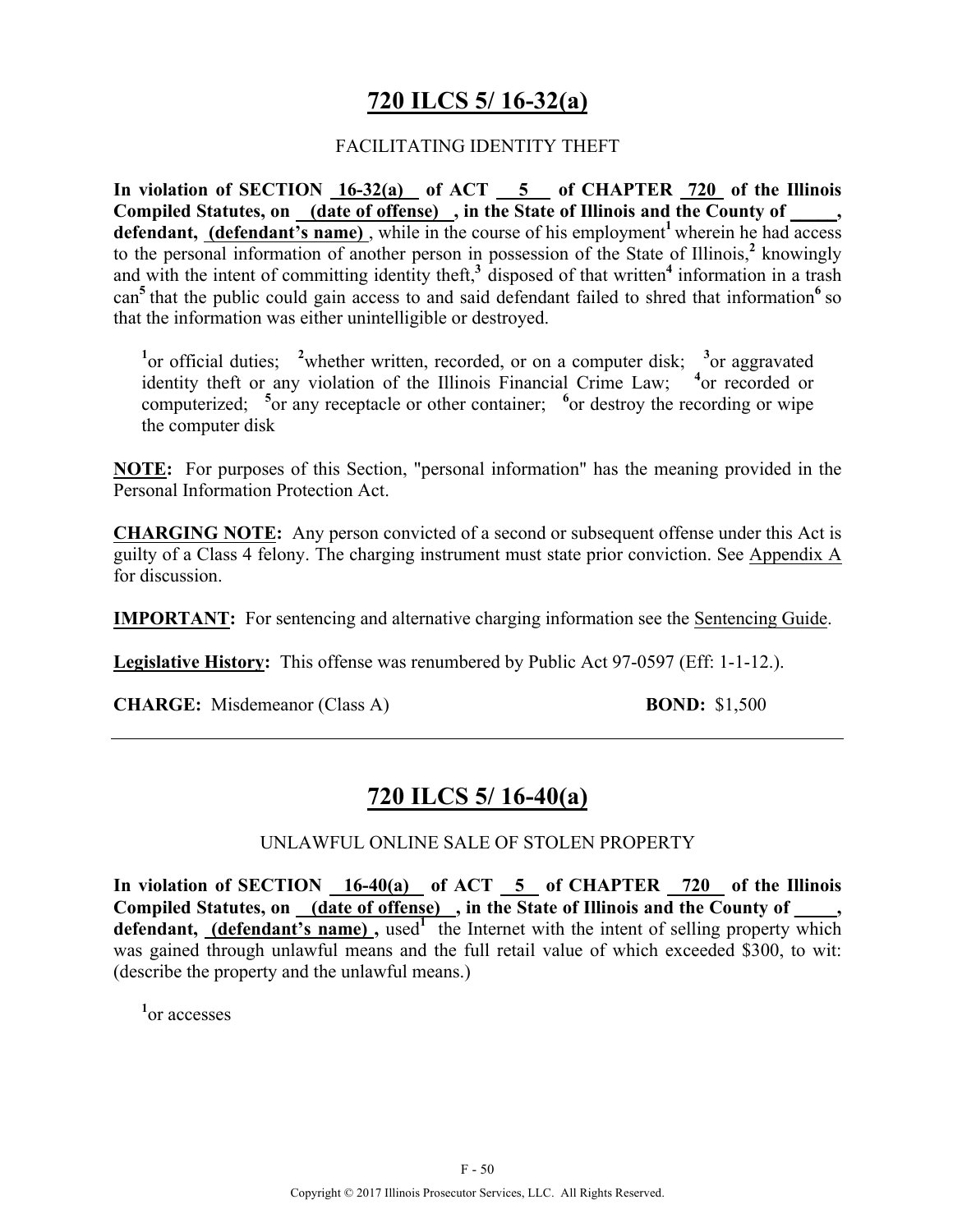**NOTE:** The "Internet" means an interactive computer service or system or an information service, system, or access software provider that provides or enables computer access by multiple users to a computer server, and includes, but is not limited to, an information service, system, or access software provider that provides access to a network system commonly known as the Internet, or any comparable system or service and also includes, but is not limited to, a World Wide Web page, newsgroup, message board, mailing list, or chat area on any interactive computer service or system or other online service. "On-line" means the use of any electronic or wireless device to access the Internet. A "Computer" means a device that accepts, processes, stores, retrieves or outputs data, and includes but is not limited to auxiliary storage and telecommunications devices connected to computers.

**CHARGING NOTE:** If the full retail value of the stolen property did not exceed \$300, the offense would be a Class 4 felony. See the Sentencing Guide.

**IMPORTANT:** For sentencing and alternative charging information see the Sentencing Guide.

**Legislative History:** This subsection was created by Public Act 94-179 (Eff: 7-12-05). Amended: 96-1301. This offense was renumbered by Public Act 97-0597 (Eff: 1-1-12).

**CHARGE:** Felony (Class 2) **BOND:** Must be set by Judge

# **720 ILCS 5/ 16-40(b)**

### UNLAWFUL ONLINE THEFT BY DECEPTION

**In violation of SECTION 16-40(b) of ACT 5 of CHAPTER 720 of the Illinois Compiled Statutes, on (date of offense) , in the State of Illinois and the County of \_ \_\_\_,**  defendant, (defendant's name), used the Internet to purchase<sup>1</sup> property, the full retail value of which exceeded \$300, from Don Smith with a mode of payment that the defendant knew was stolen, $\lambda$  to wit: (describe the property and the unlawful mode of payment.)

<sup>1</sup> or attempt to purchase; <sup>2</sup> or any mode of payment that the defendant knew was fictitious, stolen, or lacking the consent of the valid account holder.

**NOTE:** The "Internet" means an interactive computer service or system or an information service, system, or access software provider that provides or enables computer access by multiple users to a computer server, and includes, but is not limited to, an information service, system, or access software provider that provides access to a network system commonly known as the Internet, or any comparable system or service and also includes, but is not limited to, a World Wide Web page, newsgroup, message board, mailing list, or chat area on any interactive computer service or system or other online service. "On-line" means the use of any electronic or wireless device to access the Internet. A "Computer" means a device that accepts, processes, stores, retrieves or outputs data, and includes but is not limited to auxiliary storage and telecommunications devices connected to computers. Section 16-0.1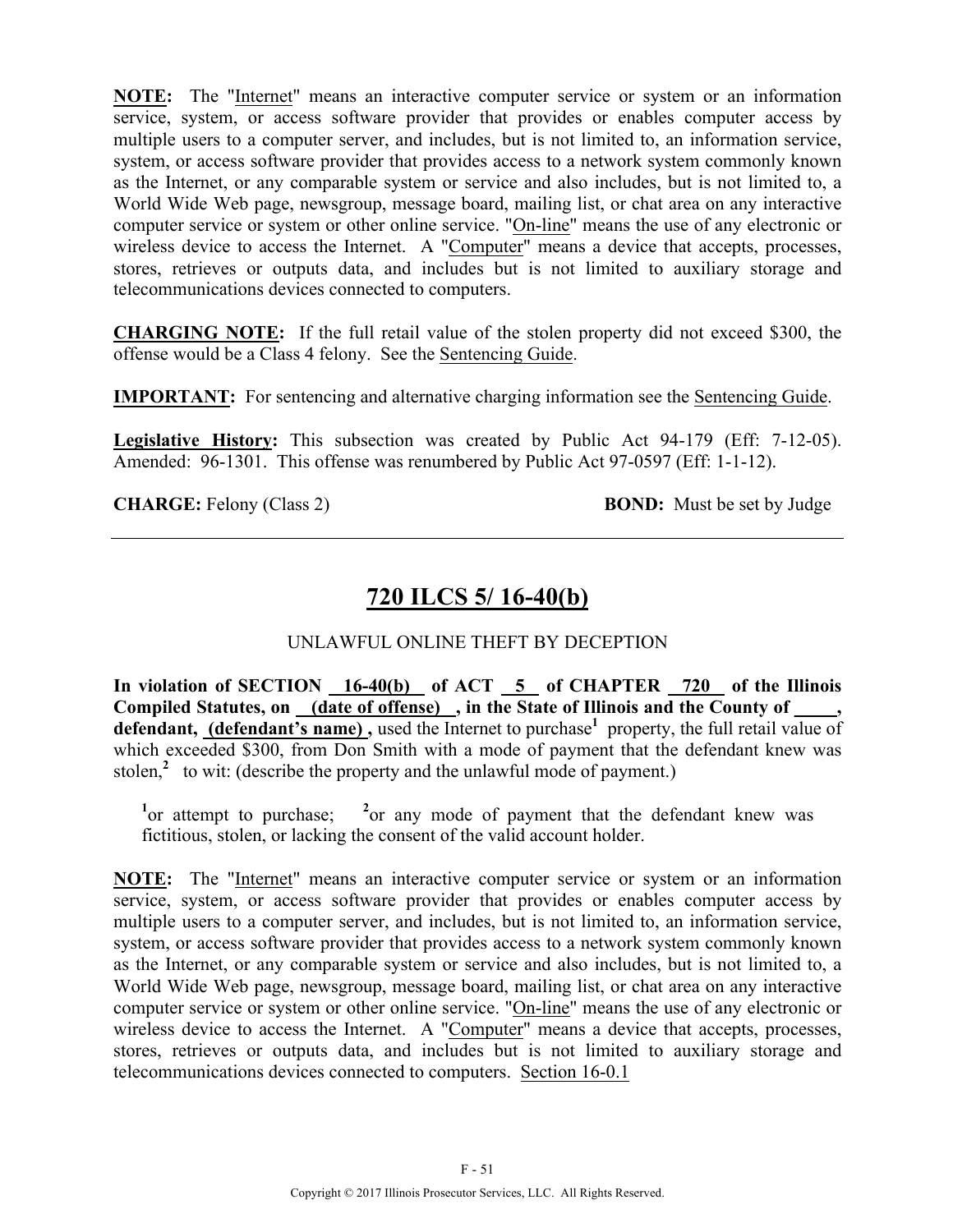**CHARGING NOTE:** If the full retail value of the stolen property did not exceed \$300, the offense would be a Class 4 felony. See the Sentencing Guide.

**IMPORTANT:** For sentencing and alternative charging information see the Sentencing Guide.

**Legislative History:** This subsection was created by Public Act 94-179 (Eff: 7-12-05). Amended: 96-1301. This offense was renumbered by Public Act 97-0597 (Eff: 1-1-12).

**CHARGE:** Felony (Class 2) **BOND:** Must be set by Judge

### **720 ILCS 5/ 16-40(c)**

#### UNLAWFUL ONLINE FENCING

In violation of SECTION 16-40(c) of ACT 5 of CHAPTER 720 of the Illinois Compiled Statutes, on (date of offense), in the State of Illinois and the County of **defendant, (defendant's name),** knowing that the vehicle<sup>1</sup> was stolen, used the Internet to sell a 2008 Ford Falcon**<sup>1</sup>**the full retail value of which exceeded \$300, to Don Smith.

<sup>1</sup><sup>or</sup> any property

**NOTE:** The "Internet" means an interactive computer service or system or an information service, system, or access software provider that provides or enables computer access by multiple users to a computer server, and includes, but is not limited to, an information service, system, or access software provider that provides access to a network system commonly known as the Internet, or any comparable system or service and also includes, but is not limited to, a World Wide Web page, newsgroup, message board, mailing list, or chat area on any interactive computer service or system or other online service. "On-line" means the use of any electronic or wireless device to access the Internet. A "Computer" means a device that accepts, processes, stores, retrieves or outputs data, and includes but is not limited to auxiliary storage and telecommunications devices connected to computers.

**CHARGING NOTE:** If the full retail value of the stolen property did not exceed \$300, the offense would be a Class 4 felony. See the Sentencing Guide.

**IMPORTANT:** For sentencing and alternative charging information see the Sentencing Guide.

**Legislative History:** This subsection was created by Public Act 94-179 (Eff: 7-12-05). Amended: 96-1301. This offense was renumbered by Public Act 97-0597 (Eff: 1-1-12).

**CHARGE:** Felony (Class 2) **BOND:** Must be set by Judge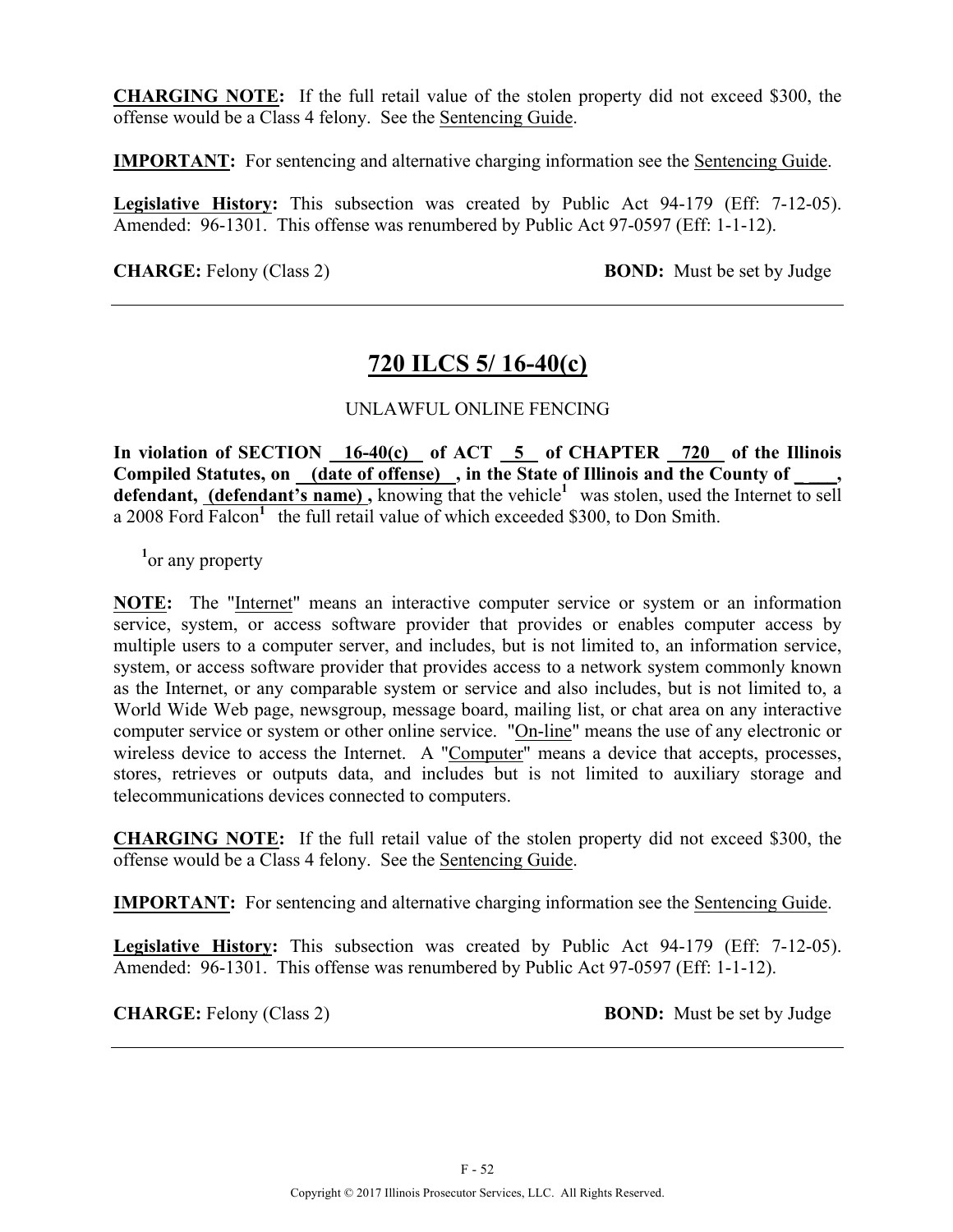### **720 ILCS 5/17-0.5**

#### FRAUD RELATED DEFINITIONS

Sec. 17-0.5. Definitions. In this Article:

"**Altered credit card or debit card**" means any instrument or device, whether known as a credit card or debit card, which has been changed in any respect by addition or deletion of any material, except for the signature by the person to whom the card is issued.

"**Cardholder**" means the person or organization named on the face of a credit card or debit card to whom or for whose benefit the credit card or debit card is issued by an issuer.

"**Computer**" means a device that accepts, processes, stores, retrieves, or outputs data and includes, but is not limited to, auxiliary storage and telecommunications devices connected to computers.

"**Computer network**" means a set of related, remotely connected devices and any communications facilities including more than one computer with the capability to transmit data between them through the communications facilities.

"**Computer program**" or "**program**" means a series of coded instructions or statements in a form acceptable to a computer which causes the computer to process data and supply the results of the data processing.

"**Computer services**" means computer time or services, including data processing services, Internet services, electronic mail services, electronic message services, or information or data stored in connection therewith.

"**Counterfeit**" means to manufacture, produce or create, by any means, a credit card or debit card without the purported issuer's consent or authorization.

"**Credit card**" means any instrument or device, whether known as a credit card, credit plate, charge plate or any other name, issued with or without fee by an issuer for the use of the cardholder in obtaining money, goods, services or anything else of value on credit or in consideration or an undertaking or guaranty by the issuer of the payment of a check drawn by the cardholder.

"**Data**" means a representation in any form of information, knowledge, facts, concepts, or instructions, including program documentation, which is prepared or has been prepared in a formalized manner and is stored or processed in or transmitted by a computer or in a system or network. Data is considered property and may be in any form, including, but not limited to, printouts, magnetic or optical storage media, punch cards, or data stored internally in the memory of the computer.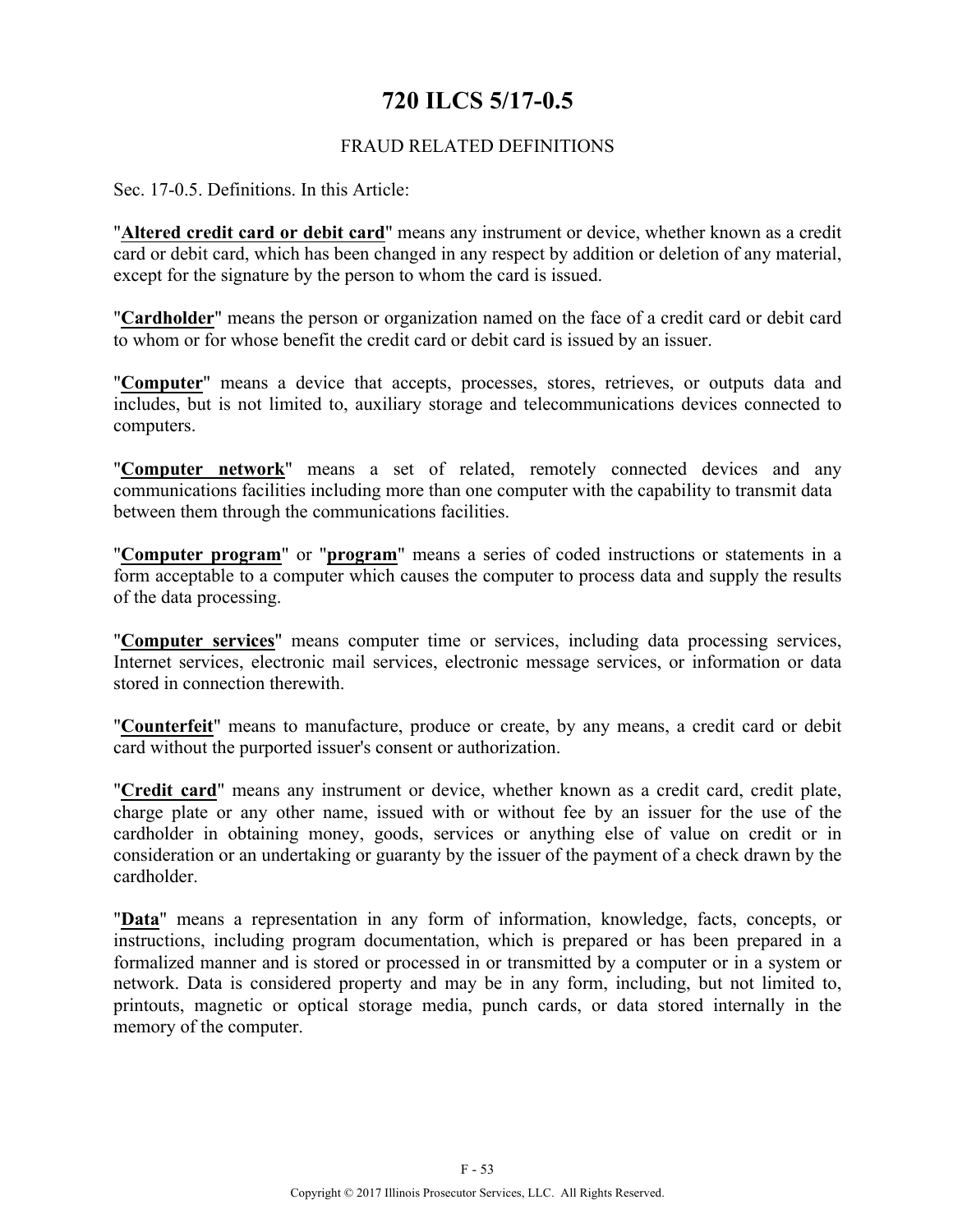"**Debit card**" means any instrument or device, known by any name, issued with or without fee by an issuer for the use of the cardholder in obtaining money, goods, services, and anything else of value, payment of which is made against funds previously deposited by the cardholder. A debit card, which also can be used to obtain money, goods, services and anything else of value on credit shall not be considered a debit card when it is being used to obtain money, goods, services or anything else of value on credit.

"**Document**" includes, but is not limited to, any document, representation, or image produced manually, electronically, or by computer.

"**Electronic fund transfer terminal**" means any machine or device that, when properly activated, will perform any of the following services: (1) Dispense money as a debit to the cardholder's account; or (2) Print the cardholder's account balances on a statement; or (3) Transfer funds between a cardholder's accounts; or (4) Accept payments on a cardholder's loan; or (5) Dispense cash advances on an open end credit or a revolving charge agreement; or (6) Accept deposits to a customer's account; or (7) Receive inquiries of verification of checks and dispense information that verifies that funds are available to cover such checks; or (8) Cause money to be transferred electronically from a cardholder's account to an account held by any business, firm, retail merchant, corporation, or any other organization.

"**Electronic funds transfer system**", hereafter referred to as "EFT System", means that system whereby funds are transferred electronically from a cardholder's account to any other account.

"**Electronic mail service provi**der" means any person who (i) is an intermediary in sending or receiving electronic mail and (ii) provides to end-users of electronic mail services the ability to send or receive electronic mail.

"**Expired credit card or debit card**" means a credit card or debit card that is no longer valid because the term on it has elapsed.

"**False academic degree**" means a certificate, diploma, transcript, or other document purporting to be issued by an institution of higher learning or purporting to indicate that a person has completed an organized academic program of study at an institution of higher learning when the person has not completed the organized academic program of study indicated on the certificate, diploma, transcript, or other document.

"**False claim**" means any statement made to any insurer, purported insurer, servicing corporation, insurance broker, or insurance agent, or any agent or employee of one of those entities, and made as part of, or in support of, a claim for payment or other benefit under a policy of insurance, or as part of, or in support of, an application for the issuance of, or the rating of, any insurance policy, when the statement does any of the following: (1) Contains any false, incomplete, or misleading information concerning any fact or thing material to the claim. (2) Conceals (i) the occurrence of an event that is material to any person's initial or continued right or entitlement to any insurance benefit or payment or (ii) the amount of any benefit or payment to which the person is entitled.

"**Financial institution**" means any bank, savings and loan association, credit union, or other depository of money or medium of savings and collective investment.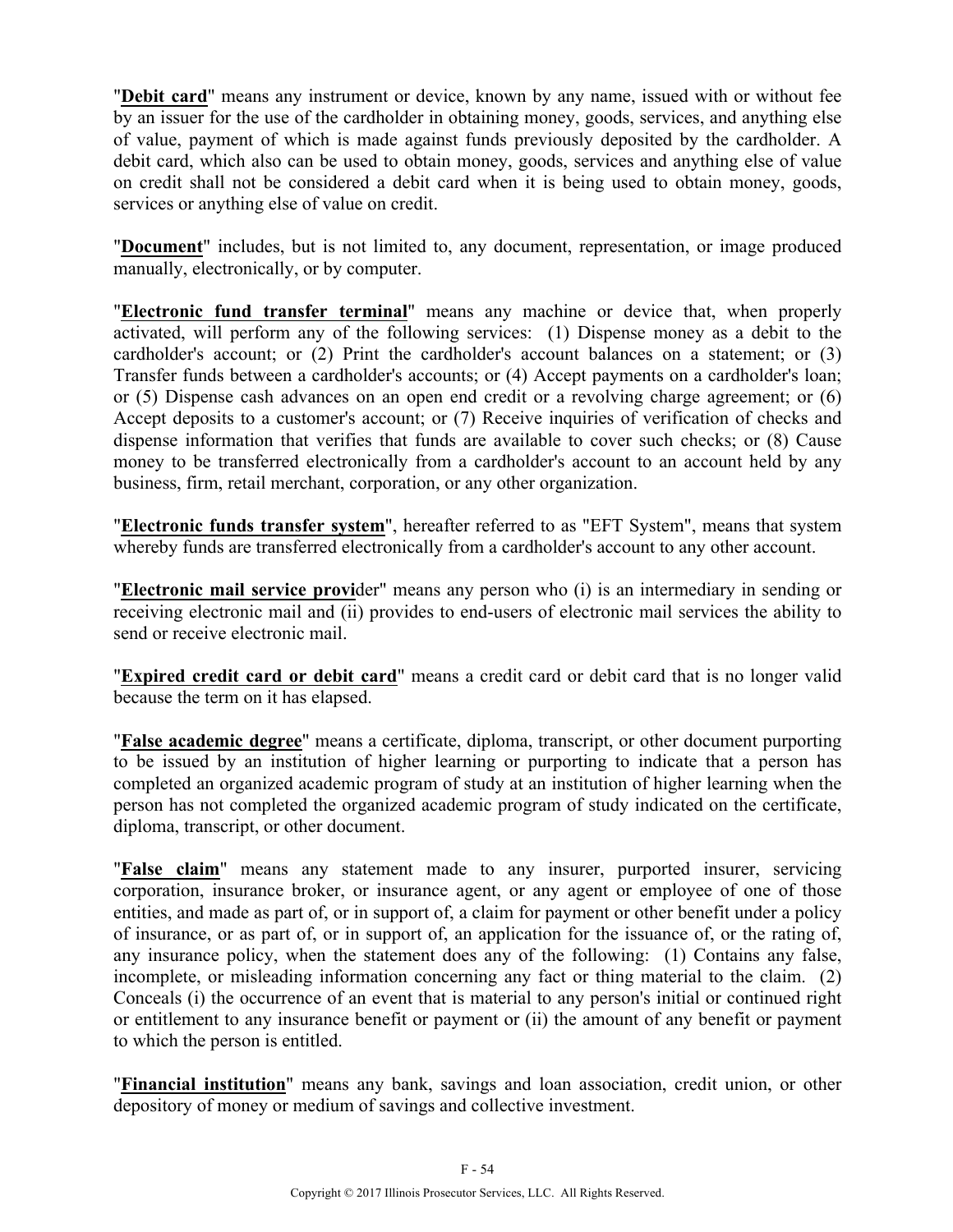"**Governmental entity**" means: each officer, board, commission, and agency created by the Constitution, whether in the executive, legislative, or judicial branch of State government; each officer, department, board, commission, agency, institution, authority, university, and body politic and corporate of the State; each administrative unit or corporate outgrowth of State government that is created by or pursuant to statute, including units of local government and their officers, school districts, and boards of election commissioners; and each administrative unit or corporate outgrowth of the foregoing items and as may be created by executive order of the Governor.

"**Incomplete credit card or debit card**" means a credit card or debit card which is missing part of the matter other than the signature of the cardholder which an issuer requires to appear on the credit card or debit card before it can be used by a cardholder, and this includes credit cards or debit cards which have not been stamped, embossed, imprinted or written on.

"**Institution of higher learning**" means a public or private college, university, or community college located in the State of Illinois that is authorized by the Board of Higher Education or the Illinois Community College Board to issue post-secondary degrees, or a public or private college, university, or community college located anywhere in the United States that is or has been legally constituted to offer degrees and instruction in its state of origin or incorporation.

"**Insurance company**" means "**company**" as defined under Section 2 of the Illinois Insurance Code.

"**Issuer**" means the business organization or financial institution, which issues a credit card or debit card, or its duly authorized agent.

"**Merchant**" has the meaning ascribed to it in Section 16-0.1 16A-2.4 of this Code.

"**Person**" means any individual, corporation, government, governmental subdivision or agency, business trust, estate, trust, partnership or association or any other entity.

"**Receives" or "receiving**" means acquiring possession or control.

"**Record of charge form**" means any document submitted or intended to be submitted to an issuer as evidence of a credit transaction for which the issuer has agreed to reimburse persons providing money, goods, property, services or other things of value.

"**Revoked credit card or debit card**" means a credit card or debit card, which is no longer valid because permission to use it has been suspended or terminated by the issuer.

"**Sale**" means any delivery for value.

"**Scheme or artifice to defraud**" includes a scheme or artifice to deprive another of the intangible right to honest services.

"**Self-insured entity**" means any person, business, partnership, corporation, or organization that sets aside funds to meet his, her, or its losses or to absorb fluctuations in the amount of loss, the losses being charged against the funds set aside or accumulated.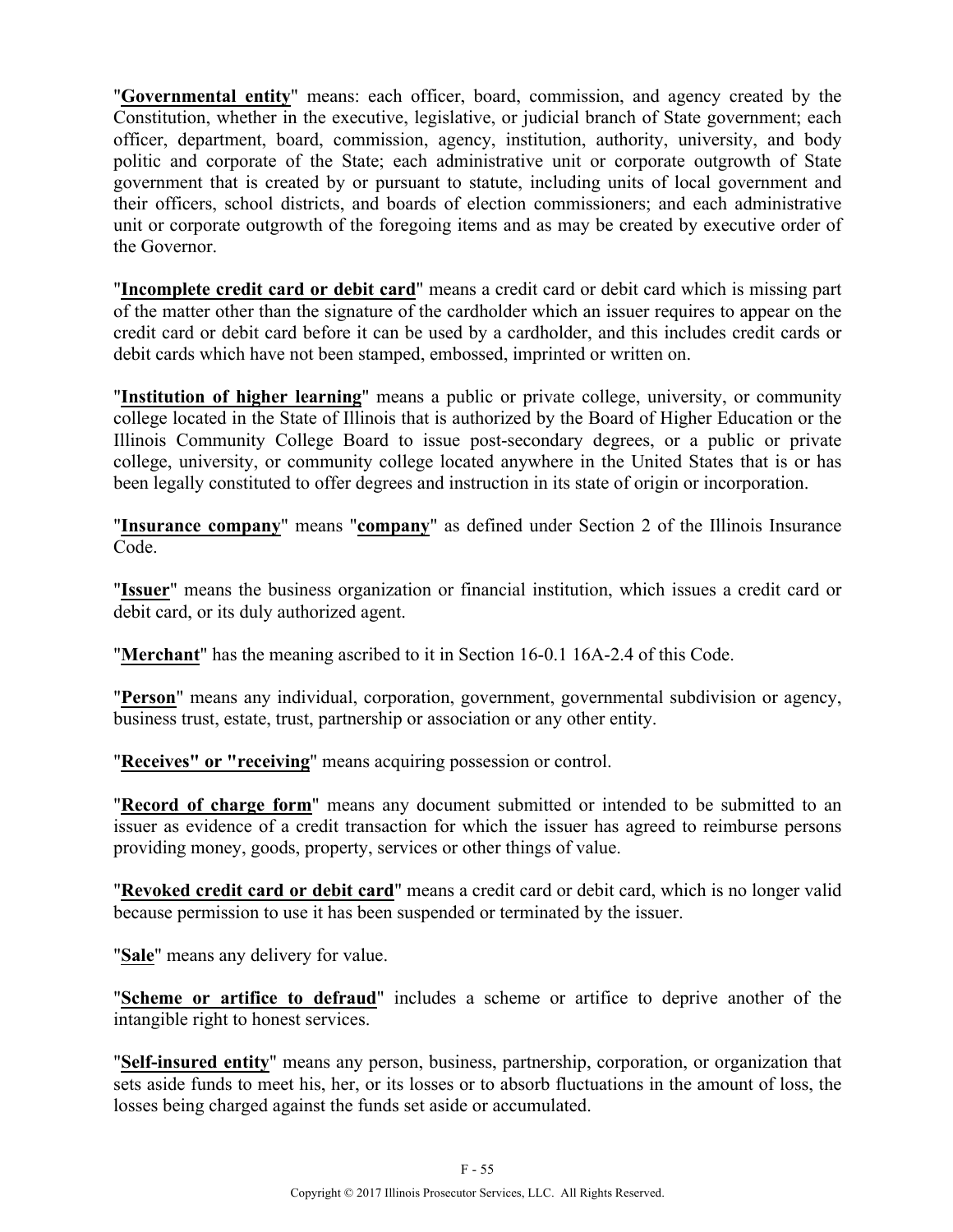"**Social networking website**" means an Internet website containing profile web pages of the members of the website that include the names or nicknames of such members, photographs placed on the profile web pages by such members, or any other personal or personally identifying information about such members and links to other profile web pages on social networking websites of friends or associates of such members that can be accessed by other members or visitors to the website. A social networking website provides members of or visitors to such website the ability to leave messages or comments on the profile web page that are visible to all or some visitors to the profile web page and may also include a form of electronic mail for members of the social networking website.

"**Statement**" means any assertion, oral, written, or otherwise, and includes, but is not limited to: any notice, letter, or memorandum; proof of loss; bill of lading; receipt for payment; invoice, account, or other financial statement; estimate of property damage; bill for services; diagnosis or prognosis; prescription; hospital, medical, or dental chart or other record, x-ray, photograph, videotape, or movie film; test result; other evidence of loss, injury, or expense; computergenerated document; and data in any form.

"**Universal Price Code Label**" means a unique symbol that consists of a machine-readable code and human-readable numbers.

"**With intent to defraud**" means to act knowingly, and with the specific intent to deceive or cheat, for the purpose of causing financial loss to another or bringing some financial gain to oneself, regardless of whether any person was actually defrauded or deceived. This includes an intent to cause another to assume, create, transfer, alter, or terminate any right, obligation, or power with reference to any person or property.

**Legislative History**: Created by: P.A. 96-1551, (eff. 7-1-11.) Amended by P.A. 97-597 (eff. 1- 1-12).

## **720 ILCS 5/ 17-1A(1)**

### DECEPTIVE PRACTICES

**In violation of SECTION 17-1A(1) of ACT 5 of CHAPTER 720 of the Illinois**  Compiled Statutes, on <u>(date of offense)</u>, in the State of Illinois and the County of defendant, (defendant's name), with the intent to defraud, knowingly caused Don Smith, by deception<sup>1</sup> to execute a document disposing of property<sup>2</sup> in that said defendant (describe in detail the deceptive act(s) by which defendant caused the victim to execute the document disposing of property or incurring the pecuniary obligation).

<sup>1</sup> or threat; <sup>2</sup> or a document by which a pecuniary obligation is incurred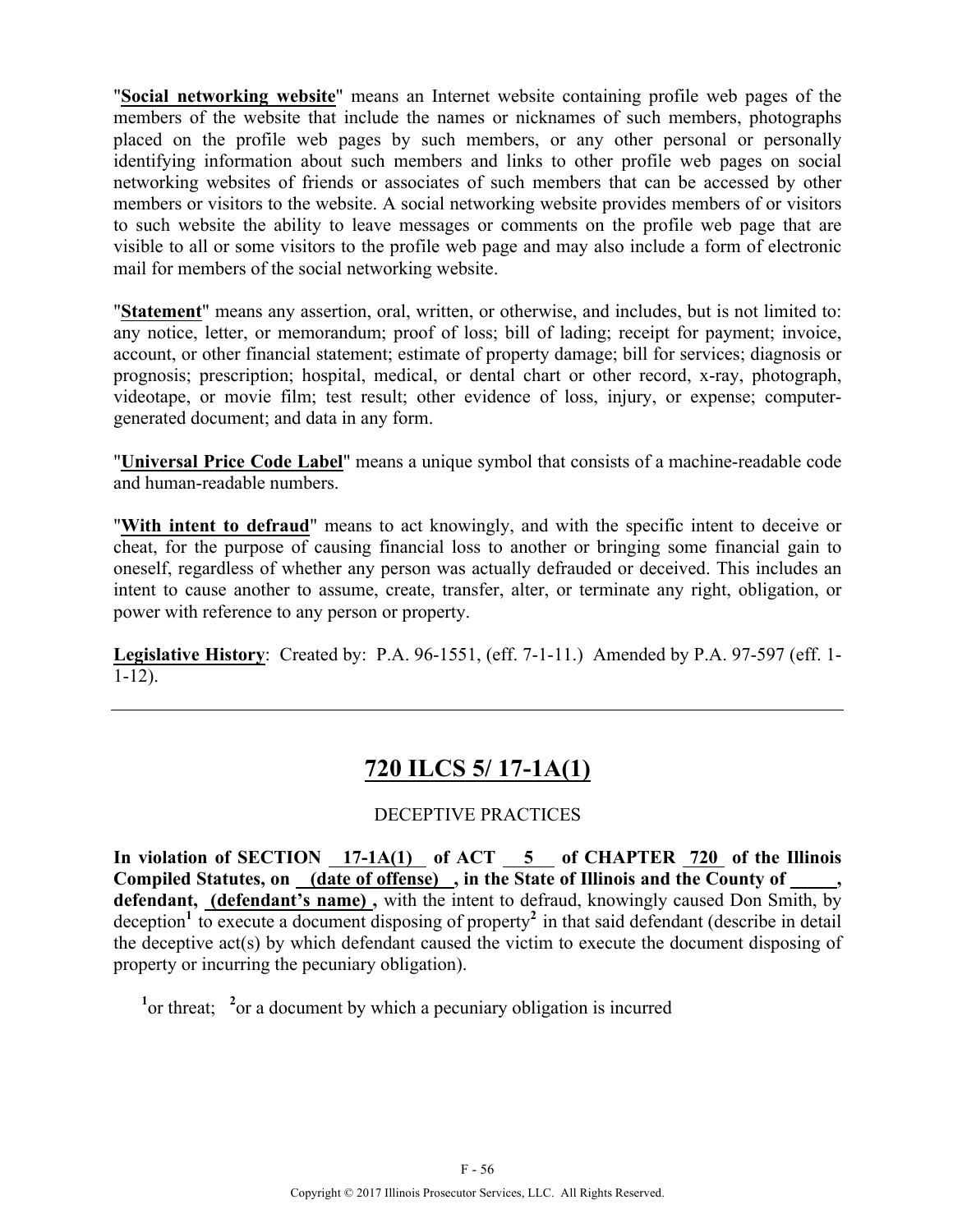**CHARGING NOTE:** The commission of a deceptive practice in violation of paragraph (A)(1), when the value of the property so obtained, in a single transaction or in separate transactions within a 90-day period, exceeds \$150, is a Class 4 felony. In the case of a prosecution for separate transactions totaling more than \$150 within a 90-day period, those separate transactions shall be alleged in a single charge and prosecuted in a single prosecution.

**IMPORTANT:** For sentencing and alternative charging information see the Sentencing Guide.

**Legislative History:** Codified - Laws 1961, p.1983 (January 1, 1962); Amended - Laws 1965, p.962; Laws 1967, p.3610; P.A.s 77-2638, 78-777, 80-1143, 82-563, 82-1009, 84-897, 92-633 & 92-646. This subsection was recently re-numbered and amended by Public Act 96-1551. (Effective: 7-1-11).

**CHARGE:** Misdemeanor (Class A) **BOND:** \$1,500

# **720 ILCS 5/ 17-1A(2)**

### DECEPTIVE PRACTICES

In violation of SECTION 17-1A(2) of ACT 5 of CHAPTER 720 of the Illinois **Compiled Statutes, on (date of offense) , in the State of Illinois and the County of \_\_\_\_\_,**  defendant, (defendant's name), being an officer,<sup>1</sup> the first vice-president, of Smith Savings and Loan Association, a financial institution,<sup>2</sup> located at 777 May Street, Union City, Union County, Illinois, and with the intent to defraud, knowingly received<sup>3</sup> a  $$1,000$  deposit<sup>4</sup> from James Brown, knowing that the Smith Savings and Loan was insolvent.

<sup>1</sup> or manager or other person participating in the direction of a financial institution; <sup>2</sup>a financial institution means any bank, savings and loan association, credit union, or other depository of money or medium of savings and collective investment; **<sup>3</sup>** or permitted the receipt; <sup>4</sup> or other investment

**IMPORTANT:** For sentencing and alternative charging information see the Sentencing Guide.

**Legislative History:** This subsection was recently re-numbered by Public Act 96-1551. (Effective: 7-1-11).

**CHARGE:** Misdemeanor (Class A) **BOND:** \$1,500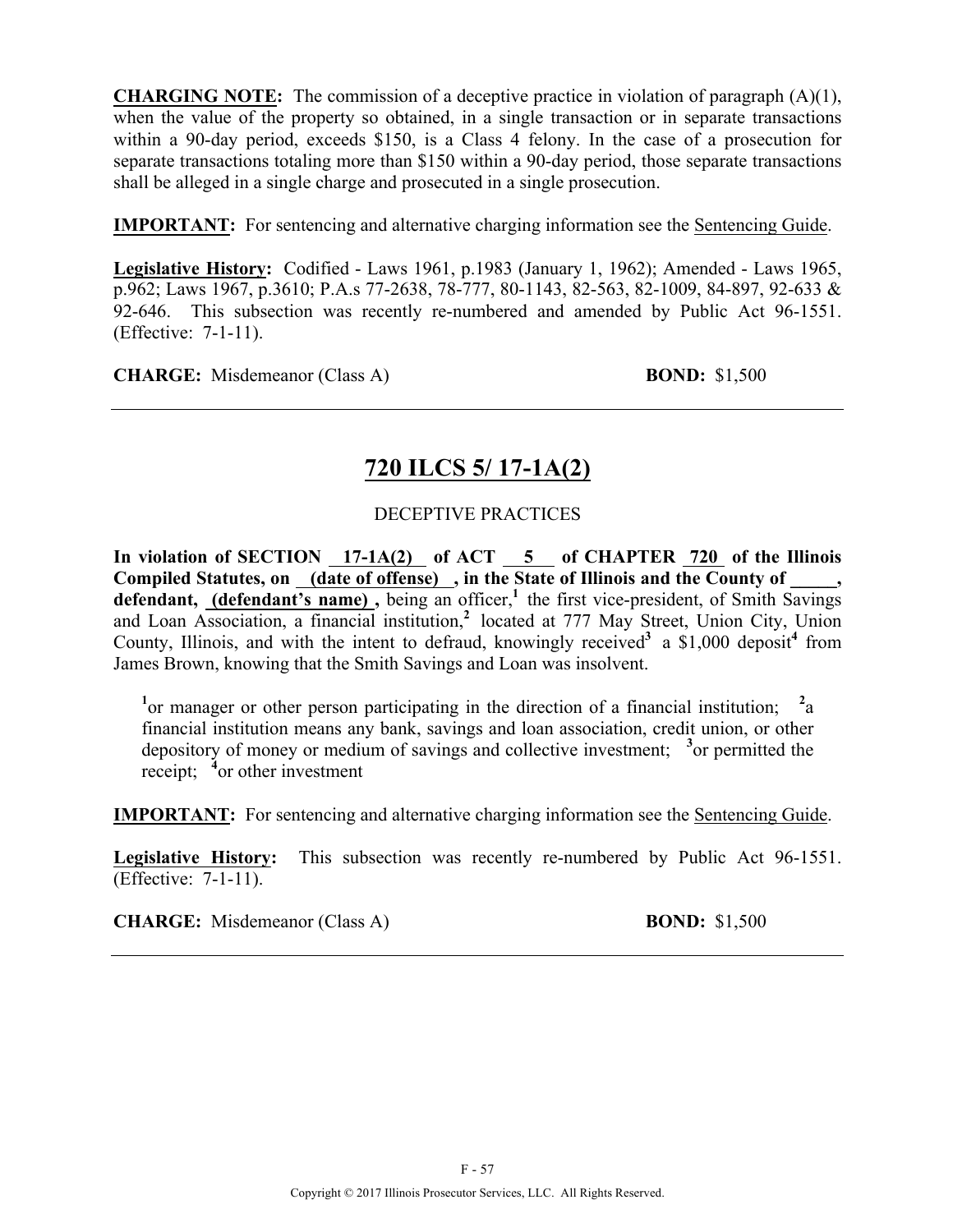## **720 ILCS 5/ 17-1A(3)**

#### DECEPTIVE PRACTICES

**In violation of SECTION 17-1A(3) of ACT 5 of CHAPTER 720 of the Illinois Compiled Statutes, on (date of offense) , in the State of Illinois and the County of \_\_\_\_\_, defendant, (defendant's name),** with the intent to defraud, knowingly made a false<sup>1</sup> statement addressed to the public for the purpose of promoting the sale of certain property,<sup>2</sup> computers, in that he placed an advertisement in the June 30, 2012, edition of the Union City Gazette, which read in pertinent part: "Smith's Computer Shop - This Week Only – Brand New XL Speedy Computer - Only \$750;" and thereafter refused to sell such computer for the advertised price.

<sup>1</sup><sup>or</sup> deceptive; <sup>2</sup><sup>or</sup> services

**NOTE:** Detail the false or deceptive statement in the charge.

**IMPORTANT:** For sentencing and alternative charging information see the Sentencing Guide.

**Legislative History:** This subsection was recently re-numbered and amended by Public Act 96- 1551. (Effective: 7-1-11).

**CHARGE:** Misdemeanor (Class A) **BOND:** \$1,500

### **720 ILCS 5/ 17-1B(1)**

#### DECEPTIVE PRACTICES

In violation of SECTION 17-1B(1) of ACT 5 of CHAPTER 720 of the Illinois Compiled Statutes, on (date of offense), in the State of Illinois and the County of **defendant, (defendant's name) ,** with intent to defraud and the intent to obtain control over certain property<sup>1</sup> of Buel Companies, Inc., a corporation doing business as Buel-Osbo, Inc.,  $\#11$ , Union City, Union County, Illinois being United States currency, knowingly delivered<sup>2</sup> a certain bank check<sup>3</sup> to Don Smith, an employee of said corporation, dated June 1, 2008, drawn on the Union City National Bank, payable to Cash in the amount of \$145, and signed as drawer James Brown, knowing said check would not be paid by the depository; a copy of the check is attached hereto and made a part hereof by reference. **4**

<sup>1</sup> or to pay for property, labor or services of another; <sup>2</sup> or issued; <sup>3</sup> or other order upon a real or fictitious depository; <sup>4</sup>although not indispensable to the validity of the charge, a copy of the document should be attached if available; if unavailable, omit underlined words

**NOTE:** In this subsection, "property" includes rental property (real or personal).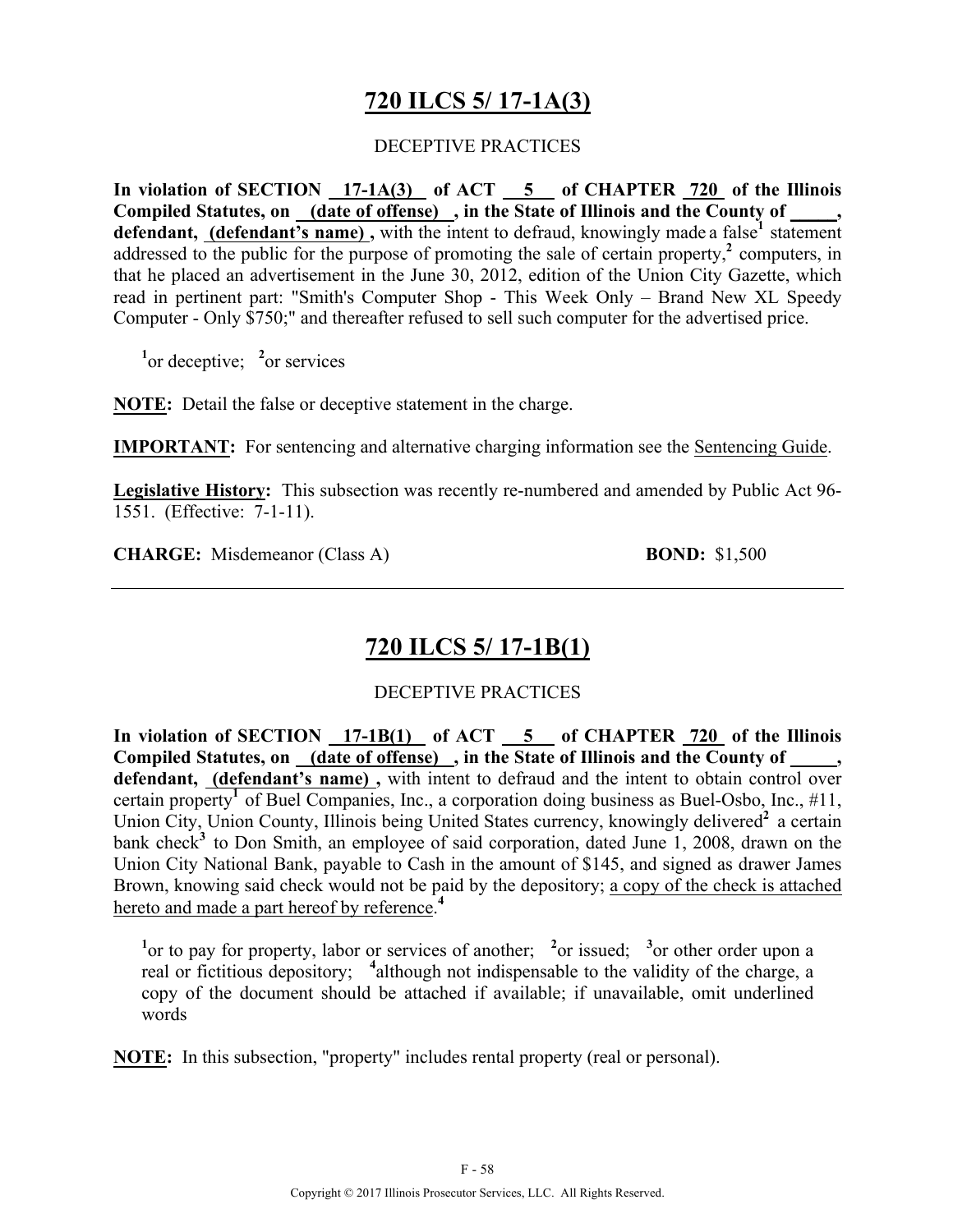**CHARGING NOTE:** A second or subsequent violation of this subsection or when the value of a single transaction or series of transactions within a 90-day period exceeds \$150, such person shall be guilty of a Class 4 felony. See Appendix A.

**IMPORTANT:** For sentencing and alternative charging information see the Sentencing Guide.

**Legislative History:** This subsection was recently re-numbered by Public Act 96-1551. (Effective: 7-1-11).

**CHARGE:** Misdemeanor (Class A) **BOND:** \$1,500

### **720 ILCS 5/ 17-1B(2)**

#### DECEPTIVE PRACTICES

**In violation of SECTION 17-1B(2) of ACT 5 of CHAPTER 720 of the Illinois**  Compiled Statutes, on (date of offense), in the State of Illinois and the County of, defendant, (defendant's name), delivered<sup>1</sup> a certain bank check<sup>2</sup> to Don Smith, dated June 1, 2012, drawn on the Union City National Bank, payable to Don Smith in the amount of \$300 and signed the defendant as drawer, in payment of the entire**<sup>3</sup>**amount owed to Don Smith by the defendant as the result of a credit transaction between Don Smith and the defendant for the purchase of certain property,**<sup>4</sup>**an RBA portable color television set, and said defendant knew that said check<sup>2</sup> would not be paid by the Union City National Bank and did thereafter fail to provide funds<sup>5</sup> to the Union City National Bank in the face amount of the check<sup>2</sup> within seven (7) days of receiving actual notice from Don Smith**<sup>6</sup>**of the dishonor of the check.**<sup>2</sup>**

<sup>1</sup> $\text{or}$  issued; <sup>2</sup> $\text{or}$  other order; <sup>3</sup> $\text{or}$  partial; <sup>4</sup> $\text{or}$  labor or services; <sup>5</sup> $\text{or}$  credit; <sup>6</sup> $\text{or}$  the depository

**IMPORTANT:** For sentencing and alternative charging information see the Sentencing Guide.

**Legislative History:** This subsection was recently re-numbered by Public Act 96-1551. (Effective: 7-1-11).

**CHARGE:** Misdemeanor (Class A) **BOND:** \$1,500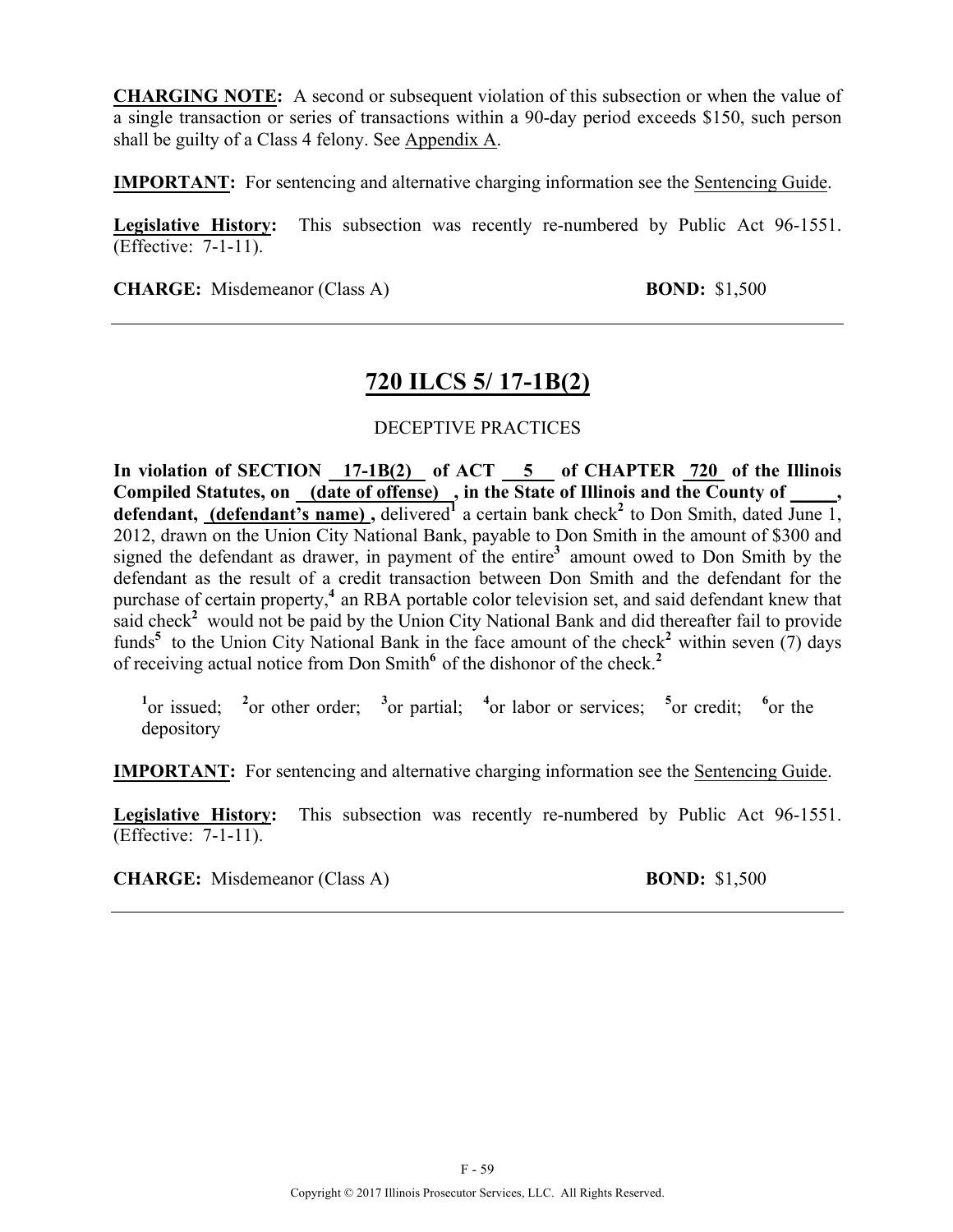## **720 ILCS 5/ 17-1C(1)**

#### UNLAWFUL DECEPTION ON A BANK**<sup>3</sup>**

**In violation of SECTION 17-1C(1) of ACT 5 of CHAPTER 720 of the Illinois**  Compiled Statutes, on (date of offense), in the State of Illinois and the County of defendant, **(defendant's name)**, with the intent to defraud, made<sup>1</sup> a false statement in writing in order to obtain an account with<sup>2</sup> the Union City National Bank<sup>3</sup> knowing such writing to be false and with the intent that such writing be relied upon.

<sup>1</sup><sup>or</sup> caused to be made; <sup>2</sup><sup>or</sup> to obtain credit from; <sup>3</sup><sup>or</sup> any bank or other financial institution, or to obtain services from a currency exchange

**NOTE:** A false statement means any false statement representing identity, address, or employment, or the identity, address or employment of any person, firm, or corporation.

**IMPORTANT:** For sentencing and alternative charging information see the Sentencing Guide.

**Legislative History:** This offense was amended by Public Act 94-872 (Eff: 6-16-06).

**CHARGE:** Misdemeanor (Class A) **BOND:** \$1,500

### **720 ILCS 5/ 17-1C(2)**

#### DECEPTION ON A BANK

**In violation of SECTION 17-1C(2) of ACT 5 of CHAPTER 720 of the Illinois**  Compiled Statutes, on (date of offense), in the State of Illinois and the County of defendant, (defendant's name), with the intent to obtain access to the funds of Don Smith, an account holder, held in a deposit account<sup>1</sup> in the Bank of Union City,<sup>2</sup> presented for payment<sup>3</sup> a check**<sup>4</sup>**with the knowledge that such presentment**<sup>5</sup>**was not authorized by Don Smith.**<sup>6</sup>**

<sup>1</sup>it may be real or fictitious; <sup>2</sup> any financial institution; <sup>3</sup> or possessed, transferred, negotiated such item or made a false statement or a misrepresentation to the financial institution; **<sup>4</sup>** or a draft, or other item purported to direct the financial institution to withdraw or pay funds out of the account holder's deposit account; <sup>5</sup> or transfer or negotiation;  $\delta$ <sup>or</sup> by the financial institution

**CHARGING NOTE:** A person who, within any 12-month period, violates paragraph (C)(2) with respect to 3 or more checks or orders for the payment of money at the same time or consecutively, each the property of a different account holder or financial institution, is guilty of a Class 4 felony.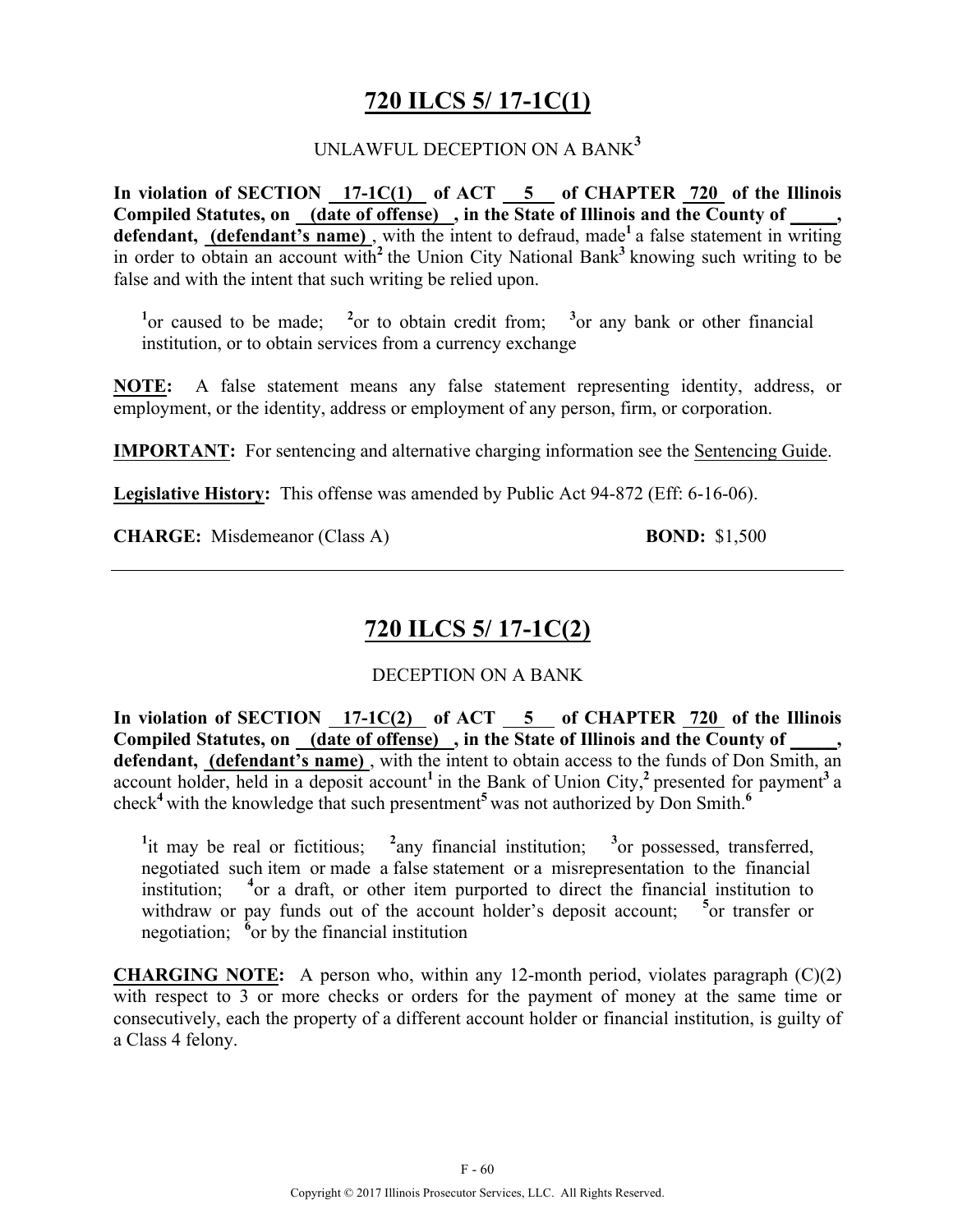**IMPORTANT:** For sentencing and alternative charging information see the Sentencing Guide.

**CHARGE:** Misdemeanor (Class A) **BOND:** \$1,500

## **720 ILCS 5/ 17-1C(3)**

UNLAWFUL POSSESSION OF IMPLEMENTS OF CHECK FRAUD

In violation of SECTION 17-1C(3) of ACT 5 of CHAPTER 720 of the Illinois **Compiled Statutes, on (date of offense) , in the State of Illinois and the County of \_\_\_\_\_, defendant, (defendant's name)** , possessed, with the intent to defraud and without the authority of Duce Manufacturing Company,**<sup>1</sup>**a check imprinter**<sup>2</sup>**owned by the Duce Manufacturing Company.**<sup>1</sup>**

<sup>1</sup> or the account holder or financial institution; <sup>2</sup> or signature imprinter or "certified" stamp

**CHARGING NOTE:** A person, who within any 12-month period violates this subsection as to possession of 3 or more such devices at the same time or consecutively, is guilty of a Class 4 felony. See the Sentencing Guide.

**IMPORTANT:** For sentencing and alternative charging information see the Sentencing Guide.

**CHARGE:** Misdemeanor (Class A) **BOND:** \$1,500

# **720 ILCS 5/ 17-1C(4)**

UNLAWFUL POSSESSION OF BANK IDENTIFICATION CARD

**In violation of SECTION 17-1C(4) of ACT 5 of CHAPTER 720 of the Illinois**  Compiled Statutes, on <u>(date of offense)</u>, in the State of Illinois and the County of defendant, **(defendant's name)**, possessed, with the intent to defraud, a check guarantee card<sup>1</sup> issued by the Union City National Bank to Don Smith without the authority of the Union City National Bank or Don Smith.

<sup>1</sup> or a key card or identification card for a cash dispensing machine

**IMPORTANT:** For sentencing and alternative charging information see the Sentencing Guide.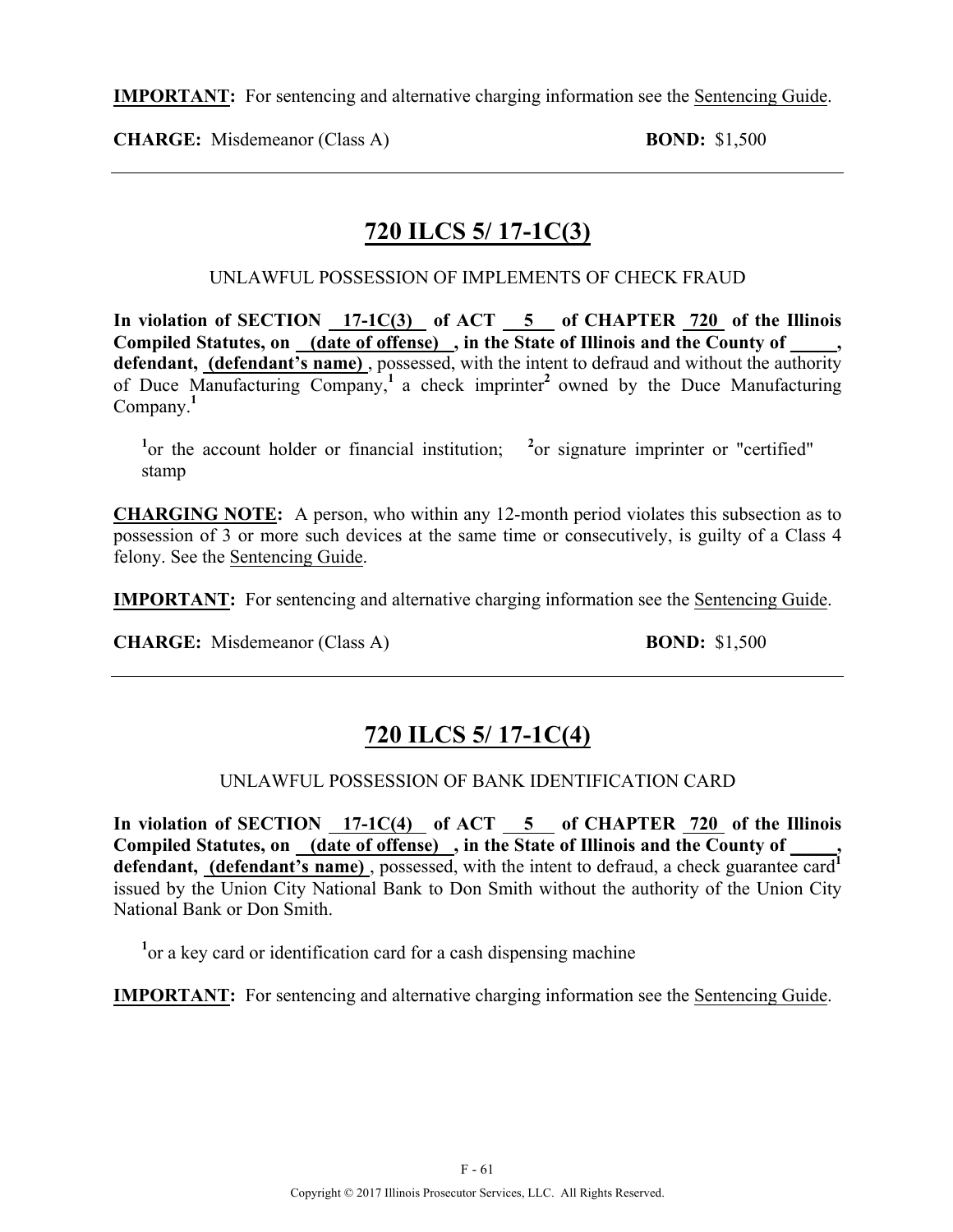**CHARGING NOTE:** A person who, within any 12-month period, violates this Section at the same time or consecutively with respect to 3 or more cards, each the property of different account holders, is guilty of a Class 4 felony. A person convicted under this Section, when the value of property so obtained, in a single transaction, or in separate transaction within any 90 day period, exceeds \$150, shall be guilty of a Class 4 felony. See the Sentencing Guide.

**CHARGE:** Misdemeanor (Class A) **BOND:** \$1,500

# **720 ILCS 5/ 17-2(a)(1)**

#### FALSE PERSONATION

In violation of SECTION  $17-2(a)(1)$  of ACT  $5$  of CHAPTER 720 of the Illinois Compiled Statutes, on (date of offense), in the State of Illinois and the County of **defendant, (defendant's name) ,** knowingly and falsely represented himself to Don Smith to be a member**<sup>1</sup>**of the Illinois Police Association.**<sup>2</sup>**

<sup>1</sup> or representative; <sup>2</sup> or a member or representative of any veterans' or public safety personnel organization, or a representative of any charitable organization, or when any person knowingly exhibits or uses in any manner any decal, badge or insignia of any charitable, public safety personnel, or veterans' organization when not authorized to do so by such police organization (for other prohibited uses, see subsections (b), (b-5) and (b-10) of this Section.

**CHARGING NOTE:** A violation of subsection (a)(1) through (a)(7) or subsection (e) of this Section may be accomplished in person or by any means of communication, including but not limited to the use of an Internet website or any form of electronic communication.

**IMPORTANT:** For sentencing and alternative charging information see the Sentencing Guide.

**Legislative History:** Codification - Laws 1961, p.1983 (January 1, 1962); Amended - Laws 1963, p.1086; Laws 1965, p.1059; Laws 1965, p.3199; Laws 1967, p.3798; P.A.s 76-1113, 77- 2638, 83-980, 84-956, 89-324, 91-301, 91-302, 92-16, 94-548, 94-755 & 94-984. This subsection was recently re-numbered and amended by Public Act 96-1551. (Effective: 7-1-11) and then amended by Public Act: 97-1109; (Eff: 1-1-13).

**CHARGE:** Misdemeanor (Class C) **BOND:** \$120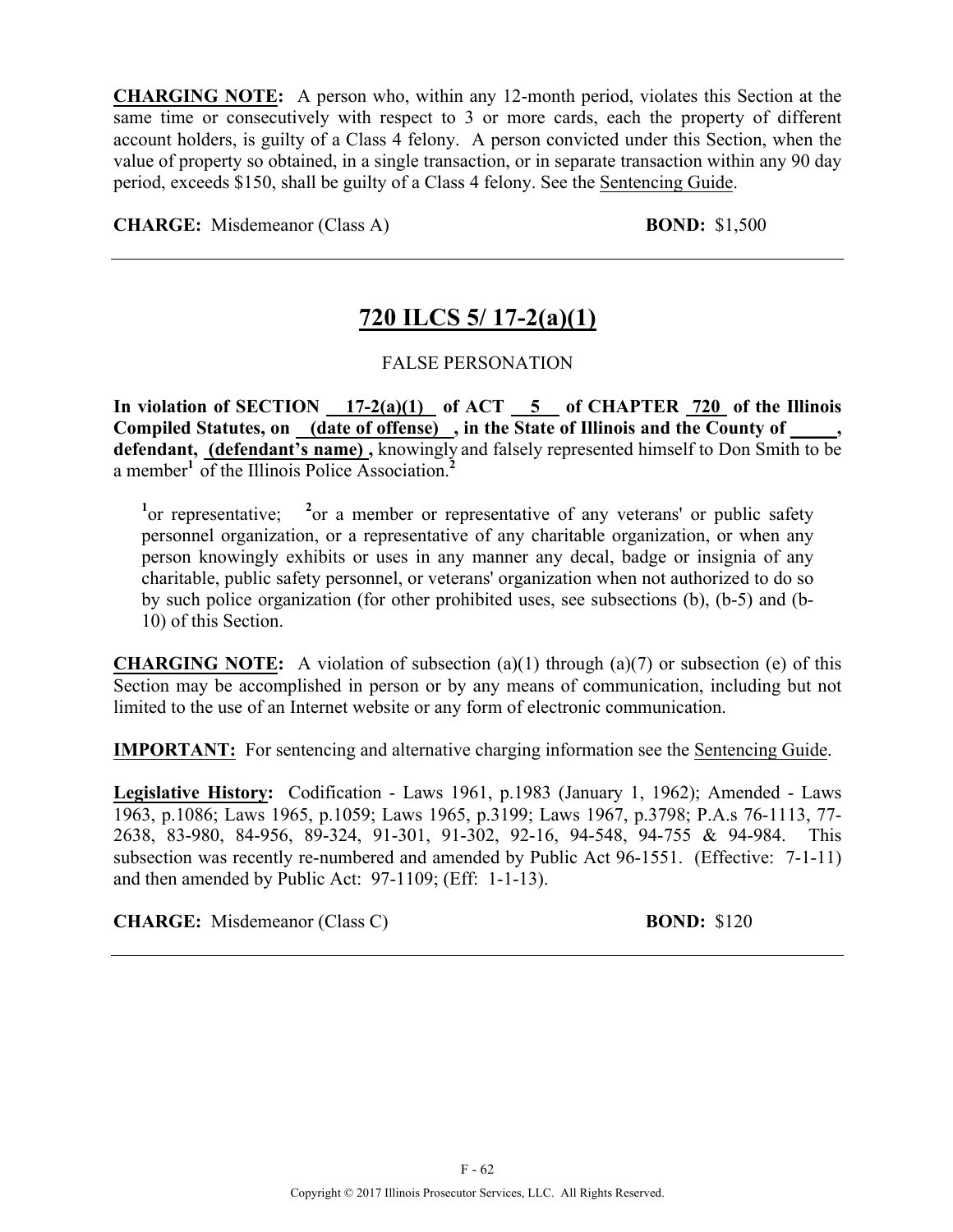# **720 ILCS 5/ 17-2(a)(2)**

#### FALSE PERSONATION

**In violation of SECTION 17-2(a)(2) of ACT 5 of CHAPTER 720 of the Illinois**  Compiled Statutes, on (date of offense), in the State of Illinois and the County of, defendant, (defendant's name), knowingly and falsely represented himself<sup>1</sup> to be a veteran in seeking employment<sup>2</sup> in that said defendant (describe act of misrepresentation).

<sup>1</sup><sup>or</sup> herself; <sup>2</sup><sup>or</sup> a public office

**CHARGING NOTES:** *(1)* See Appendix B for discussion of necessity of alleging mental state. *(2)* A violation of subsection (a)(1) through (a)(7) or subsection (e) of this Section may be accomplished in person or by any means of communication, including but not limited to the use of an Internet website or any form of electronic communication.

**DEFINITION:** "Veteran" means a person who has served in the Armed Services or Reserved Forces of the United States.

**IMPORTANT:** For sentencing and alternative charging information see the Sentencing Guide.

**Legislative History:** This subsection was recently re-numbered and amended by Public Act 96- 1551. (Effective: 7-1-11). Amended by Public Act: 97-1109; (Eff: 1-1-13).

**CHARGE:** Misdemeanor (Class A) **BOND:** \$1,500

**(New Complaint)**

## **720 ILCS 5/ 17-2(a)(2.1)**

#### FALSE PERSONATION

**In violation of SECTION 17-2(a)(2.1) of ACT 5 of CHAPTER 720 of the Illinois**  Compiled Statutes, on (date of offense), in the State of Illinois and the County of defendant, (defendant's name), knowingly and falsely represented himself<sup>1</sup> to be a veteran of the Armed Services of the United States<sup>2</sup> in that said defendant (describe act of misrepresentation) and said defendant obtained \$200**<sup>3</sup>** from Sam Smith through that false representation in that said defendant (describe the method by which the defendant obtained the property).

<sup>1</sup> or herself; <sup>2</sup> or a veteran of the Reserve Forces of the United States or the National Guard or an active-duty member of the Armed Services of the United States or the Reserve Forces of the United States or the National Guard; <sup>3</sup> or obtained property, or another tangible benefit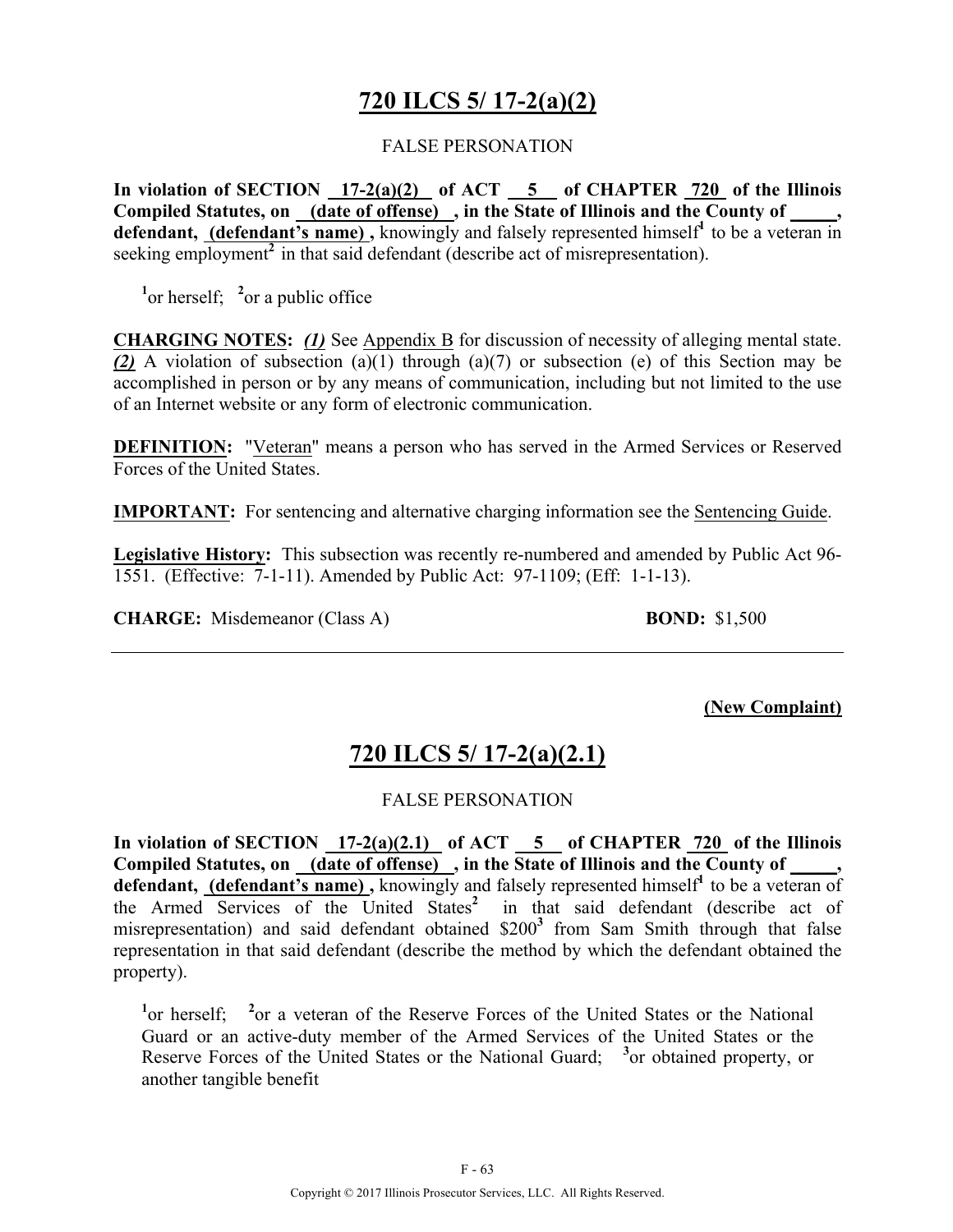**SENTENCING NOTE:** A violation of paragraph (a) (2.1) is a petty offense for which the offender shall be fined at least \$100 and not more than \$200.

**DEFINITION:** In this paragraph, "member of the Armed Services or Reserve Forces of the United States" means a member of the United States Navy, Army, Air Force, Marine Corps, or Coast Guard; and "veteran" means a person who has served in the Armed Services or Reserve Forces of the United States or the National Guard.

**IMPORTANT:** For sentencing and alternative charging information see the **Sentencing Guide**.

**Legislative History:** This subsection was created by Public Act: 99-561; (Eff: 7-15-16).

**CHARGE:** Petty Offense **BOND:** No Bond

# **720 ILCS 5/ 17-2(a)(2.5)(A)**

#### FALSE PERSONATION

**In violation of SECTION 17-2(a)(2.5)(A) ACT 5 of CHAPTER 720 of the Illinois**  Compiled Statutes, on <u>(date of offense)</u>, in the State of Illinois and the County of \_\_\_\_, defendant, (defendant's name), knowingly and falsely represented himself<sup>1</sup> to be Sam Smith, a Vice President of the Union City Bank**<sup>2</sup>** , and then did an act in such assumed character with the intent to intimidate<sup>3</sup> George Brown; to wit: (describe the act of the defendant).

<sup>1</sup><sup>or</sup> herself; <sup>2</sup><sup>or</sup> any other actual person; <sup>3</sup><sup>or</sup> threaten, injure, defraud, or to obtain a benefit from.

**CHARGING NOTES:** *(1)* See Appendix B for discussion of necessity of alleging mental state. *(2)* A violation of this Section may be accomplished in person or by any means of communication, including but not limited to the use of an Internet website or any form of electronic communication.

**IMPORTANT:** For sentencing and alternative charging information see the Sentencing Guide. **Legislative History:** This subsection was created by Public Act 97-0219 (Eff: 1-1-12) and renumbered by Public Act: 97-1109; (Eff: 1-1-13).

**CHARGE:** Misdemeanor (Class A) **BOND:** \$1,500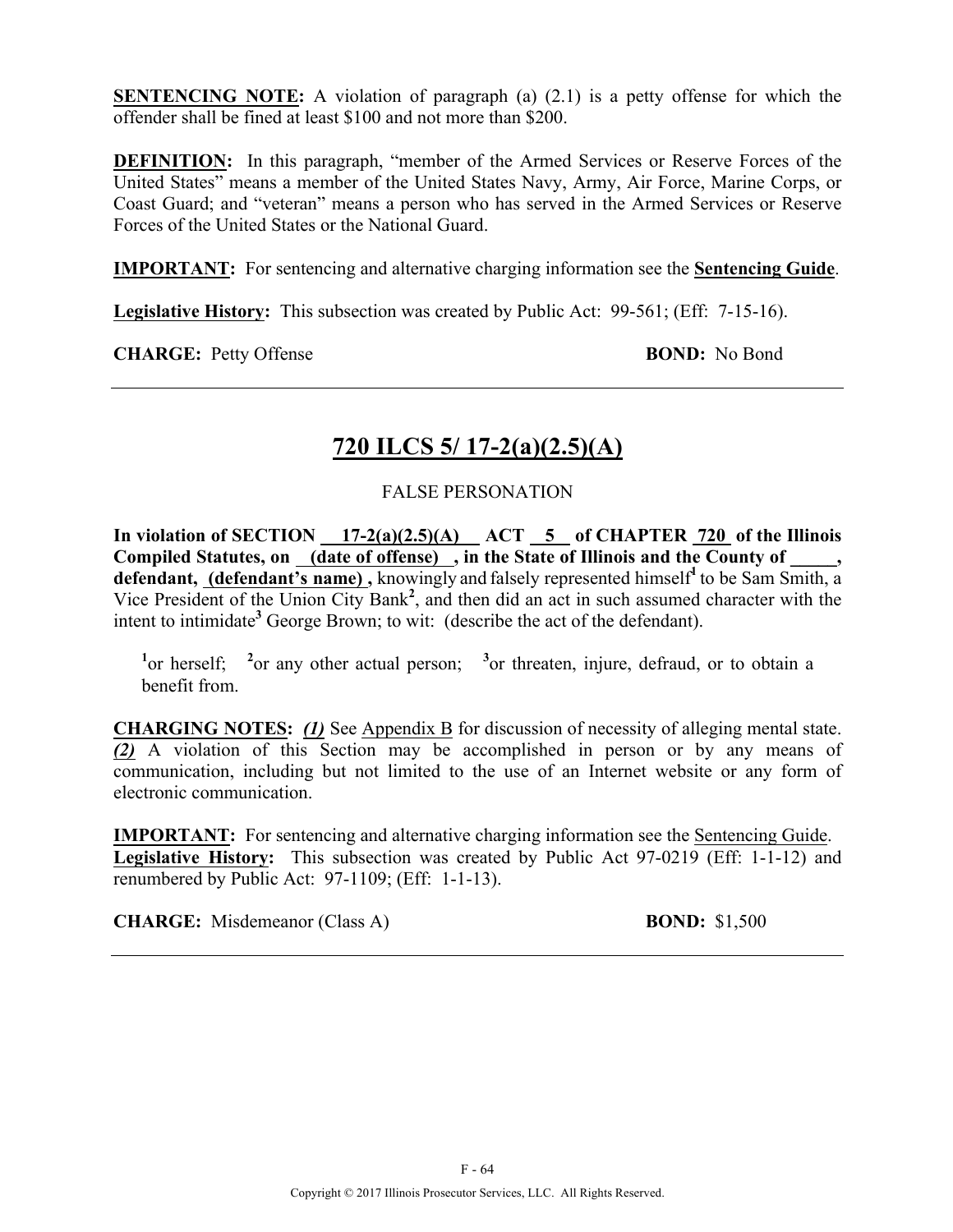# **720 ILCS 5/ 17-2(a)(2.5)(B)**

#### FALSE PERSONATION

**In violation of SECTION 17-2(a)(2.5)(B) of ACT 5 of CHAPTER 720 of the Illinois Compiled Statutes, on (date of offense) , in the State of Illinois and the County of \_\_\_\_\_,**  defendant, **(defendant's name)**, knowingly and falsely represented himself<sup>1</sup> to be a representative of Sam Smith, a Vice President of the Union City Bank**<sup>2</sup>** , and then did an act in such assumed character with the intent to intimidate<sup>3</sup> George Brown; to wit: (describe the act of the defendant).

<sup>1</sup> or herself; <sup>2</sup> or any other actual person; <sup>3</sup> or threaten, injure, defraud, or to obtain a benefit from.

**CHARGING NOTES**: *(1)* See Appendix B for discussion of necessity of alleging mental state. *(2)* A violation of this Section may be accomplished in person or by any means of communication, including but not limited to the use of an Internet website or any form of electronic communication.

**IMPORTANT:** For sentencing and alternative charging information see the Sentencing Guide.

**Legislative History:** This subsection was created by Public Act 97-0219 (Eff: 1-1-12) and renumbered by Public Act: 97-1109; (Eff: 1-1-13).

**CHARGE:** Misdemeanor (Class A) **BOND:** \$1,500

## **720 ILCS 5/ 17-2(a)(3)(i)**

#### FALSE PERSONATION

In violation of SECTION  $17-2(a)(3)(i)$  of ACT  $5$  of CHAPTER  $720$  of the Illinois Compiled Statutes, on (date of offense), in the State of Illinois and the County of **defendant, (defendant's name) ,** knowingly used the words "Chicago Police Department"**<sup>1</sup>**in the title of a magazine entitled the "Chicago Police Department Report"2 without the express approval of the Chicago Police Board.<sup>3</sup>

<sup>1</sup>or "Police", "Patrolman", "Sergeant", "Lieutenant", or "Peace Officer", or any other words to the same effect;  $\frac{1}{2}$  or any other publication, magazine, or organization; <sup>3</sup>the named public safety personnel organization's governing board.

**CHARGING NOTES:** *(1)* A violation of subsection (a)(1) through (a)(7) or subsection (e) of this Section may be accomplished in person or by any means of communication, including but not limited to the use of an Internet website or any form of electronic communication. *(2)* This subsection may also be violated when the defendant used the prohibited words in combination with the name of any state, state agency, public university, or unit of local government without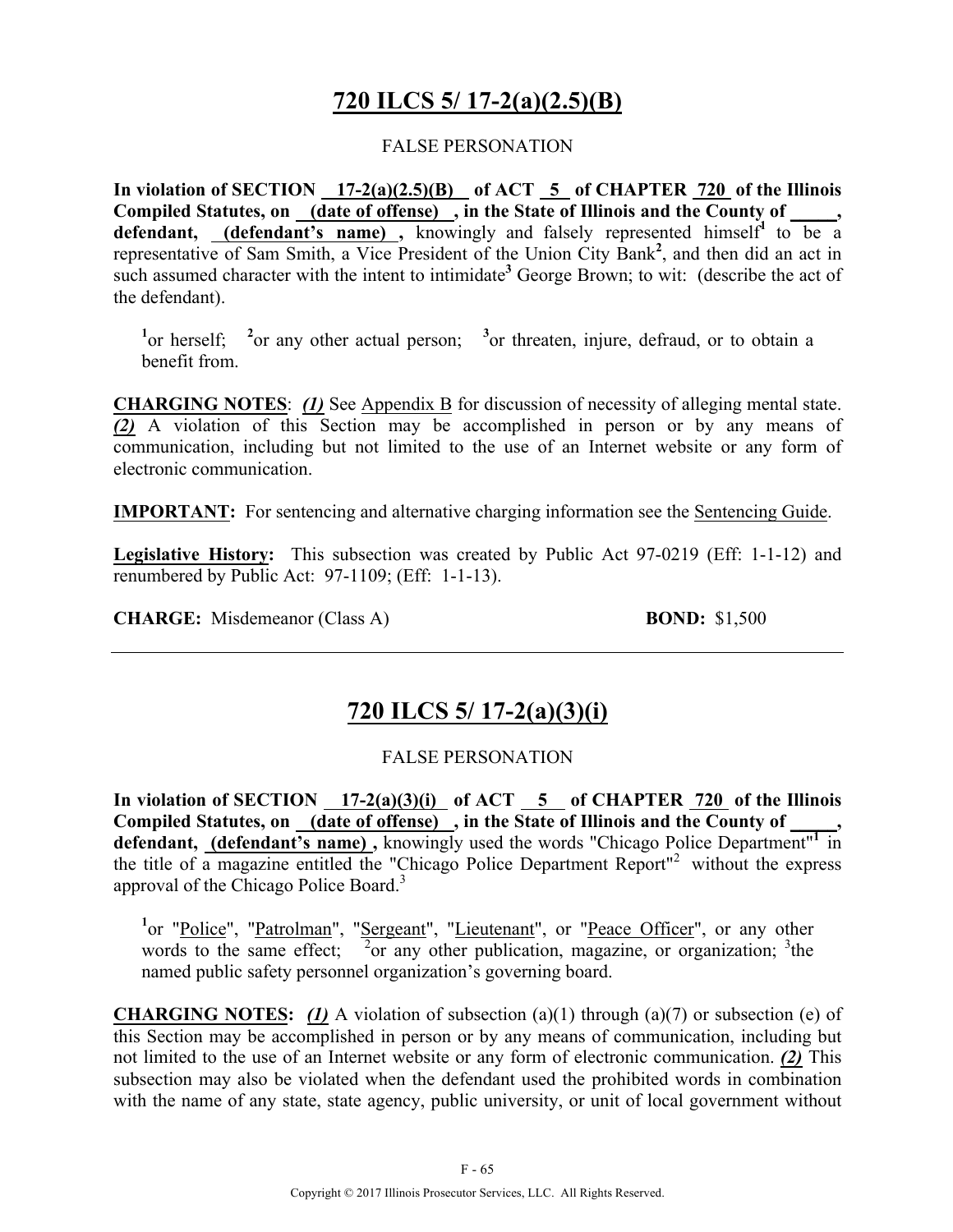the express written authorization of that state, state agency, public university, or unit of local government. 720 ILCS 5/ 17-2(a)(3)(ii)

**IMPORTANT:** For sentencing and alternative charging information see the Sentencing Guide.

**Legislative History:** This subsection was recently re-numbered and amended by Public Act 96- 1551. (Effective: 7-1-11) and amended by Public Act: 97-1109; (Eff: 1-1-13).

**CHARGE:** Misdemeanor (Class C) **BOND:** \$120

## **720 ILCS 5/ 17-2(a)(4)**

#### FALSE PERSONATION

In violation of SECTION 17-2(a)(4) of ACT 5 of CHAPTER 720 of the Illinois **Compiled Statutes, on (date of offense) , in the State of Illinois and the County of \_\_\_\_\_, defendant, (defendant's name)**, solicited a financial contribution<sup>1</sup> on behalf of the Union City Fire Department<sup>2</sup> from Don Smith without actually representing<sup>3</sup> the Union City Fire Department and without entering into a written contract with the Chief of the Union City Fire Department and the Union City municipal authorities concerning such representation.

<sup>1</sup> or sold or delivered or offered to sell or deliver any merchandise, goods, services, memberships, or advertisements; <sup>2</sup> or any or any public safety organization; <sup>3</sup> or acting on behalf of.

**CHARGING NOTES:** *(1)* A violation of subsection (a)(1) through (a)(7) or subsection (e) of this Section may be accomplished in person or by any means of communication, including but not limited to the use of an Internet website or any form of electronic communication. *(2)* See the following for other ways of violating subsection (a) (5): No person, when soliciting financial contributions or selling or delivering or offering to sell or deliver any merchandise, goods, services, memberships, or advertisements may claim or represent that he or she is representing or acting on behalf of any non-governmental organization by any name which includes "officer", "peace officer", "police", "law enforcement", "trooper", "sheriff", "deputy", "deputy sheriff", "State police", or any other word or words which would reasonably be understood to imply that the organization is composed of law enforcement personnel unless (A) the person is actually representing or acting on behalf of the non-governmental organization, (B) the nongovernmental organization is controlled by and governed by a membership of and represents a group or association of active duty peace officers, retired peace officers, or injured peace officers and (C) before commencing the solicitation or the sale or the offers to sell any merchandise, goods, services, memberships, or advertisements, a written contract between the soliciting or selling person and the non-governmental organization has been entered into. (6) No person, when soliciting financial contributions or selling or delivering or offering to sell or deliver any merchandise, goods, services, memberships, or advertisements, may claim or represent that he or she is representing or acting on behalf of any non-governmental organization by any name which includes the term "fireman", "fire fighter", "paramedic", or any other word or words which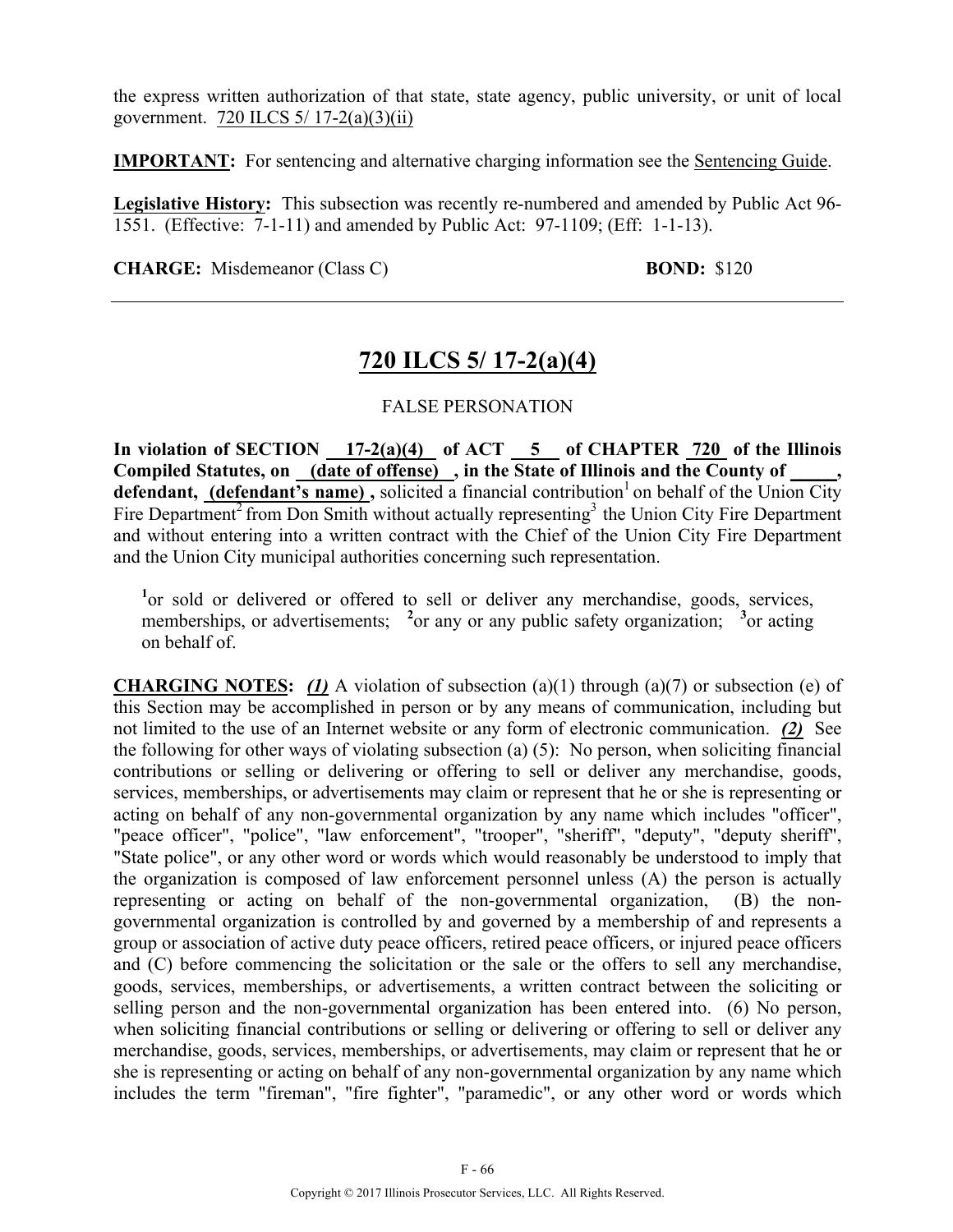would reasonably be understood to imply that the organization is composed of fire fighter or paramedic personnel unless (A) the person is actually representing or acting on behalf of the non-governmental organization, (B) the non-governmental organization is controlled by and governed by a membership of and represents a group or association of active duty, retired, or injured fire fighters (for the purposes of this Section, "fire fighter" has the meaning ascribed to that term in Section 2 of the Illinois Fire Protection Training Act) or active duty, retired, or injured emergency medical technicians - ambulance, emergency medical technicians, intermediate, emergency medical technicians - paramedic, ambulance drivers, or other medical assistance or first aid personnel, and (C) before commencing the solicitation or the sale or delivery or the offers to sell or deliver any merchandise, goods, services, memberships, or advertisements, a written contract between the soliciting or selling person and the nongovernmental organization has been entered into. (7) No person may claim or represent that he or she is an airman, airline employee, airport employee, or contractor at an airport in order to obtain the uniform, identification card, license, or other identification paraphernalia of an airman, airline employee, airport employee, or contractor at an airport. (8) No person, firm, copartnership, or corporation (except corporations organized and doing business under the Pawners Societies Act) shall knowingly use a name that contains in it the words "Pawners' Society".

**IMPORTANT:** For sentencing and alternative charging information see the Sentencing Guide.

**Legislative History:** This subsection was recently re-numbered and amended by Public Act 96- 1551. (Effective: 7-1-11) and then amended by Public Act: 97-1109; (Eff: 1-1-13).

**CHARGE:** Felony (Class 4) **BOND:** Must be Set by Judge

## **720 ILCS 5/ 17-2(b)(1)**

#### FALSE PERSONATION OF AN ATTORNEY

In violation of SECTION 17-2(b)(1) ACT 5 of CHAPTER 720 of the Illinois Compiled Statutes, on <u>(date of offense)</u>, in the State of Illinois and the County of **defendant, (defendant's name) ,** knowingly and falsely represented himself to Don Smith to be an attorney authorized to practice law for purposes of compensation.**<sup>1</sup>**

**1** or consideration

**IMPORTANT:** For sentencing and alternative charging information see the Sentencing Guide.

**Legislative History:** Codified - Laws 1961, p.1983 (January 1, 1962); Amended - P.A. 77-2638 and 90-293. This subsection was recently re-numbered and amended by Public Act 96-1551. (Effective: 7-1-11).

**CHARGE:** Felony (Class 4) **BOND:** \$1,500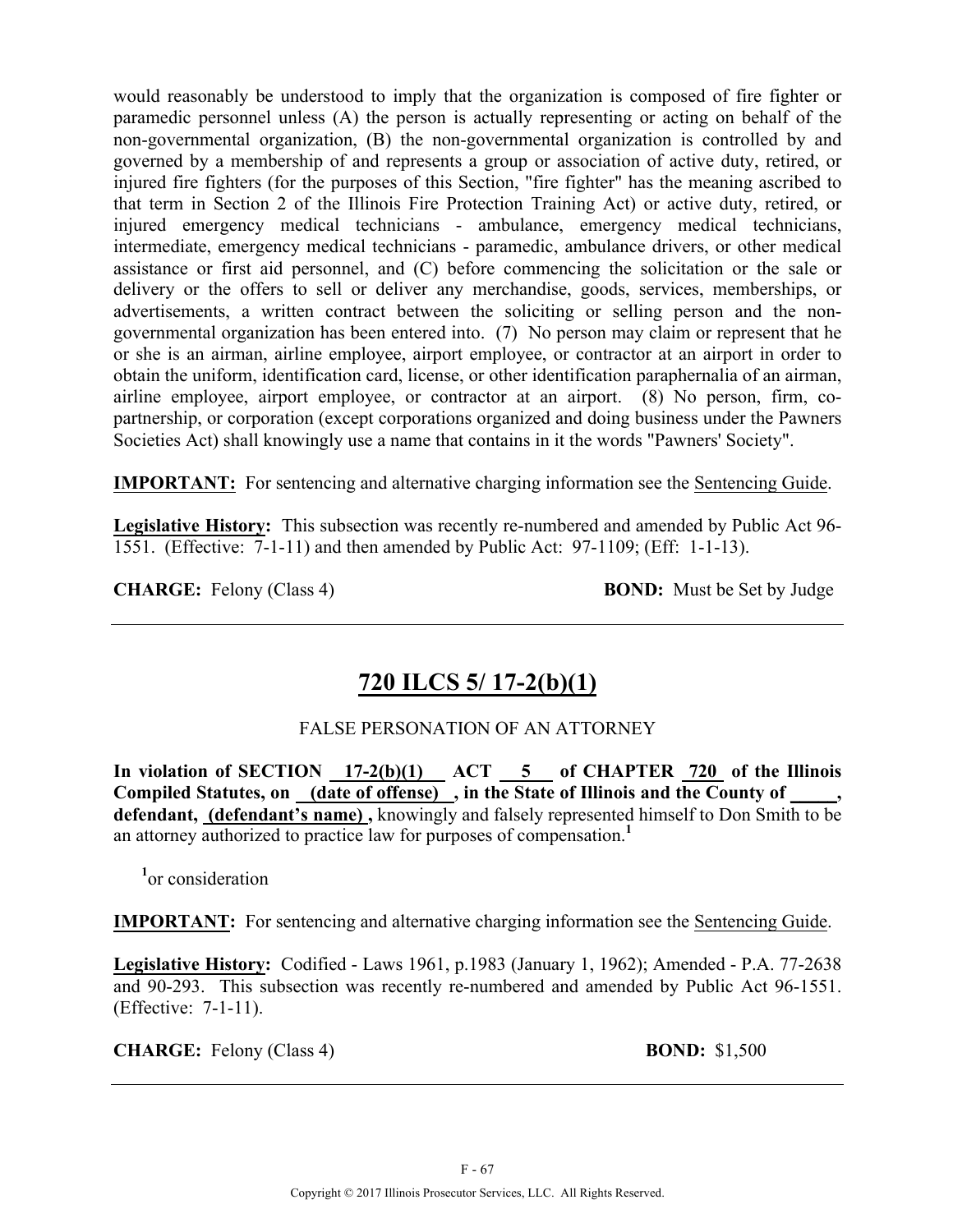### **720 ILCS 5/ 17-2(b)(2)**

#### FALSE PERSONATION OF A PUBLIC OFFICER**<sup>1</sup>**

In violation of SECTION 17-2(b)(2) ACT 5 of CHAPTER 720 of the Illinois Compiled Statutes, on **(date of offense)**, in the State of Illinois and the County of **defendant, (defendant's name) ,** knowingly and falsely represented himself to Don Smith to be a public officer, $\frac{1}{1}$  to wit: the Union County Coroner.

<sup>1</sup> or a public employee or an official or employee of the Federal Government

**CHARGING NOTE:** It is a Class 4 felony if the false representation is made in furtherance of the commission of a felony. See Sentencing Guide.

**IMPORTANT:** For sentencing and alternative charging information see the Sentencing Guide.

**Legislative History:** This subsection was amended by Public Acts 94-985 (Eff: 1-1-07) and 95- 324 (Eff: 1-1-08) and recently re-numbered and amended by Public Act 96-1551. (Effective: 7- 1-11).

**CHARGE:** Misdemeanor (Class A) **BOND:** \$1,500

# **720 ILCS 5/ 17-2(b)(2.3)**

FALSE PERSONATION OF A PUBLIC OFFICER<sup>2</sup>

In violation of SECTION  $17-2(b)(2.3)$  ACT  $5$  of CHAPTER  $720$  of the Illinois **Compiled Statutes, on (date of offense) , in the State of Illinois and the County of \_\_\_\_\_, defendant, (defendant's name) ,** knowingly and falsely represented himself to Don Smith to be a public officer, to wit: the Union County Coroner,**<sup>1</sup>**and the false representation was made in furtherance of the commission of a felony, to wit: (Name the Felony).

<sup>1</sup> or any public employee or public officer or an official or employee of the Federal Government;

**IMPORTANT:** For sentencing and alternative charging information see the Sentencing Guide.

**Legislative History:** This subsection was created by Public Act 95-625 (Eff: 6-1-08). This subsection was recently re-numbered and amended by Public Act 96-1551. (Effective: 7-1-11).

**CHARGE:** Felony (Class 4) **BOND:** Must be Set by Judge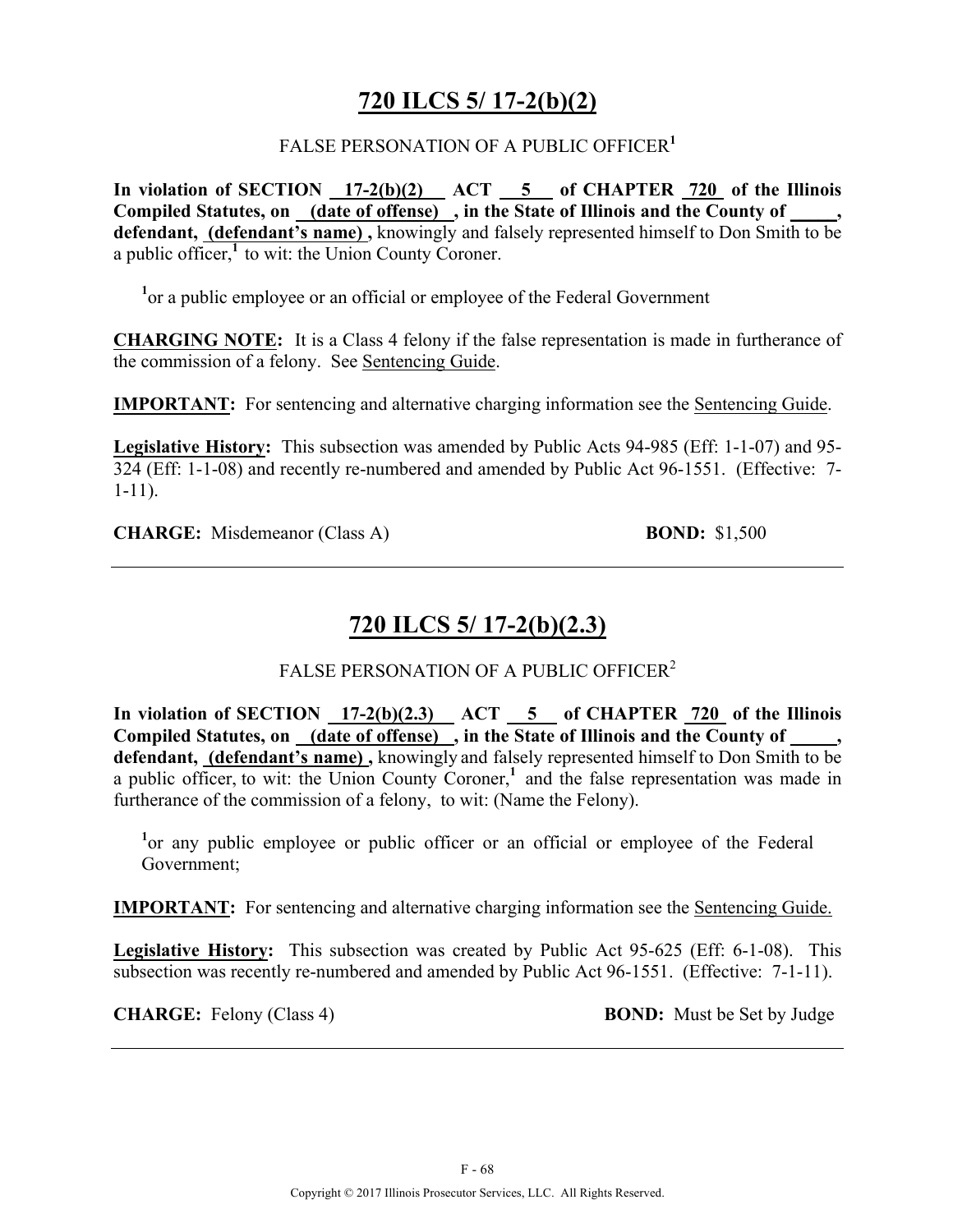### **720 ILCS 5/ 17-2(b)(2.7)**

#### FALSE PERSONATION OF A PUBLIC OFFICER**<sup>1</sup>**

**In violation of SECTION 17-2(b)(2.7) ACT 5 of CHAPTER 720 of the Illinois**  Compiled Statutes, on \_\_\_ (date of offense) , in the State of Illinois and the County of **defendant, (defendant's name) ,** knowingly and falsely represented himself to Don Smith to be a public officer,<sup>1</sup> to wit: the Union County Coroner,<sup>2</sup> for the purpose of effectuating the offense of identity theft.**<sup>3</sup>**

<sup>1</sup> or a public employee; <sup>2</sup> or any public employee or public officer; <sup>3</sup> as defined in Section 16G-15 of the Illinois Criminal Code

**IMPORTANT:** For sentencing and alternative charging information see the Sentencing Guide.

**Legislative History:** This subsection was created by Public Act 95-625 (Eff: 6-1-08). This subsection was recently re-numbered and amended by Public Act 96-1551. (Effective: 7-1-11).

**CHARGE:** Felony (Class 4) **BOND:** Must be Set by Judge

## **720 ILCS 5/ 17-2(b)(3)**

#### FALSE PERSONATION OF A PEACE OFFICER<sup>1</sup>

**In violation of SECTION 17-2(b)(3) ACT 5 of CHAPTER 720 of the Illinois Compiled Statutes, on (date of offense) , in the State of Illinois and the County of \_\_\_\_\_, defendant, (defendant's name) ,** knowingly and falsely represented to Don Smith that the defendant was a Union City police officer.**<sup>1</sup>**

<sup>1</sup><sup>or</sup> any peace officer

**IMPORTANT:** For sentencing and alternative charging information see the Sentencing Guide.

**ADDED CASE AUTHORITY** - - This offense withstands a constitutional attack. People v. Thoennes, 334 Ill. App. 3d 320, 777 N. E. 2d 1075, 268 Ill. Dec. 152 (4th Dist., 2002)

**Legislative History:** Created - P.A. 85-741 (January 1, 1988). Amended by P. A. 94-730. This subsection was recently re-numbered by Public Act 96-1551. (Effective: 7-1-11).

**CHARGE:** Felony (Class 4) **BOND:** Must be Set by Judge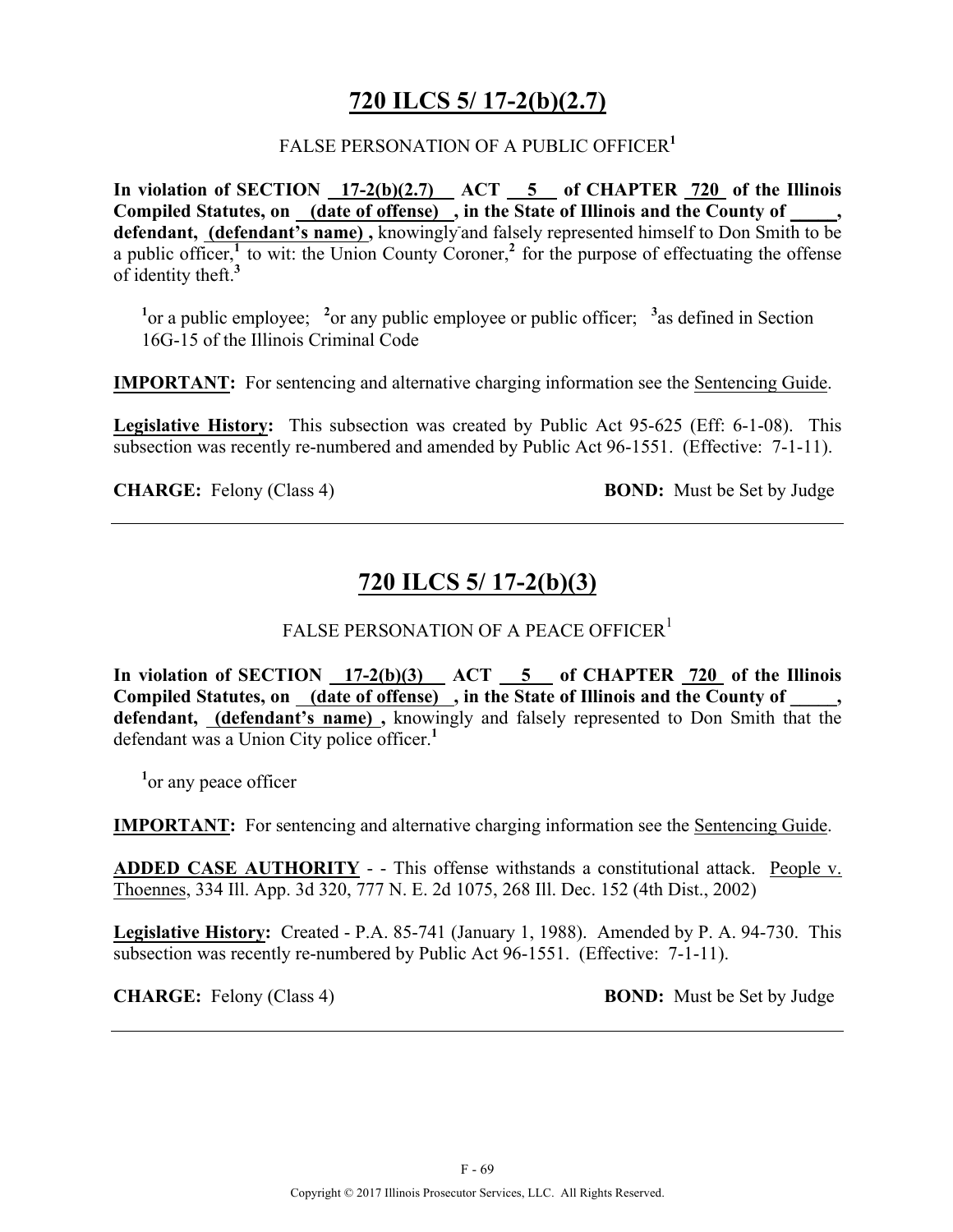## **720 ILCS 5/ 17-2(b)(4)**

### FALSE PERSONATION OF A PEACE OFFICER**<sup>1</sup>** WHILE CARRYING A DEADLY WEAPON

**In violation of SECTION 17-2(b)(4) ACT 5 of CHAPTER 720 of the Illinois Compiled Statutes, on (date of offense) , in the State of Illinois and the County of \_\_\_\_\_,**  defendant, **(defendant's name)**, while carrying a deadly weapon, knowingly and falsely represented to Don Smith that the defendant was a Union City police officer.**<sup>1</sup>**

<sup>1</sup> or any peace officer

**IMPORTANT:** For sentencing and alternative charging information see the Sentencing Guide.

**Legislative History:** Created - Public Act 94-730 (Eff: 4-17-06). This subsection was recently re-numbered by Public Act 96-1551. (Effective: 7-1-11).

**CHARGE:** Felony (Class 3) **BOND:** Must be Set by Judge

### **720 ILCS 5/ 17-2(b)(5)**

### FALSE PERSONATION OF A PEACE OFFICER**<sup>3</sup>** WHILE COMMITTING**<sup>1</sup>** A FELONY OFFENSE (OTHER THAN A FORCIBLE FELONY)**<sup>2</sup>**

In violation of SECTION  $17-2(b)(5)$  ACT  $5$  of CHAPTER 720 of the Illinois Compiled Statutes, on (date of offense), in the State of Illinois and the County of defendant, **(defendant's name)**, while committing<sup>1</sup> forgery in violation of Section 17-3 of Act 5 of Chapter 720 of the Illinois Compiled Statutes,**<sup>2</sup>**knowingly and falsely represented himself to be a Union City police officer.**<sup>3</sup>**

<sup>1</sup> or attempting to commit; <sup>2</sup> or any felony (other than a forcible felony); <sup>3</sup> or any peace officer

**CHARGING NOTE:** A person who knowingly and falsely represents himself or herself to be a peace officer of any jurisdiction in attempting or committing a forcible felony commits a Class 1 felony. See Sentencing Guide.

**IMPORTANT:** For sentencing and alternative charging information see the Sentencing Guide.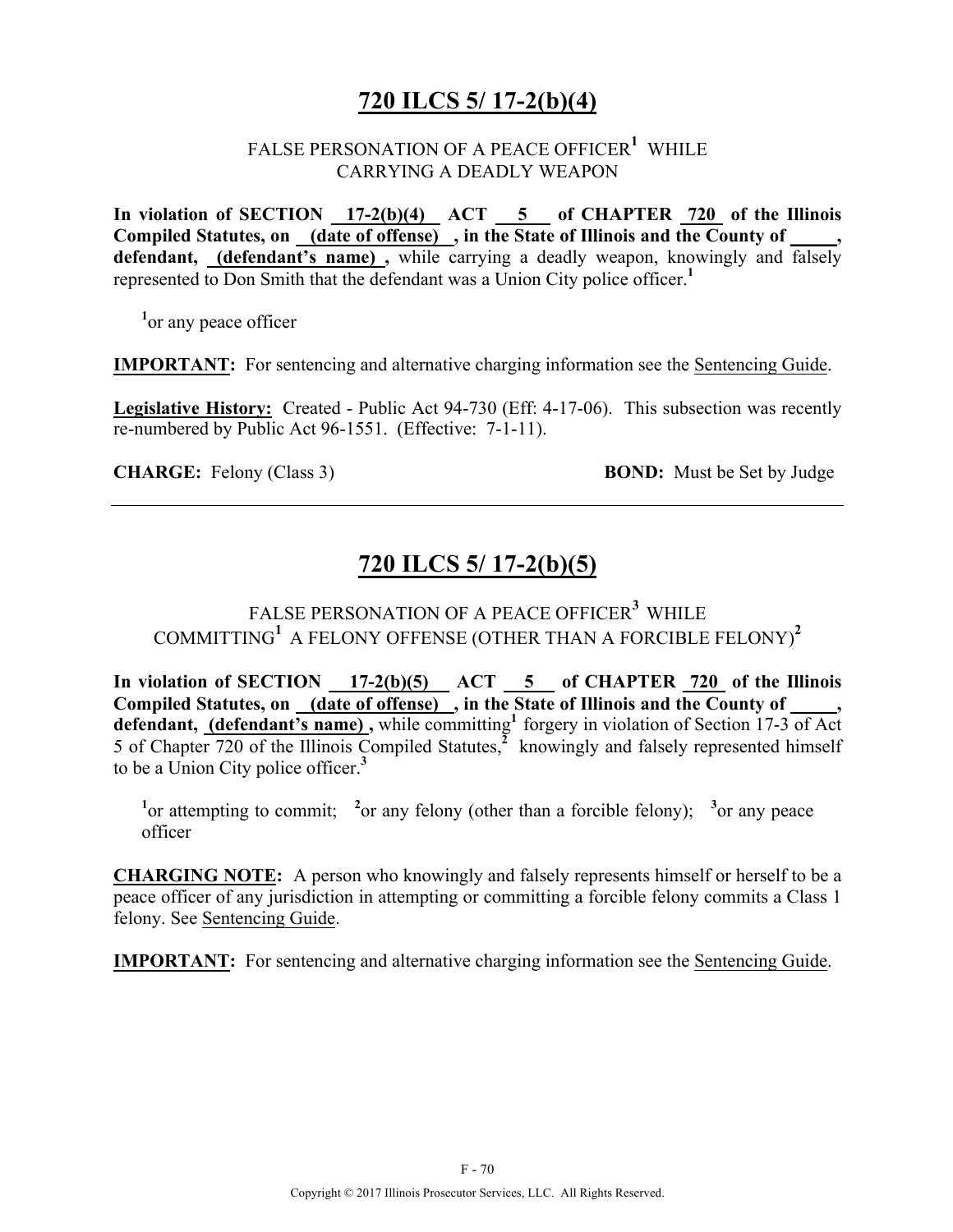**Legislative History:** Created - P.A. 85-741 (January 1, 1988). Amended by Public Acts 94-730 and 94-985. This subsection was recently re-numbered and amended by Public Act 96-1551. (Effective: 7-1-11).

**CHARGE:** Felony (Class 2) **BOND:** Must be Set by Judge

### **720 ILCS 5/ 17-2(b)(6)**

### FALSE PERSONATION OF A PEACE OFFICER**3** WHLE COMMITTING**<sup>1</sup>** A FORCIBLE FELONY**<sup>2</sup>**

In violation of SECTION  $17-2(b)(6)$  ACT  $5$  of CHAPTER  $720$  of the Illinois **Compiled Statutes, on (date of offense) , in the State of Illinois and the County of \_\_\_\_\_,**  defendant, (defendant's name), while committing<sup>1</sup> the murder of Don Smith in violation of Section 9-1 of Act 5 of Chapter 720 of the Illinois Compiled Statutes,<sup>2</sup> knowingly and falsely represented himself to be a Union City police officer.**<sup>3</sup>**

<sup>1</sup><sup>or</sup> attempting to commit; <sup>2</sup><sup>or</sup> any forcible felony; <sup>3</sup><sup>or</sup> any peace officer

**CHARGING NOTE:** A person who knowingly and falsely represents himself or herself to be a peace officer of any jurisdiction in attempting or committing a forcible felony commits a Class 1 felony. See Sentencing Guide.

**IMPORTANT:** For sentencing and alternative charging information see the Sentencing Guide.

**Legislative History:** Created - P.A. 85-741 (January 1, 1988). Amended by Public Acts 94-730 and 94-985. This subsection was recently re-numbered and amended by Public Act 96-1551. (Effective: 7-1-11).

**CHARGE:** Felony (Class 1) **BOND:** Must be Set by Judge

## **720 ILCS 5/ 17-2(b)(7)**

#### FALSE PERSONATION OF A PARENT**<sup>1</sup>**

In violation of SECTION 17-2(b)(7) ACT 5 of CHAPTER 720 of the Illinois Compiled Statutes, on <u>(date of offense)</u>, in the State of Illinois and the County of \_\_\_\_, **defendant, (defendant's name)**, knowingly and falsely represented himself<sup>2</sup> to be the parent of Donnie Smith, a minor child, to Betty Clarke, an elementary school employee employed by the Union City Middle School.**<sup>3</sup>**

<sup>1</sup>or legal guardian or other relation; <sup>2</sup>or herself; <sup>3</sup>  $3$  or any public official, public employee, or elementary or secondary school employee or administrator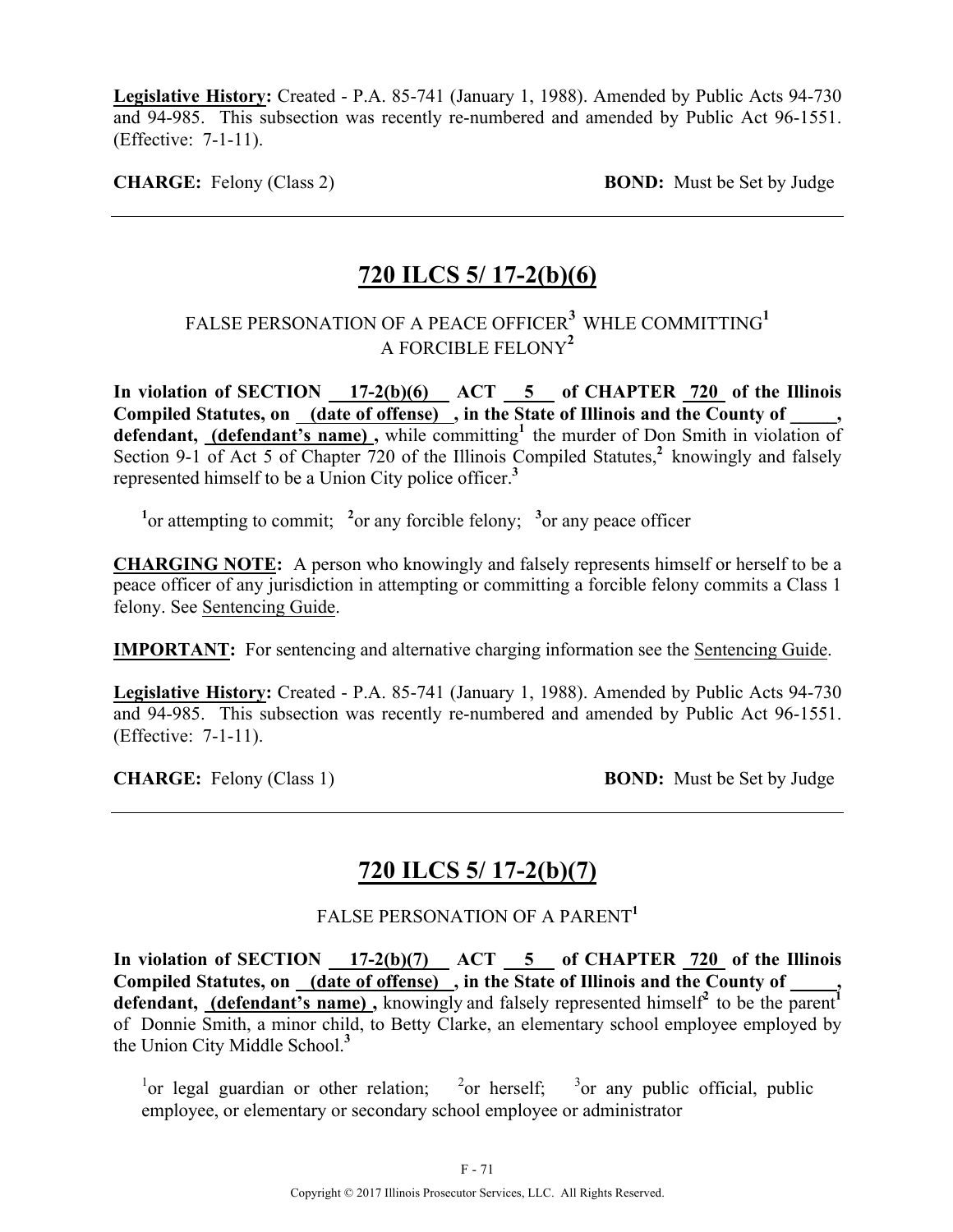**IMPORTANT:** For sentencing and alternative charging information see the Sentencing Guide.

**Legislative History:** Created - P.A. 88-677 (Eff: 12-15-94). This subsection was recently renumbered and amended by Public Act 96-1551. (Effective: 7-1-11).

**CHARGE:** Misdemeanor (Class A) **BOND:** \$1,500

## **720 ILCS 5/ 17-2(b)(7.5)**

FALSE PERSONATION OF A GUARDIAN**<sup>1</sup>**

In violation of SECTION  $17-2(b)(7.5)$  ACT  $5$  of CHAPTER  $720$  of the Illinois Compiled Statutes, on <u>(date of offense)</u>, in the State of Illinois and the County of defendant, (defendant's name), knowingly and falsely represented himself<sup>2</sup> to Betty Clarke to be the legal guardian,**<sup>1</sup>**appointed under Article XIa of the Probate Act of 1975, of Donnie Smith, a person with a disability.

<sup>1</sup>including any representative of a State or a public guardian; <sup>2</sup>or herself;

**IMPORTANT:** For sentencing and alternative charging information see the **Sentencing Guide**.

**Legislative History:** Created - P.A. 88-677 (Eff: 12-15-94). This subsection was recently renumbered and amended by Public Act 96-1551. (Effective: 7-1-11). Amended by P.A. 98- 1125; Eff: 1-1-15.

This Subsection was created by Public Act 99-0143; Eff: 1-1-16.

**CHARGE:** Misdemeanor (Class C) **BOND:**  $$120$ 

### **720 ILCS 5/ 17-2(b)(8)**

FALSE PERSONATION OF A FIRE FIGHTER

In violation of SECTION 17-2(b)(8) ACT 5 of CHAPTER 720 of the Illinois **Compiled Statutes, on (date of offense) , in the State of Illinois and the County of \_\_\_\_\_, defendant, (defendant's name) ,** knowingly and falsely represented himself to be a fire fighter employed by the Village of Union City to Donnie Smith in that (describe the act of false personation).

**IMPORTANT:** For sentencing and alternative charging information see the Sentencing Guide.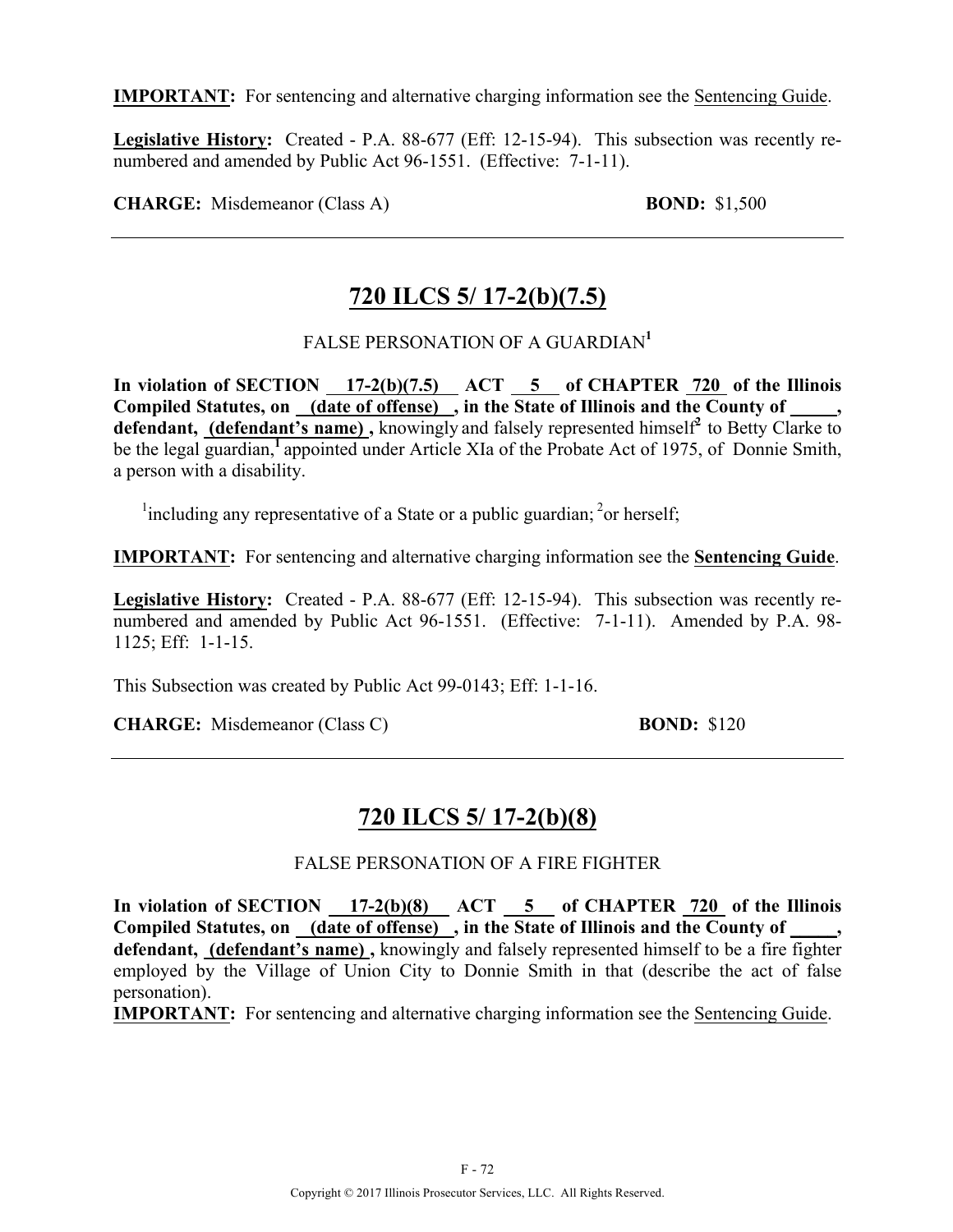**Legislative History:** This subsection was created by Public Act 94-323 (Eff: 1-1-06). This subsection was recently re-numbered by Public Act 96-1551. (Effective: 7-1-11).

**CHARGE:** Felony (Class 4) **BOND:** Must be Set by Judge

## **720 ILCS 5/ 17-2(b)(9)**

### FALSE PERSONATION OF A FIRE FIGHTER WHILE CARRYING A DEADLY WEAPON

In violation of SECTION  $17-2(b)(9)$  ACT  $5$  of CHAPTER 720 of the Illinois Compiled Statutes, on (date of offense), in the State of Illinois and the County of, **defendant, (defendant's name) ,** while carrying a deadly weapon, to wit; a firearm, knowingly and falsely represented himself to be a fire fighter employed by the Village of Union City to Don Smith in that (describe the act of false personation).

**IMPORTANT:** For sentencing and alternative charging information see the Sentencing Guide.

**Legislative History:** This subsection was created by Public Act 94-730 (Eff: 4-17-06). This subsection was recently re-numbered by Public Act 96-1551. (Effective: 7-1-11).

**CHARGE:** Felony (Class 4) **BOND:** Must be Set by Judge

## **720 ILCS 5/ 17-2(b)(10)**

### AGGRAVATED FALSE PERSONATION OF A FIRE FIGHTER

In violation of SECTION 17-2(b)(10) ACT 5 of CHAPTER 720 of the Illinois Compiled Statutes, on <u>(date of offense)</u>, in the State of Illinois and the County of \_\_\_\_, defendant, (defendant's name), while committing<sup>1</sup> the felony offense of Residential Burglary, in violation of Section 19-3 of Act 5 of Chapter 720 of the Illinois Compiled Statutes,**<sup>2</sup>** knowingly and falsely represented himself to be a fire fighter employed by the Village of Union City to Don Smith in that (describe the act of false personation).

<sup>1</sup><sup>or</sup> attempting to commit; <sup>2</sup><sup>or</sup> any felony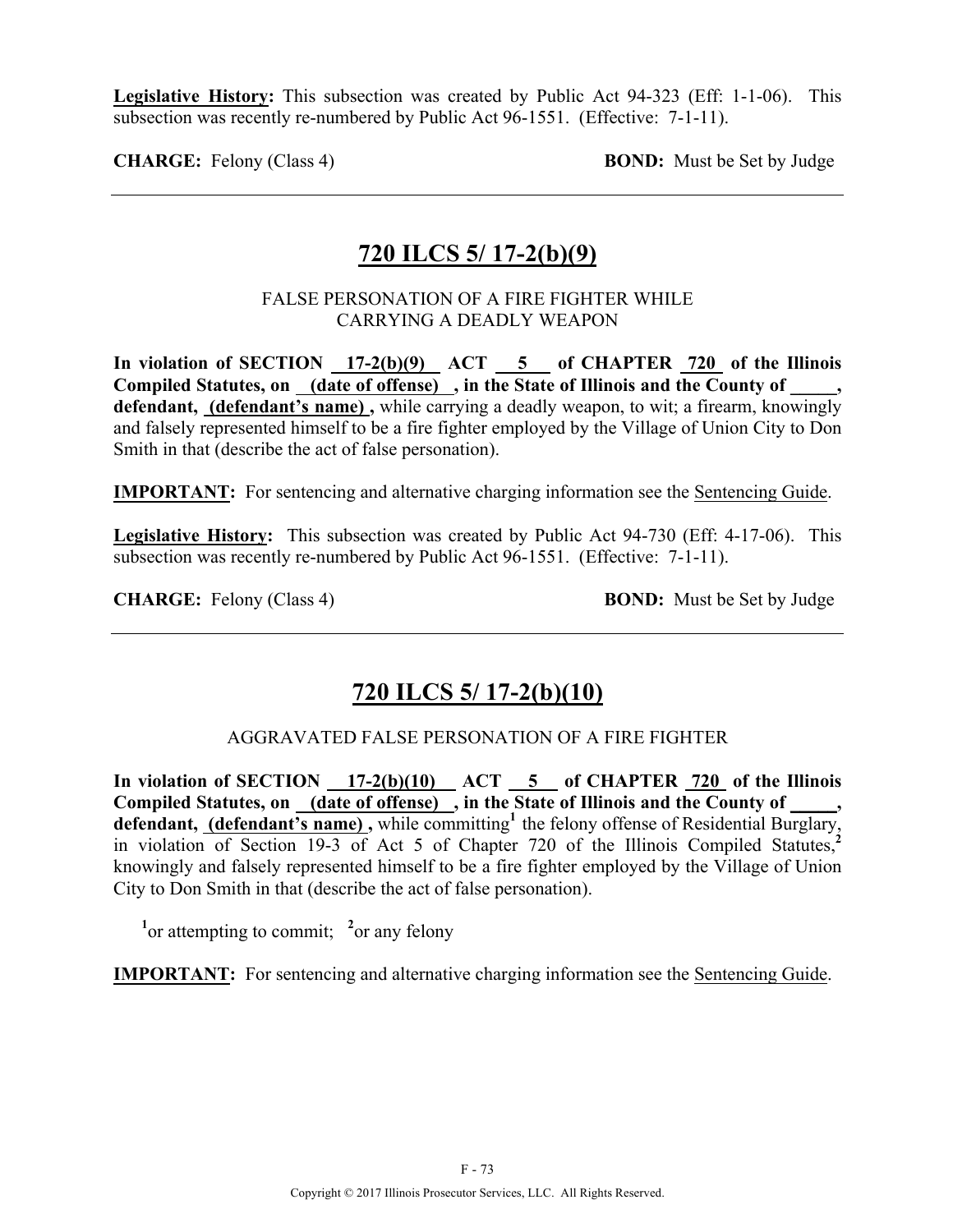**Legislative History:** This subsection was created by Public Act 94-323 (Eff: 1-1-06). Amended by Public Act 94-730. This subsection was recently re-numbered by Public Act 96-1551. (Effective: 7-1-11).

**CHARGE:** Felony (Class 2) **BOND:** Must be Set by Judge

## **720 ILCS 5/ 17-2(b)(11)**

### FALSE PERSONATION OF AN EMERGENCY MANAGEMENT WORKER

**In violation of SECTION 17-2(b)(11) ACT 5 of CHAPTER 720 of the Illinois**  Compiled Statutes, on (date of offense), in the State of Illinois and the County of, defendant, (defendant's name), knowingly and falsely represented himself to be an emergency management worker<sup>1</sup> employed by the Village of Union City to Don Smith in that (describe the act of false personation).

**1** or of the American Red Cross

**NOTE:** For purposes of this subsection, "emergency management worker" has the same meaning as provided under Section 2-6.6 of the Criminal Code. A definition is found in Appendix C.

**IMPORTANT:** For sentencing and alternative charging information see the Sentencing Guide.

**Legislative History:** This subsection was created by Public Act 94-323 (Eff: 1-1-06). This subsection was recently re-numbered by Public Act 96-1551. (Effective: 7-1-11).

**CHARGE:** Felony (Class 4) **BOND:** Must be Set by Judge

# **720 ILCS 5/ 17-2(b)(12)**

### AGGRAVATED FALSE PERSONATION OF AN EMERGENCY MANAGEMENT WORKER

In violation of SECTION  $17-2(b)(12)$  ACT  $5$  of CHAPTER  $720$  of the Illinois Compiled Statutes, on \_(date of offense) , in the State of Illinois and the County of \_ defendant, (defendant's name), while committing<sup>1</sup> the felony offense of Residential Burglary, in violation of Section 19-3 of Act 5 of Chapter 720 of the Illinois Compiled Statutes,<sup>2</sup> knowingly and falsely represented himself to be an emergency management worker employed by the Village of Union City to Don Smith in that (describe the act of false personation).

<sup>1</sup> or attempting to commit; <sup>2</sup> or any felony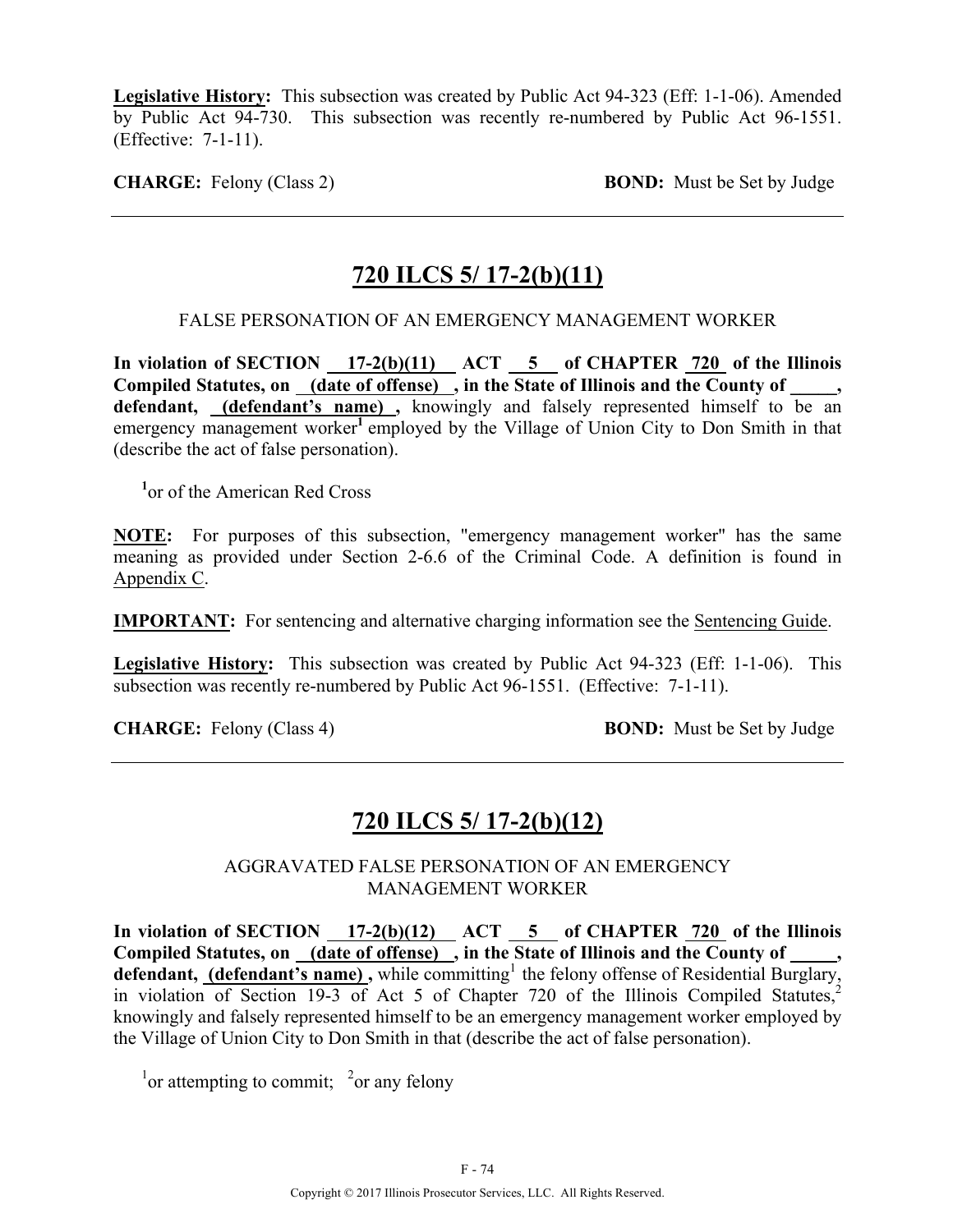**NOTE:** A definition of "Emergency Management Worker" is found in Appendix C.

**IMPORTANT:** For sentencing and alternative charging information see the Sentencing Guide.

**Legislative History:** This subsection was created by Public Act 94-323 (Eff: 1-1-06). This subsection was recently re-numbered by Public Act 96-1551. (Effective: 7-1-11).

**CHARGE:** Felony (Class 3) **BOND:** Must be Set by Judge

# **720 ILCS 5/ 17-2(d)(1)**

### FALSE LAW ENFORCEMENT BADGES

**In violation of SECTION 17-2(d)(1) ACT 5 of CHAPTER 720 of the Illinois Compiled Statutes, on (date of offense) , in the State of Illinois and the County of \_\_\_\_\_,**  defendant, (defendant's name) knowingly produced<sup>1</sup> a Union City law enforcement badge without the express written consent of the Union City Police Department.<sup>2</sup>

<sup>1</sup><sup>or</sup> sold or distributed; <sup>2</sup><sup>or</sup> in the case of a re-organized or defunct law enforcement agency, its successor law enforcement agency.

**IMPORTANT:** For sentencing and alternative charging information see the Sentencing Guide.

**Legislative History:** This subsection was recently re-numbered by Public Act 96-1551. (Effective: 7-1-11).

**CHARGE:** Felony (Class 2) **BOND:** Must be Set by Judge

# **720 ILCS 5/ 17-2(e)(1)**

### FALSE PERSONATION

**In violation of SECTION 17-2(e)(1) ACT 5 of CHAPTER 720 of the Illinois**  Compiled Statutes, on (date of offense), in the State of Illinois and the County of \_\_\_\_, defendant, (defendant's name), knowingly and falsely wore<sup>1</sup> a Purple Heart<sup>2</sup> medal when that medal was not awarded to the defendant by the United State's Government.**<sup>2</sup>**

<sup>1</sup><sup>or</sup> represented himself or herself to be a recipient of; <sup>2</sup><sup>or</sup> The Congressional Medal of Honor, The Distinguished Service Cross, The Navy Cross, The Air Force Cross, The Silver Star or the Bronze Star.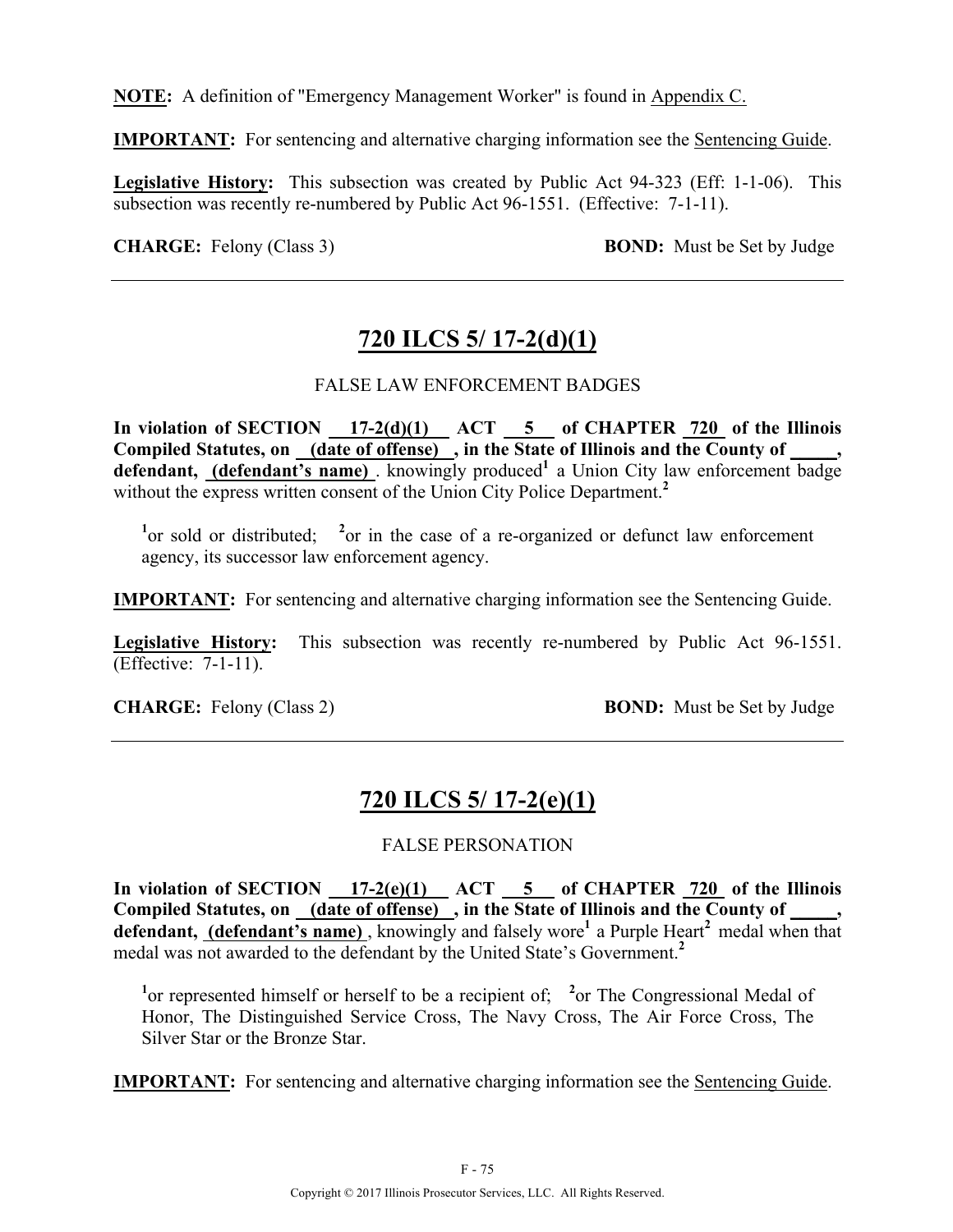**Legislative History:** This subsection was recently re-numbered by Public Act 96-1551. (Effective: 7-1-11).

**CHARGE:** Felony (Class 2) **BOND:** Must be Set by Judge

## **720 ILCS 5/ 17-3(a)(1)**

### FORGERY

**In violation of SECTION 17-3(a)(1) of ACT 5 of CHAPTER 720 of the Illinois Compiled Statutes, on (date of offense) , in the State of Illinois and the County of \_\_\_\_\_,**  defendant, (defendant's name), with the intent to defraud, knowingly made a false document<sup>1</sup>, a check numbered 1110 of Don Smith, drawn on the First National Bank of Union City, dated June 1,2011, payable to the defendant in the amount of one-thousand dollars (\$1000) and signed as drawer Don Smith and said check was apparently capable of defrauding another. (A copy of the document is attached hereto and is incorporated by reference.) **2**

<sup>1</sup><sup>or</sup> altered any document to make it false; <sup>2</sup>Note: If the forged instrument is adequately described in the complaint, there is no longer a need to attach a copy of the forged instrument. If a copy is not attached to the charge, omit the underlined wording above. People ex rel Miller v. Pate, 42 Ill.2d 283, 246 N.E.2d 255 (1969).

**DEFINITIONS:** For purposes of this Section, "false document" or "document that is false" includes, but is not limited to, a document whose contents are false in some material way, or that purports to have been made by another or at another time, or with different provisions, or by authority of one who did not give such authority. For purposes of this Section, a document also includes a Universal Price Code label or coin. (720 ILCS 5/17-3(c)).

**CHARGING NOTES: (a)** Forgery of a single Universal Price Code Label is a Class 4 felony. Forgery of an academic degree or a coin is a Class A Misdemeanor. **(b)** A prosecution for this offense may be commenced at any time. (720 ILCS 5/3-5)

**IMPORTANT:** For sentencing and alternative charging information see the **Sentencing Guide**.

**Legislative History:** Codified - Laws 1961, p.1983 (January 1, 1962); Amended - P.A. 77- 2638, 90-575 and 90-759. This subsection was amended by Public Act 97-0231. (Effective: 1- 1-12).

**CHARGE:** Felony (Class 3) **BOND:** Must be Set by Judge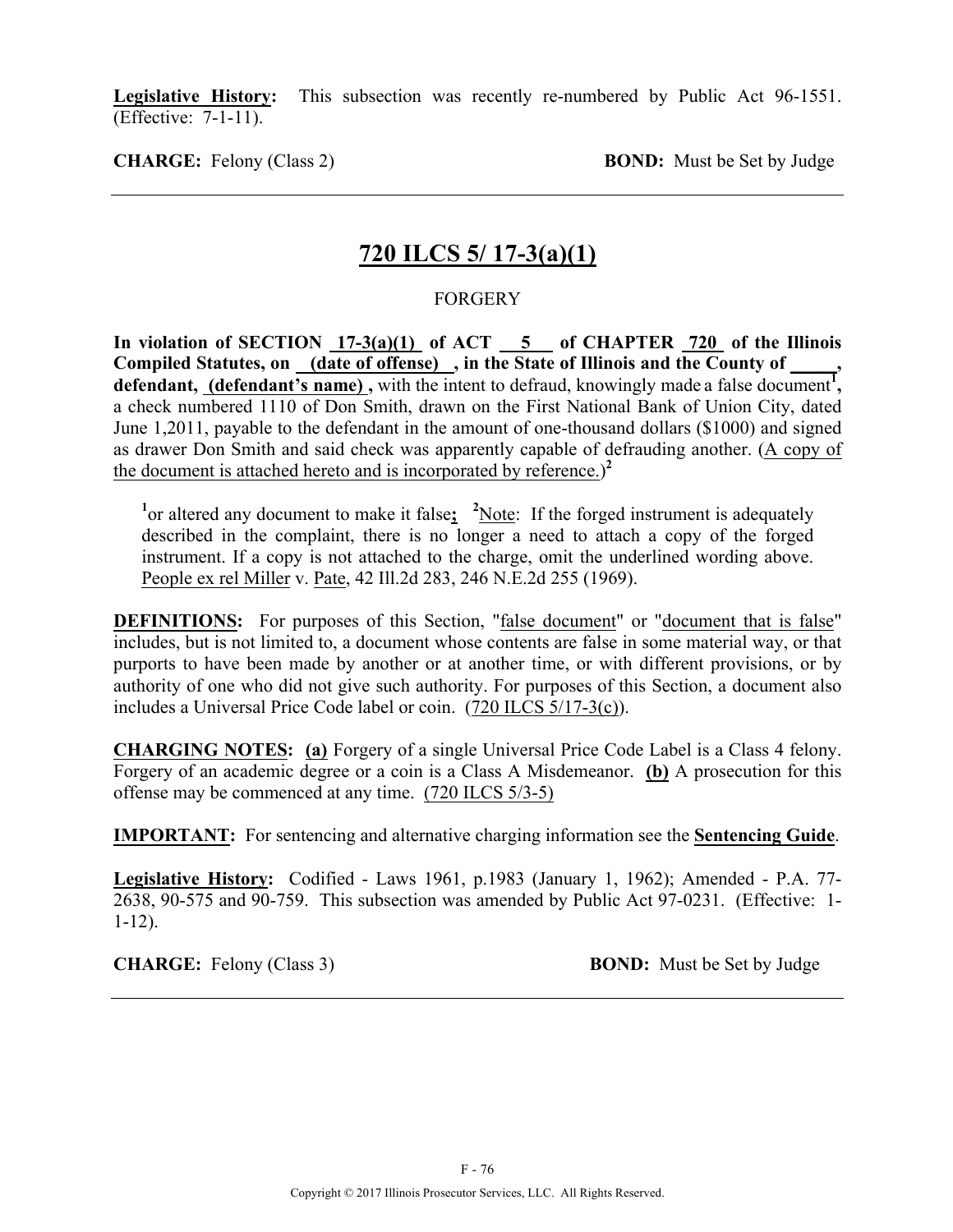# **720 ILCS 5/ 17-3(a)(2)**

### FORGERY

**In violation of SECTION 17-3(a)(2) of ACT 5 of CHAPTER 720 of the Illinois Compiled Statutes, on (date of offense) , in the State of Illinois and the County of \_\_\_\_\_, defendant, (defendant's name),** with the intent to defraud, knowingly delivered<sup>1</sup> to the Bank of Union City, a banking corporation, a document**<sup>2</sup>** apparently capable of defrauding another, in that it was purported to have been made by another. Don Smith, $\frac{3}{5}$  said document being a check numbered 1110 of Don Smith, drawn on the First National Bank of Union City, dated June 1, 2008, payable to the defendant in the amount of one-hundred dollars (\$100) and signed as drawer Don Smith knowing the document to have been thus made.**<sup>4</sup>** (A copy of the document is attached hereto and is incorporated by reference.) **5**

 $\frac{1}{2}$  or issued;  $\frac{2}{2}$ any document;  $3$  or at another time, or with different provisions, or by authority of one who did not give such authority; <sup>4</sup> or altered; <sup>5</sup>Note: If the forged instrument is adequately described in the complaint, there is no longer a need to attach a copy of the forged instrument. If a copy is not attached to the charge, omit the underlined wording above. People ex rel Miller v. Pate, 42 Ill.2d 283, 246 N.E.2d 225 (1969).

**NOTE:** For purposes of this Section, a document also includes a Universal Price Code label or coin.  $(720$  ILCS  $5/17-3(c)$ ).

**CHARGING NOTES: (1)** Forgery of a single Universal Price Code Label is a Class 4 felony. Forgery of an academic degree or a coin is a Class A Misdemeanor. **(2)** A prosecution for this offense may be commenced at any time. (720 ILCS 5/3-5)

**IMPORTANT:** For sentencing and alternative charging information see the Sentencing Guide.

**Legislative History:** This subsection recently was amended by Public Act 96-1551. (Effective:  $\overline{7}$ -1-11).

**CHARGE:** Felony (Class 3) **BOND:** Must be Set by Judge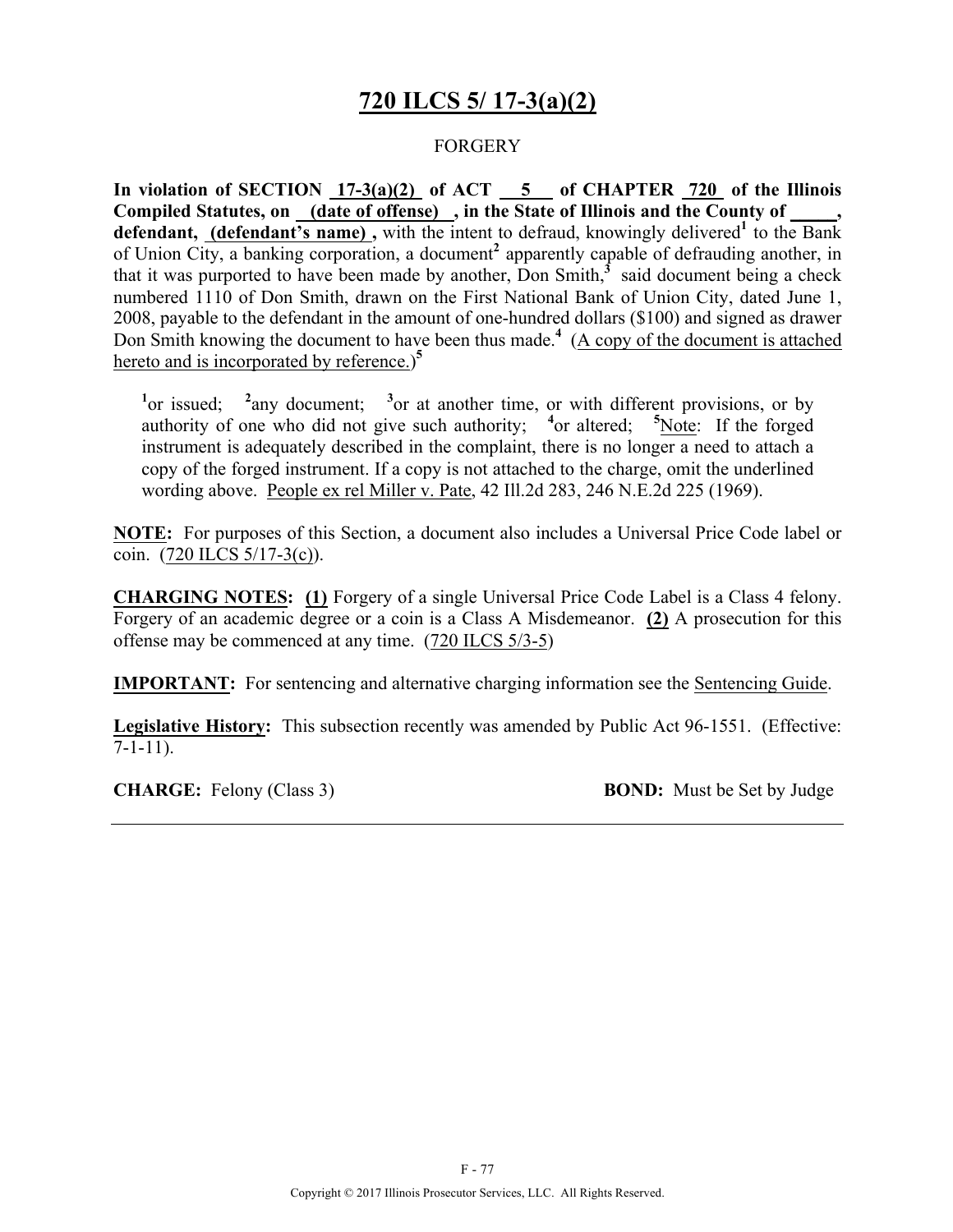# **720 ILCS 5/ 17-3(a)(3)**

### FORGERY

**In violation of SECTION 17-3(a)(3) of ACT 5 of CHAPTER 720 of the Illinois Compiled Statutes, on (date of offense) , in the State of Illinois and the County of \_\_\_\_\_, defendant, (defendant's name) ,** with the intent to defraud, knowingly possessed with intent to deliver**<sup>1</sup>** to the Bank of Union City, a banking corporation, a document apparently capable of defrauding another, in that it was purported to have been made by another, Don Smith, said document being check number 110 of Don Smith, drawn on the First National Bank of Union City, dated June 1, 2012, payable to the defendant in the amount of one-hundred dollars (\$100) and signed as drawer Don Smith knowing the document to have been thus made.**<sup>2</sup>** (A copy of the document is attached hereto and is incorporated by reference.)<sup>3</sup>

<sup>1</sup>or issue; <sup>2</sup> or at another time, or with different provisions, or by authority of one who did not give such authority, or it was altered; <sup>3</sup>Note: If the forged instrument is adequately described in the complaint, there is no longer a need to attach a copy of the forged instrument. If a copy is not attached to the charge, omit the underlined wording above. People ex rel Miller v. Pate, 42 Ill.2d 283, 246 N.E.2d 225 (1969).

**DEFINITION:** For purposes of this Section, a document also includes a Universal Price Code label or coin. (720 ILCS 5/17-3(c)).

**CHARGING NOTES: (1)** Forgery of a single Universal Price Code Label is a Class 4 felony. Forgery of an academic degree or a coin is a Class A Misdemeanor. **(2)** A prosecution for this offense may be commenced at any time. (720 ILCS 5/3-5)

**IMPORTANT:** For sentencing and alternative charging information see the **Sentencing Guide**.

**Legislative History:** This subsection was recently amended by Public Act 96-1551. (Effective:  $\overline{7}$ -1-11).

**CHARGE:** Felony (Class 3) **BOND:** Must be Set by Judge

## **720 ILCS 5/ 17-3(a)(4)**

#### FORGERY

**In violation of SECTION 17-3(a)(4) of ACT 5 of CHAPTER 720 of the Illinois Compiled Statutes, on (date of offense) , in the State of Illinois and the County of \_\_\_\_\_,**  defendant, **(defendant's name)**, with intent to defraud, knowingly used the digital signature<sup>1</sup> of Don Smith.**<sup>2</sup>**

<sup>1</sup> or uses the signature device of another to create an electronic signature of that other person; **<sup>2</sup>** of another person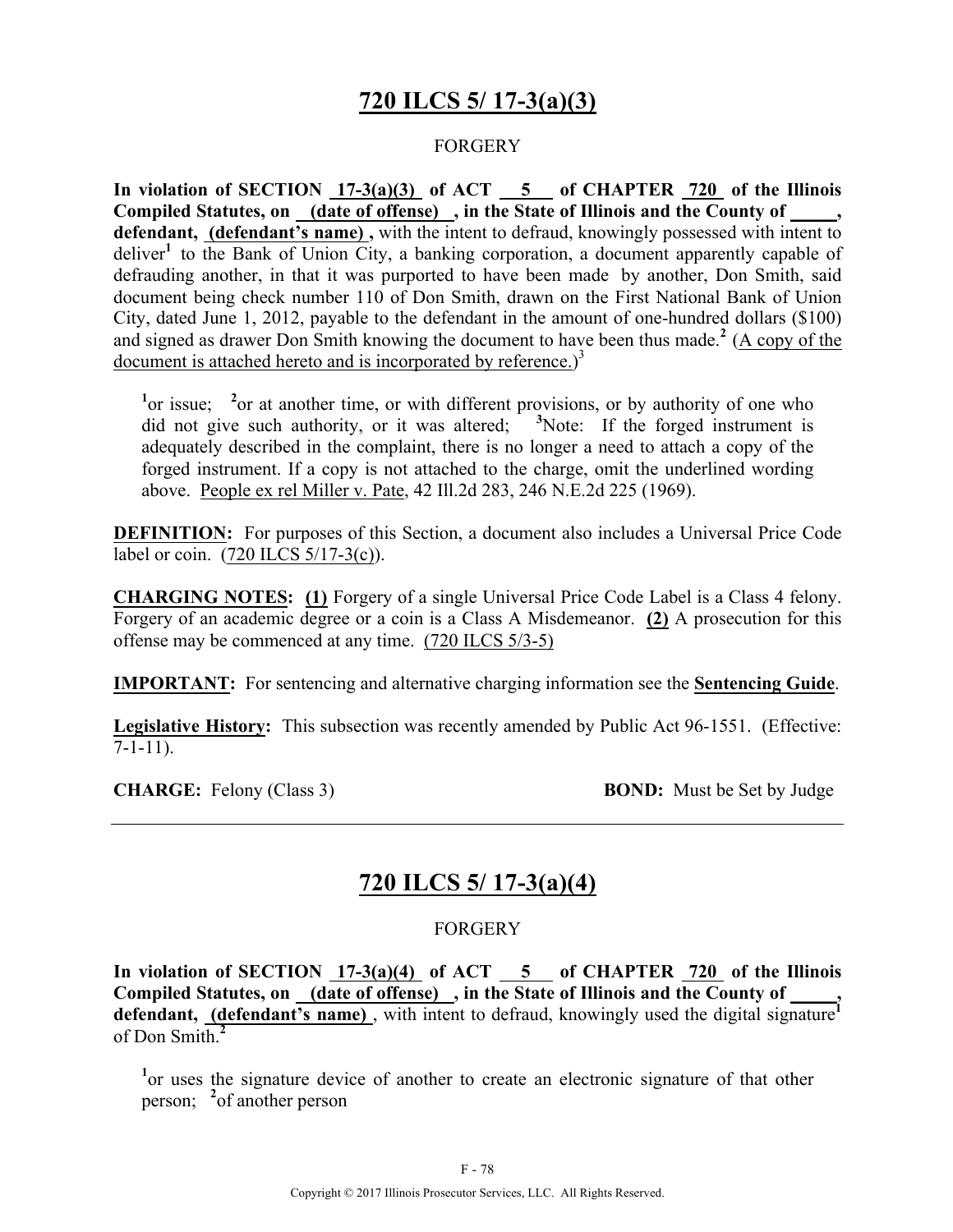**CHARGING NOTE:** A prosecution for this offense may be commenced at any time. (720 ILCS 5/3-5)

**DEFINITIONS:** "Digital signature" is defined in the Financial Institutions Digital Signature Act (205 ILCS 705/1 et.seq.), and "electronic signature" is defined in the Electronic Commerce Security Act (5 ILCS 175/1-101 et.seq.).

**IMPORTANT:** For sentencing and alternative charging information see the **Sentencing Guide***.*

**CHARGE:** Felony (Class 3) **BOND:** Must be Set by Judge

# **720 ILCS 5/ 17-6**

### STATE BENEFITS FRAUD

**In violation of SECTION 17-6 of ACT 5 of CHAPTER 720 of the Illinois**  Compiled Statutes, on (date of offense), in the State of Illinois and the County of defendant, (defendant's name), knowingly used false identification documents<sup>1</sup> to obtain money<sup>2</sup> in excess of \$300 from the State of Illinois<sup>3</sup> in that (describe the fraudulent act).

<sup>1</sup> or knowingly misrepresented his age, place of residence, number of dependents, marital or family status, employment status, financial status, or any other material fact upon which his eligibility for or degree of participation in any benefit program might be based; <sup>2</sup> or benefits; <sup>3</sup> or from any political subdivision thereof, or from any program funded or administered in whole or in part by the State of Illinois or any political subdivision thereof.

**CHARGING NOTE:** (d)(1) State benefits fraud is a Class 4 felony except when less than \$300 is obtained. (d)(2) State benefits fraud is a Class 3 felony when \$300 or less is obtained and a Class 2 felony when more than \$300 is obtained if the defendant knowingly misrepresents himself as a veteran or as a dependent of a veteran with the intent of obtaining benefits or privileges provided by the State or its political subdivisions to veterans or their dependents. For a definition of these "benefits and privileges" see this subsection. See the Sentencing Guide**.**

**IMPORTANT:** For sentencing and alternative charging information see the Sentencing Guide.

**Legislative History:** Created - P.A. 82-999 (January 1, 1983). Amended by Public Act 94-486 and 96-1551.

**CHARGE:** Felony (Class 3) **BOND:** Must be Set by Judge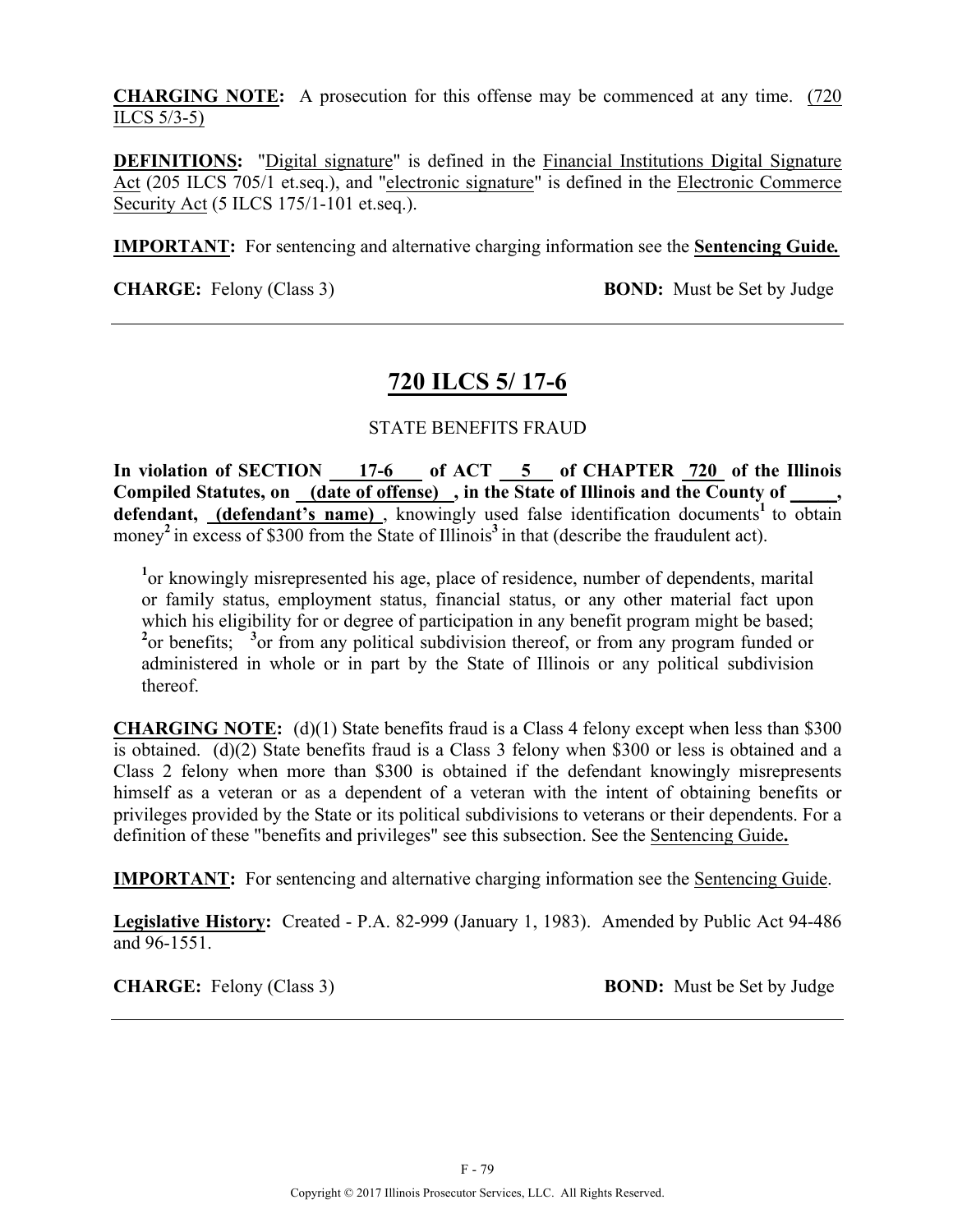# **720 ILCS 5/ 17-6.3(b)(i)**

### WIC FRAUD

**In violation of SECTION 17-6.3(b)(i) of ACT 5 of CHAPTER 720 of the Illinois Compiled Statutes, on (date of offense) , in the State of Illinois and the County of \_\_\_\_\_,**  defendant, (defendant's name), knowingly used<sup>1</sup> Illinois Department of Public Health Special Supplemental Food Program for Women, Infants and Children Food Instruments<sup>2</sup> in a manner not authorized by law<sup>3</sup> in that (describe how the WIC Food Instruments were illegally used).

<sup>1</sup><sup>or</sup> acquired, possessed or transferred; <sup>2</sup><sup>or</sup> authorizations to participate in the Illinois Department of Public Health Special Supplemental Food Program for Women, Infants and Children (WIC); **<sup>3</sup>** or the rules of the Illinois Department of Public Health

**NOTE:** A person also commits this offense when he or she alters, uses, acquires, possesses or transfers altered WIC instruments or authorizations.

**IMPORTANT:** For sentencing and alternative charging information see the Sentencing Guide.

**Legislative History:** Created - P.A. 88-680 (Eff: 1-1-95). Re-Enacted: P.A. 91-155. This subsection was recently amended and re-numbered by Public Act 96-1551. (Effective: 7-1-11).

**CHARGE:** See Sentencing Guide **BOND:** See Sentencing Guide

# **720 ILCS 5/ 17-6.3(c)(1)**

### WIC ADMINISTRATIVE MALFEASANCE

**In violation of SECTION 17-6.3(c)(1) of ACT 5 of CHAPTER 720 of the Illinois**  Compiled Statutes, on \_(date of offense) \_, in the State of Illinois and the County of \_ **defendant, (defendant's name),** knowingly<sup>1</sup> misappropriated<sup>2</sup> public funds made available for the Illinois Department of Public Health Special Supplemental Food Program for Women, Infants and Children in that (describe the acts of the defendant).

<sup>1</sup> or recklessly; <sup>2</sup> or misused or unlawfully withheld or converted for his or her own use or the use of another

**IMPORTANT:** For sentencing and alternative charging information see the Sentencing Guide.

**Legislative History:** Created - P.A. 88-680 (Eff: 1-1-95). Re-Enacted: P.A. 91-155. This subsection was recently amended and re-numbered by Public Act 96-1551. (Effective: 7-1-11).

**CHARGE:** See Sentencing Guide **BOND:** See Sentencing Guide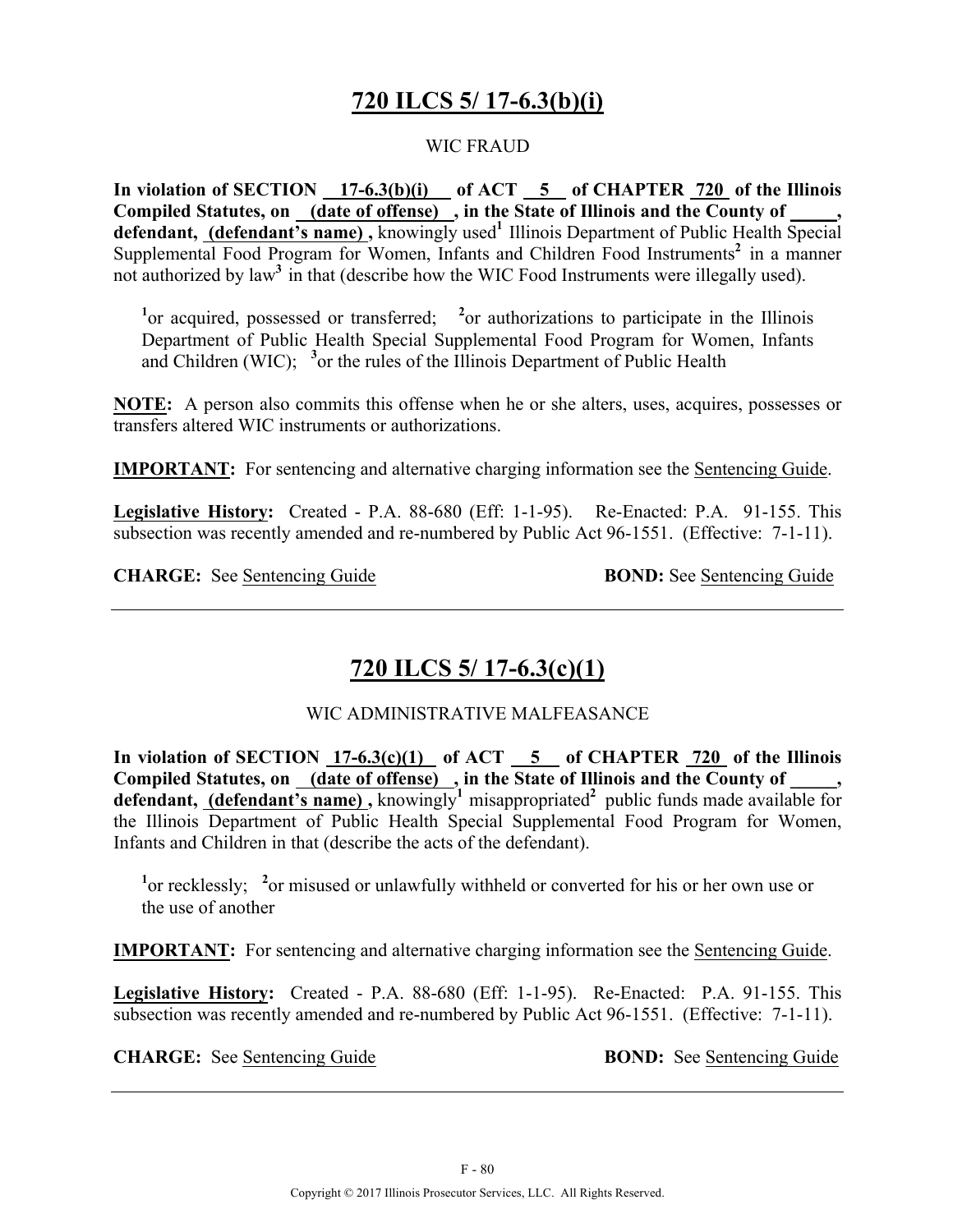## **720 ILCS 5/ 17-6.3(d)**

#### UNAUTHORIZED POSSESSION OF AN IDENTIFICATION DOCUMENT

**In violation of SECTION 17-6.3(d) of ACT 5 of CHAPTER 720 of the Illinois Compiled Statutes, on (date of offense) , in the State of Illinois and the County of \_\_\_\_\_, defendant, (defendant's name) ,** knowingly possessed for an unlawful purpose, to wit (describe the unlawful purpose), an identification document issued by the Illinois Department of Public Health to Don Smith.

**NOTE:** For purposes of this Section, "identification document" includes, but is not limited to, an authorization to participate in the Illinois Department of Public Health Special Supplemental Food Program for Women, Infants and Children (WIC) or a card or other document that identifies a person as being entitled to benefits in the Illinois Department of Public Health Special Supplemental Food Program for Women, Infants and Children (WIC).

**NOTE:** When possession is the essence of the offense, knowledge is the mental state that must be alleged. People v. Smith (1960), 20 Ill. 2d 345 and People v. Farmer (1995), 165 Ill. 2d 194.

**IMPORTANT:** For sentencing and alternative charging information see the Sentencing Guide.

**Legislative History:** Created - P.A. 88-680 (Eff: 1-1-95). Re-Enacted: 91-155. This subsection was recently re-numbered by Public Act 96-1551. (Effective: 7-1-11).

**CHARGE:** See <u>Sentencing Guide</u> **BOND:** See Sentencing Guide

## **720 ILCS 5/ 17-8.5(a)**

### FRAUD ON A GOVERNMENTAL ENTITY

**In violation of SECTION 17-8.5(a) of ACT 5 of CHAPTER 720 of the Illinois**  Compiled Statutes, on (date of offense), in the State of Illinois and the County of defendant, (defendant's name), knowingly obtained,<sup>1</sup> by deception, control over \$5,000<sup>2</sup> from the Union City Public Library, a governmental entity,**<sup>3</sup>** by making a false claim**4** of bodily injury**<sup>5</sup>** against the Union City Public Library and in so doing the defendant intended to deprive the Union City Public Library of the use and benefit of that property.

<sup>1</sup><sup>or</sup> attempted to obtain or caused to be obtained; <sup>2</sup>any property; <sup>3</sup><sub>or any governmental</sub> entity; <sup>4</sup> or by causing a false claim of bodily injury or of damage to a loss or theft of property to be made; <sup>5</sup> or of damage to or loss or theft of property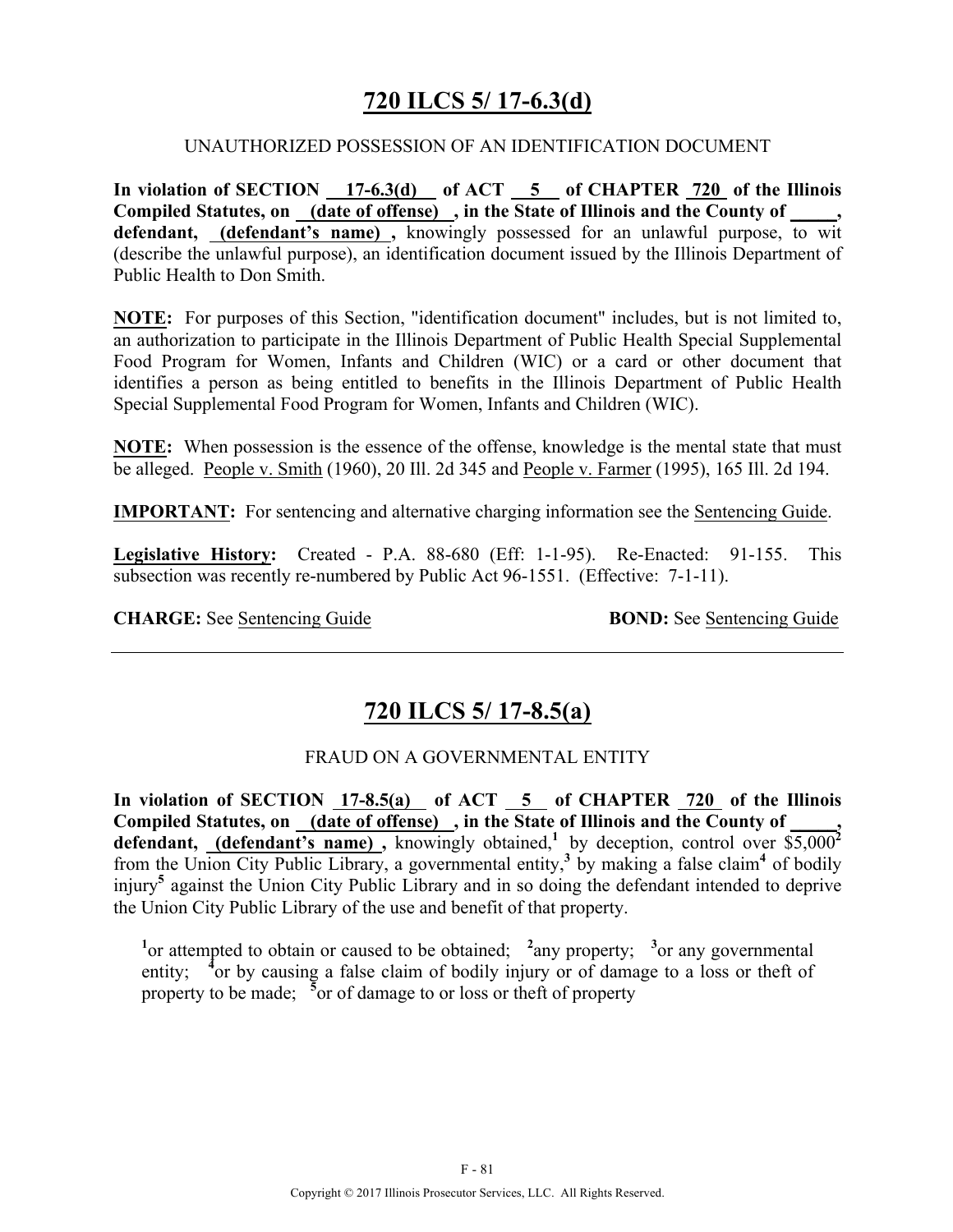**CHARGING NOTE:** A violation of this offense in which the value of the property obtained or attempted to be obtained is \$300 or less is a Class A misdemeanor. An offense where value of the property is more than \$300 but not more than \$10,000 is a Class 3 felony. An offense where the value is more than \$10,000 but not more than \$100,000 is a Class 2 felony. If the value of the property is over \$100,000, the offense is a Class 1 felony. See the Sentencing Guide.

**IMPORTANT:** For sentencing and alternative charging information see the Sentencing Guide.

**Legislative History:** Created by Public Act 90-333 (Eff: 1-1-98). Amended: P.A. 91-232. This subsection was recently amended and re-numbered by Public Act 96-1551. (Effective: 7-1-11).

**CHARGE:** Felony (Class 3) **BOND:** Must be Set by Judge

## **720 ILCS 5/ 17-8.5(b)**

### AGGRAVATED FRAUD ON A GOVERNMENT ENTITY

In violation of SECTION 17-8.5(b) ACT 5 of CHAPTER 720 of the Illinois Compiled Statutes, on (date of offense), in the State of Illinois and the County of defendant, (defendant's name), within an 18-month period, knowingly obtained,<sup>1</sup> by deception, control over  $$5,000^2$  from the Union City Library<sup>3</sup> by making three<sup>4</sup> false claims, arising out of separate incidents,**<sup>5</sup>** in violation of Section 17-8.5(a) of this Code.

<sup>1</sup><sup>or</sup> attempted to obtain or caused to be obtained; <sup>2</sup><sup>or</sup> any property; <sup>3</sup>  $3_{\text{or any}}$ governmental entity or any governmental entities (list the company or companies or entities defrauded); <sup>4</sup> or more; <sup>5</sup> or transactions

**IMPORTANT:** For sentencing and alternative charging information see the Sentencing Guide.

**Legislative History:** Created - P.A. 87-1134 (Eff: 1-1-93); Amended - P.A. 88-45, 90-333 and 91-232. This subsection was recently amended and re-numbered by Public Act 96-1551. (Effective: 7-1-11).

**CHARGE:** Felony (Class 1) **BOND:** Must be Set by Judge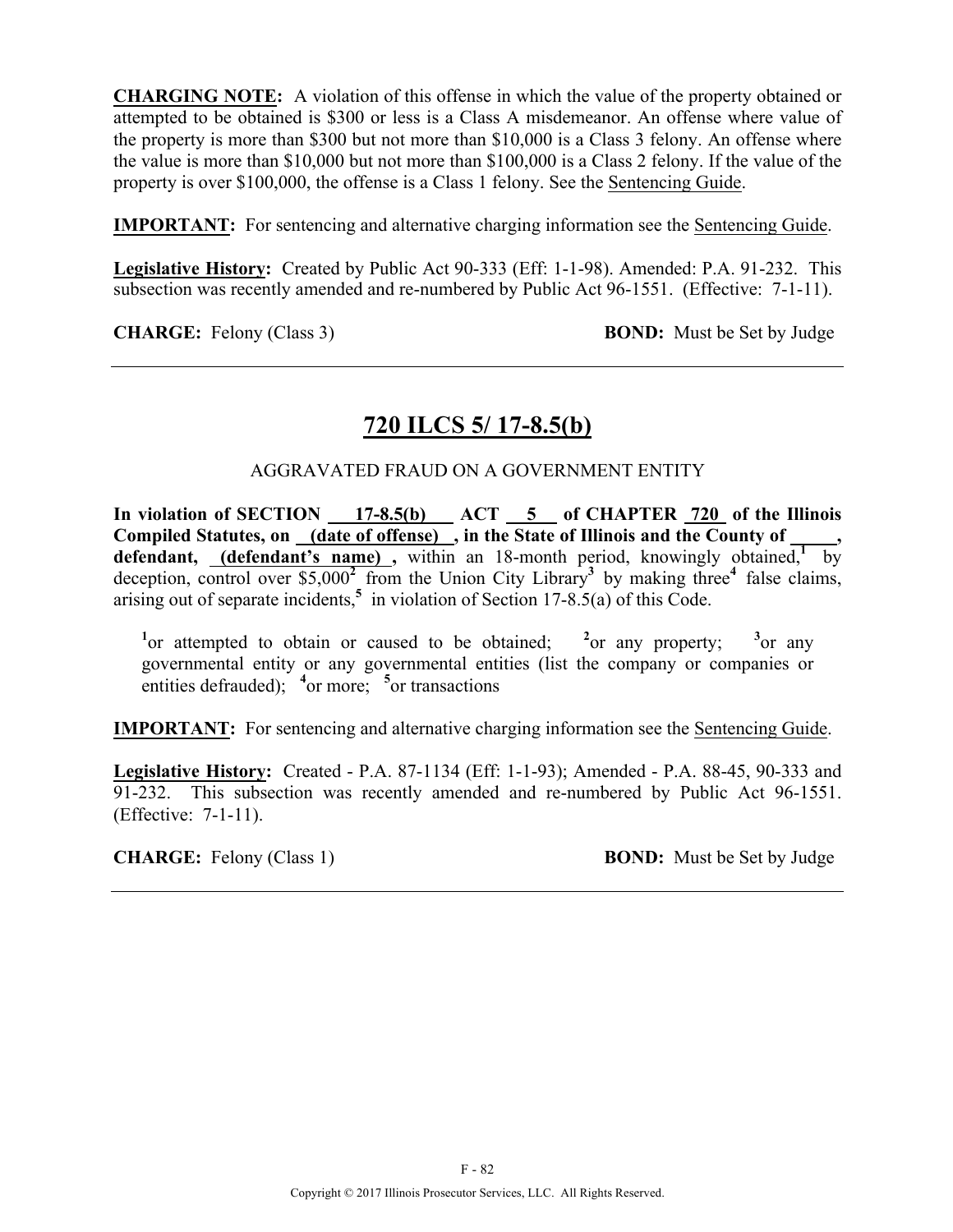## **720 ILCS 5/ 17-8.5(c)**

#### CONSPIRACY TO COMMIT FRAUD ON A GOVERNMENT ENTITY

In violation of SECTION 17-8.5(c) ACT 5 of CHAPTER 720 of the Illinois **Compiled Statutes, on (date of offense) , in the State of Illinois and the County of \_\_\_\_\_, defendant, (defendant's name) ,** with the intent that the offense of Fraud on a Government Entity in violation of Section  $17-8.5(a)^1$  of Act 5 of Chapter 720 of the Illinois Compiled Statutes, be committed, agreed with Don Smith<sup>2</sup> to the commission of that offense and said defendant<sup>3</sup> performed an overt act<sup>4</sup> in furtherance of that agreement in that said defendant<sup>3</sup> (describe act or acts performed in furtherance of that agreement) and said defendant was a part of a common scheme**<sup>5</sup>** to engage in the unlawful activity.

<sup>1</sup> or Aggravated Fraud on a Government Entity in violation of 720 ILCS 5/17-8.5(b); <sup>2</sup> or any other person or persons;  $3$  or his co-conspirator or co-conspirators;  $4$  or acts;  $5$  or plan

**CHARGING NOTE:** If the agreement was to commit a violation of Aggravated Fraud (Section 17-8.5(b)), the charge would be a Class 1 felony. If the agreement was to commit a violation of Fraud on a Governmental Entity (Section 17-8.5(a)), the charge would be a Class 2 felony. See the Sentencing Guide.

**IMPORTANT:** For sentencing and alternative charging information see the Sentencing Guide.

**Legislative History:** Created - P.A. 87-1134 (Eff: 1-1-93); Amended - P.A. 88-45 and 90-333. This subsection was recently amended and re-numbered by Public Act 96-1551. (Effective: 7-1- 11).

**CHARGE:** Felony (Class 2) **BOND:** Must be Set by Judge

## **720 ILCS 5/ 17-8.5(d)**

ORGANIZER OF AN AGGRAVATED FRAUD ON A GOVERNMENT ENTITY CONSPIRACY

In violation of SECTION 17-8.5(d) ACT 5 of CHAPTER 720 of the Illinois Compiled Statutes, on (date of offense), in the State of Illinois and the County of **defendant, (defendant's name) ,** with the intent that Aggravated Fraud in violation of Section 17-8.5(b) of Act 5 of Chapter 720 of the Illinois Compiled Statutes, be committed, agreed with Don Smith<sup>1</sup> to the commission of that offense and said defendant<sup>2</sup> performed an overt act<sup>3</sup> in furtherance of that agreement in that said defendant<sup>2</sup> (describe the act<sup>3</sup> performed in furtherance of that agreement) and said defendant was a part of a common scheme**<sup>4</sup>**to engage in the unlawful activity and with respect to Don Smith,<sup>2</sup> said defendant occupied a position of organizer**<sup>5</sup>** within the conspiracy.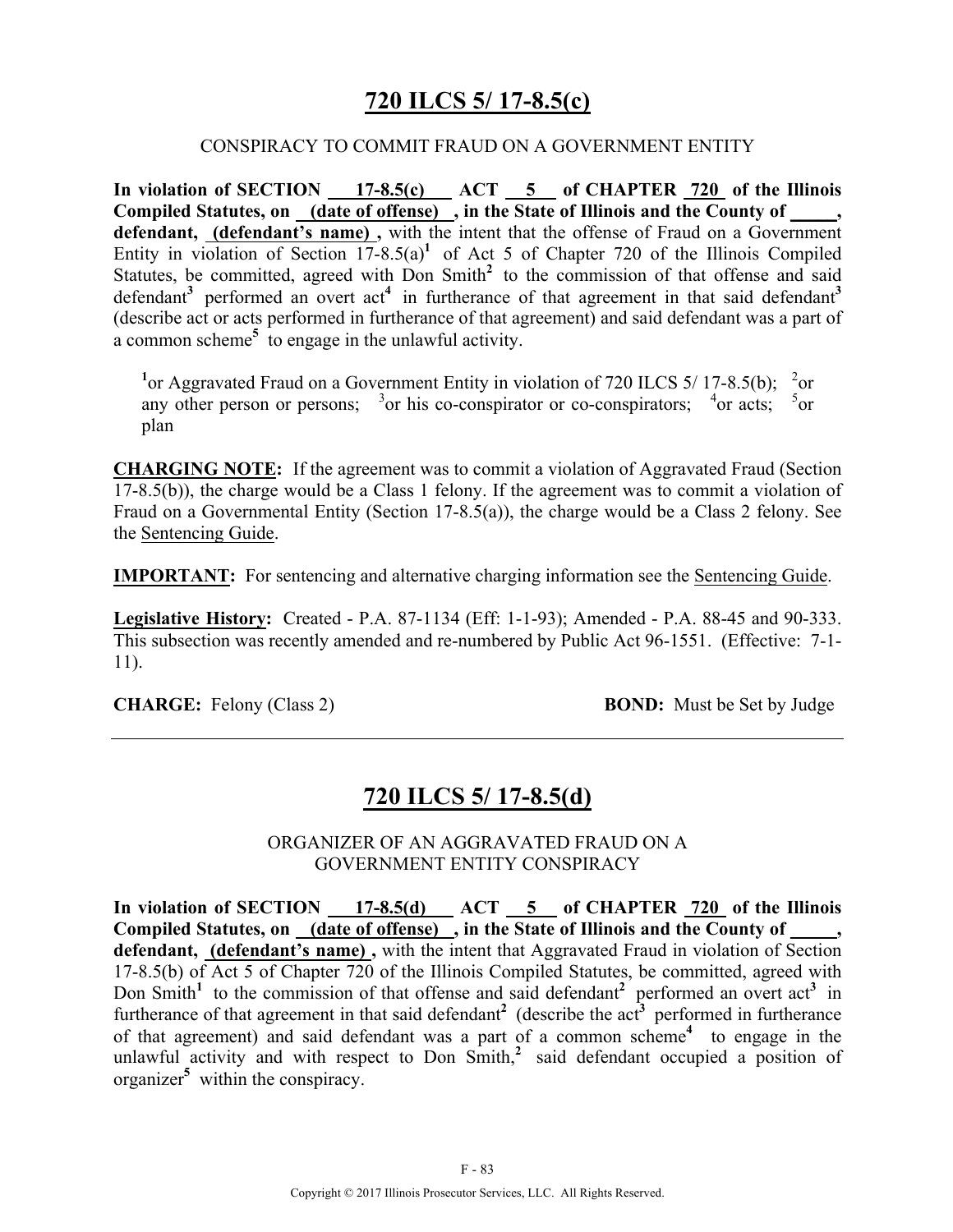<sup>1</sup><sup>or</sup> any other person or persons; <sup>2</sup><sup>or</sup> his co-conspirator or co-conspirators; <sup>3</sup><sup>or</sup> acts; <sup>4</sup><sup>or</sup> plan; **<sup>5</sup>** or supervisor, financier or other position of management

**IMPORTANT:** For sentencing and alternative charging information see the Sentencing Guide.

**Legislative History:** Created - P.A. 87-1134 (Eff: 1-1-93); Amended - P.A. 88-45 and 90-333. This subsection was recently amended and re-numbered by Public Act 96-1551. (Effective: 7-1- 11).

**CHARGE:** Felony (Class X) **BOND:** Must be Set by Judge

## **720 ILCS 5/ 17-9(a)(i)**

### PUBLIC AID WIRE FRAUD

**In violation of SECTION 17-9(a) of ACT 5 of CHAPTER 720 of the Illinois**  Compiled Statutes, on (date of offense), in the State of Illinois and the County of \_\_\_\_\_, defendant, **(defendant's name)**, knowingly made<sup>1</sup> a telephone call<sup>2</sup> within the State of Illinois<sup>3</sup> intending that such call<sup>2</sup> be made<sup>1</sup> in furtherance of a plan<sup>4</sup> to unlawfully obtain a benefit**<sup>5</sup>** under the Illinois Public Aid Code in that the defendant (describe the plan and the benefit or payment to be received).

<sup>1</sup>or transmitted; <sup>2</sup> or any communications by means of telephone, wire, radio, or television; **<sup>3</sup>** such communication must be made, transmitted or received within the State of Illinois; **<sup>4</sup>** or any plan, scheme, or design; **<sup>5</sup>** or payment

**NOTE:** Public Aid Mail Fraud by be committed under this subsection when the defendant places any communication with the United States Postal Service, or with any private or other mail, package, or delivery service or system. (720 ILCS 5/17-9(a)(ii))

**IMPORTANT:** For sentencing and alternative charging information see the Sentencing Guide.

**Legislative History:** Created - P.A. 84-1255 (January 1, 1987). This subsection was recently amended by Public Act 96-1551. (Effective: 7-1-11).

**CHARGE:** Felony (Class 4) **BOND:** Must be Set by Judge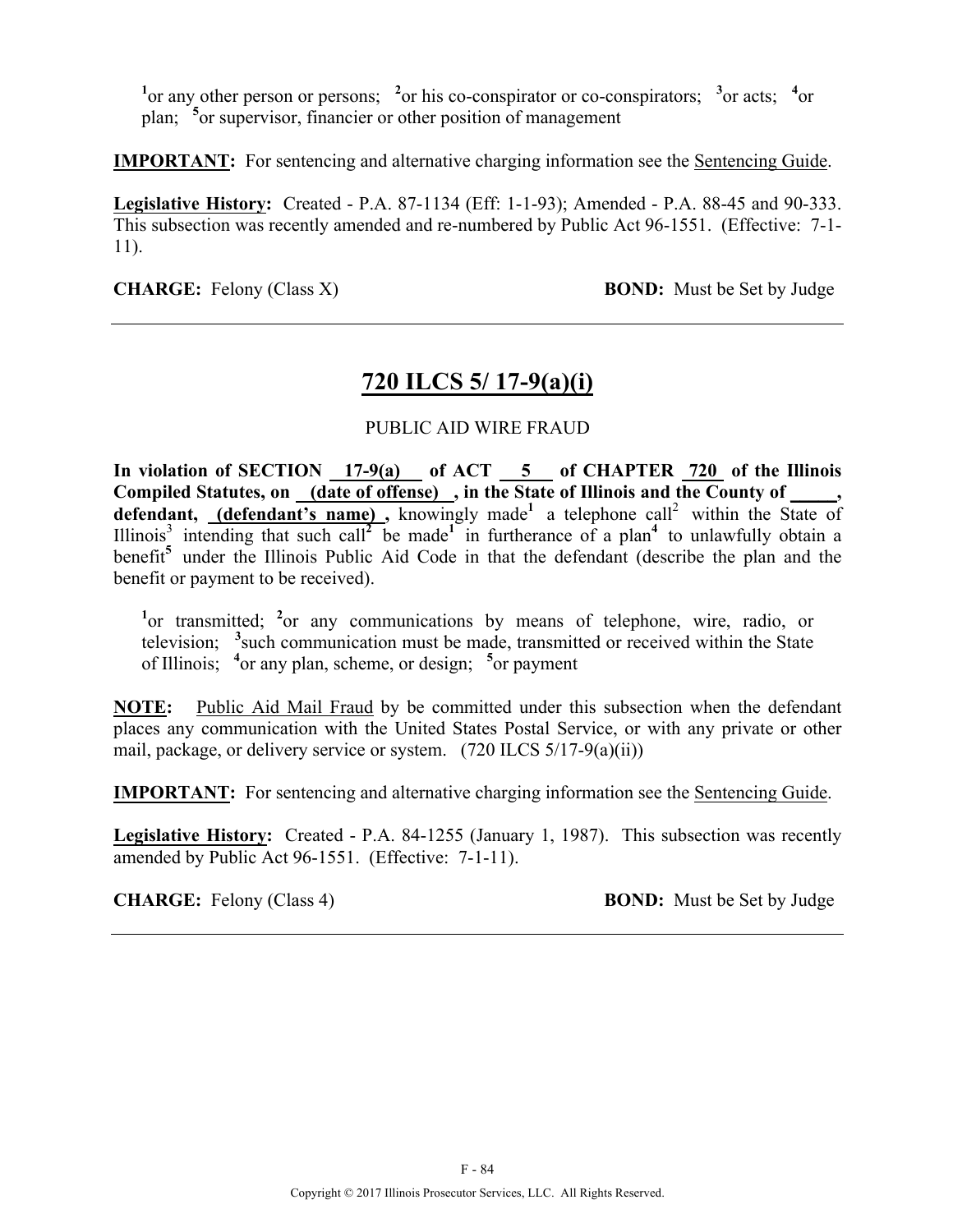# **720 ILCS 5/ 17-9(b)(i)**

### PUBLIC AID WIRE FRAUD

In violation of SECTION 17-9(b)(i) of ACT 5 of CHAPTER 720 of the Illinois **Compiled Statutes, on (date of offense) , in the State of Illinois and the County of \_\_\_\_\_,**  defendant, (defendant's name), knowingly directed<sup>1</sup> Don Smith to make<sup>2</sup> a telephone call<sup>3</sup> intending that such call<sup>3</sup> be made<sup>4</sup> in furtherance of a plan<sup>5</sup> to unlawfully obtain a benefit<sup>6</sup> under the Illinois Public Aid Code in that the defendant (describe the plan and the benefit or payment to be received).

<sup>1</sup> or caused; <sup>2</sup> or transmit; <sup>3</sup> or any communications by means of telephone, wire, radio, or television; <sup>4</sup> or transmitted or delivered; <sup>5</sup> or any plan, scheme, or design; <sup>6</sup> or payment

**NOTE:** Public Aid Mail Fraud by be committed under this subsection when the defendant directs or causes another to place any communication with the United States Postal Service, or with any private or other mail, package, or delivery service or system. (720 ILCS 5/17-9(b)(ii))

**IMPORTANT:** For sentencing and alternative charging information see the Sentencing Guide.

**Legislative History:** This subsection was recently amended and re-numbered by Public Act 96- 1551. (Effective: 7-1-11).

**CHARGE:** Felony (Class 4) **BOND:** Must be Set by Judge

## **720 ILCS 5/ 17-10.3(a)**

## FRAUDULENTLY OBTAINING**<sup>1</sup>** CERTIFICATION AS A DISADVANTAGED BUSINESS ENTERPRISE

In violation of SECTION 17-10.3(a) ACT 5 of CHAPTER 720 of the Illinois Compiled Statutes, on (date of offense), in the State of Illinois and the County of defendant, (defendant's name), in the course of business, fraudulently obtained<sup>2</sup> certification as a minority owned business.**<sup>3</sup>**

<sup>1</sup> or retaining; <sup>2</sup> or retained; <sup>3</sup> or a female owned business or a service-disabled veteranowned small business or veteran-owned small business.

**NOTE:** For definitions of "minority owned business", "female owned business", "State agency" "service-disabled veteran-owned small business" and "veteran-owned small business" see Appendix C.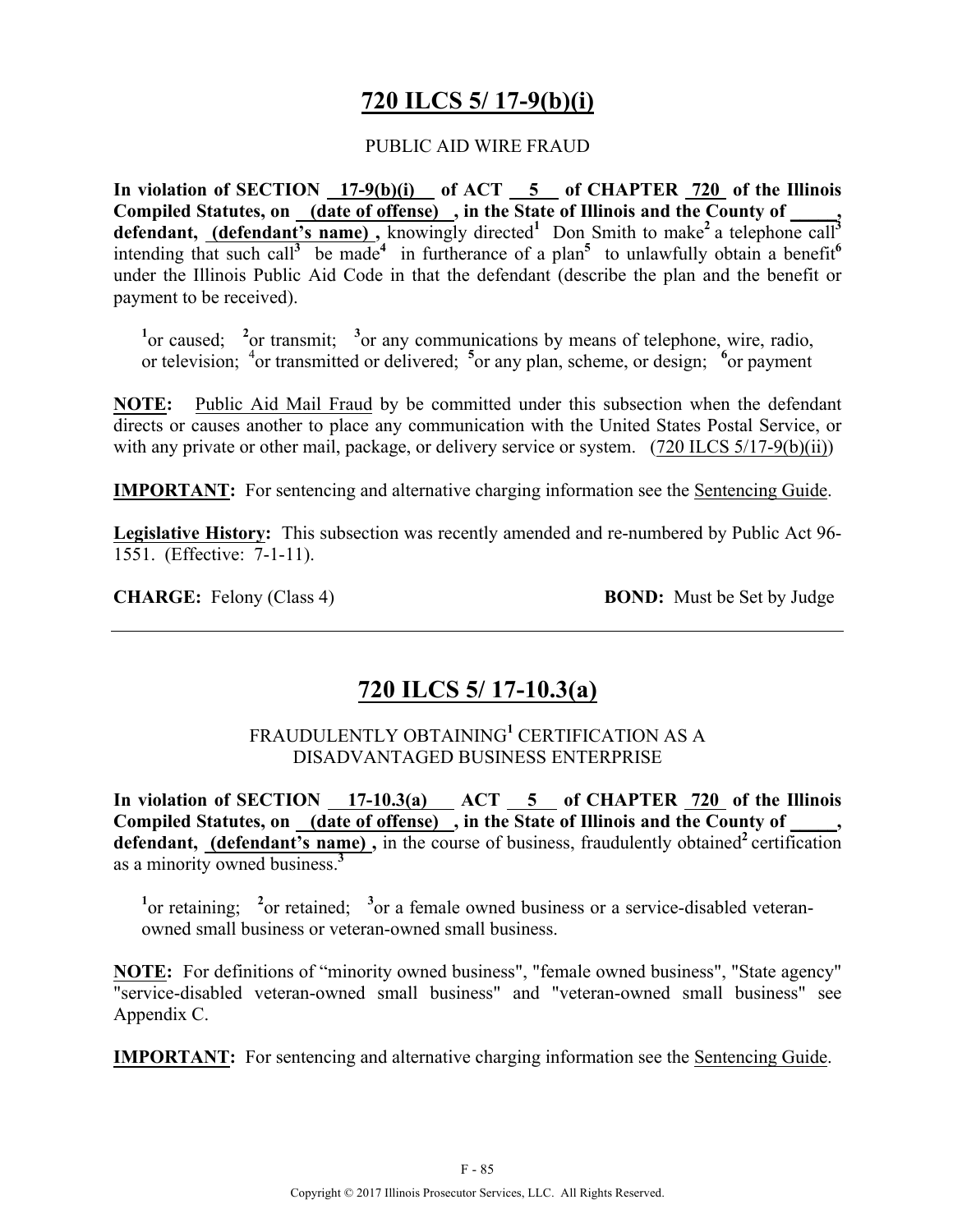**Legislative History:** Created - P.A. 84-192 (January 1, 1986). This subsection was amended by Public Act 97-0260. (Effective: 8-5-11).

**CHARGE:** Felony (Class 2) **BOND:** Must be Set by Judge

# **720 ILCS 5/ 17-10.3(b)**

### WILLFULLY MAKING A FALSE STATEMENT

In violation of SECTION 17-10.3(b) ACT 5 of CHAPTER 720 of the Illinois Compiled Statutes, on <u>(date of offense)</u>, in the State of Illinois and the County of **defendant, (defendant's name) ,** in the course of business, willfully made a false statement by affidavit<sup>1</sup> to Dawn Smith, an official<sup>2</sup> of the Minority and Female Business Enterprise Council<sup>3</sup> for the purpose of influencing the certification<sup>4</sup> of the Frying Chicken Company,<sup>5</sup> a business entity, as a minority owned<sup>6</sup> business in that (describe the false statement).

<sup>1</sup><sup>or</sup> by report or other representation; <sup>2</sup><sup>or</sup> employee; <sup>3</sup><sup>or</sup> other State agency; <sup>4</sup><sup>or</sup> denial of certification; <sup>5</sup> or any business entity; <sup>6</sup> or a female owned business or a servicedisabled veteran-owned small business or veteran-owned small business.

**NOTE:** For definitions of "minority owned business", "female owned business", "State agency" "service-disabled veteran-owned small business" and "veteran-owned small business" see Appendix C.

**IMPORTANT:** For sentencing and alternative charging information see the Sentencing Guide.

**Legislative History:** This subsection was amended by Public Act 97-0260. (Effective: 8-5-11).

**CHARGE:** Felony (Class 2) **BOND:** Must be Set by Judge

# **720 ILCS 5/ 17-10.3(c)**

### WILLFULLY OBSTRUCTING**<sup>1</sup>** AN AGENCY INVESTIGATION

In violation of SECTION 17-10.3(c) ACT 5 of CHAPTER 720 of the Illinois Compiled Statutes, on <u>(date of offense)</u>, in the State of Illinois and the County of \_\_\_\_, defendant, (defendant's name), in the course of business, willfully obstructed<sup>2</sup> Dawn Smith, an official**<sup>3</sup>**of the Minority and Female Business Enterprise Council**<sup>4</sup>**who was investigating the qualifications of the Frying Chicken Company, a business entity,**<sup>5</sup>**which had requested certification as a minority owned business<sup> $\vec{6}$ </sup> in that the defendant (describe the act(s) of obstruction).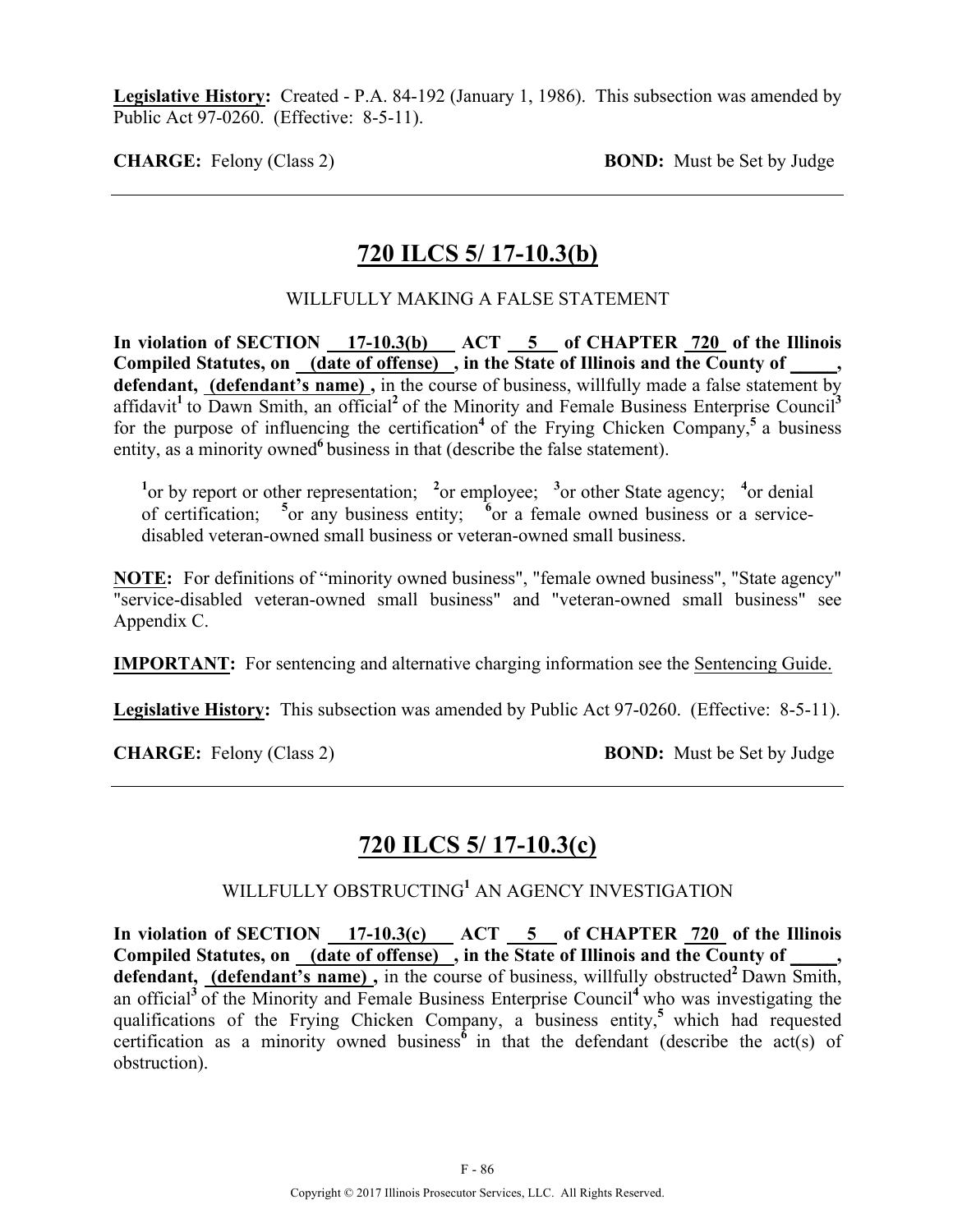<sup>1</sup><sup>or</sup> impeding; <sup>2</sup><sup>or</sup> impeded; <sup>3</sup><sup>or</sup> employee; <sup>4</sup><sup>or</sup> any State agency; <sup>5</sup><sup>or</sup> any business entity; <sup>6</sup> or a female owned business or a service-disabled veteran-owned small business or veteran-owned small business.

**NOTE:** For definitions of "minority owned business", "female owned business", "State agency" "service-disabled veteran-owned small business" and "veteran-owned small business" see Appendix C.

**IMPORTANT:** For sentencing and alternative charging information see the Sentencing Guide.

**Legislative History:** This subsection was amended by Public Act 97-0260. (Effective: 8-5-11).

**CHARGE:** Felony (Class 2) **BOND:** Must be Set by Judge

# **720 ILCS 5/ 17-10.3(d)**

### FRAUDULENTLY OBTAINING PUBLIC MONIES RESERVED FOR DISADVANTAGED BUSINESS ENTERPRISES

In violation of SECTION 17-10.3(d) ACT 5 of CHAPTER 720 of the Illinois Compiled Statutes, on \_(date of offense) \_, in the State of Illinois and the County of \_ **defendant, (defendant's name) ,** while in the course of business, fraudulently obtained public monies, \$2,000 United States currency, reserved<sup>1</sup> to minority owned businesses<sup>2</sup> in that the defendant (describe the manner in which the defendant obtained the monies).

<sup>1</sup> or allocated or available; <sup>2</sup> or female owned businesses or a service-disabled veteranowned small business or veteran-owned small business.

**NOTE:** For definitions of "minority owned business", "female owned business", "State agency" "service-disabled veteran-owned small business" and "veteran-owned small business" see Appendix C.

**IMPORTANT:** For sentencing and alternative charging information see the Sentencing Guide.

**Legislative History:** This subsection was amended by Public Act 97-0260. (Effective: 8-5-11).

**CHARGE:** Felony (Class 2) **BOND:** Must be Set by Judge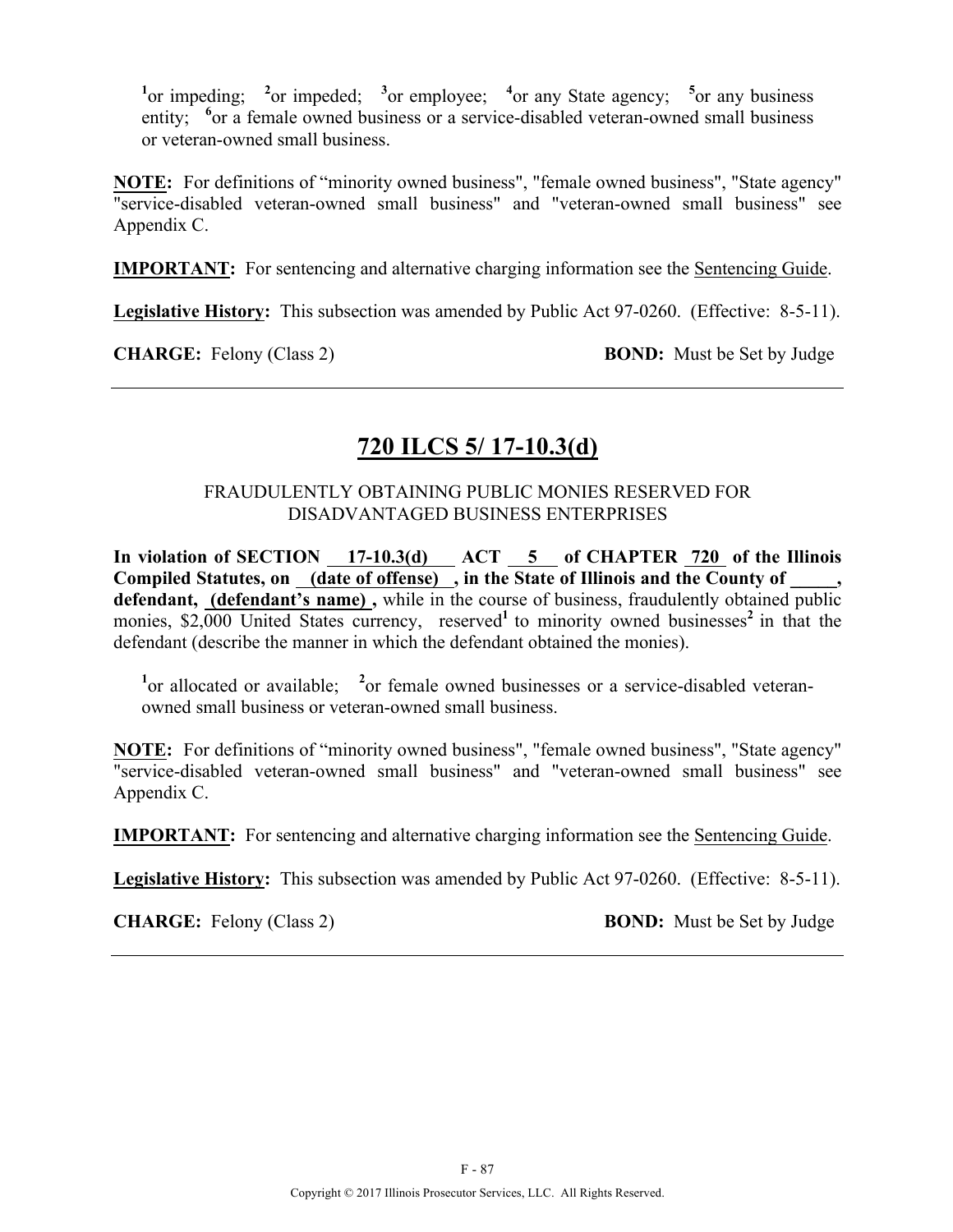# **720 ILCS 5/ 17-10.5(a)(1)**

### INSURANCE FRAUD

**In violation of SECTION 17-10.5(a)(1) ACT 5 of CHAPTER 720 of the Illinois**  Compiled Statutes, on (date of offense), in the State of Illinois and the County of **defendant, (defendant's name)**, knowingly obtained,<sup>1</sup> by deception, control over  $\overline{$5,000^2}$ from the Union City Insurance Company**<sup>3</sup>** by making a false claim**<sup>4</sup>** on an insurance policy issued by the Union City Insurance Company**<sup>3</sup>** with a policy number of (list policy number), intending to deprive the Union City Insurance Company**<sup>3</sup>** permanently of the use and benefit of that property.

<sup>1</sup><sup>or</sup> attempted to obtain or caused to be obtained; <sup>2</sup><sup>or</sup> any property; <sup>3</sup><sup>or</sup> any insurance company or self-insured entity. For a definition of "self-insured entity" see 720 ILCS  $5/46-1(d)(2)$ ; <sup>4</sup> or causing a false claim to be made

**CHARGING NOTE:** Where the value of the property obtained or attempted to be obtained is \$300 or less, this offense is a Class A misdemeanor. Where the value of the property obtained or attempted to be obtained is more than \$300, but not more than \$10,000, this offense is a Class 3 felony. Where the value of the property obtained or attempted to be obtained is more than \$10,000, but not more than \$100,000, this offense is a Class 2 felony. Where the value of the property obtained is more than \$100,000, this offense is a Class 1 felony. See the Sentencing Guide.

**IMPORTANT:** For sentencing and alternative charging information see the Sentencing Guide.

**Legislative History:** Created - P.A. 87-1134 (Eff: 1-1-93); Amended - P.A. 88-45, 90-333 and 91-232. This subsection was recently amended and re-numbered by Public Act 96-1551. (Effective: 7-1-11).

**CHARGE:** Felony (Class 3) **BOND:** Must be Set by Judge

## **720 ILCS 5/ 17-10.5(a)(2)**

HEALTH CARE BENEFITS FRAUD

In violation of SECTION  $17-10.5(a)(2)$  of ACT  $5$  of CHAPTER  $720$  of the Illinois **Compiled Statutes, on (date of offense) , in the State of Illinois and the County of \_\_\_\_\_,**  defendant, (defendant's name), did knowingly attempt to obtained<sup>1</sup> by deception health care benefits from the Smith Company, a health care provider<sup>2</sup> and that attempt did not involve control over the property of the Smith Company.

<sup>1</sup> or obtained; <sup>2</sup> or any provider, other than a governmental unit or agency.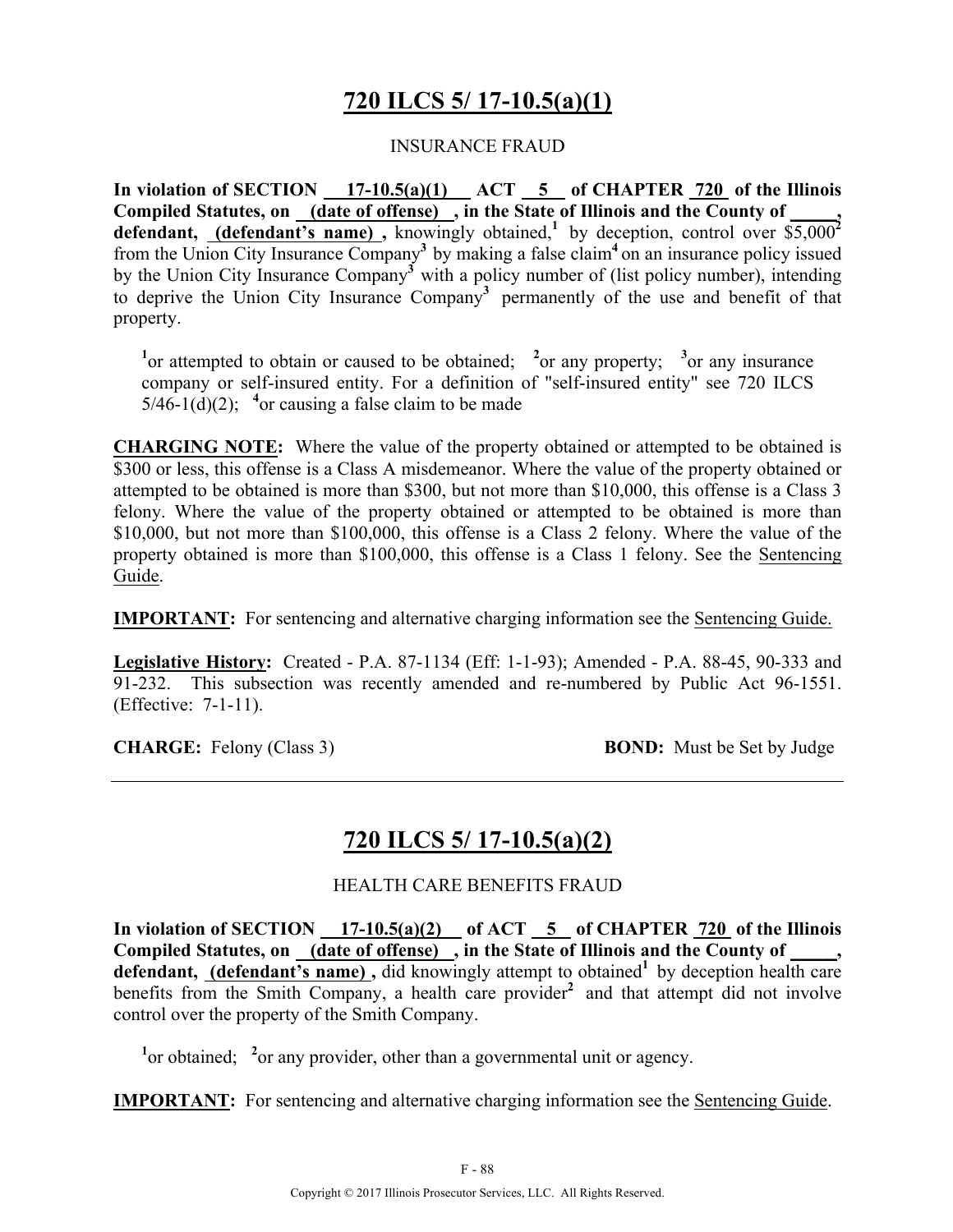**Legislative History:** Created - P.A. 84-418 (September 16, 1985). This subsection was recently amended and re-numbered by Public Act 96-1551. (Effective: 7-1-11).

**CHARGE:** Misdemeanor (Class A) **BOND:** \$1,500

# **720 ILCS 5/ 17-10.5(b)(1)**

AGGRAVATED INSURANCE FRAUD

In violation of SECTION 17-10.5(b)(1) ACT 5 of CHAPTER 720 of the Illinois **Compiled Statutes, on (date of offense) , in the State of Illinois and the County of \_\_\_\_\_, defendant,** (**defendant's name**), within an 18-month period, knowingly obtained, by deception, control over \$5,000**<sup>2</sup>** from the Union City Insurance Company**3** by making three**<sup>4</sup>** false claims, arising out of separate incidents,<sup>5</sup> in violation of Section 17-10.5(a) of this Code.

<sup>1</sup><sup>or</sup> attempted to obtain or caused to be obtained; <sup>2</sup><sup>or</sup> any property; <sup>3</sup><sup>or</sup> a self-insured entity or self-insured entities or any governmental entity or any governmental entities (list the company or companies or entities defrauded); <sup>4</sup> or more; <sup>5</sup> or transactions

**IMPORTANT:** For sentencing and alternative charging information see the Sentencing Guide.

**Legislative History:** Created - P.A. 87-1134 (Eff: 1-1-93); Amended - P.A. 88-45, 90-333 and 91-232. This subsection was recently amended and re-numbered by Public Act 96-1551. (Effective: 7-1-11).

**CHARGE:** Felony (Class 1) **BOND:** Must be Set by Judge

# **720 ILCS 5/ 17-10.5(b)(2)**

## ORGANIZER OF AN AGGRAVATED FRAUD CONSPIRACY

In violation of SECTION 17-10.5(b)(2) ACT 5 of CHAPTER 720 of the Illinois Compiled Statutes, on (date of offense), in the State of Illinois and the County of **defendant, (defendant's name) ,** with the intent that Aggravated Fraud in violation of Section 17-10.5(b)(1) of Act 5 of Chapter 720 of the Illinois Compiled Statutes, be committed, agreed with Don Smith<sup>1</sup> to the commission of that offense and said defendant<sup>2</sup> performed an overt act<sup>3</sup> in furtherance of that agreement in that said defendant<sup>2</sup> (describe the act<sup>3</sup> performed in furtherance of that agreement) and said defendant was a part of a common scheme**<sup>4</sup>** to engage in the unlawful activity and with respect to Don Smith,**<sup>2</sup>** said defendant occupied a position of organizer**<sup>5</sup>** within the conspiracy.

<sup>1</sup><sup>or</sup> any other person or persons; <sup>2</sup><sup>or</sup> his co-conspirator or co-conspirators; <sup>3</sup><sup>or</sup> acts; <sup>4</sup><sup>or</sup> plan; **<sup>5</sup>** or supervisor, financier or other position of management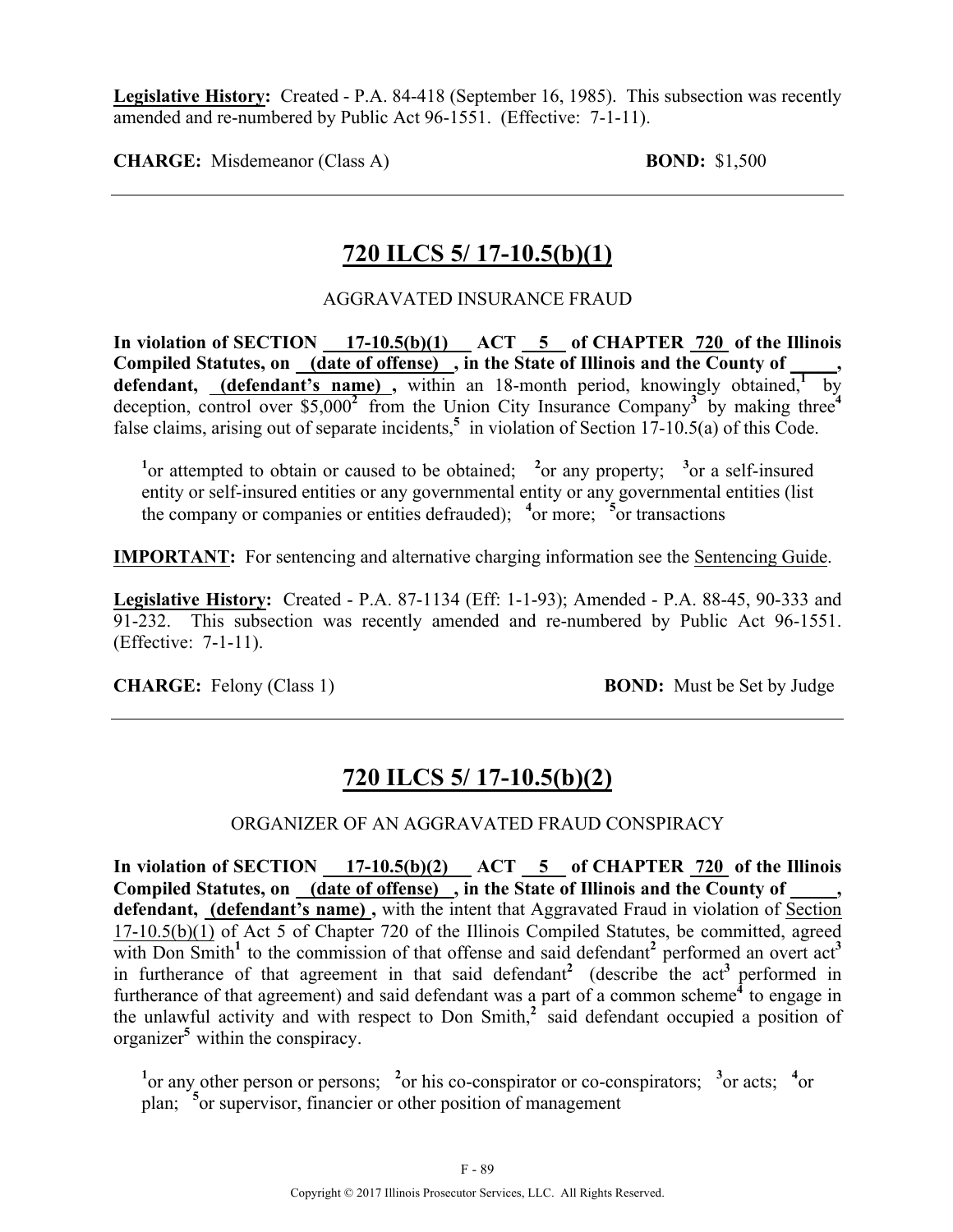**IMPORTANT:** For sentencing and alternative charging information see the Sentencing Guide.

**Legislative History:** Created - P.A. 87-1134 (Eff: 1-1-93); Amended - P.A. 88-45 and 90-333. This subsection was recently amended and re-numbered by Public Act 96-1551. (Effective: 7-1- 11).

**CHARGE:** Felony (Class X) **BOND:** Must be Set by Judge

# **720 ILCS 5/ 17-10.5(c)**

### CONSPIRACY TO COMMIT INSURANCE FRAUD

In violation of SECTION 17-10.5(c) ACT 5 of CHAPTER 720 of the Illinois Compiled Statutes, on (date of offense), in the State of Illinois and the County of **defendant, (defendant's name) ,** with the intent that the offense of Insurance Fraud in violation of **Section 17-10.5(a)(1)**<sup>1</sup> of Act 5 of Chapter 720 of the Illinois Compiled Statutes, be committed, agreed with Don Smith<sup>2</sup> to the commission of that offense and said defendant<sup>3</sup> performed an overt act**<sup>4</sup>** in furtherance of that agreement in that said defendant**<sup>3</sup>** (describe act or acts performed in furtherance of that agreement) and said defendant was a part of a common scheme**<sup>5</sup>** to engage in the unlawful activity.

<sup>1</sup> or Aggravated Insurance Fraud in violation of  $\frac{720 \text{ ILCS}}{5/17 \cdot 10.5 \text{(b)}}$  <sup>2</sup> or any other person or persons; <sup>3</sup> or his co-conspirator or co-conspirators; <sup>4</sup> or acts; <sup>5</sup> or plan

**CHARGING NOTE:** If the agreement was to commit a violation of Aggravated Fraud (Section 17-10.5(b)(1), the charge would be a Class 1 felony. See the Sentencing Guide.

**IMPORTANT:** For sentencing and alternative charging information see the Sentencing Guide.

**Legislative History:** Created - P.A. 87-1134 (Eff: 1-1-93); Amended - P.A. 88-45 and 90-333. This subsection was recently amended and re-numbered by Public Act 96-1551. (Effective: 7-1- 11).

**CHARGE:** Felony (Class 2) **BOND:** Must be Set by Judge

# **720 ILCS 5/ 17-10.6(a)**

#### MISAPPROPRIATION OF FINANCIAL INSTITUTION PROPERTY

**In violation of SECTION 17-10.6(a) of ACT 5 of CHAPTER 720 of the Illinois**  Compiled Statutes, on (date of offense), in the State of Illinois and the County of **defendant, (defendant's name) ,** knowingly**<sup>1</sup>** obtained unauthorized control over \$5,000**2** from the Union City Bank, a financial institution.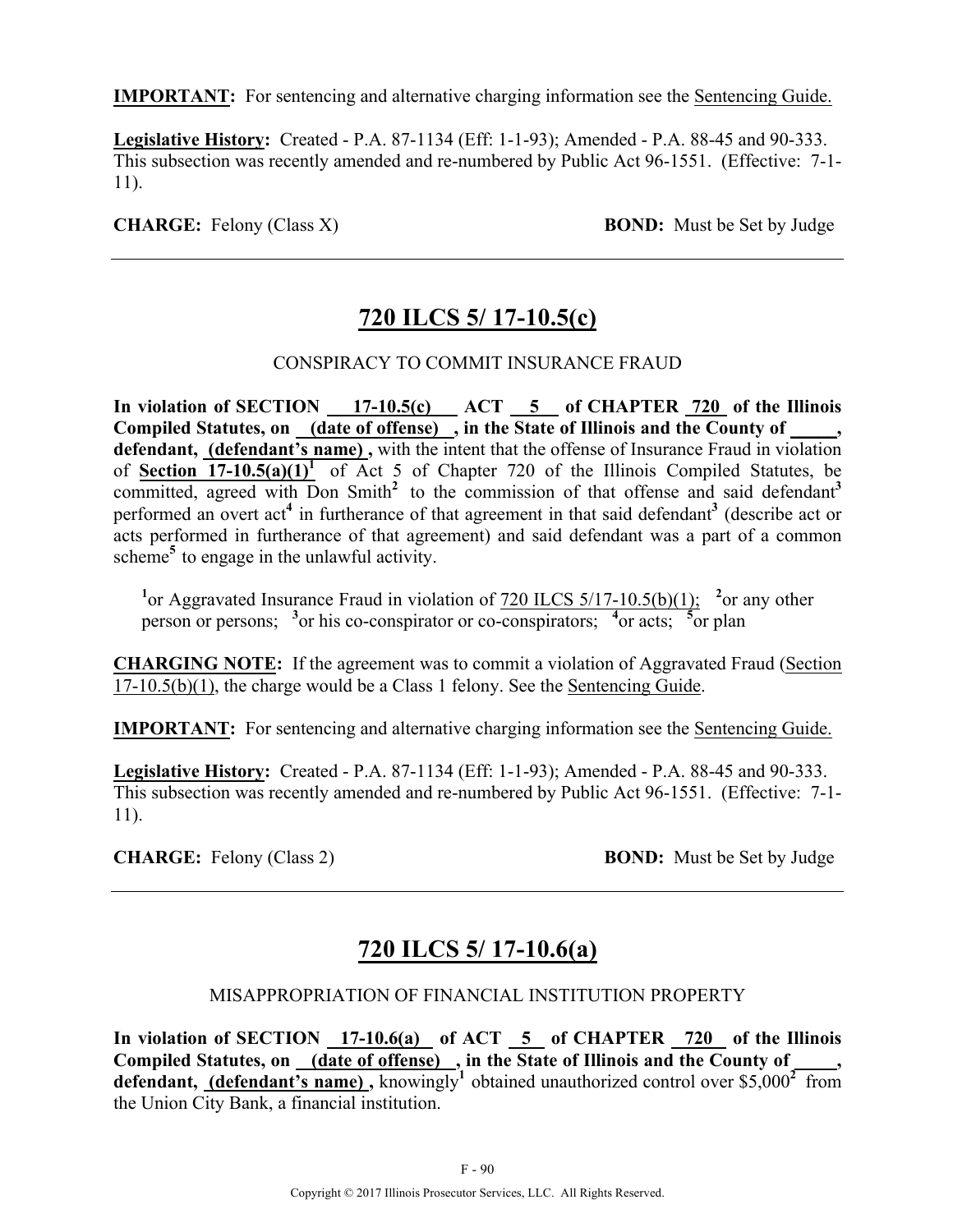$\frac{1}{2}$  or exerted;  $\frac{2}{3}$  or any moneys, funds, credits, assets, securities or other property of such financial institution, or other property owned by or under the custody and control of a financial institution, or under the custody or care of any agent, officer, director, or employee of such financial institution.

**DEFINITION:** A "financial institution" means any bank, savings bank, savings and loan association, credit union, trust company, currency exchange or a depository of money, or medium of savings and collective investment. (720 ILCS 5/17-0.5)

**CHARGING AND SENTENCING NOTE:** Except as otherwise provided in this subsection, a violation of this Section, the full value of which: (A) does not exceed \$500, is a Class A misdemeanor; (B) does not exceed \$500, and the person has been previously convicted of a financial crime or any type of theft, robbery, armed robbery, burglary, residential burglary, possession of burglary tools, or home invasion, is guilty of a Class 4 felony; (C) exceeds \$500 but does not exceed \$10,000, is a Class 3 felony; (D) exceeds \$10,000 but does not exceed \$100,000, is a Class 2 felony; (E) exceeds \$100,000 but does not exceed \$500,000, is a Class 1 felony; (F) exceeds \$500,000 but does not exceed \$1,000,000, is a Class 1 non-probationable felony; when a charge of financial crime, the full value of which exceeds \$500,000 but does not exceed \$1,000,000, is brought, the value of the financial crime involved is an element of the offense to be resolved by the trier of fact as either exceeding or not exceeding \$500,000; (G) exceeds \$1,000,000, is a Class X felony; when a charge of financial crime, the full value of which exceeds \$1,000,000, is brought, the value of the financial crime involved is an element of the offense to be resolved by the trier of fact as either exceeding or not exceeding \$1,000,000.

**IMPORTANT:** For sentencing and alternative charging information see the Sentencing Guide.

**Legislative History:** This offense was recently amended and re-numbered by Public Act 96- 1301 (Eff: 1-1-11) and was amended by Public Act: 97-1109; (Eff: 1-1-13).

**CHARGE:** Felony (Class 3) **BOND:** Must be Set By Judge

## **720 ILCS 5/ 17-10.6(b)(1)**

#### COMMERCIAL BRIBERY INVOLVING A FINANCIAL INSTITUTION

In violation of SECTION 17-10.6(b)(1) of ACT 5 of CHAPTER 720 of the Illinois Compiled Statutes, on <u>(date of offense)</u>, in the State of Illinois and the County of \_\_\_\_, **defendant, (defendant's name) ,** offered**<sup>1</sup>** \$5,000**2** to Don Smith, an employee**3** of the Union City Bank, a financial institution, without the consent of that financial institution**<sup>4</sup>** and with the intent to influence the conduct of Don Smith in relation to the affairs of the Union City Bank, in that (describe the attempted influence).

<sup>1</sup>or conferred, or agreed to confer; <sup>2</sup>or any benefit; <sup>3</sup>or agent or fiduciary; <sup>4</sup>that person's employer or principal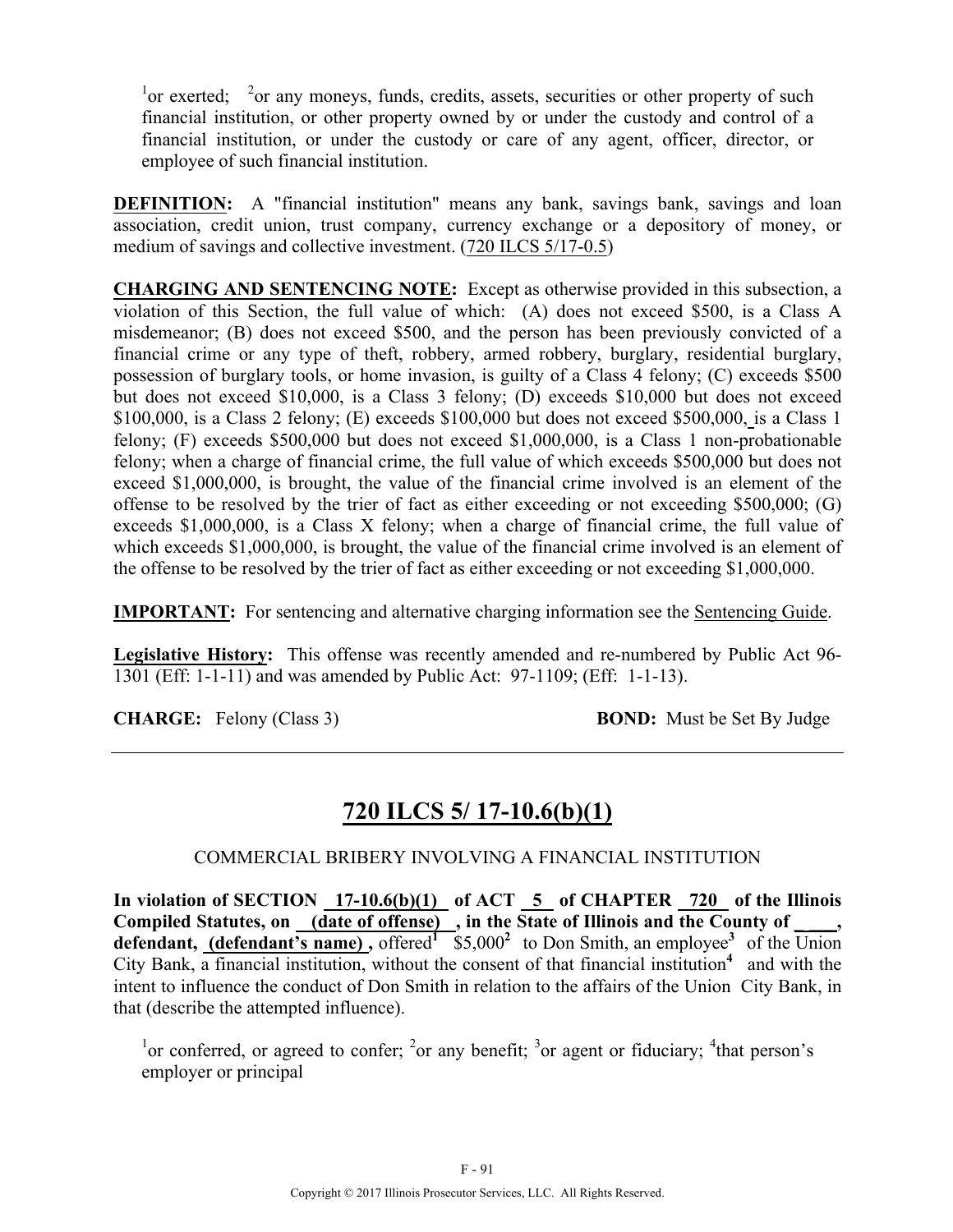**DEFINITION:** A "financial institution" means any bank, savings bank, savings and loan association, credit union, trust company, or other depository of money, or medium of savings and collective investment. (720 ILCS 5/ 17-0.5)

**CHARGING NOTE:** Except as otherwise provided in this subsection, a violation of this Section, the full value of which: (A) does not exceed \$500, is a Class A misdemeanor; (B) does not exceed \$500, and the person has been previously convicted of a financial crime or any type of theft, robbery, armed robbery, burglary, residential burglary, possession of burglary tools, or home invasion, is guilty of a Class 4 felony; (C) exceeds \$500 but does not exceed \$10,000, is a Class 3 felony; (D) exceeds \$10,000 but does not exceed \$100,000, is a Class 2 felony; (E) exceeds \$100,000 but does not exceed \$500,000, is a Class 1 felony; (F) exceeds \$500,000 but does not exceed \$1,000,000, is a Class 1 non-probationable felony; when a charge of financial crime, the full value of which exceeds \$500,000 but does not exceed \$1,000,000, is brought, the value of the financial crime involved is an element of the offense to be resolved by the trier of fact as either exceeding or not exceeding \$500,000; (G) exceeds \$1,000,000, is a Class X felony; when a charge of financial crime, the full value of which exceeds \$1,000,000, is brought, the value of the financial crime involved is an element of the offense to be resolved by the trier of fact as either exceeding or not exceeding \$1,000,000.

**IMPORTANT:** For sentencing and alternative charging information see the Sentencing Guide.

**Legislative History:** This offense was added by Public Act 93-440 (Eff: 8-5-03) and amended by P.A. 96-1301; (Eff: 1-1-11). This subsection was recently amended and re-numbered by Public Act 96-1551. (Effective: 7-1-11) and then amended by Public Act: 97-1109; (Eff: 1-1- 13).

**CHARGE:** Felony (Class 3) **BOND:** Must be Set By Judge

# **720 ILCS 5/ 17-10.6(b)(2)**

## COMMERCIAL BRIBERY OF A FINANCIAL INSTITUTION

In violation of SECTION 17-10.6(b)(2) of ACT 5 of CHAPTER 720 of the Illinois Compiled Statutes, on (date of offense), in the State of Illinois and the County of defendant, (defendant's name), an employee<sup>1</sup> of the Union City Bank, a financial institution, without the consent of the Union City Bank knowingly solicited<sup>2</sup> \$5,000<sup>3</sup> from Don Smith upon the agreement**<sup>4</sup>** that such \$5,000 would influence the defendant's conduct in relation to the Union City Bank's affairs in that (describe the attempted influence).

<sup>1</sup> or an agent or fiduciary; <sup>2</sup> or accepted, or agreed to accept; <sup>3</sup> or any benefit; <sup>4</sup>  $^{4}$ or understanding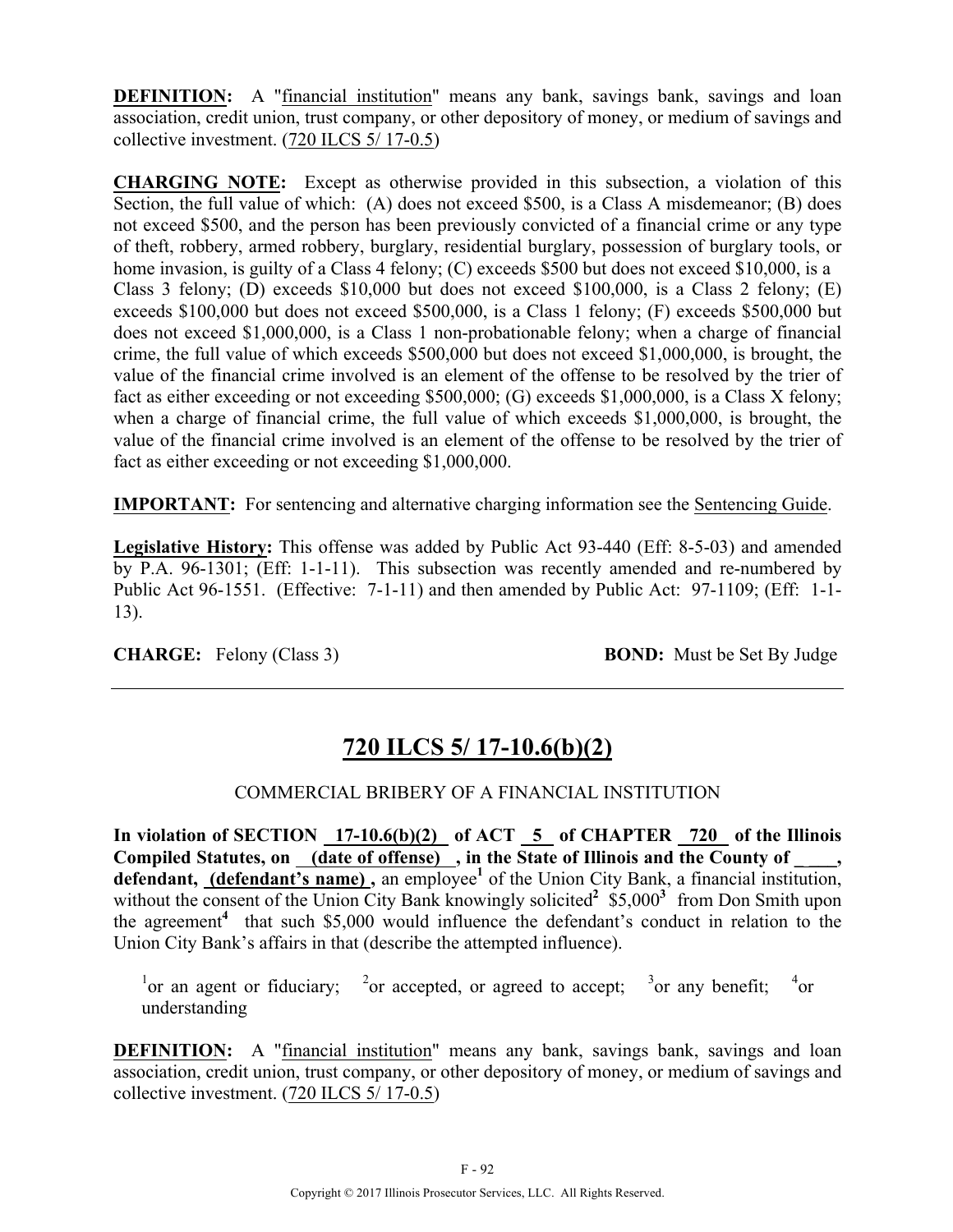**CHARGING AND SENTENCING NOTE:** Except as otherwise provided in this subsection, a violation of this Section, the full value of which: (A) does not exceed \$500, is a Class A misdemeanor; (B) does not exceed \$500, and the person has been previously convicted of a financial crime or any type of theft, robbery, armed robbery, burglary, residential burglary, possession of burglary tools, or home invasion, is guilty of a Class 4 felony; (C) exceeds \$500 but does not exceed \$10,000, is a Class 3 felony; (D) exceeds \$10,000 but does not exceed \$100,000, is a Class 2 felony; (E) exceeds \$100,000 but does not exceed \$500,000, is a Class 1 felony; (F) exceeds \$500,000 but does not exceed \$1,000,000, is a Class 1 non-probationable felony; when a charge of financial crime, the full value of which exceeds \$500,000 but does not exceed \$1,000,000, is brought, the value of the financial crime involved is an element of the offense to be resolved by the trier of fact as either exceeding or not exceeding \$500,000; (G) exceeds \$1,000,000, is a Class X felony; when a charge of financial crime, the full value of which exceeds \$1,000,000, is brought, the value of the financial crime involved is an element of the offense to be resolved by the trier of fact as either exceeding or not exceeding \$1,000,000.

**IMPORTANT:** For sentencing and alternative charging information see the Sentencing Guide.

**Legislative History:** This offense was added by Public Act 93-440 (Eff: 8-5-03) and amended by P.A. 96-1301 (Eff: 1-1-11). This subsection was recently amended and re-numbered by Public Act 96-1551. (Effective: 7-1-11) and then amended by Public Act: 97-1109; (Eff: 1-1- 13).

**CHARGE:** Felony (Class 3) **BOND:** Must be Set By Judge

# **720 ILCS 5/ 17-10.6(c)(1)**

### FINANCIAL INSTITUTION FRAUD

**In violation of SECTION 17-10.6(c)(1) of ACT 5 of CHAPTER 720 of the Illinois**  Compiled Statutes, on (date of offense), in the State of Illinois and the County of **defendant,** (defendant's name), knowingly executed<sup>1</sup> a scheme<sup>2</sup> to defraud the Union City Bank, a financial institution, of \$5,000, in that (describe the scheme or artifice).

 $\frac{1}{2}$  or attempted to execute;  $\frac{2}{2}$  or an artifice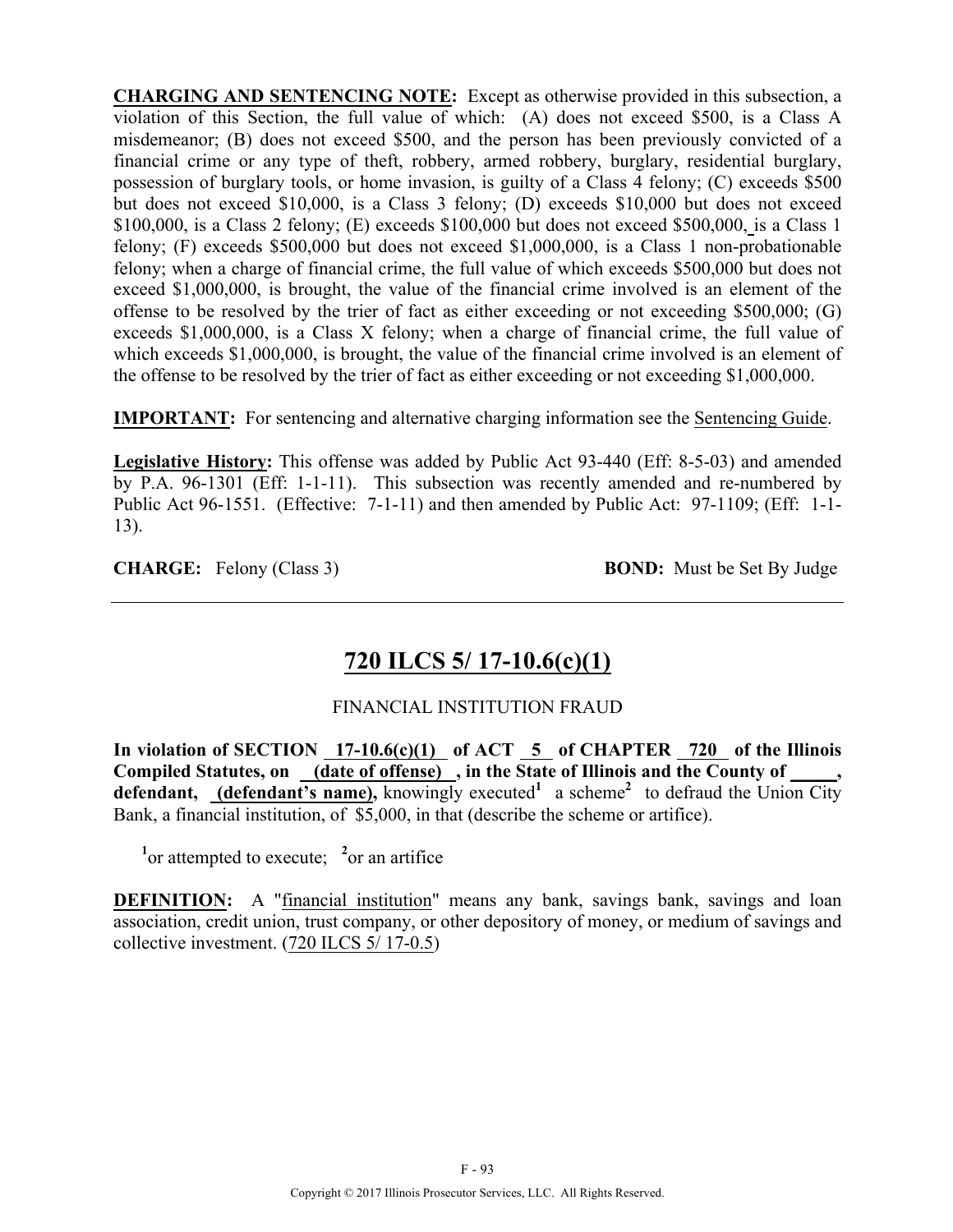**CHARGING AND SENTENCING NOTE:** Except as otherwise provided in this subsection, a violation of this Section, the full value of which: (A) does not exceed \$500, is a Class A misdemeanor; (B) does not exceed \$500, and the person has been previously convicted of a financial crime or any type of theft, robbery, armed robbery, burglary, residential burglary, possession of burglary tools, or home invasion, is guilty of a Class 4 felony; (C) exceeds \$500 but does not exceed \$10,000, is a Class 3 felony; (D) exceeds \$10,000 but does not exceed \$100,000, is a Class 2 felony; (E) exceeds \$100,000 but does not exceed \$500,000, is a Class 1 felony; (F) exceeds \$500,000 but does not exceed \$1,000,000, is a Class 1 non-probationable felony; when a charge of financial crime, the full value of which exceeds \$500,000 but does not exceed \$1,000,000, is brought, the value of the financial crime involved is an element of the offense to be resolved by the trier of fact as either exceeding or not exceeding \$500,000; (G) exceeds \$1,000,000, is a Class X felony; when a charge of financial crime, the full value of which exceeds \$1,000,000, is brought, the value of the financial crime involved is an element of the offense to be resolved by the trier of fact as either exceeding or not exceeding \$1,000,000.

**IMPORTANT:** For sentencing and alternative charging information see the Sentencing Guide.

**Legislative History:** This offense was added by Public Act 93-440 (Eff: 8-5-03) and amended by P.A. 96-1301 (Eff: 1-1-11). This subsection was recently amended and re-numbered by Public Act 96-1551. (Effective: 7-1-11) and then amended by Public Act: 97-1109; (Eff: 1-1- 13).

**CHARGE:** Felony (Class 3) **BOND:** Must be Set By Judge

# **720 ILCS 5/ 17-10.6(c)(2)**

## FINANCIAL INSTITUTION FRAUD

**In violation of SECTION 17-10.6(c)(2) of ACT 5 of CHAPTER 720 of the Illinois**  Compiled Statutes, on (date of offense), in the State of Illinois and the County of **defendant, (defendant's name)**, knowingly executed<sup>1</sup> a scheme<sup>2</sup> to obtain \$5,000<sup>3</sup> owned by**<sup>4</sup>** the Union City Bank, a financial institution, by means of representations**5** that the defendant knew to be false, in that (describe the false representations).

<sup>1</sup><sub>or</sub> attempted to execute; <sup>2</sup> <sup>2</sup><sub>or</sub> an artifice: <sup>3</sup> or any funds, moneys, credits, assets, securities, or other property;  $4$ <sup>or</sup> under the custody or control of;  $5$ <sup>or</sup> pretenses or promises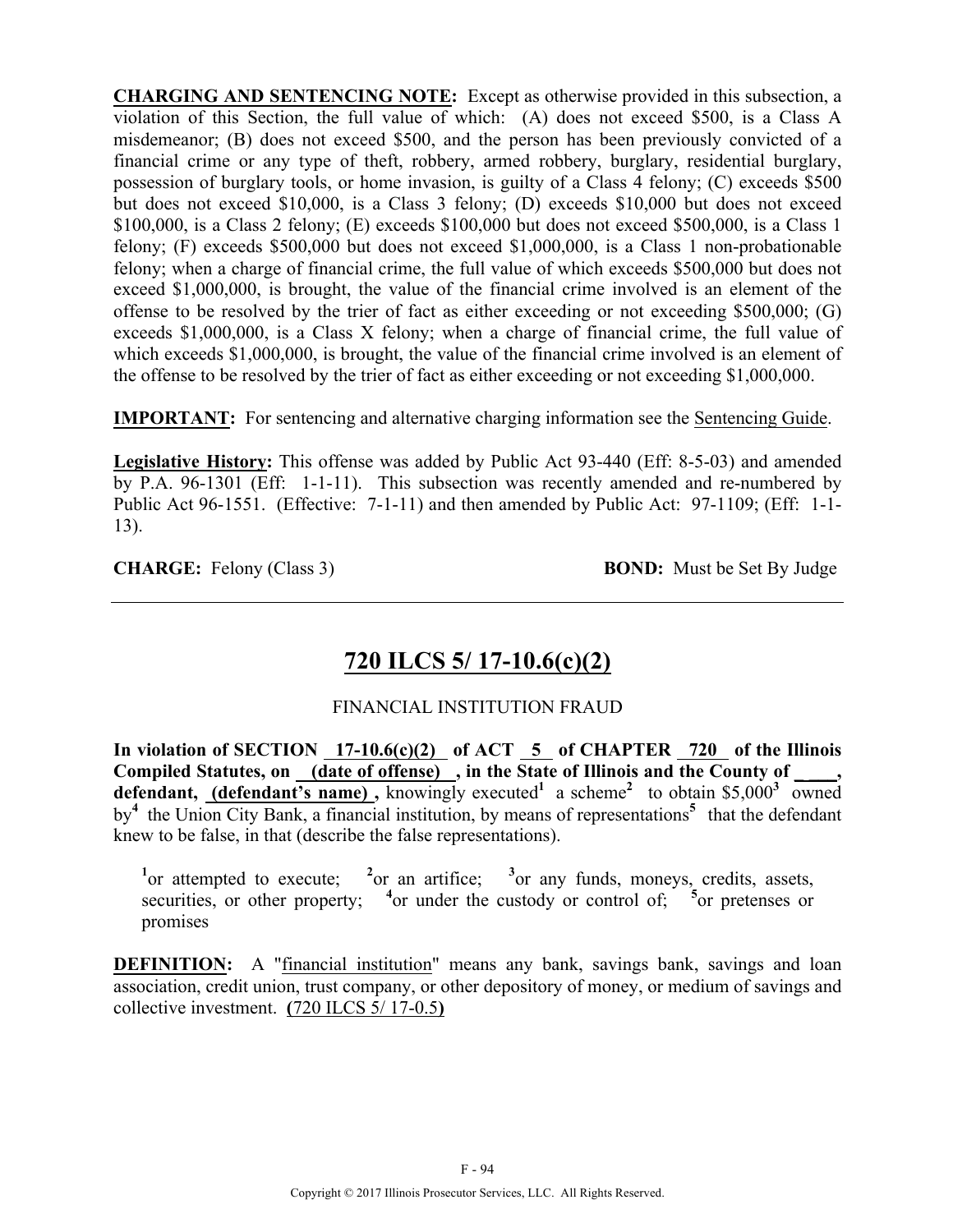**CHARGING AND SENTENCING NOTE:** Except as otherwise provided in this subsection, a violation of this Section, the full value of which: (A) does not exceed \$500, is a Class A misdemeanor; (B) does not exceed \$500, and the person has been previously convicted of a financial crime or any type of theft, robbery, armed robbery, burglary, residential burglary, possession of burglary tools, or home invasion, is guilty of a Class 4 felony; (C) exceeds \$500 but does not exceed \$10,000, is a Class 3 felony; (D) exceeds \$10,000 but does not exceed \$100,000, is a Class 2 felony; (E) exceeds \$100,000 but does not exceed \$500,000, is a Class 1 felony; (F) exceeds \$500,000 but does not exceed \$1,000,000, is a Class 1 non-probationable felony; when a charge of financial crime, the full value of which exceeds \$500,000 but does not exceed \$1,000,000, is brought, the value of the financial crime involved is an element of the offense to be resolved by the trier of fact as either exceeding or not exceeding \$500,000; (G) exceeds \$1,000,000, is a Class X felony; when a charge of financial crime, the full value of which exceeds \$1,000,000, is brought, the value of the financial crime involved is an element of the offense to be resolved by the trier of fact as either exceeding or not exceeding \$1,000,000.

**IMPORTANT:** For sentencing and alternative charging information see the Sentencing Guide.

**Legislative History:** This offense was added by Public Act 93-440 (Eff: 8-5-03) and amended by P.A. 96-1301 (Eff: 1-1-11). This subsection was recently amended and re-numbered by Public Act 96-1551. (Effective: 7-1-11) and then amended by Public Act: 97-1109; (Eff: 1-1- 13).

**CHARGE:** Felony (Class 3) **BOND:** Must be Set By Judge

# **720 ILCS 5/ 17-10.6(d)**

### LOAN FRAUD

**In violation of SECTION 17-10.6(d) of ACT 5 of CHAPTER 720 of the Illinois**  Compiled Statutes, on (date of offense), in the State of Illinois and the County of **defendant, (defendant's name) ,** knowingly, and with the intent to defraud, made a false report<sup>1</sup> for the purpose of influencing the action of the Union City Bank, a financial institution, to act upon a purchase agreement<sup>2</sup> having a value of \$5,000 (describe the nature of the false report).

<sup>1</sup> or statement or willfully overvalued any land, property, or security; <sup>2</sup> or any application, advance, discount, purchase, repurchase agreement, commitment, or loan or any change or extension of any of the same, by renewal, deferment of action or otherwise, or the acceptance, release, or substitution of security.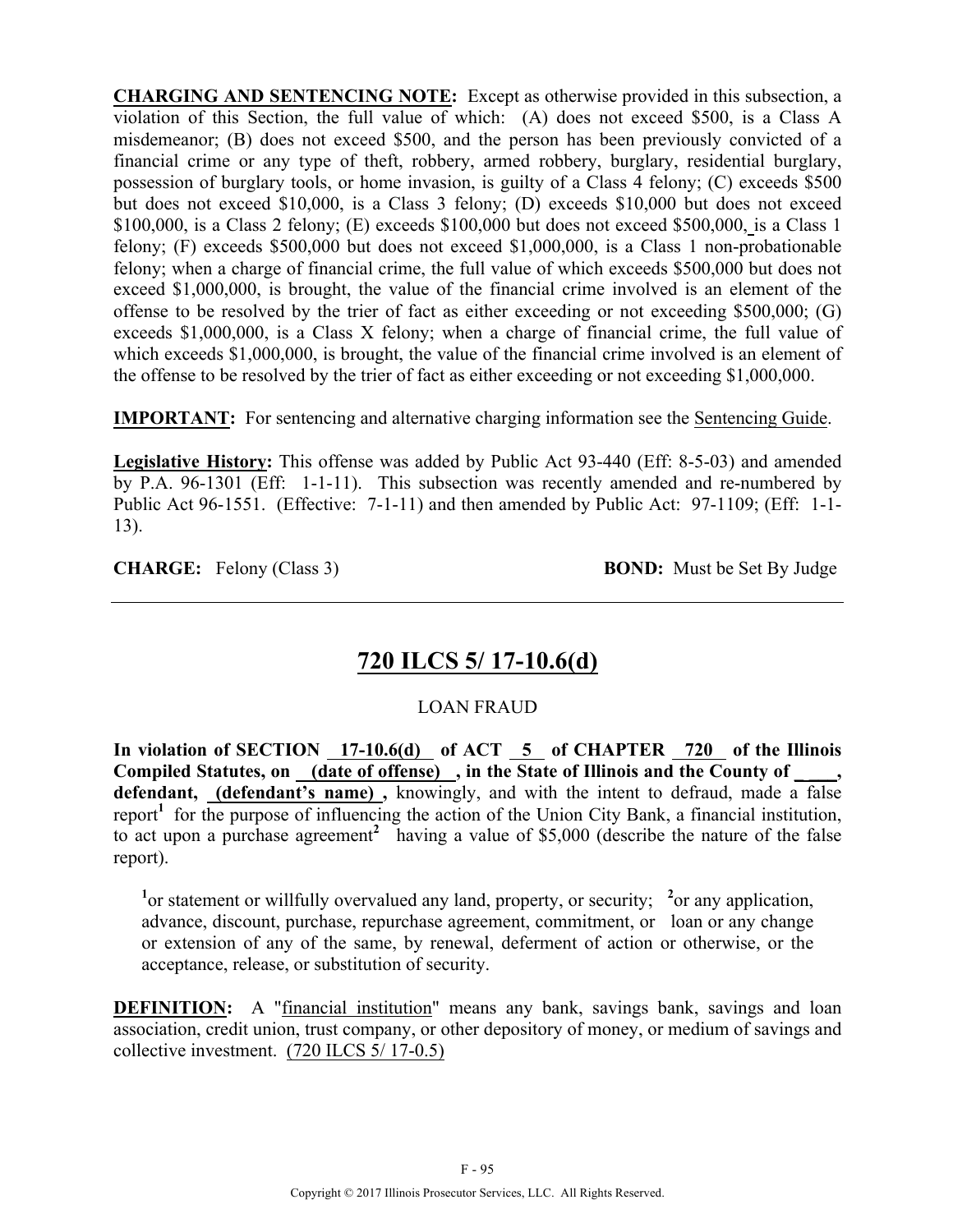**CHARGING AND SENTENCING NOTE:** Except as otherwise provided in this subsection, a violation of this Section, the full value of which: (A) does not exceed \$500, is a Class A misdemeanor; (B) does not exceed \$500, and the person has been previously convicted of a financial crime or any type of theft, robbery, armed robbery, burglary, residential burglary, possession of burglary tools, or home invasion, is guilty of a Class 4 felony; (C) exceeds \$500 but does not exceed \$10,000, is a Class 3 felony; (D) exceeds \$10,000 but does not exceed \$100,000, is a Class 2 felony; (E) exceeds \$100,000 but does not exceed \$500,000, is a Class 1 felony; (F) exceeds \$500,000 but does not exceed \$1,000,000, is a Class 1 non-probationable felony; when a charge of financial crime, the full value of which exceeds \$500,000 but does not exceed \$1,000,000, is brought, the value of the financial crime involved is an element of the offense to be resolved by the trier of fact as either exceeding or not exceeding \$500,000; (G) exceeds \$1,000,000, is a Class X felony; when a charge of financial crime, the full value of which exceeds \$1,000,000, is brought, the value of the financial crime involved is an element of the offense to be resolved by the trier of fact as either exceeding or not exceeding \$1,000,000.

**IMPORTANT:** For sentencing and alternative charging information see the Sentencing Guide.

**Legislative History:** This offense was added by Public Act 93-440 (Eff: 8-5-03) and amended by P.A. 96-1301 (Eff: 1-1-11). This subsection was recently amended and re-numbered by Public Act 96-1551. (Effective: 7-1-11) and then amended by Public Act: 97-1109; (Eff: 1-1- 13).

**CHARGE:** Felony (Class 3) **BOND:** Must be Set By Judge

# **720 ILCS 5/ 17-10.6(e)**

## UNLAWFUL CONCEALMENT OF COLLATERAL

**In violation of SECTION 17-10.6(e) of ACT 5 of CHAPTER 720 of the Illinois**  Compiled Statutes, on (date of offense), in the State of Illinois and the County of defendant, (defendant's name), with the intent to defraud, knowingly concealed<sup>*l*</sup> property, a 2008 Chevrolet Nova having a value of \$5,000, which had been pledged to**<sup>2</sup>** the Union City Bank, a financial institution, as collateral for a loan given by that financial institution to the defendant, in that (describe the defendant's act of concealment).

<sup>1</sup> or removed, disposed of, or converted to his own use or to that of another; <sup>2</sup> or mortgaged or held by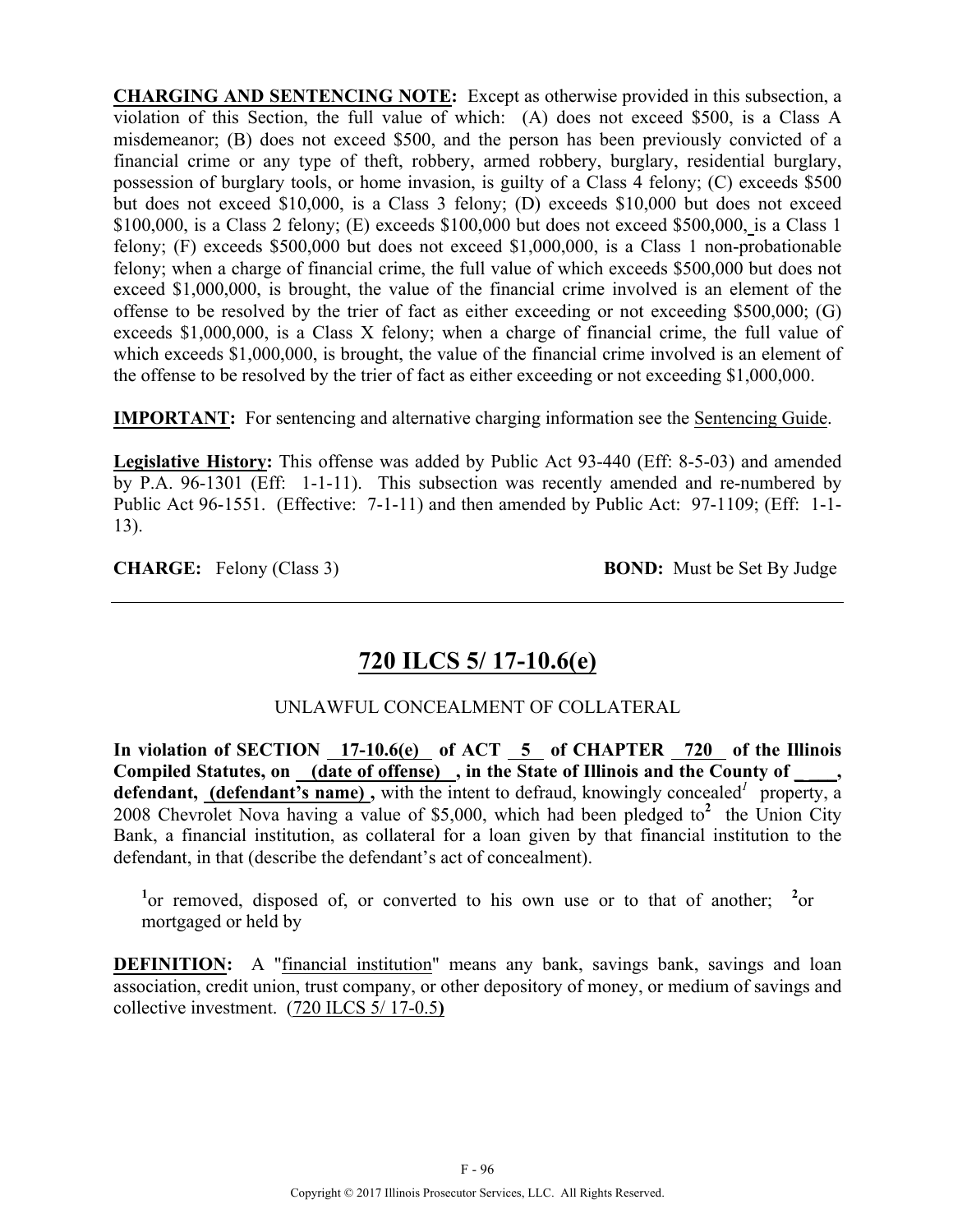**CHARGING AND SENTENCING NOTE:** Except as otherwise provided in this subsection, a violation of this Section, the full value of which: (A) does not exceed \$500, is a Class A misdemeanor; (B) does not exceed \$500, and the person has been previously convicted of a financial crime or any type of theft, robbery, armed robbery, burglary, residential burglary, possession of burglary tools, or home invasion, is guilty of a Class 4 felony; (C) exceeds \$500 but does not exceed \$10,000, is a Class 3 felony; (D) exceeds \$10,000 but does not exceed \$100,000, is a Class 2 felony; (E) exceeds \$100,000 but does not exceed \$500,000, is a Class 1 felony; (F) exceeds \$500,000 but does not exceed \$1,000,000, is a Class 1 non-probationable felony; when a charge of financial crime, the full value of which exceeds \$500,000 but does not exceed \$1,000,000, is brought, the value of the financial crime involved is an element of the offense to be resolved by the trier of fact as either exceeding or not exceeding \$500,000; (G) exceeds \$1,000,000, is a Class X felony; when a charge of financial crime, the full value of which exceeds \$1,000,000, is brought, the value of the financial crime involved is an element of the offense to be resolved by the trier of fact as either exceeding or not exceeding \$1,000,000.

**IMPORTANT:** For sentencing and alternative charging information see the Sentencing Guide.

**Legislative History:** This offense was added by Public Act 93-440 (Eff: 8-5-03) and amended by P.A. 96-1301 (Eff: 1-1-11). This subsection was recently amended and re-numbered by Public Act 96-1551. (Effective: 7-1-11) and then amended by Public Act: 97-1109; (Eff: 1-1- 13).

**CHARGE:** Felony (Class 3) **BOND:** Must be Set By Judge

# **720 ILCS 5/ 17-10.6(f)**

## FINANCIAL INSTITUTION ROBBERY

In violation of SECTION 17-10.6(f) of ACT 5 of CHAPTER 720 of the Illinois Compiled Statutes, on (date of offense), in the State of Illinois and the County of defendant, (defendant's name), by force<sup>1</sup> took<sup>2</sup> from the person of Don Smith,<sup>3</sup> United States Currency**<sup>4</sup>** belonging to**5** the Union City Bank, a financial institution.

<sup>1</sup><sup>or</sup> by threat of force, or by intimidation; <sup>2</sup><sup>or</sup> attempted to take; <sup>3</sup><sup>or</sup> from the presence of another, or obtains or attempts to obtain by extortion; <sup>4</sup> or any other thing of value; **5** or in the care, custody, control, management, or possession of

**NOTE:** A "financial institution" means any bank, savings bank, savings and loan association, credit union, trust company, or other depository of money, or medium of savings and collective investment. (720 ILCS 5/ 17-0.5)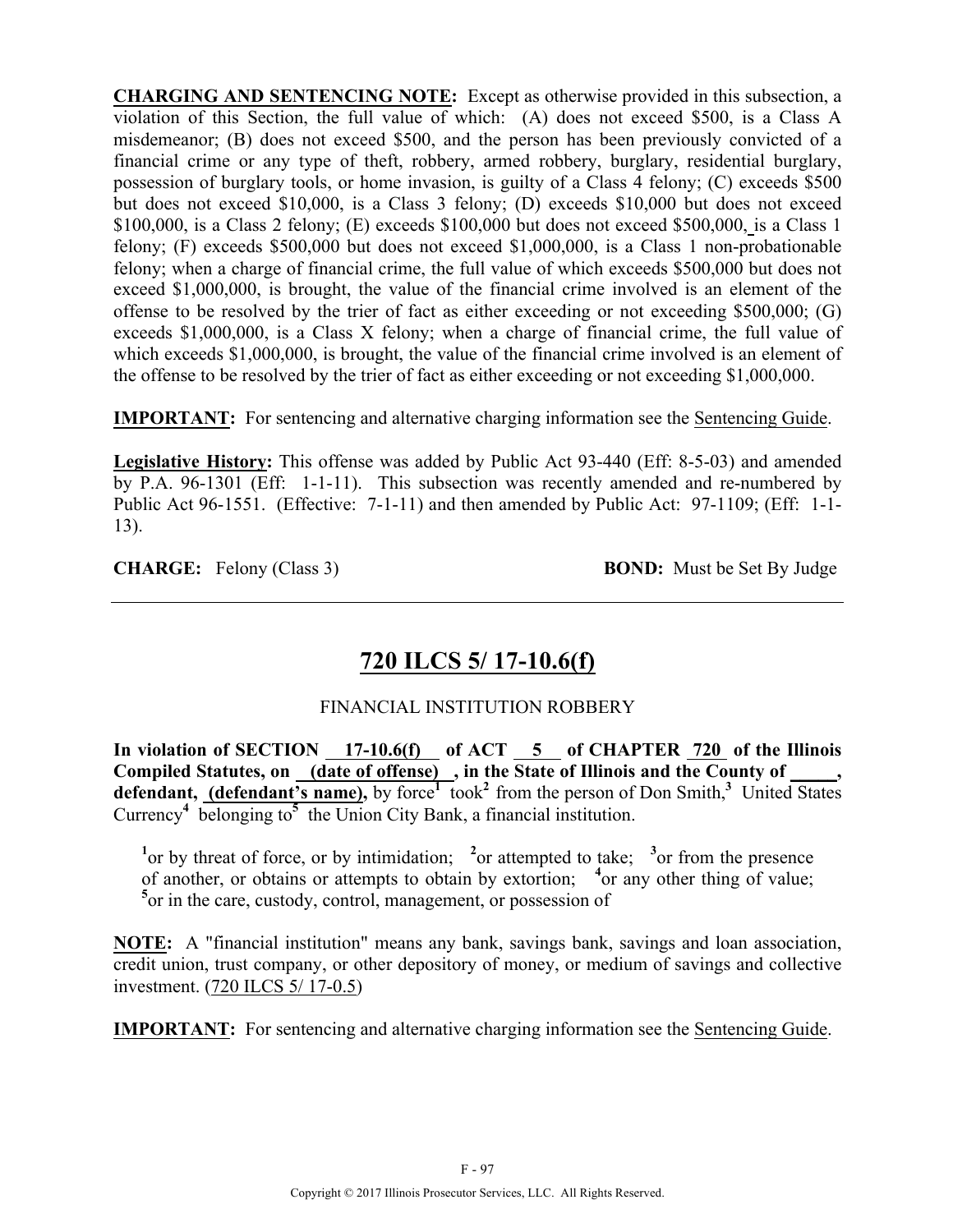**Legislative History:** This offense was added by Public Act 93-440 (Eff: 8-5-03). This subsection was recently amended and re-numbered by Public Act 96-1551. (Effective: 7-1-11).

**CHARGE:** Felony (Class 1) **BOND:** Must be Set By Judge

## **720 ILCS 5/ 17-10.6(g)(1)**

CONSPIRACY TO COMMIT FINANCIAL INSTITUTION ROBBERY1

**In violation of SECTION 17-10.6(g)(1) of ACT 5 of CHAPTER 720 of the Illinois Compiled Statutes, on (date of offense) , in the State of Illinois and the County of \_\_\_\_\_, defendant, (defendant's name) ,** with the intent that the offense of Financial Institution Robbery**<sup>1</sup>** be committed in violation of Section 17-10.6(f) of Act 5 of Chapter 720 of the Illinois Compiled Statutes, agreed with Don Smith to the commission of that offense and the defendant**<sup>2</sup>** performed an act in furtherance of that agreement in that he (describe the act in furtherance of this conspiracy).

<sup>1</sup> or any other Financial Institution Offense; <sup>2</sup> or his co-conspirator

**NOTE:** A "financial institution" means any bank, savings bank, savings and loan association, credit union, trust company, or other depository of money, or medium of savings and collective investment. (720 ILCS 5/ 17-0.5**)**

**CHARGING NOTE:** For some reason, the Public Act that created this subsection did not address what charge a violation of this subsection might be. Until such time as the Legislature amends this provision, please consider charging this as a simple conspiracy in violation of section 8-2 of the Criminal Code.

**IMPORTANT:** For sentencing and alternative charging information see the Sentencing Guide.

**Legislative History:** This offense was added by Public Act 93-440 (Eff: 8-5-03). This subsection was recently amended and re-numbered by Public Act 96-1551. (Effective: 7-1-11).

**CHARGE:** Unknown (See Charging Note) **BOND:** Must be Set By Judge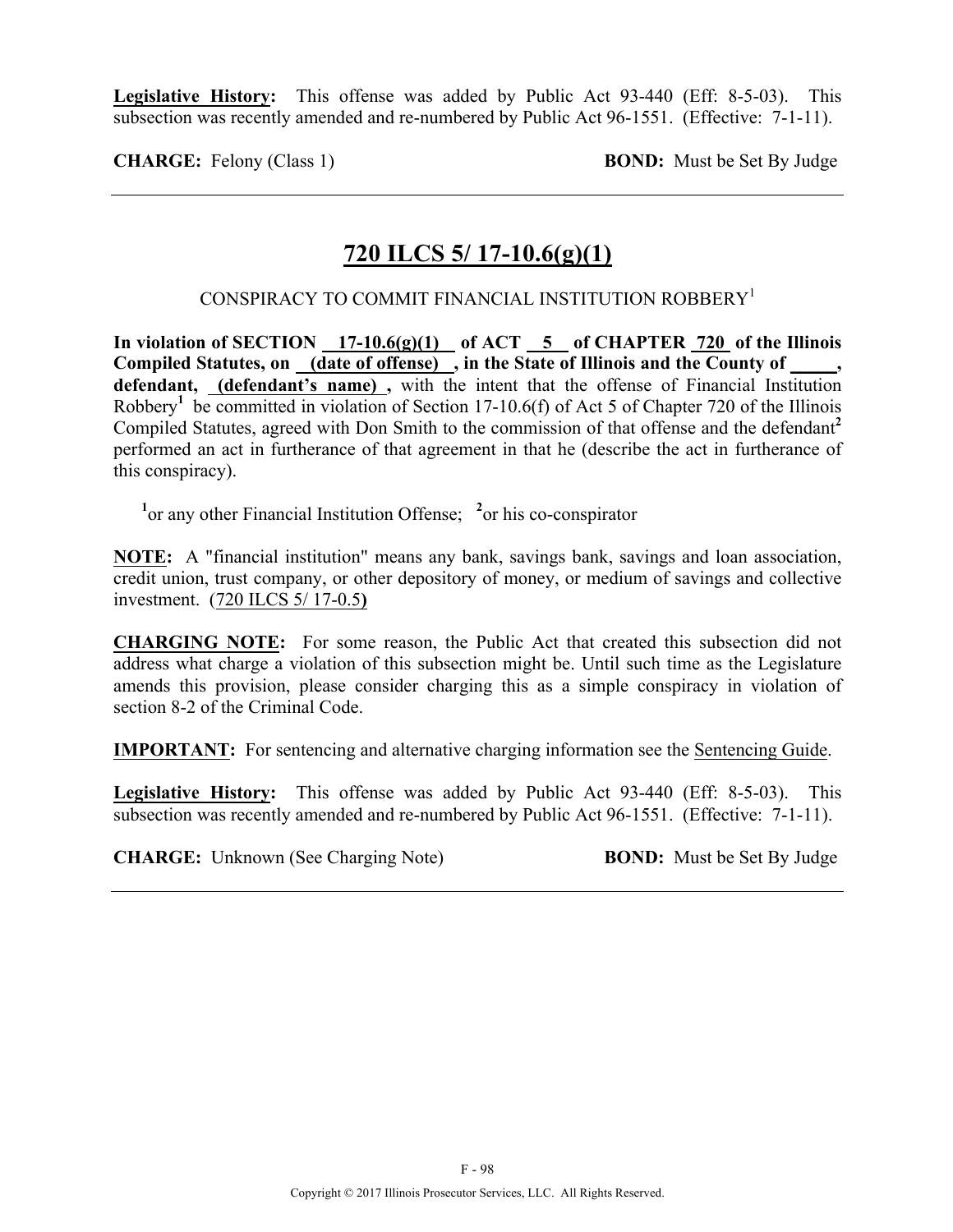## **720 ILCS 5/ 17-10.6(h)**

#### CONTINUING FINANCIAL CRIMES ENTERPRISE

**In violation of SECTION 17-10.6(h) of ACT 5 of CHAPTER 720 of the Illinois Compiled Statutes, on (date of offense) , in the State of Illinois and the County of \_\_\_\_\_, defendant, (defendant's name) ,** knowingly, within an eighteen month period, committed three<sup>1</sup> separate financial institution robberies<sup>2</sup> in violation of Section 17-10.6(f) of Act 5 of Chapter 720 of the Illinois Compiled Statutes.

<sup>1</sup> or more; <sup>2</sup> or any other offenses constituting any combination of the following: (1) an offense under this Section; (2) a felony offense in violation of Section 16A-3 or subsection (a) of Section 16-25 or paragraph (4) or (5) of subsection (a) of Section 16-1 of this Code for the purpose of reselling or otherwise re-entering the merchandise in commerce, including conveying the merchandise to a merchant in exchange for anything of value; or (3), if involving a financial institution, any other felony offense under this Code.

**DEFINITION:** A "financial institution" means any bank, savings bank, savings and loan association, credit union, trust company, or other depository of money, or medium of savings and collective investment. (720 ILCS 5/17-0.1)

**IMPORTANT:** For sentencing and alternative charging information see the Sentencing Guide.

**Legislative History:** This offense was added by Public Act 93-440 (Eff: 8-5-03). This subsection was recently amended and re-numbered by Public Act 96-1551. (Effective: 7-1-11) and the amended by Public Act: 97-1109; (Eff: 1-1-13).

**CHARGE:** Felony (Class 1) **BOND:** Must be Set By Judge

## **720 ILCS 5/ 17-10.6(i)**

#### ORGANIZER OF A CONTINUING FINANCIAL CRIMES ENTERPRISE

In violation of SECTION 17-10.6(i) of ACT 5 of CHAPTER 720 of the Illinois **Compiled Statutes, on (date of offense) , in the State of Illinois and the County of \_\_\_\_\_, defendant, (defendant's name) ,** with the intent to commit the offense of Financial Institution Robbery**<sup>1</sup>** in violation of Section 17-10.6(f) of Act 5 of Chapter 720 of the Illinois Compiled Statutes, agreed with Don Smith<sup>2</sup> to the commission of that offense on three<sup>3</sup> separate occasions within an eighteen month period<sup>4</sup>, and with respect to Don Smith, the defendant occupied a position of organizer**<sup>4</sup>** of the conspiracy.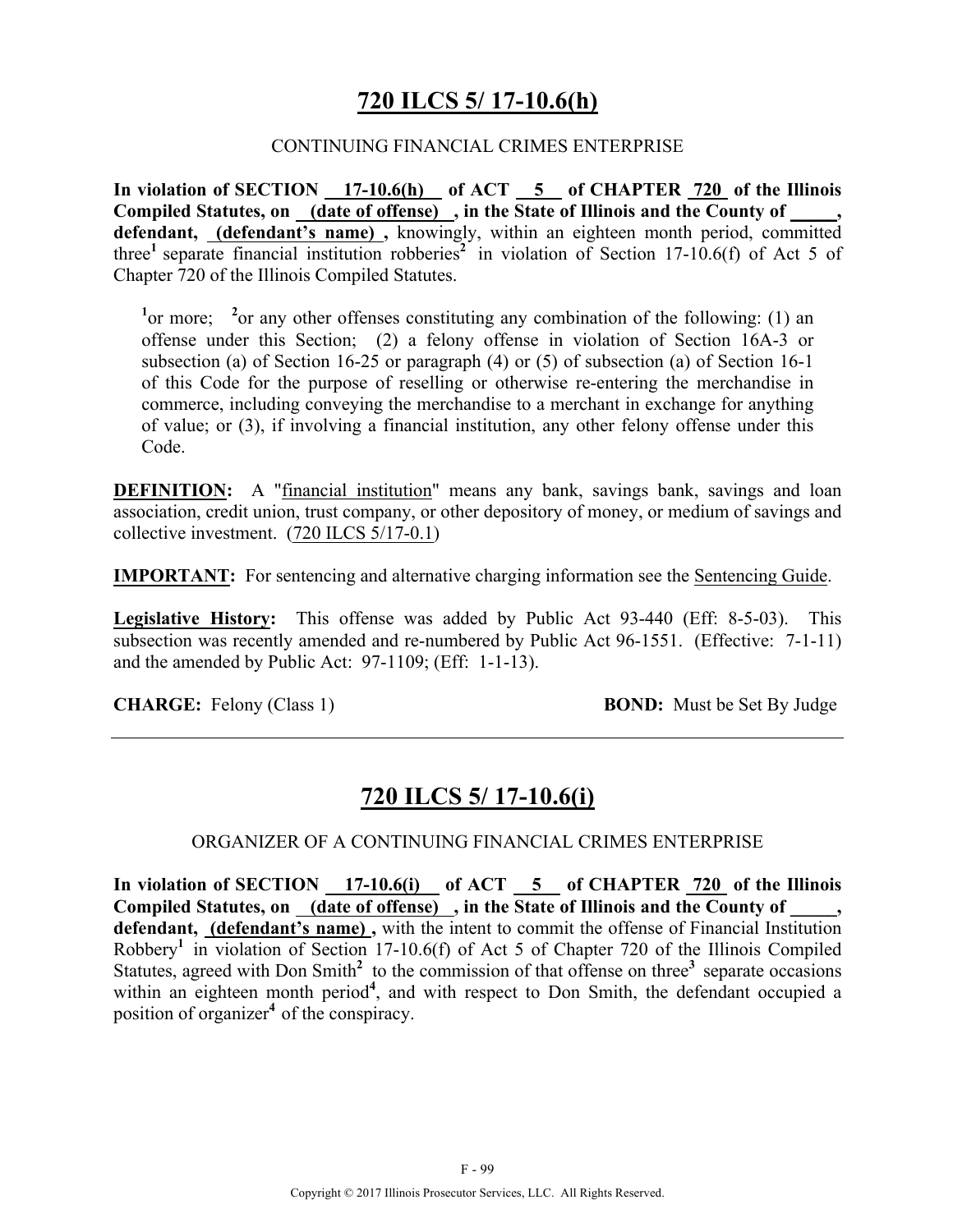<sup>1</sup> or any other Financial Institution Offense or if involving a financial institution, any other felony offense established under this Code; <sup>2</sup> or any other person; <sup>3</sup> or more; <sup>4</sup> or agrees with another person to the commission of any combination of the following offenses on 3 or more separate occasions within an 18-month period: (i) an offense under this Section; (ii) a felony offense in violation of Section 16A-3 or subsection (a) of Section 16-25 or paragraph (4) or (5) of subsection (a) of Section 16-1 of this Code for the purpose of reselling or otherwise re-entering the merchandise in commerce, including conveying the merchandise to a merchant in exchange for anything of value; or (iii), if involving a financial institution, any other felony offense under this Code; **<sup>4</sup>** or supervisor, financier or other position of management

**DEFINITION:** A "financial institution" means any bank, savings bank, savings and loan association, credit union, trust company, or other depository of money, or medium of savings and collective investment. (720 ILCS 5/17-0.1)

**IMPORTANT:** For sentencing and alternative charging information see the Sentencing Guide.

**Legislative History:** This offense was added by Public Act 93-440 (Eff: 8-5-03). This subsection was recently amended and re-numbered by Public Act 96-1551. (Effective: 7-1-11) and then amended by Public Act: 97-1109; (Eff: 1-1-13).

**CHARGE:** Felony (Class X) **BOND:** Must be Set By Judge

# **720 ILCS 5/ 17-11**

### ODOMETER FRAUD

In violation of SECTION 17-11 of ACT 5 of CHAPTER 720 of the Illinois Compiled Statutes, on (date of offense), in the State of Illinois and the County of defendant, (defendant's name), with the intent to defraud another, disconnected<sup>1</sup> the odometer of a 2008 Ford Falcon**<sup>2</sup>** with a vehicle registration number of 87654321 and in so doing acted with the intent to conceal**<sup>3</sup>** the actual miles driven by said Ford Falcon.

<sup>1</sup><sup>or</sup> reset, altered or caused to be disconnected, reset or altered; <sup>2</sup> <sup>2</sup> or any used motor vehicle or the hour meter of any used farm implement; <sup>3</sup> or change

**CHARGING NOTE:** Any person convicted of a second or subsequent offense under this Act is guilty of a Class 4 felony. The charging instrument must state prior conviction. See Appendix A for discussion.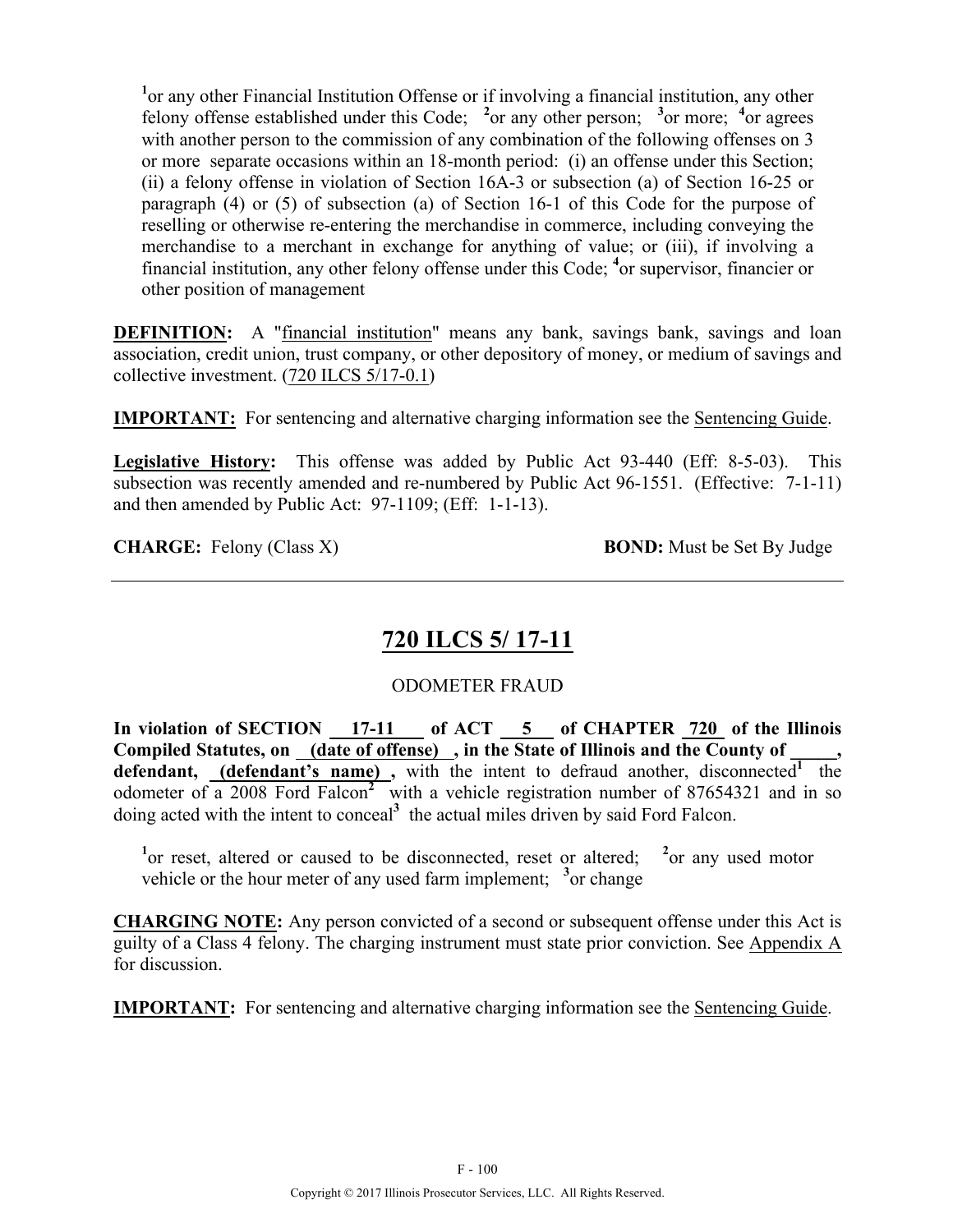**Legislative History:** Created - P.A. 84-1391 (September 18, 1986); Amended - P.A. 84-1438. This subsection was recently amended by Public Act 96-1551. (Effective: 7-1-11).

**CHARGE:** Misdemeanor (Class A) **BOND:** \$1,500

## **720 ILCS 5/ 17-11.2**

ILLEGAL INSTALLATION OF AN OBJECT IN A VEHICLE

**In violation of SECTION 17-11.2 of ACT 5 of CHAPTER 720 of the Illinois Compiled Statutes, on (date of offense) , in the State of Illinois and the County of \_\_\_\_\_,**  defendant, (defendant's name), for consideration, knowingly installed<sup>1</sup> in a 2012 Ford Falcon with a registration number of ABCD7777, a stereo speaker<sup>2</sup> in lieu of an air bag that was designed in accordance with federal safety regulations for that Ford Falcon as part of a vehicle inflatable restraint system.

<sup>1</sup><sup>or</sup> re-installed; <sup>2</sup><sup>or</sup> any object

**IMPORTANT:** For sentencing and alternative charging information see the Sentencing Guide.

**Legislative History:** This complaint was created by Public Act 92-809 (Eff: 1-1-03). Amended by P.A. 96-1551, eff. 7-1-11.

**CHARGE:** Misdemeanor (Class A) **BOND:** \$1,500

## **720 ILCS 5/ 17-11.5**

## TAMPERING WITH A FIRE**<sup>1</sup>** SYSTEM

In violation of SECTION 17-11.5 of ACT 5 of CHAPTER 720 of the Illinois Compiled Statutes, on (date of offense), in the State of Illinois and the County of, defendant, **(defendant's name)**, knowingly damaged<sup>2</sup> a fire system<sup>1</sup> located in the Smith Company, 444 W. Union St., Union City, Illinois.

<sup>1</sup> or security or life safety system; <sup>2</sup> or sabotaged, destroyed, or caused a permanent or temporary malfunction in any physical or electronic security.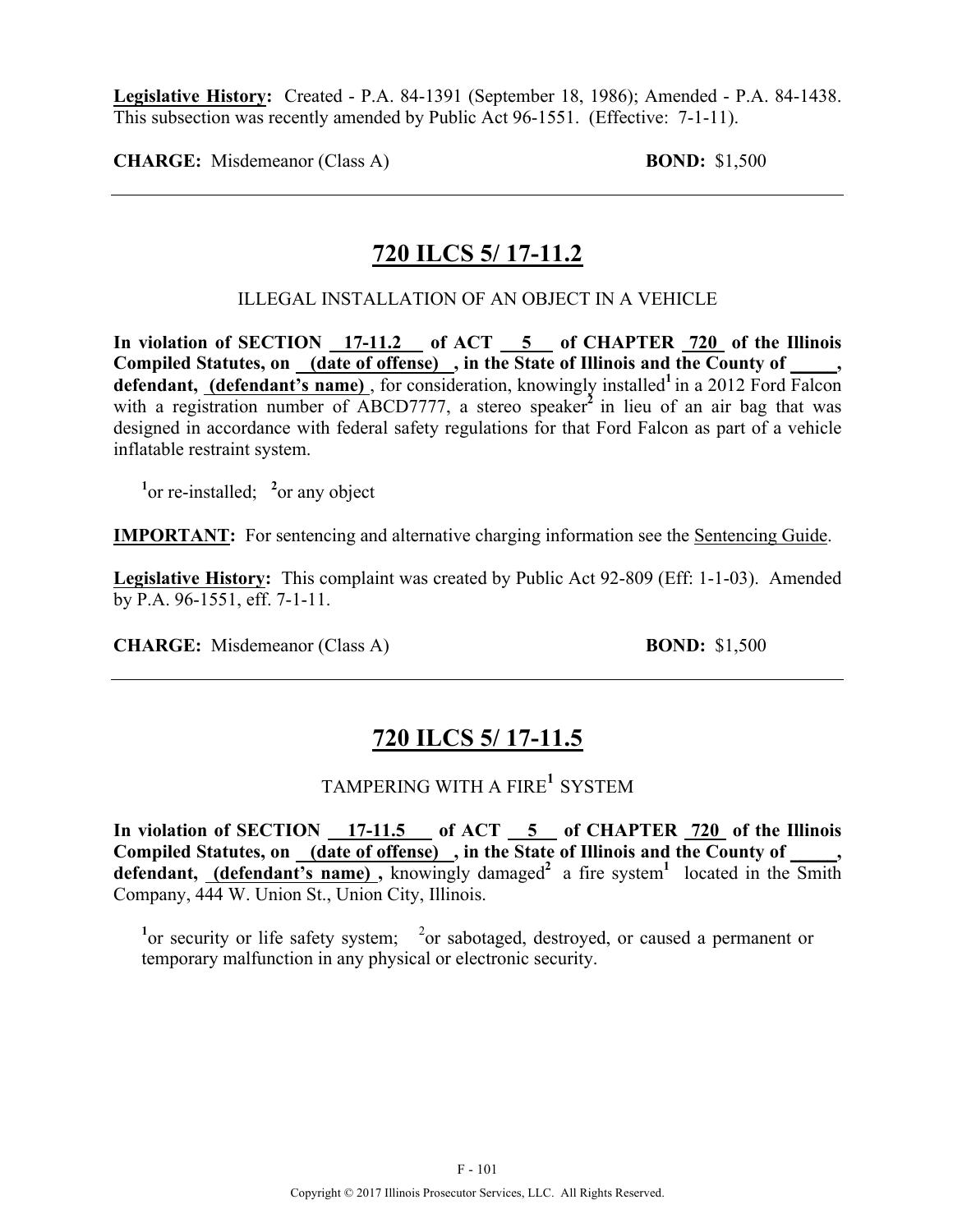**NOTE:** This subsection may be violated by damaging, sabotaging, destroying, or causing a permanent or temporary malfunction to any component part of any of these systems including, but not limited to, card readers, magnetic stripe readers, Wiegand card readers, smart card readers, proximity card readers, digital keypads, keypad access controls, digital locks, electromagnetic locks, electric strikes, electronic exit hardware, exit alarm systems, delayed egress systems, biometric access control equipment, intrusion detection systems and sensors, burglar alarm systems, wireless burglar alarms, silent alarms, duress alarms, hold-up alarms, glass break detectors, motion detectors, seismic detectors, glass shock sensors, magnetic contacts, closed circuit television (CCTV), security cameras, digital cameras, dome cameras, covert cameras, spy cameras, hidden cameras, wireless cameras, network cameras, IP addressable cameras, CCTV camera lenses, video cassette recorders, CCTV monitors, CCTV consoles, CCTV housings and enclosures, CCTV pan-and-tilt devices, CCTV transmission and signal equipment, wireless video transmitters, wireless video receivers, radio frequency (RF) or microwave components, or both, infrared illuminators, video motion detectors, video recorders, time lapse CCTV recorders, digital video recorders (DVRs), digital image storage systems, video converters, video distribution amplifiers, video time-date generators, multiplexers, switchers, splitters, fire alarms, smoke alarm systems, smoke detectors, flame detectors, fire detection systems and sensors, fire sprinklers, fire suppression systems, fire extinguishing systems, public address systems, intercoms, emergency telephones, emergency call boxes, emergency pull stations, telephone entry systems, video entry equipment, annunciators, sirens, lights, sounders, control panels and components, and all associated computer hardware, computer software, control panels, wires, cables, connectors, electromechanical components, electronic modules, fiber optics, filters, passive components, and power sources including batteries and back-up power supplies.

**IMPORTANT:** For sentencing and alternative charging information see the Sentencing Guide.

**Legislative History:** Created - P.A. 84-1391 (September 18, 1986); Amended - P.A. 84-1438. This subsection was recently amended and renumbered by Public Act 96-1551. (Effective: 7-1- 11).

**CHARGE:** Felony (Class 4) **BOND**: Must be Set by Judge

# **720 ILCS 5/ 17-24(a)(1)(A)**

### MAIL FRAUD

In violation of SECTION  $17-24(a)(1)$  of ACT  $-5$  of CHAPTER  $720$  of the Illinois **Compiled Statutes, on (date of offense) , in the State of Illinois and the County of \_\_\_\_\_,**  defendant, **(defendant's name)**, knowingly<sup>1</sup> devised<sup>2</sup> a scheme<sup>3</sup> to defraud<sup>4</sup> and with the intent to execute**<sup>5</sup>** such scheme,**<sup>3</sup>** placed in the Union City Post Office**<sup>6</sup>** a letter**<sup>7</sup>** to be delivered by the United States Post Office according to the directions on the letter.**<sup>7</sup>**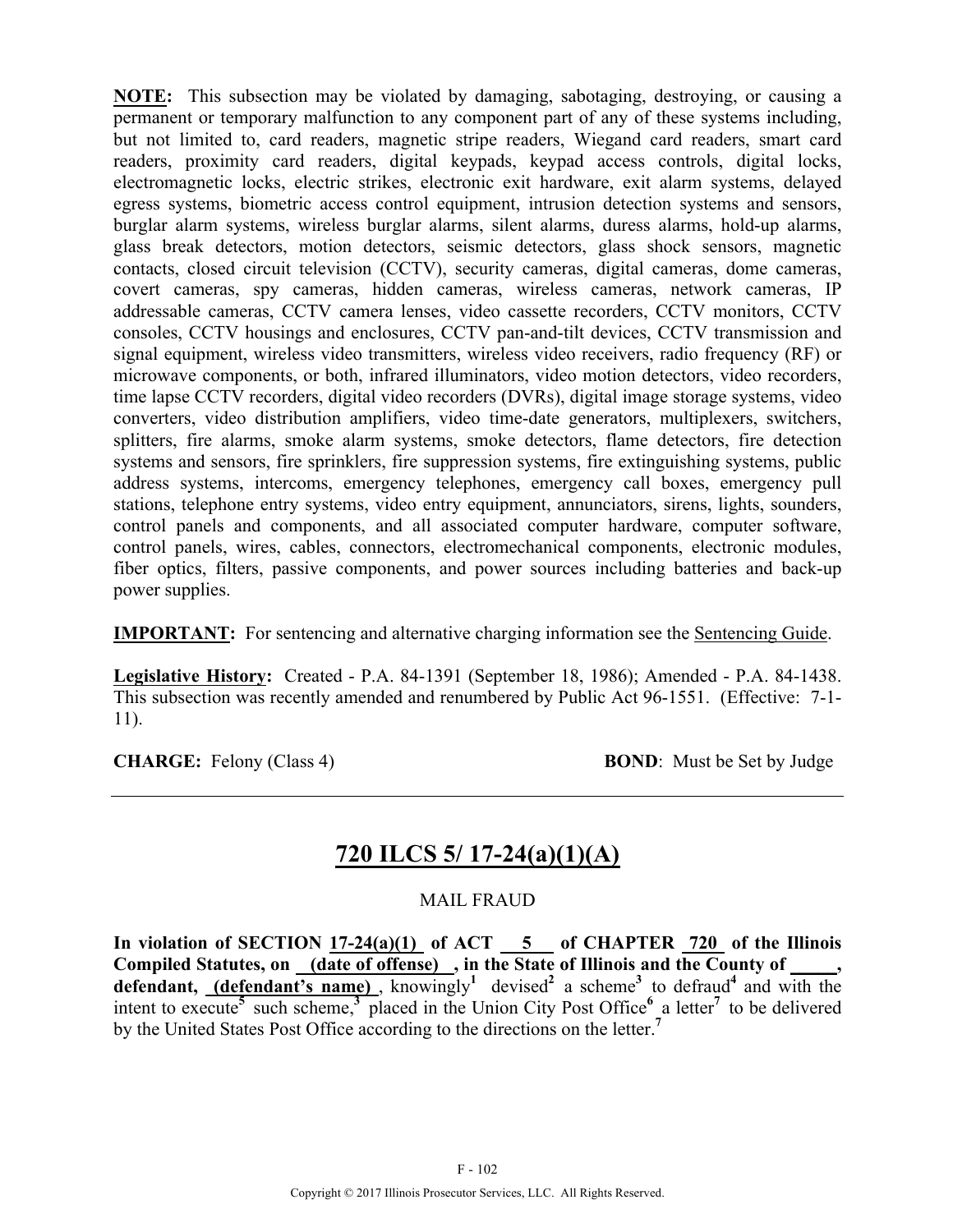<sup>1</sup><sup>or</sup> intentionally or recklessly; <sup>2</sup><sub>or</sub> intended to devise; <sup>3</sup><sub>or</sub> artifice; <sup>4</sup><sub>or</sub> to obtain money or property by means of false representations or promises, or to sell, dispose of, loan, exchange, alter, give away, distribute, supply, or furnish or procure for unlawful use any counterfeit obligation, security, or other article, or anything represent to be or intimated or held out to be such a counterfeit or spurious article; <sup>6</sup> or authorized depository for mail matter within this state;  $6$  to attempt to execute;  $7$  or any matter or thing.

**NOTE:** This subsection may be also violated when the defendant (B) Deposits or causes to be deposited in this State any matter or thing to be sent or delivered by mail or by private or commercial carrier, according to the direction on the matter or thing. (C) Takes or receives from mail or from a private or commercial carrier any such matter or thing at the place at which it is directed to be delivered by the person to whom it is addressed. (D) Knowingly causes any such matter or thing to be delivered by mail or by private or commercial carrier, according to the direction on the matter or thing.

**IMPORTANT:** For sentencing and alternative charging information see the Sentencing Guide.

**Legislative History:** Created by Public Act 91-228 (Eff: 1-1-00). Renumbered § 17-24 and amended by P.A. 92-16. Amended by 93-440; 96-1000; and 96-1551, eff. 7-1-11.

**CHARGE:** Felony (Class 1) **BOND:** Must be Set by Judge

# **720 ILCS 5/ 17-24(b)(1)(A)**

### WIRE FRAUD

In violation of SECTION  $17-24(b)(1)(A)$  of ACT  $\overline{\phantom{0}5}$  of CHAPTER 720 of the Illinois Compiled Statutes, on (date of offense), in the State of Illinois and the County of, **defendant, (defendant's name) ,** knowingly**<sup>1</sup>** devised**<sup>2</sup>** a scheme**3** to defraud**<sup>4</sup>** by means of false promises<sup>5</sup> and for the purpose of executing this scheme<sup>3</sup> transmitted<sup>6</sup> from within Illinois<sup>7</sup> an electronic impulse<sup>8</sup> by means of wire.<sup>9</sup>

<sup>1</sup><sup>or</sup> intentionally or recklessly; <sup>2</sup><sup>or</sup> intended to devise; <sup>3</sup><sup>or</sup> artifice; <sup>4</sup><sup>or</sup> obtain money or property; <sup>5</sup> or false representations or false pretenses; <sup>6</sup> or caused to be transmitted; <sup>7</sup> or so that the transmission is received by a person within this State or so that the transmission may be accessed by a person within this State; **<sup>8</sup>** or writings, signals, pictures, sounds or electric impulses; <sup>9</sup> or by radio or television communications;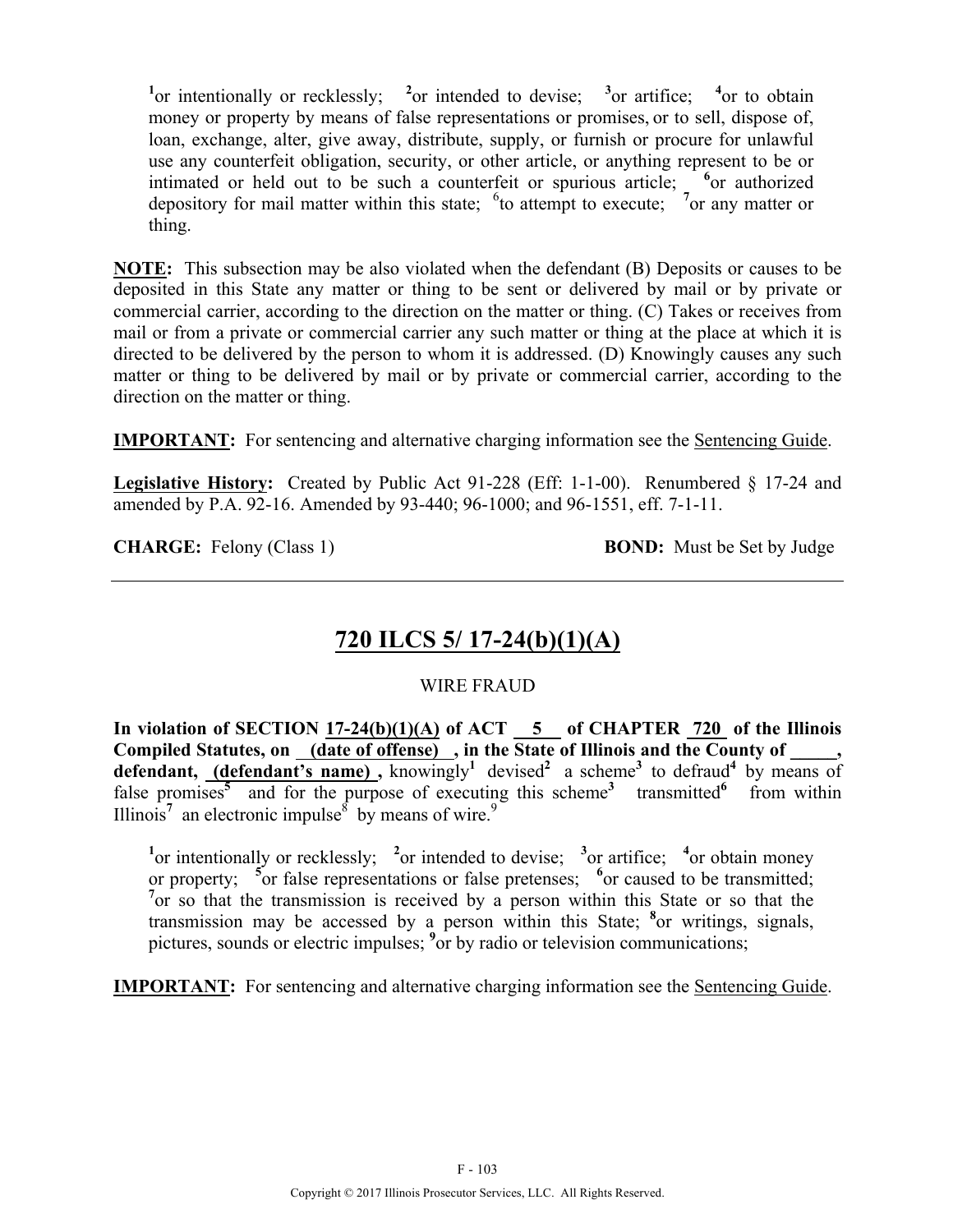**Legislative History:** Created by Public Act 91-228 (Eff: 1-1-00). Renumbered § 17-24 and amended by P.A. 92-16. Amended by 93-440; 96-1000; and 96-1551, eff. 7-1-11.

**CHARGE:** Felony (Class 1) **BOND:** Must be Set by Judge

## **720 ILCS 5/ 17-30**

UNLAWFUL SALE OF HOUSEHOLD APPLIANCES

**In violation of SECTION 17-30 of ACT 5 of CHAPTER 720 of the Illinois Compiled Statutes, on (date of offense) , in the State of Illinois and the County of \_\_\_\_\_,**  defendant, (defendant's name), knowingly and with the intent to deceive<sup>1</sup> another, kept for sale, within a commercial context<sup>2</sup> a refrigerator<sup>3</sup> of a value in excess of \$1,000 with a missing<sup>4</sup> manufacturer's identification number.

<sup>1</sup><sub>or</sub> defraud; <sup>2</sup> any commercial context; <sup>3</sup> or any household appliance; <sup>4</sup> or defaced, obliterated or otherwise altered

**NOTE:** Violation of this Section is a Class 4 felony if the value of the appliance or appliances exceeds \$1,000 and a Class B Misdemeanor if the value of the appliance or appliances is \$1,000 or less. See the Sentencing Guide.

**IMPORTANT**: For sentencing and alternative charging information see the Sentencing Guide.

**Legislative History:** Created - P.A. 83-1010 (July 1, 1984); Amended - P.A. 83-1362 and 87- 435.

**CHARGE:** Felony (Class 4) **BOND:** Must be Set by Judge

## **720 ILCS 5/ 17-31**

FALSE STATEMENT FOR PURPOSE OF PROCURING CREDIT CARD**<sup>3</sup>**

In violation of SECTION 17-31 of ACT 5 of CHAPTER 720 of the Illinois Compiled Statutes, on (date of offense), in the State of Illinois and the County of **defendant, (defendant's name),** made<sup>1</sup> a written false statement respecting his identity,<sup>2</sup> being a credit card**<sup>3</sup>** application, wherein he falsely identified himself as Don Smith, knowing it was false and with the intent that it be relied on for the purpose of procuring the issuance of a Krell Credit Card, $3$  a copy of the credit card<sup>3</sup> application is attached hereto and made a part hereof by reference thereto. **4**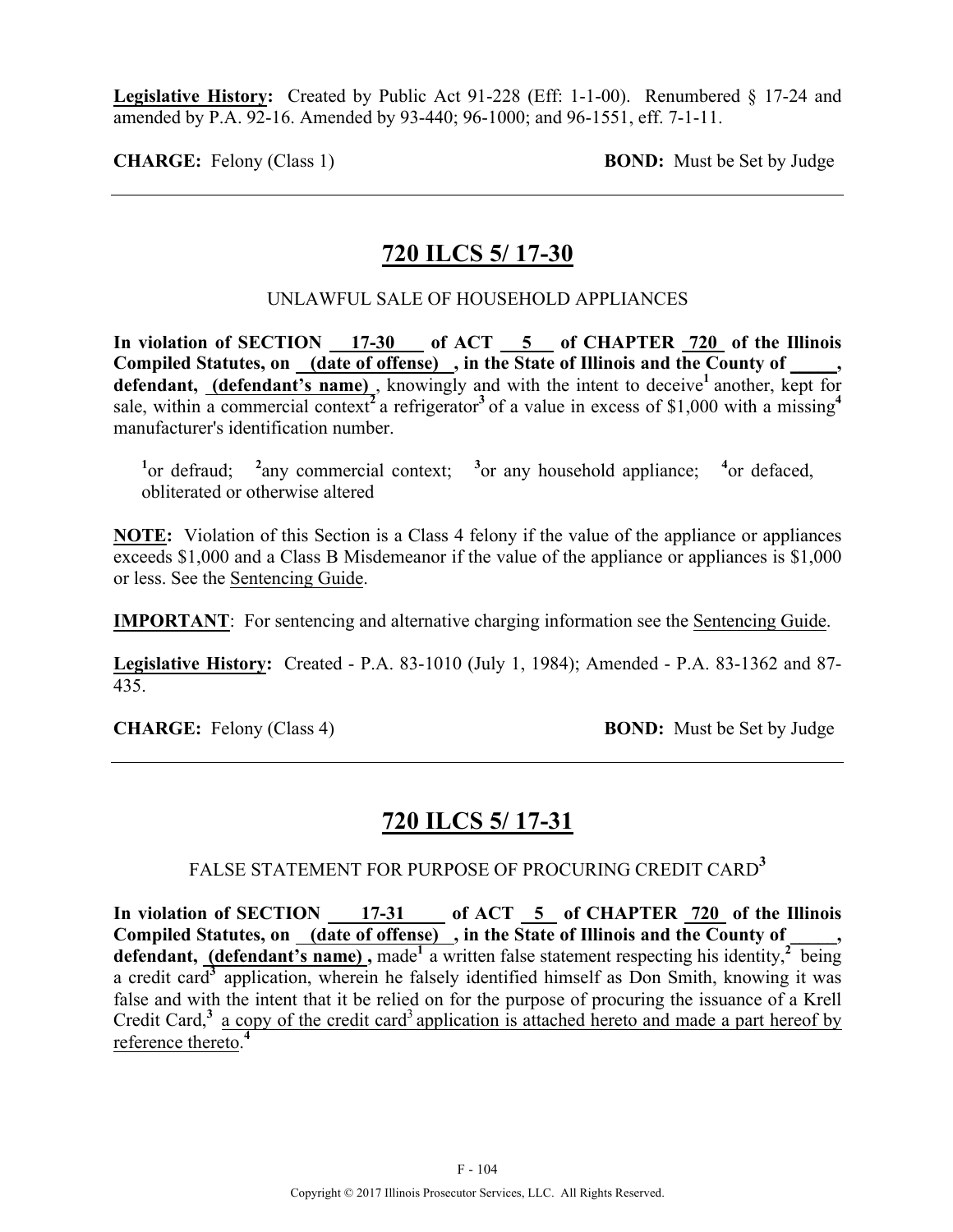<sup>1</sup> or caused to be made, either directly or indirectly;  $\lambda$ <sup>2</sup> his address or his employment, or that of any other person, firm or corporation;  $3\sigma$  debit card;  $4$ although not indispensable to the validity of the complaint, a copy of the written false statement should be attached to the complaint if it is available. If unavailable at time the complaint is drafted, the false written statement should be described in as much detail as possible and the underlined words set forth above should be omitted.

**CHARGING NOTE:** Any person convicted of a second or subsequent offense under this Act is guilty of a Class 3 felony. The charging instrument must state prior conviction. See Appendix A for discussion.

**IMPORTANT:** For sentencing and alternative charging information see the Sentencing Guide.

**Legislative History:** Created - P.A. 78-777 (October 1, 1973); Amended - P.A. 84-486 and 90- 189. This subsection was recently re-numbered by Public Act 96-1551. (Effective: 7-1-11).

**CHARGE:** Felony (Class 4) **BOND:** Must be Set by Judge

# **720 ILCS 5/ 17-32(a)**

# POSSESSION OF THE IDENTIFICATION CARD<sup>1</sup> OF ANOTHER

**In violation of SECTION 17-32(a) of ACT 250 of CHAPTER 720 of the Illinois**  Compiled Statutes, on (date of offense), in the State of Illinois and the County of defendant, (defendant's name), with the intent to defraud, possessed a check guarantee card, which was issued by the Union City Bank to Don Smith, without the authority of Don Smith or the Union City Bank.

<sup>1</sup> or key card or identification card for cash dispensing machines.

**CHARGING NOTES: (1)** Any person convicted of a second or subsequent offense under this Subdivision 25 is guilty of a Class 3 felony. For purposes of this Section, an offense is considered a second or subsequent offense if, prior to his or her conviction of the offense, the offender has at any time been convicted under this Subdivision 25, or under any prior Act, or under any law of the United States or of any state relating to credit card or debit card offenses. See Appendix A for discussion. (720 ILCS 5/17-48) **(2)** A person who, within any 12-month period, violates subsection (a) of this Section at the same time or consecutively with respect to 3 or more cards, each the property of different account holders is guilty of a Class 4 felony. A person convicted under subsection (a) of this Section, when the value of property so obtained, in a single transaction or in separate transactions within any 90-day period, exceeds \$150 is guilty of a Class 4 felony.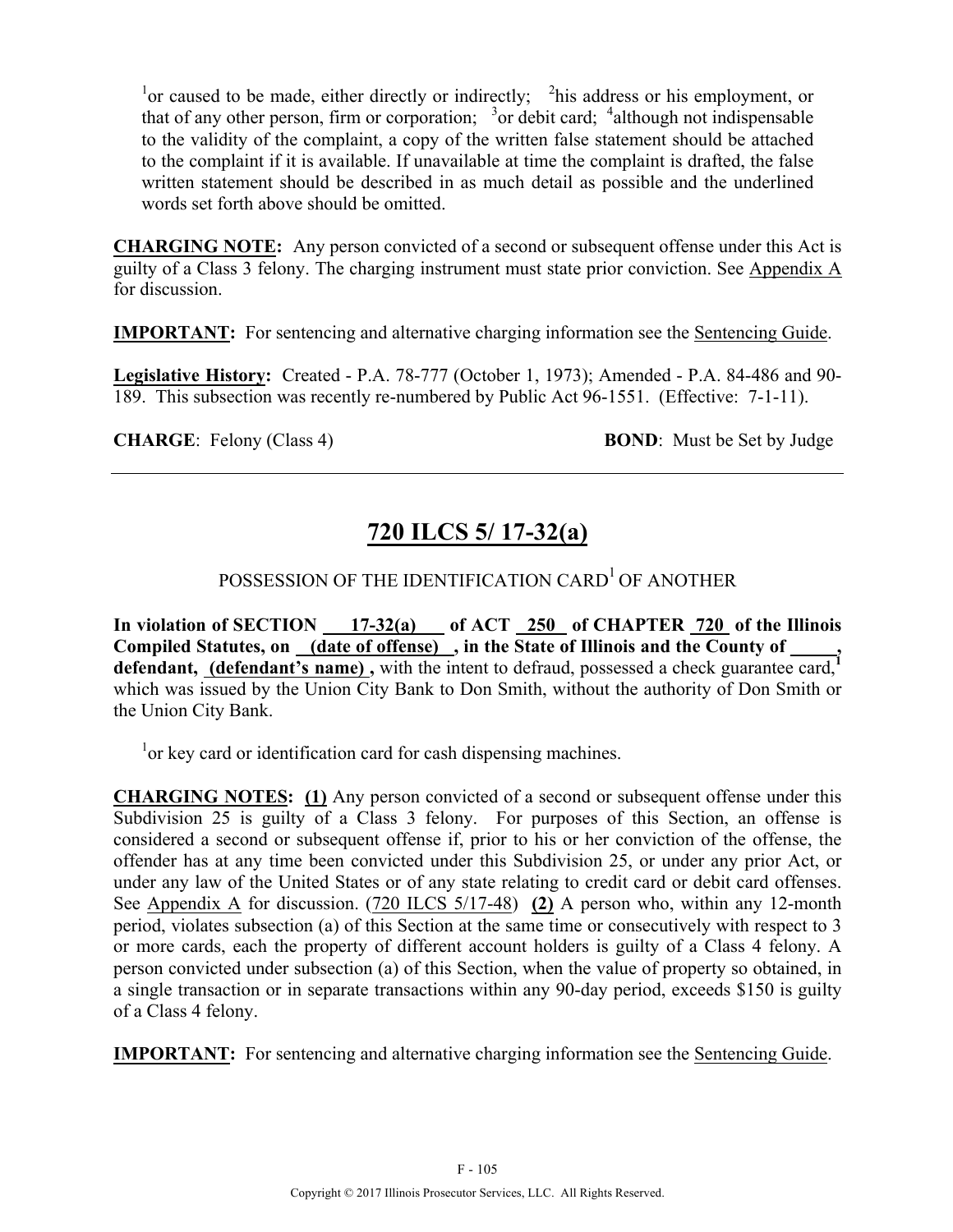**Legislative History:** Created - P.A. 78-777 (October 1, 1973); Amended - P.A. 84-486 and 90- 189. This subsection was recently re-numbered by Public Act 96-1551. (Effective: 7-1-11).

**CHARGE**: Misdemeanor (Class A) **BOND**: \$1500

# **720 ILCS 5/ 17-32(b)**

## POSSESSION OF THE CREDIT CARD<sup>1</sup> OF ANOTHER

In violation of SECTION 17-32(b) of ACT 250 of CHAPTER 720 of the Illinois Compiled Statutes, on <u>(date of offense)</u>, in the State of Illinois and the County of \_\_\_\_, **defendant, (defendant's name) ,** received a Krell Credit Card,**<sup>1</sup>** number XXXX, of Don Smith, the cardholder, from the person**<sup>2</sup>** of Don Smith without the consent of Don Smith.

 $\frac{1}{1}$  or debit card;  $\frac{2}{1}$  or the possession, custody, or control.

**NOTE:** This offense may also be committed if the defendant, with knowledge that the card has been so acquired, receives the credit card or debit card with the intent to use it or to sell it, or to transfer it to a person other than the issuer or the cardholder.

**NOTE:** The trier of fact may infer that a person who has in his or her possession or under his or her control 2 or more such credit cards or debit cards each issued to a cardholder other than himself or herself has violated this Section.

**CHARGING NOTES:** A person who, in any 12-month period, violates subsection (b) of this Section with respect to 3 or more credit cards or debit cards each issued to a cardholder other than himself or herself is guilty of a Class 3 felony. Any person convicted of a second or subsequent offense under this Subdivision 25 is guilty of a Class 3 felony. For purposes of this Section, an offense is considered a second or subsequent offense if, prior to his or her conviction of the offense, the offender has at any time been convicted under this Subdivision 25, or under any prior Act, or under any law of the United States or of any state relating to credit card or debit card offenses. See Appendix A for discussion. (720 ILCS 5/17-48)

**IMPORTANT:** For sentencing and alternative charging information see the Sentencing Guide.

**Legislative History:** Created - P.A. 78-777 (October 1, 1973); Amended - P.A. 84-486 and 90- 189. This subsection was recently re-numbered by Public Act 96-1551. (Effective: 7-1-11).

**CHARGE**: Felony (Class 4) **BOND**: Must be Set by Judge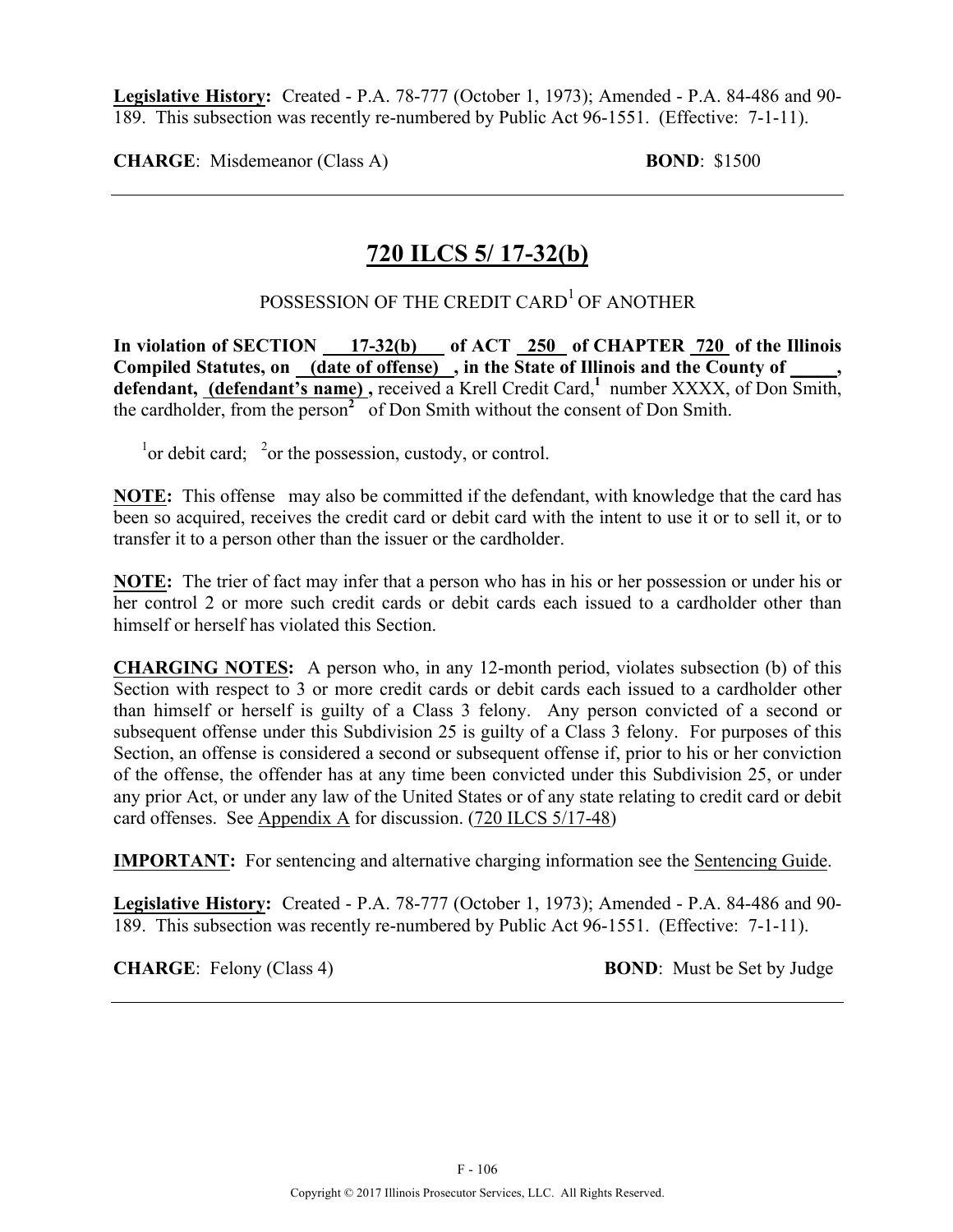## **720 ILCS 5/ 17-33**

### RECEIVING LOST OR MISLAID CREDIT CARD<sup>1</sup>

In violation of SECTION 17-33 of ACT 5 of CHAPTER 720 of the Illinois **Compiled Statutes, on (date of offense) , in the State of Illinois and the County of \_\_\_\_\_, defendant, (defendant's name) ,** received a Krell Credit Card,**<sup>1</sup>** number XXXX, of Don Smith, the cardholder, knowing it to have been lost or mislaid, and retained possession of the credit card<sup>1</sup> with the intent to sell it<sup>2</sup> to a person other than the cardholder.<sup>3</sup>

<sup>1</sup> or debit card; <sup>2</sup> or with the intent to use it, or transfer it to a person other than the issuer or the cardholder;  $3$  or the issuer

**CHARGING NOTES:** A person who, in a single transaction, violates this Section with respect to 3 or more credit cards or debit cards, each issued to different cardholders other than him, is guilty of a Class 3 felony. See Sentencing Guide for discussion. Any person convicted of a second or subsequent offense under this Act is guilty of a Class 3 felony. The charging instrument must state prior conviction. See Appendix A for discussion. (720 ILCS 5/17-48)

**IMPORTANT:** For sentencing and alternative charging information see the Sentencing Guide.

**Legislative History:** Created - P.A. 78-777 (October 1, 1973); Amended - P.A. 84-486 and 90- 189. This subsection was recently re-numbered by Public Act 96-1551. (Effective: 7-1-11).

**CHARGE:** Felony (Class 4) **BOND:** Must be Set by Judge

## **720 ILCS 5/ 17-34**

### SALE OF ANOTHER'S CREDIT CARD**<sup>1</sup>** WITHOUT ISSUER'S CONSENT

In violation of SECTION 17-34 of ACT 5 of CHAPTER 720 of the Illinois Compiled Statutes, on (date of offense), in the State of Illinois and the County of defendant, **(defendant's name)**, a person other than the issuer, Krell Oil Company, Inc., knowingly and unlawfully sold to Sam Smith a Krell credit card,**<sup>1</sup>** number XXXX, without the consent of the issuer.

1 or debit card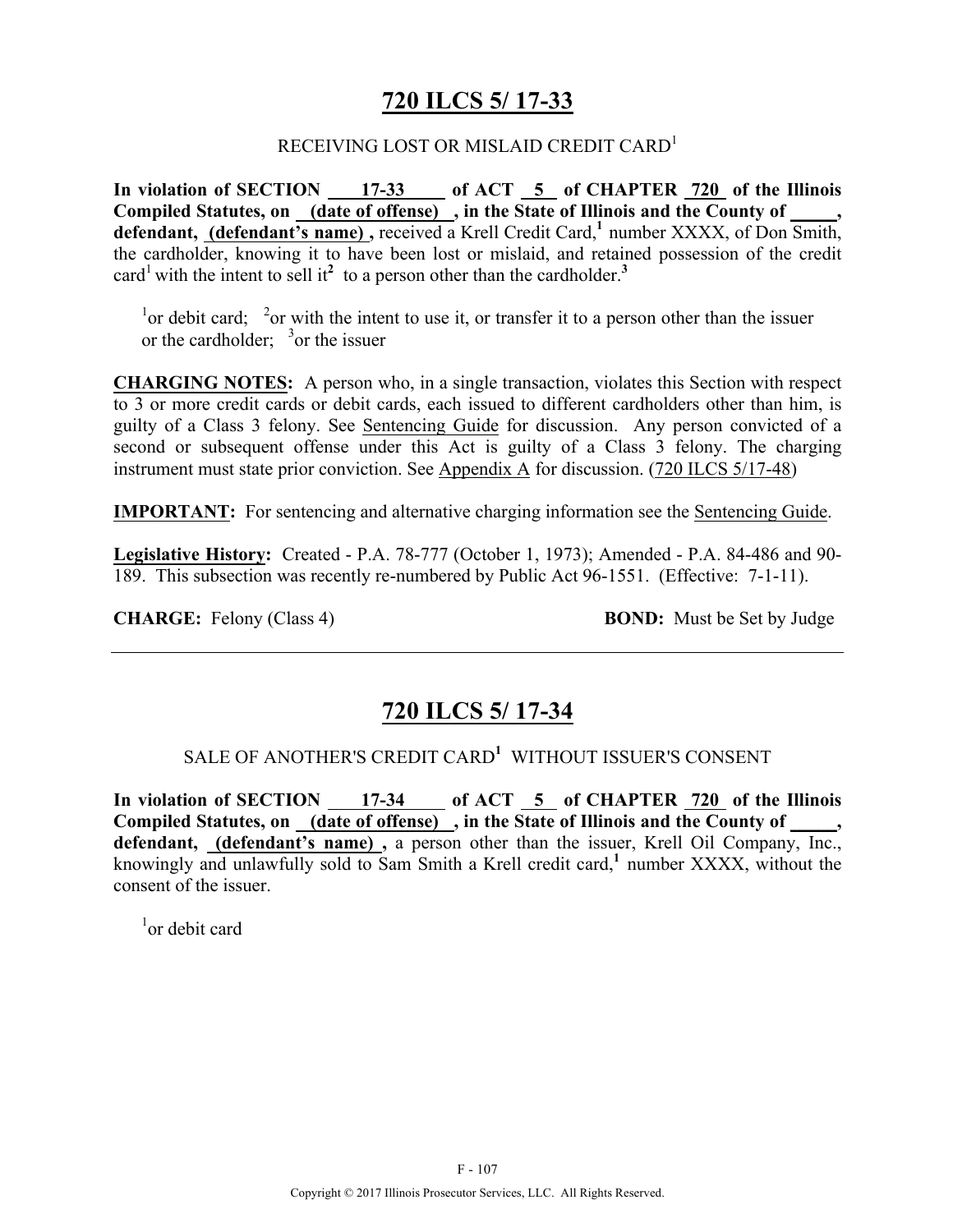**CHARGING NOTES: (1)** A person who, in a single transaction, makes a sale prohibited by this Section with respect to 3 or more credit cards or debit cards each issued to different cardholders is guilty of a Class 3 felony, and bond must be set by Judge. See Sentencing Guide for discussion. **(2)** Any person convicted of a second or subsequent offense under this Subdivision 25 is guilty of a Class 3 felony. For purposes of this Section, an offense is considered a second or subsequent offense if, prior to his or her conviction of the offense, the offender has at any time been convicted under this Subdivision 25, or under any prior Act, or under any law of the United States or of any state relating to credit card or debit card offenses. (720 ILCS 5/ 17-48) **(3)** A person who knowingly purchases a credit card or debit card from a person other than the issuer, without the consent of the issuer, is guilty of a Class 4 felony.

**IMPORTANT:** For sentencing and alternative charging information see the Sentencing Guide.

**Legislative History:** Created - P.A. 78-777 (October 1, 1973); Amended - P.A. 84-486 & 90- 189. This subsection was recently re-numbered by Public Act 96-1551. (Effective: 7-1-11).

**CHARGE:** Felony (Class 4) **BOND:** Must be Set by Judge

# **720 ILCS 5/ 17-35**

## OBTAINING CREDIT CARD**<sup>2</sup>** AS SECURITY FOR DEBT WITH INTENT TO DEFRAUD

In violation of SECTION 17-35 of ACT 5 of CHAPTER 720 of the Illinois Compiled Statutes, on (date of offense), in the State of Illinois and the County of defendant, (defendant's name), with the intent to defraud the issuer,<sup>1</sup> Krell Oil Company, Inc., obtained control over a Krell credit card,**<sup>2</sup>** number XXXX, as a security for a debt.**<sup>3</sup>**

<sup>1</sup> or a person providing a item or items of value, or any other person; <sup>2</sup> or debit card; <sup>3</sup> specify particulars of debt if known

**CHARGING NOTE:** Any person convicted of a second or subsequent offense under this Subdivision 25 is guilty of a Class 3 felony. For purposes of this Section, an offense is considered a second or subsequent offense if, prior to his or her conviction of the offense, the offender has at any time been convicted under this Subdivision 25, or under any prior Act, or under any law of the United States or of any state relating to credit card or debit card offenses. (720 ILCS 5/17-48)

**IMPORTANT:** For sentencing and alternative charging information see the Sentencing Guide.

**Legislative History:** Created - P.A. 78-777 (October 1, 1973); Amended - P.A. 84-486 and 90- 189. This subsection was recently re-numbered by Public Act 96-1551. (Effective: 7-1-11).

**CHARGE:** Felony (Class 4) **BOND:** Must be Set by Judge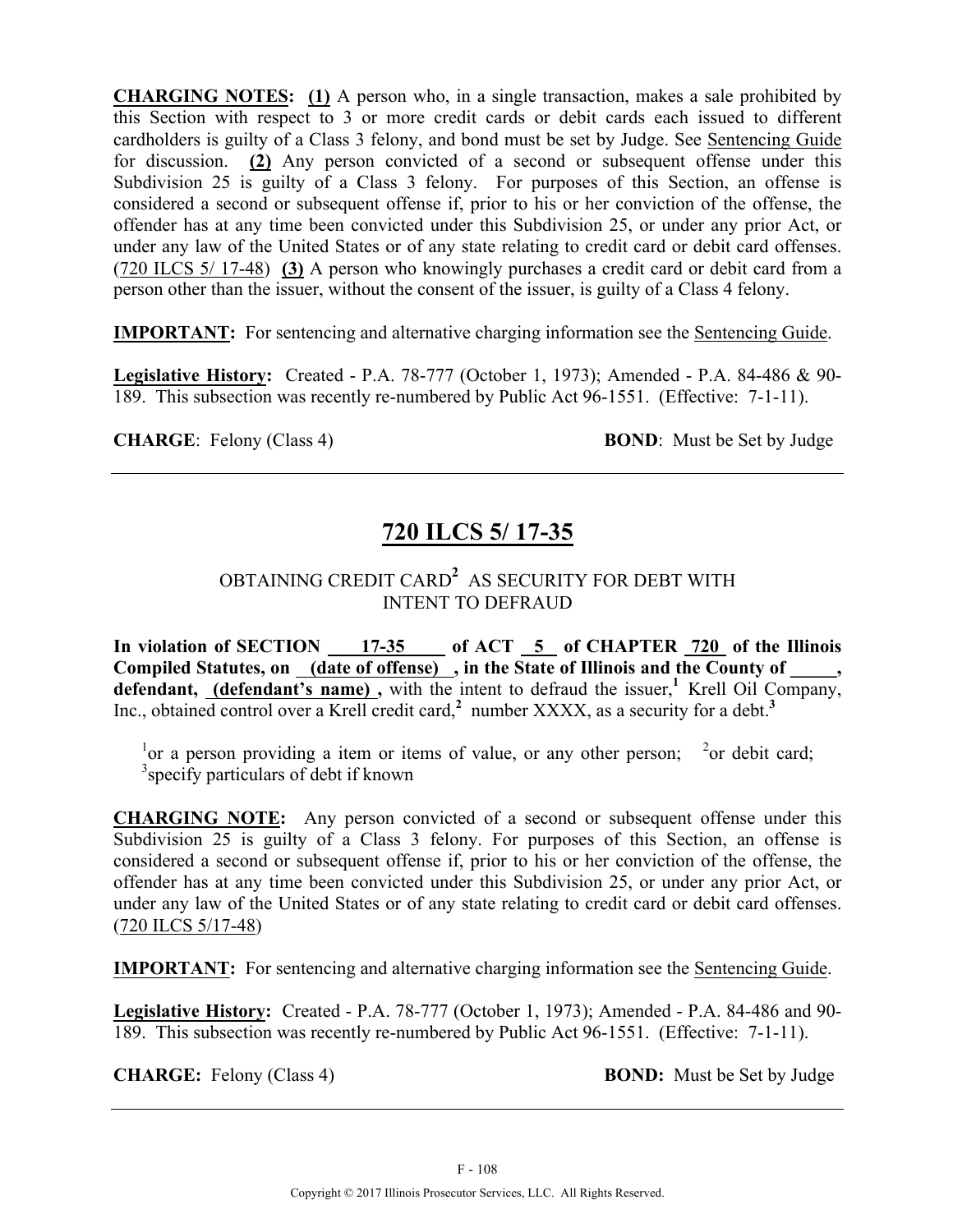# **720 ILCS 5/ 17-35**

#### TRANSFER OF CREDIT CARD**<sup>3</sup>** AS SECURITY FOR DEBT WITH INTENT TO DEFRAUD

**In violation of SECTION 17-35 of ACT 5 of CHAPTER 720 of the Illinois**  Compiled Statutes, on <u>(date of offense)</u>, in the State of Illinois and the County of defendant, (defendant's name), with the intent to defraud the issuer,<sup>1</sup> Krell Oil Company, Inc., transferred<sup>2</sup> over a Krell credit card,<sup>3</sup> number XXX to Don Smith, as security for a debt.<sup>4</sup>

<sup>1</sup> or person providing an item or items of value, or any other person; <sup>2</sup> or conveyed or gave control; <sup>3</sup>or debit card; <sup>4</sup> specify particulars of debt if known

**CHARGING NOTE:** Any person convicted of a second or subsequent offense under this Subdivision 25 is guilty of a Class 3 felony. For purposes of this Section, an offense is considered a second or subsequent offense if, prior to his or her conviction of the offense, the offender has at any time been convicted under this Subdivision 25, or under any prior Act, or under any law of the United States or of any state relating to credit card or debit card offenses. (720 ILCS 5/17-48)

**IMPORTANT:** For sentencing and alternative charging information see the Sentencing Guide.

**Legislative History:** This subsection was recently re-numbered by Public Act 96-1551. (Effective: 7-1-11).

**CHARGE:** Felony (Class 4) **BOND:** Must be Set by Judge

## **720 ILCS 5/ 17-36**

#### UNLAWFUL USE OF CREDIT CARD**<sup>2</sup>**

In violation of SECTION 17-36 of ACT 5 of CHAPTER 720 of the Illinois Compiled Statutes, on <u>(date of offense)</u>, in the State of Illinois and the County of \_\_\_\_, defendant, **(defendant's name)**, with the intent to defraud the issuer,<sup>1</sup> Krell Oil Company, Inc., used a Krell credit card,<sup>2</sup> number XX, which he knew was revoked<sup>3</sup> for the purpose of obtaining goods,**<sup>4</sup>**18.2 gallons of gasoline, having a total value not exceeding \$300.00.**<sup>5</sup>**

<sup>1</sup> or a person providing money, goods, property, service or anything else of value, or any other person;  $\frac{2}{3}$  or debit card;  $\frac{3}{3}$  or a credit card or debit card obtained or retained in violation of this Act, or without the cardholder's consent; or a credit card or debit card which he knew was counterfeited, forged, or expired;  $4 \text{ or money}$ , property, services or anything else of value;  $5$ if the value of the item(s) obtained exceeds \$300.00 in any six month period, the offense is then classified as a Class 3 felony. See Sentencing Guide for discussion.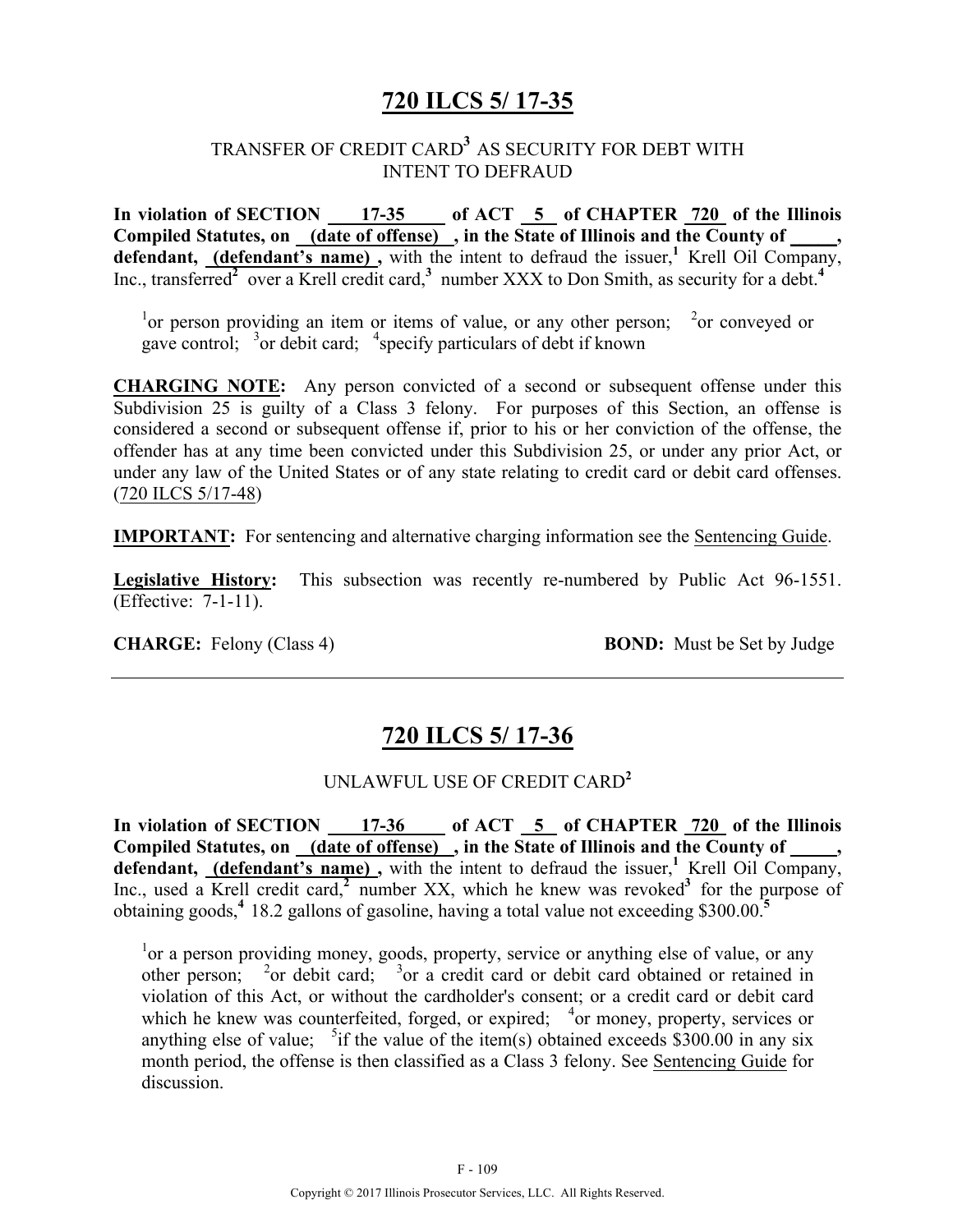**CHARGING NOTE:** Any person convicted of a second or subsequent offense under this Subdivision 25 is guilty of a Class 3 felony. For purposes of this Section, an offense is considered a second or subsequent offense if, prior to his or her conviction of the offense, the offender has at any time been convicted under this Subdivision 25, or under any prior Act, or under any law of the United States or of any state relating to credit card or debit card offenses. (720 ILCS 5/17-48)

**IMPORTANT:** For sentencing and alternative charging information see the **Sentencing Guide**.

**Legislative History:** Created - P.A. 78-777 (October 1, 1973); Amended - P.A. 84-486 & 90- 189. This subsection was recently re-numbered by Public Act 96-1551. (Effective: 7-1-11).

**CHARGE:** Felony (Class 4) **BOND:** Must be Set by Judge

# **720 ILCS 5/ 17-36**

#### UNLAWFUL USE OF CREDIT CARD**<sup>4</sup>**

In violation of SECTION 17-36 of ACT 5 of CHAPTER 720 of the Illinois Compiled Statutes, on <u>(date of offense)</u>, in the State of Illinois and the County of \_\_\_\_, defendant, (defendant's name), with the intent to defraud the issuer,<sup>1</sup> Krell Oil Company, Inc., obtained goods,**<sup>2</sup>** four (4) B.F. Badrich whitewall tires, size B 78-14, having a total value exceeding \$300.00,<sup>3</sup> by representing without the consent of the cardholder, Don Smith, that he was the holder of Krell credit card,**<sup>4</sup>** number XXX issued to Don Smith.**<sup>5</sup>**

<sup>1</sup> or a person providing money, goods, property, services or anything else of value, or any other person; <sup>2</sup>or money, property, services or anything else of value; <sup>3</sup> if the value of the item(s) obtained does not exceed \$300.00 in any six month period, the offense is classified as a Class 4 felony. See Sentencing Guide for discussion;  $4$  or debit card;  $5$  or by representing that he is the holder of a card and such card has not, in fact, been issued

**CHARGING NOTE:** Any person convicted of a second or subsequent offense under this Subdivision 25 is guilty of a Class 3 felony. For purposes of this Section, an offense is considered a second or subsequent offense if, prior to his or her conviction of the offense, the offender has at any time been convicted under this Subdivision 25, or under any prior Act, or under any law of the United States or of any state relating to credit card or debit card offenses. (720 ILCS 5/17-48)

**IMPORTANT:** For sentencing and alternative charging information see the Sentencing Guide.

**Legislative History:** his subsection was recently re-numbered by Public Act 96-1551. (Effective: 7-1-11).

**CHARGE:** Felony (Class 3) **BOND:** Must be Set by Judge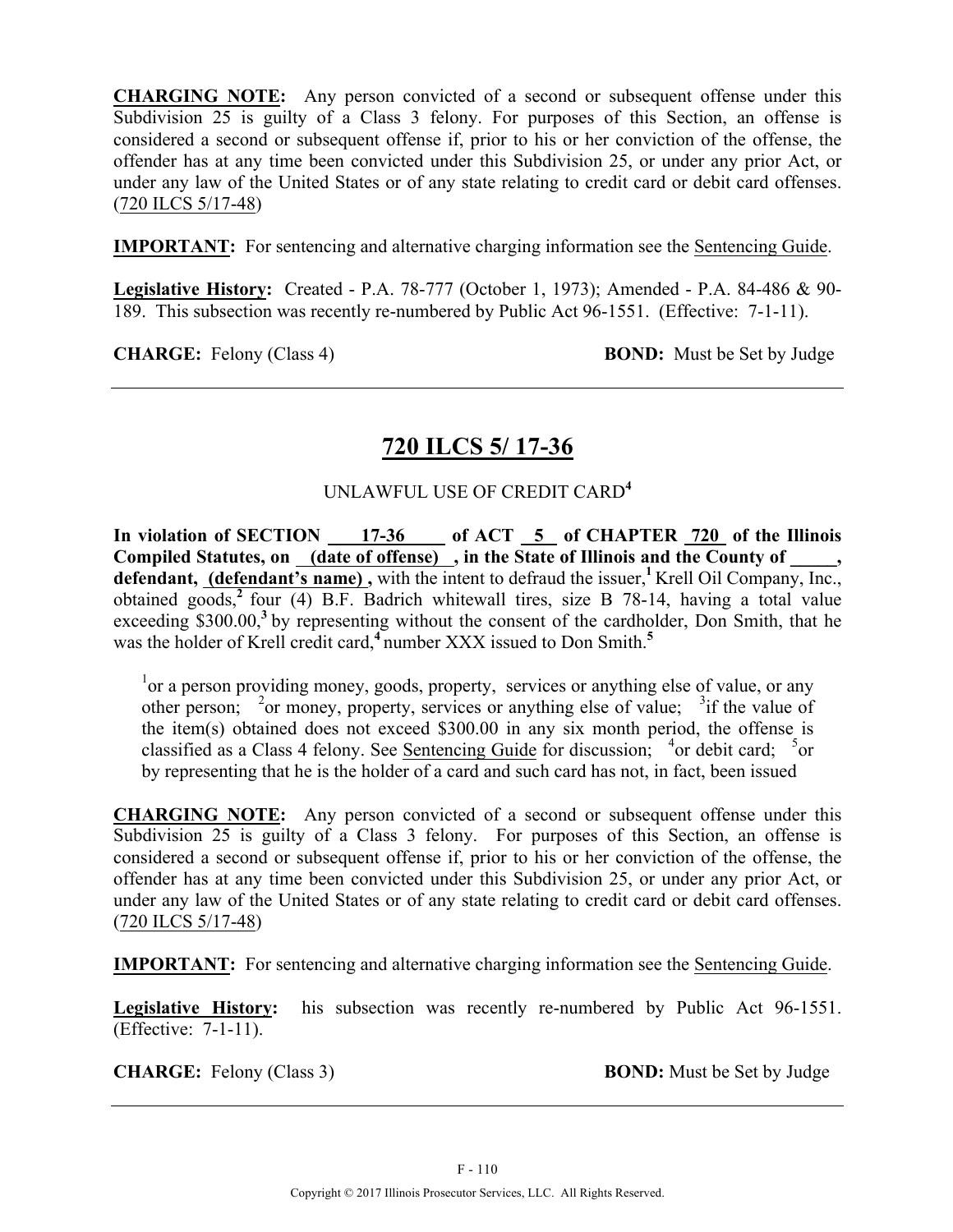## **720 ILCS 5/ 17-37**

#### UNLAWFUL USE OF CREDIT CARD**<sup>1</sup>**

In violation of SECTION 17-37 of ACT 5 of CHAPTER 720 of the Illinois **Compiled Statutes, on (date of offense) , in the State of Illinois and the County of \_\_\_\_\_,**  defendant, (defendant's name), a Krell credit card<sup>1</sup> holder,<sup>2</sup> with the intent to defraud the issuer,<sup>3</sup> Krell Oil Company, Inc., obtained goods,<sup>4</sup> 16.7 gallons of gasoline and one quart of oil, having a total value not exceeding \$300.00,<sup>5</sup> by using Krell credit card,<sup>1</sup> number XX, which had been issued to him, in that, at the time of the purchase, he knew the credit card<sup>1</sup> was revoked.**<sup>7</sup>**

<sup>1</sup> or debit card; <sup>2</sup> the holder of any credit card or debit card; <sup>3</sup> or a person providing money, goods, property, services or anything of value, or any other person; <sup>4</sup> or property, services or anything of value; <sup>5</sup> if the value of all the items exceeds \$300.00 in any six month period, the offense is classified as a Class 3 felony and bond must be set by Judge. See Sentencing Guide for discussion; <sup>6</sup> or allowing another person to use a credit card or debit card issued to him. (See following complaint); <sup>7</sup> the act(s) which constitutes the "intent to defraud" should be spelled out in detail

**CHARGING NOTE:** Any person convicted of a second or subsequent offense under this Subdivision 25 is guilty of a Class 3 felony. For purposes of this Section, an offense is considered a second or subsequent offense if, prior to his or her conviction of the offense, the offender has at any time been convicted under this Subdivision 25, or under any prior Act, or under any law of the United States or of any state relating to credit card or debit card offenses. (720 ILCS 5/17-48)

**IMPORTANT:** For sentencing and alternative charging information see the Sentencing Guide.

**Legislative History:** This subsection was recently re-numbered by Public Act 96-1551. (Effective: 7-1-11).

**CHARGE:** Felony (Class 4) **BOND:** Must be Set by Judge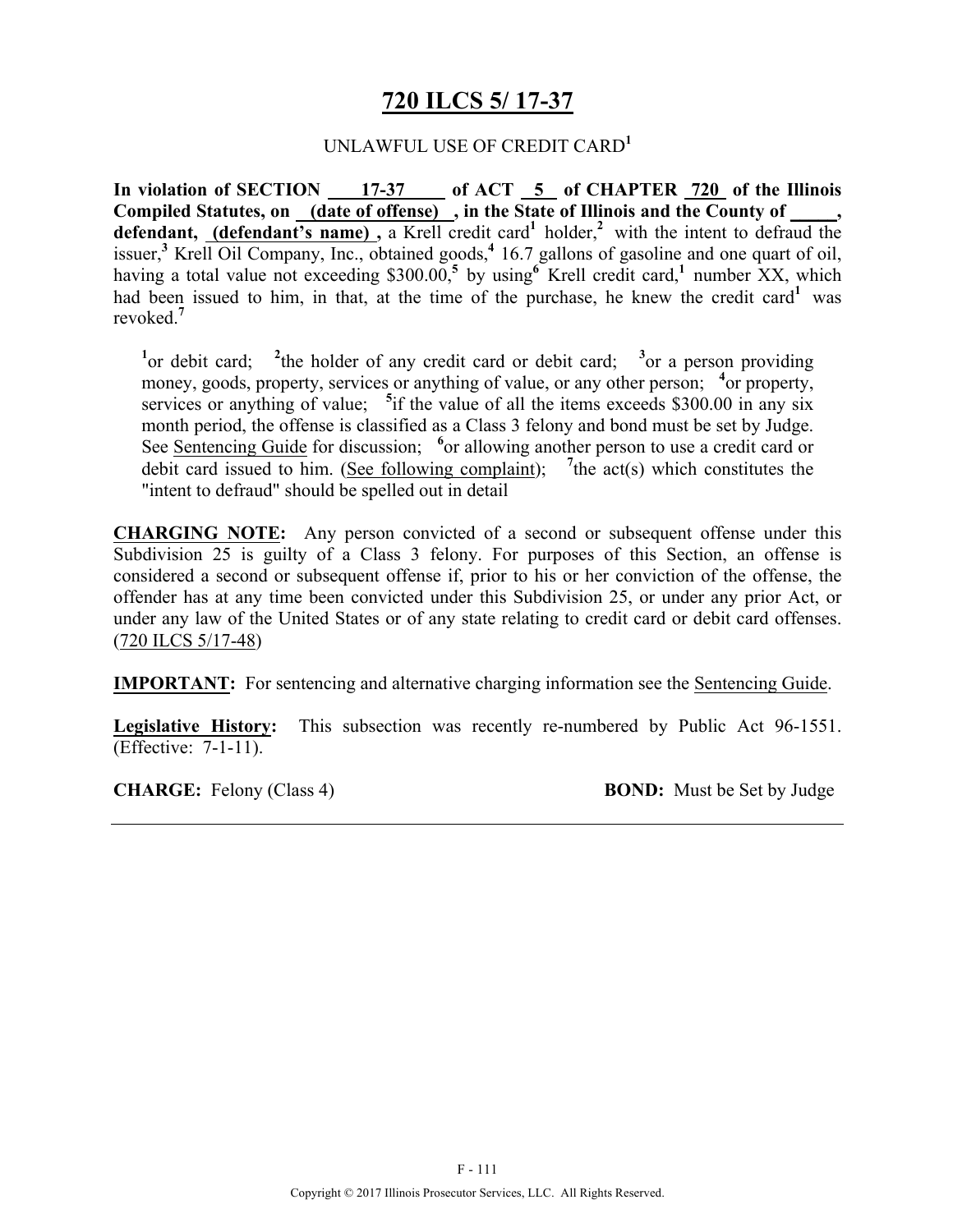## **720 ILCS 5/ 17-38(a)**

#### UNLAWFUL USE OF ACCOUNT NUMBERS**<sup>1</sup>**

In violation of SECTION 17-38(a) of ACT 5 of CHAPTER 720 of the Illinois **Compiled Statutes, on (date of offense) , in the State of Illinois and the County of \_\_\_\_\_,**  defendant, **(defendant's name)**, with the intent to defraud the issuer,<sup>2</sup> Krell Oil Company, Inc., utilized an account number maintained by Krell Oil Company, Inc. to obtain \$130.**<sup>3</sup>**

<sup>1</sup> or code; <sup>2</sup> or a person providing an item or items of value, or any person; <sup>3</sup> or code or entered information on a record of charge form with the intent to obtain an item or items of value.

**CHARGING NOTES: (1)** A defendant is guilty of a Class 4 felony if the value of the item or items of value obtained does not exceed \$150 in any 6-month period; and is guilty of a Class 3 felony if the value exceeds \$150 in any 6-month period. **(2)** Any person convicted of a second or subsequent offense under this Subdivision 25 is guilty of a Class 3 felony. For purposes of this Section, an offense is considered a second or subsequent offense if, prior to his or her conviction of the offense, the offender has at any time been convicted under this Subdivision 25, or under any prior Act, or under any law of the United States or of any state relating to credit card or debit card offenses. (720 ILCS 5/17-48)

**IMPORTANT:** For sentencing and alternative charging information see the Sentencing Guide.

**Legislative History:** This subsection was recently re-numbered by Public Act 96-1551. (Effective: 7-1-11).

**CHARGE:** Felony (Class 4) **BOND:** Must be Set by Judge

# **720 ILCS 5/ 17-38(b)**

## UNLAWFUL USE OF ACCOUNT NUMBERS**<sup>1</sup>**

In violation of SECTION 17-38(b) of ACT 5 of CHAPTER 720 of the Illinois Compiled Statutes, on (date of offense), in the State of Illinois and the County of defendant, **(defendant's name)**, with the intent to defraud the issuer,<sup>2</sup> Krell Oil Company, Inc., possessed record of charge forms bearing the printed impression of a credit card issued by Krell Oil Company.

<sup>1</sup> or code; <sup>2</sup> or a person providing an item or items of value, or any person;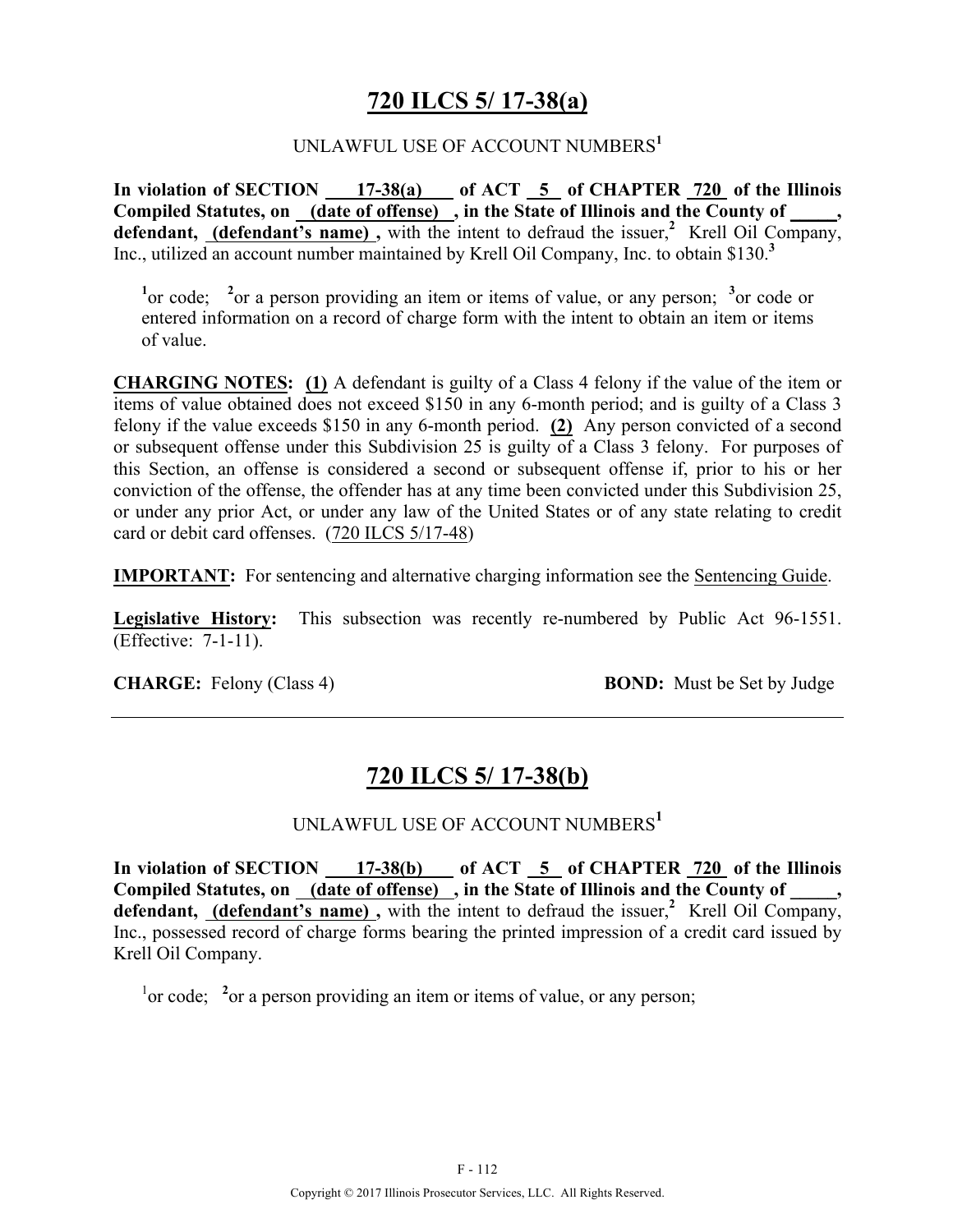**CHARGING NOTE:** Any person convicted of a second or subsequent offense under this Subdivision 25 is guilty of a Class 3 felony. For purposes of this Section, an offense is considered a second or subsequent offense if, prior to his or her conviction of the offense, the offender has at any time been convicted under this Subdivision 25, or under any prior Act, or under any law of the United States or of any state relating to credit card or debit card offenses. (720 ILCS 5/17-48)

**IMPORTANT:** For sentencing and alternative charging information see the **Sentencing Guide**.

**Legislative History:** This subsection was recently re-numbered by Public Act 96-1551. (Effective: 7-1-11).

**CHARGE:** Felony (Class 4) **BOND:** Must be Set by Judge

## **720 ILCS 5/ 17-39**

#### RECEIVING GOODS IN VIOLATION OF CREDIT CARD AND DEBIT CARD ACT

In violation of SECTION 17-39 of ACT 5 of CHAPTER 720 of the Illinois **Compiled Statutes, on (date of offense) , in the State of Illinois and the County of \_\_\_\_\_,**  defendant, (defendant's name), received goods<sup>1</sup> having a total value in excess of \$150.00,<sup>2</sup> being a Russian Muskrat coat and matching Russian Muskrat hat, which goods<sup>1</sup> were obtained in violation of Section 17-41 of the this Act,**<sup>3</sup>** knowing that the goods had been so obtained.**<sup>4</sup>**

<sup>1</sup> or money, property, services or anything else of value; <sup>2</sup> if the value of the item(s) obtained does not exceed \$150.00 in any six month period, the offense is classified as a Class A misdemeanor and bond is \$1,500. See Sentencing Guide for discussion;  $3$ any section of this Act dealing with offenses involving Credit or Debit Cards; <sup>4</sup>or under such circumstances as would reasonably induce him to believe that it was so obtained

**CHARGING NOTE:** Any person convicted of a second or subsequent offense under this Subdivision 25 is guilty of a Class 3 felony. For purposes of this Section, an offense is considered a second or subsequent offense if, prior to his or her conviction of the offense, the offender has at any time been convicted under this Subdivision 25, or under any prior Act, or under any law of the United States or of any state relating to credit card or debit card offenses. (720 ILCS 5/17-48)

**IMPORTANT:** For sentencing and alternative charging information see the Sentencing Guide.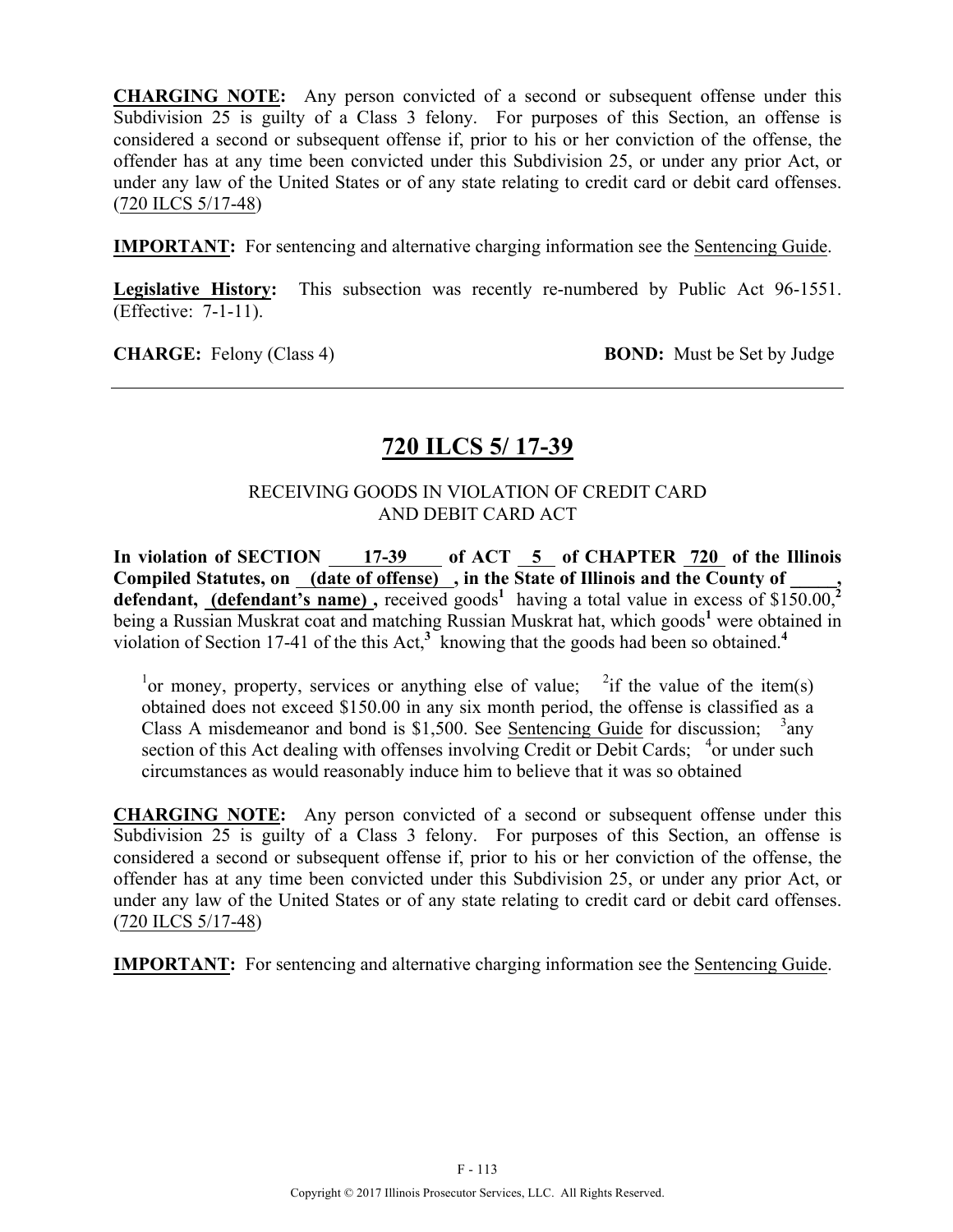**Legislative History:** Created - P.A. 78-777 (October 1, 1973); Amended - P.A. 84-486. This subsection was recently re-numbered by Public Act 96-1551. (Effective: 7-1-11).

**CHARGE:** Felony (Class 4) **BOND:** Must be Set by Judge  $(See<sup>2</sup> above)$ 

## **720 ILCS 5/ 17-40**

# SIGNING CREDIT CARD**<sup>2</sup>** OF ANOTHER

In violation of SECTION 17-40 of ACT 5 of CHAPTER 720 of the Illinois Compiled Statutes, on (date of offense), in the State of Illinois and the County of **defendant, (defendant's name) ,** a person other than the cardholder, Don Smith, and with the intent to defraud the purported issuer,<sup>1</sup> Krell Oil Company, Inc., signed a Krell credit card,<sup>2</sup> bearing the name of Don Smith.

<sup>1</sup> or a person providing money, goods, property, services or anything else of value, or any person; <sup>2</sup>any credit card or debit card or purported credit card or debit card.

**CHARGING NOTE:** Any person convicted of a second or subsequent offense under this Subdivision 25 is guilty of a Class 3 felony. For purposes of this Section, an offense is considered a second or subsequent offense if, prior to his or her conviction of the offense, the offender has at any time been convicted under this Subdivision 25, or under any prior Act, or under any law of the United States or of any state relating to credit card or debit card offenses. (720 ILCS 5/17-48)

**IMPORTANT:** For sentencing and alternative charging information see the Sentencing Guide.

**Legislative History:** This subsection was recently re-numbered by Public Act 96-1551. (Effective: 7-1-11).

**CHARGE:** Felony (Class 4) **BOND:** Must be Set by Judge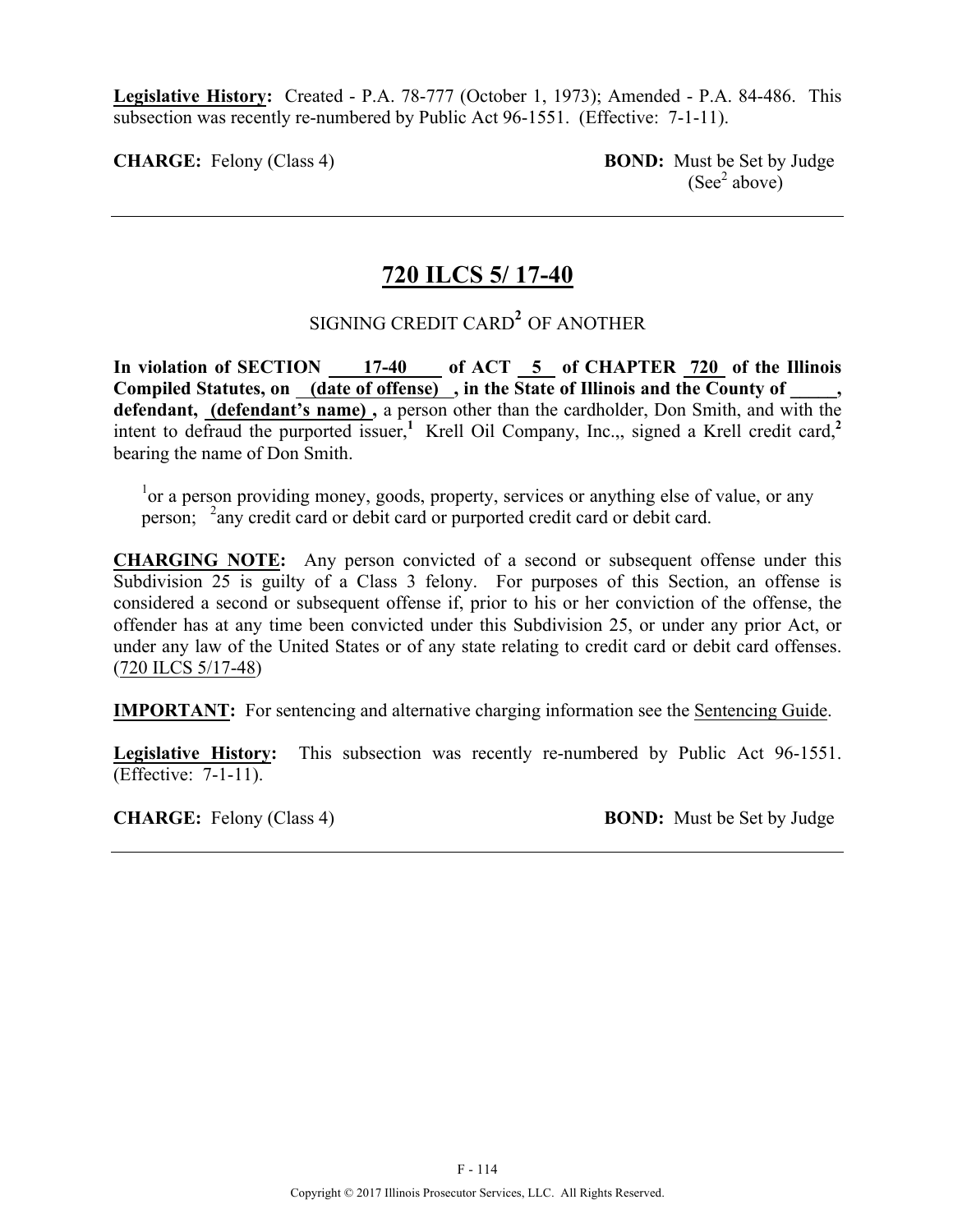# **720 ILCS 5/ 17-41(a)(i)**

#### ALTERATION OF CREDIT CARD**<sup>3</sup>**

In violation of SECTION 17-41(a)(i) ACT 5 of CHAPTER 720 of the Illinois Compiled Statutes, on (date of offense), in the State of Illinois and the County of, **defendant, (defendant's name) ,** with the intent to defraud Krell Oil Company, Inc., the purported issuer,<sup>1</sup> altered a Krell credit card<sup>2</sup> bearing the name John Jacobs in that the number of the credit card,**<sup>3</sup>** XXX was altered to read YYY and the expiration date of 12-08 was altered to 12-18, a copy of the altered credit card<sup>3</sup> is attached hereto and made a part hereof by reference thereto. **4**

 $1$ <sup>1</sup> or a person providing an item or items of value, or any other person;  $2$  any credit card or debit card or purported credit card or debit card;  $3$  or debit card;  $4$ <sup>4</sup> although not indispensable to the validity of the complaint, a copy of the altered credit card should be attached to the complaint if it is available. If unavailable at the time the complaint is drafted, the altered credit card should be described in as much detail as possible and the underlined words set forth above should be omitted.

**NOTE:** This subsection may also be violation when the defendant, with the intent to defraud either the Card issuer or a person providing an item or items of value, possesses a credit card or debit care or a purported credit card or debit card with the knowledge that the same has been altered.

**CHARGING NOTE:** Any person convicted of a second or subsequent offense under this Subdivision 25 is guilty of a Class 3 felony. For purposes of this Section, an offense is considered a second or subsequent offense if, prior to his or her conviction of the offense, the offender has at any time been convicted under this Subdivision 25, or under any prior Act, or under any law of the United States or of any state relating to credit card or debit card offenses. (720 ILCS 5/17-48)

**IMPORTANT:** For sentencing and alternative charging information see the Sentencing Guide.

**Legislative History:** Created - P.A. 78-777 (October 1, 1973); Amended - P.A. 84-486. This complaint was recently amended and re-numbered by Public Act 96-1551; Eff: 7-1-11.

**CHARGE:** Felony (Class 4) **BOND:** Must be Set by Judge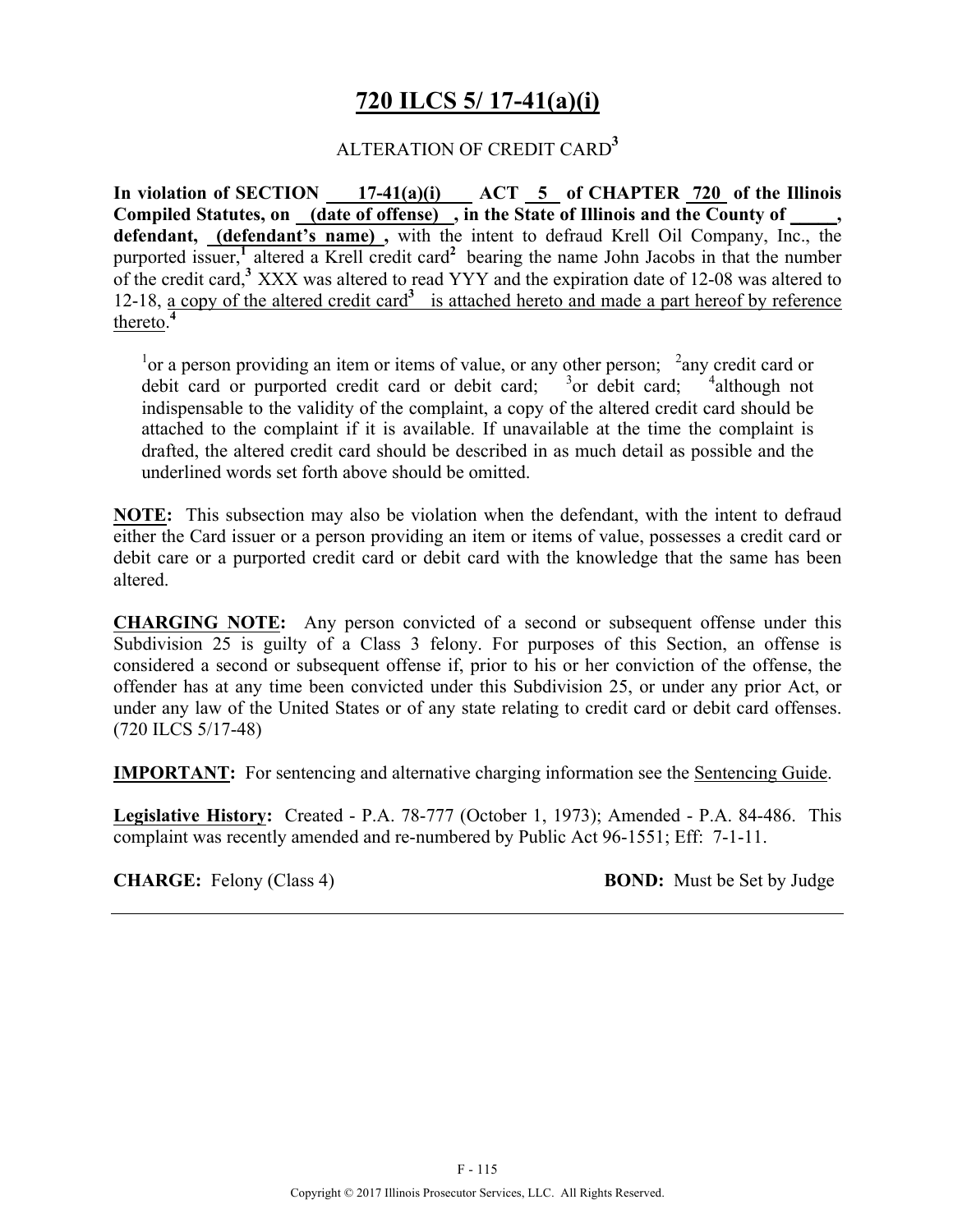# **720 ILCS 5/ 17-41(a)(ii)**

#### COUNTERFEITING CREDIT CARD**<sup>2</sup>**

In violation of SECTION 17-41(a)(ii) of ACT 5 of CHAPTER 720 of the Illinois Compiled Statutes, on <u>(date of offense)</u>, in the State of Illinois and the County of \_\_\_\_, defendant, (defendant's name), with the intent to defraud the purported issuer,<sup>1</sup> Krell Oil Company, Inc. counterfeited<sup>3</sup> a credit card<sup>2</sup> which purported to be Krell credit card<sup>2</sup> number XX, bearing the name of Don Smith and the expiration date of 12-10, a copy of the altered credit card**<sup>2</sup>** is attached hereto and made a part hereof by reference thereto.**<sup>4</sup>**

<sup>1</sup> or a person providing money, goods, property, services or anything else of value, or any other person; <sup>2</sup> or a debit card; <sup>3</sup> or possessed or delivered credit card or debit card with the knowledge that the card had been counterfeited;  $4 \sec$  footnote<sup>4</sup> on prior page for discussion of necessity of attaching item

**CHARGING NOTE:** Any person convicted of a second or subsequent offense under this Subdivision 25 is guilty of a Class 3 felony. For purposes of this Section, an offense is considered a second or subsequent offense if, prior to his or her conviction of the offense, the offender has at any time been convicted under this Subdivision 25, or under any prior Act, or under any law of the United States or of any state relating to credit card or debit card offenses. (720 ILCS 5/17-48)

**IMPORTANT:** For sentencing and alternative charging information see the Sentencing Guide.

**Legislative History:** Created - P.A. 78-777 (October 1, 1973); Amended - P.A. 84-486. This complaint was recently re-numbered by Public Act 96-1551; Eff: 7-1-11.

**CHARGE:** Felony (Class 3) **BOND:** Must be Set by Judge

## **720 ILCS 5/ 17-42**

#### POSSESSION OF INCOMPLETE CREDIT CARD**<sup>1</sup>**

In violation of SECTION 17-42 of ACT 5 of CHAPTER 720 of the Illinois **Compiled Statutes, on (date of offense)**, in the State of Illinois and the County of **defendant, (defendant's name) ,** a person other than the cardholder, possessed an incomplete Krell credit card,<sup>2</sup> in that the card did not have a number, name, or expiration date stamped thereon, with the intent to complete the credit card**<sup>1</sup>** without the consent of the issuer, Krell Oil Company, Inc., a copy of the incomplete credit card<sup>1</sup> is attached hereto and made a part hereof by reference thereto. **3**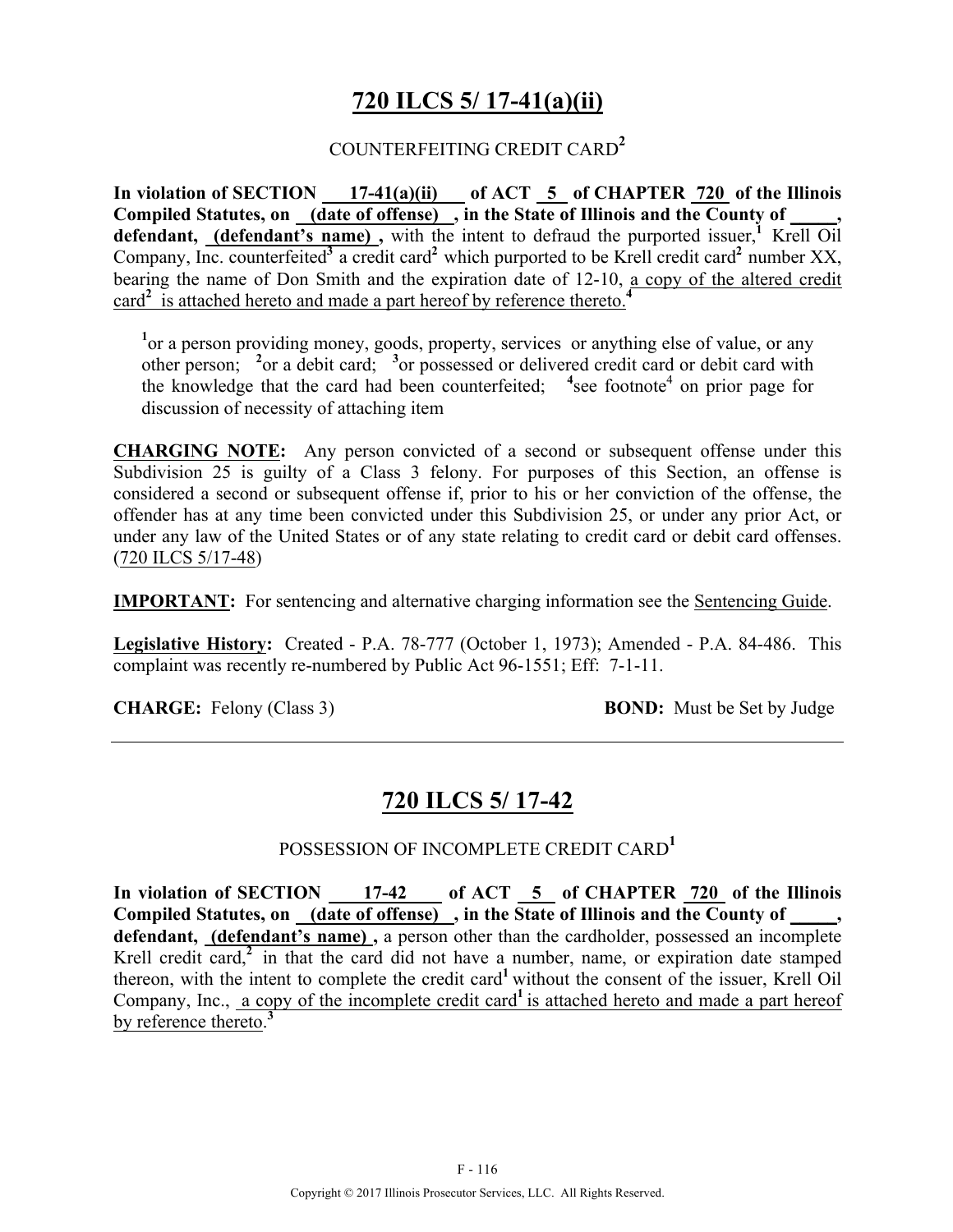<sup>1</sup><sup>or</sup> debit card; <sup>2</sup> any incomplete credit card or debit card; <sup>3</sup> although not indispensable to the validity of the complaint, a copy of the incomplete credit card or debit card should be attached to the complaint if it is available. If unavailable at the time the complaint is drafted, the incomplete credit card or debit card should be described in as much detail as possible and the underlined words set forth above should be omitted.

**NOTE:** The trier of fact may infer that a person other than the cardholder or issuer who possesses 2 or more incomplete credit cards or debit cards possesses those cards without the consent of the issuer.

**CHARGING NOTE:** Any person convicted of a second or subsequent offense under this Subdivision 25 is guilty of a Class 3 felony. For purposes of this Section, an offense is considered a second or subsequent offense if, prior to his or her conviction of the offense, the offender has at any time been convicted under this Subdivision 25, or under any prior Act, or under any law of the United States or of any state relating to credit card or debit card offenses. (720 ILCS 5/17-48)

**IMPORTANT:** For sentencing and alternative charging information see the **Sentencing Guide**.

**Legislative History:** Created - P.A. 78-777 (October 1, 1973); Amended - P.A. 84-486. This complaint was amended and re-numbered by Public Act 96-1551; Eff: 7-1-11.

**CHARGE:** Felony (Class 3) **BOND:** Must be Set by Judge

# **720 ILCS 5/ 17-42**

#### POSSESSION OF MACHINERY DESIGNED TO REPRODUCE CREDIT CARDS**<sup>2</sup>**

**In violation of SECTION 17-42 of ACT 5 of CHAPTER 720 of the Illinois Compiled Statutes, on (date of offense) , in the State of Illinois and the County of \_\_\_\_\_,**  defendant, **(defendant's name)**, possessed, with knowledge of its character, machinery<sup>1</sup> designed to reproduce instruments purporting to be credit cards $\overline{2}$  of Krell Oil Company, Inc., an issuer of credit cards,<sup>2</sup> who had not consented to the preparation of such credit cards.<sup>2</sup>

<sup>1</sup> or plates or any other contrivance designed to reproduce instruments purporting to be credit cards or debit cards; **<sup>2</sup>** or debit cards

**CHARGING NOTE:** Any person convicted of a second or subsequent offense under this Subdivision 25 is guilty of a Class 3 felony. For purposes of this Section, an offense is considered a second or subsequent offense if, prior to his or her conviction of the offense, the offender has at any time been convicted under this Subdivision 25, or under any prior Act, or under any law of the United States or of any state relating to credit card or debit card offenses. (720 ILCS 5/17-48)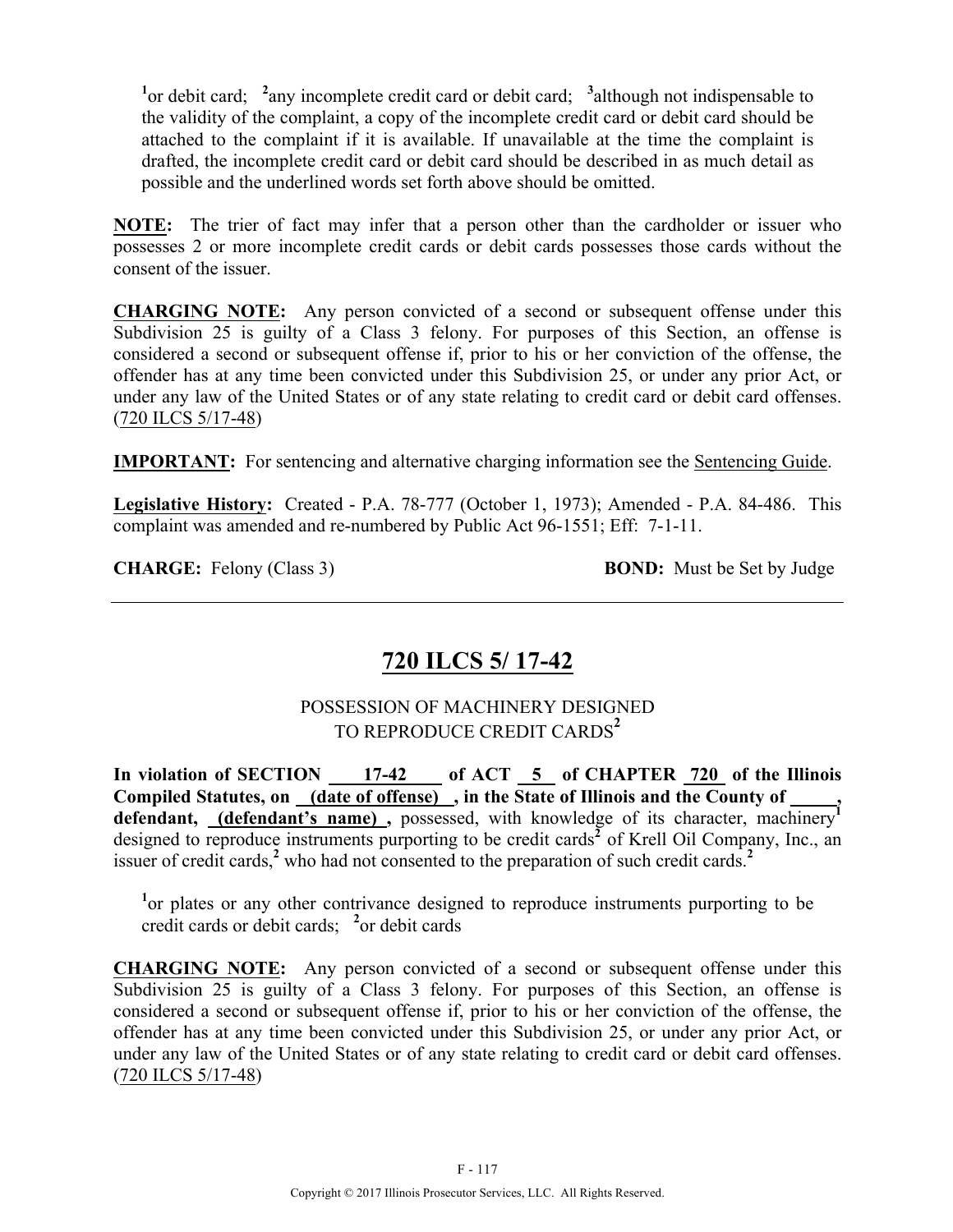**IMPORTANT:** For sentencing and alternative charging information see the Sentencing Guide.

**Legislative History:** This complaint was recently re-numbered by Public Act 96-1551; Eff: 7-  $\overline{1}$ -11.

**CHARGE:** Felony (Class 3) **BOND:** Must be Set by Judge

## **720 ILCS 5/ 17-43**

#### UNLAWFUL DEPOSIT

In violation of SECTION 17-43 of ACT 5 of CHAPTER 720 of the Illinois Compiled Statutes, on (date of offense), in the State of Illinois and the County of defendant, (defendant's name), who received value, \$500.00, as a result of a forged<sup>1</sup> check<sup>2</sup> having been deposited, via an electronic fund transfer terminal, into account number XXX held by the First National Bank of Union City, knowing at the time of the receipt of said value that the check<sup>2</sup> so deposited was forged.<sup>1</sup>

<sup>1</sup> or a false, fictitious, altered or counterfeit; <sup>2</sup> or a draft, money order or any other such document

**CHARGING NOTE:** Any person convicted of a second or subsequent offense under this Subdivision 25 is guilty of a Class 3 felony. For purposes of this Section, an offense is considered a second or subsequent offense if, prior to his or her conviction of the offense, the offender has at any time been convicted under this Subdivision 25, or under any prior Act, or under any law of the United States or of any state relating to credit card or debit card offenses. (720 ILCS 5/17-48)

**IMPORTANT:** For sentencing and alternative charging information see the Sentencing Guide.

**Legislative History:** This complaint was recently re-numbered by Public Act 96-1551; Eff: 7- 1-11.

**CHARGE:** Felony (Class 4) **BOND:** Must be Set by Judge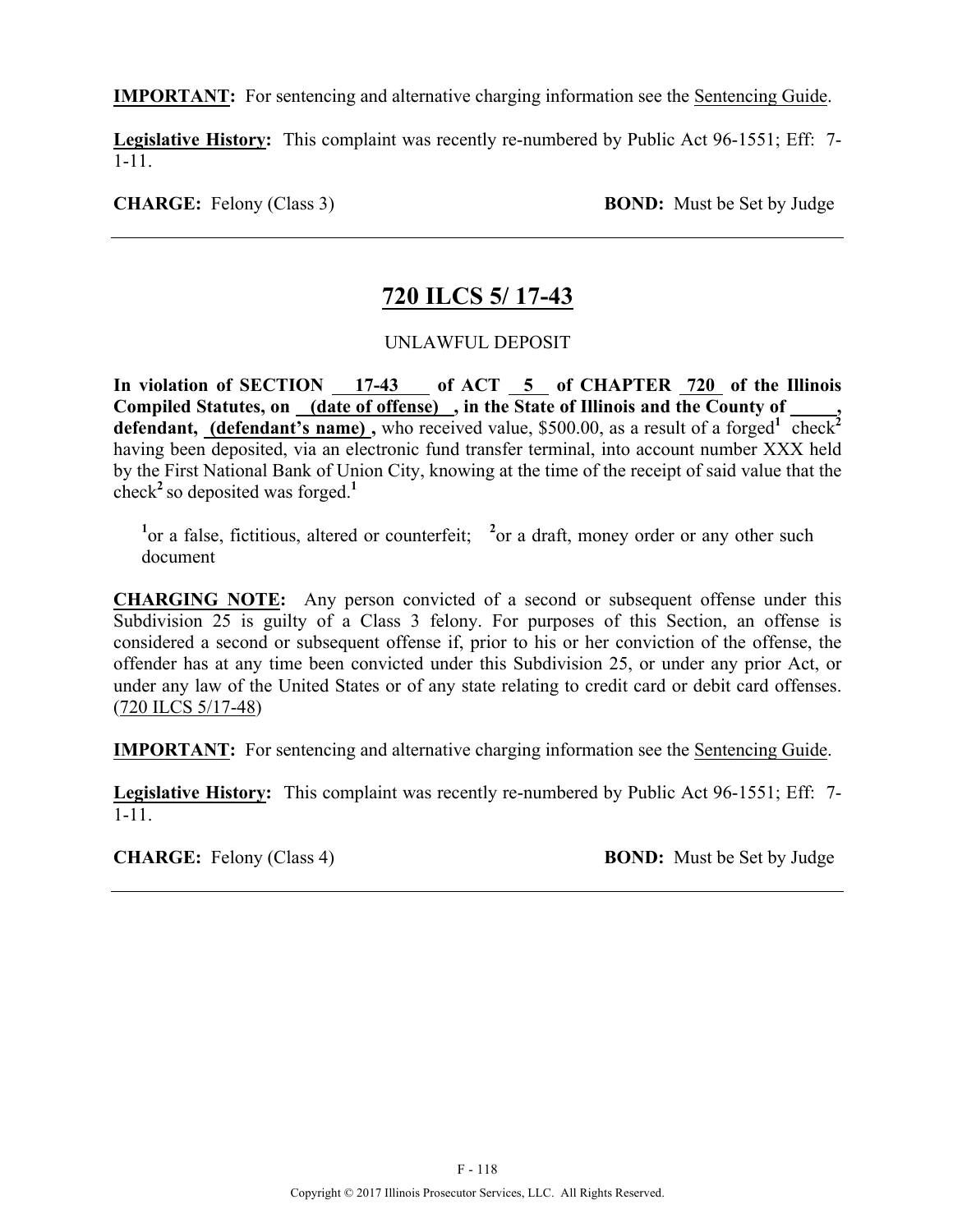# **720 ILCS 5/ 17-43**

#### UNLAWFUL DEPOSIT

**In violation of SECTION 17-43 of ACT 5 of CHAPTER 720 of the Illinois Compiled Statutes, on (date of offense) , in the State of Illinois and the County of \_\_\_\_\_,**  defendant, *(defendant's name)*, who received value, \$500.00, as a result of a forged<sup>1</sup> check<sup>2</sup> having been deposited, via an electronic fund transfer terminal, into account number XXX held by the First National Bank of Union City, knowing at the time of the receipt of said value that the check<sup>2</sup> so deposited was forged.<sup>1</sup>

<sup>1</sup> or a false, fictitious, altered or counterfeit; <sup>2</sup> or a draft, money order or any other such document

**CHARGING NOTE:** Any person convicted of a second or subsequent offense under this Subdivision 25 is guilty of a Class 3 felony. For purposes of this Section, an offense is considered a second or subsequent offense if, prior to his or her conviction of the offense, the offender has at any time been convicted under this Subdivision 25, or under any prior Act, or under any law of the United States or of any state relating to credit card or debit card offenses. (720 ILCS 5/17-48)

**IMPORTANT:** For sentencing and alternative charging information see the Sentencing Guide.

**Legislative History:** This complaint was recently re-numbered by Public Act 96-1551; Eff: 7- 1-11.

**CHARGE:** Felony (Class 4) **BOND:** Must be Set by Judge

# **720 ILCS 5/ 17-44**

#### FRAUDULENT USE OF ELECTRONIC TRANSMISSION

In violation of SECTION 17-44 of ACT 5 of CHAPTER 720 of the Illinois Compiled Statutes, on <u>(date of offense)</u>, in the State of Illinois and the County of \_\_\_\_, defendant, (defendant's name), with the intent to defraud the issuer,<sup>1</sup> the First National Bank of Union City altered**<sup>2</sup>** electronic information between an electronic fund transfer terminal and the issuer<sup>3</sup> for the purpose of obtaining value,  $$500.00<sup>4</sup>$ 

<sup>1</sup><sup>or</sup> the cardholder, or any other person; <sup>2</sup><sup>or</sup> intercepted or tapped; <sup>3</sup>  $3$ <sub>or</sub> originated electronic information to an electronic fund transfer terminal or to the issuer, via any line, wire, or any other means of electronic transmission, at any junction, terminal, or device, or at any location within the EFT System; **<sup>4</sup>** or for any value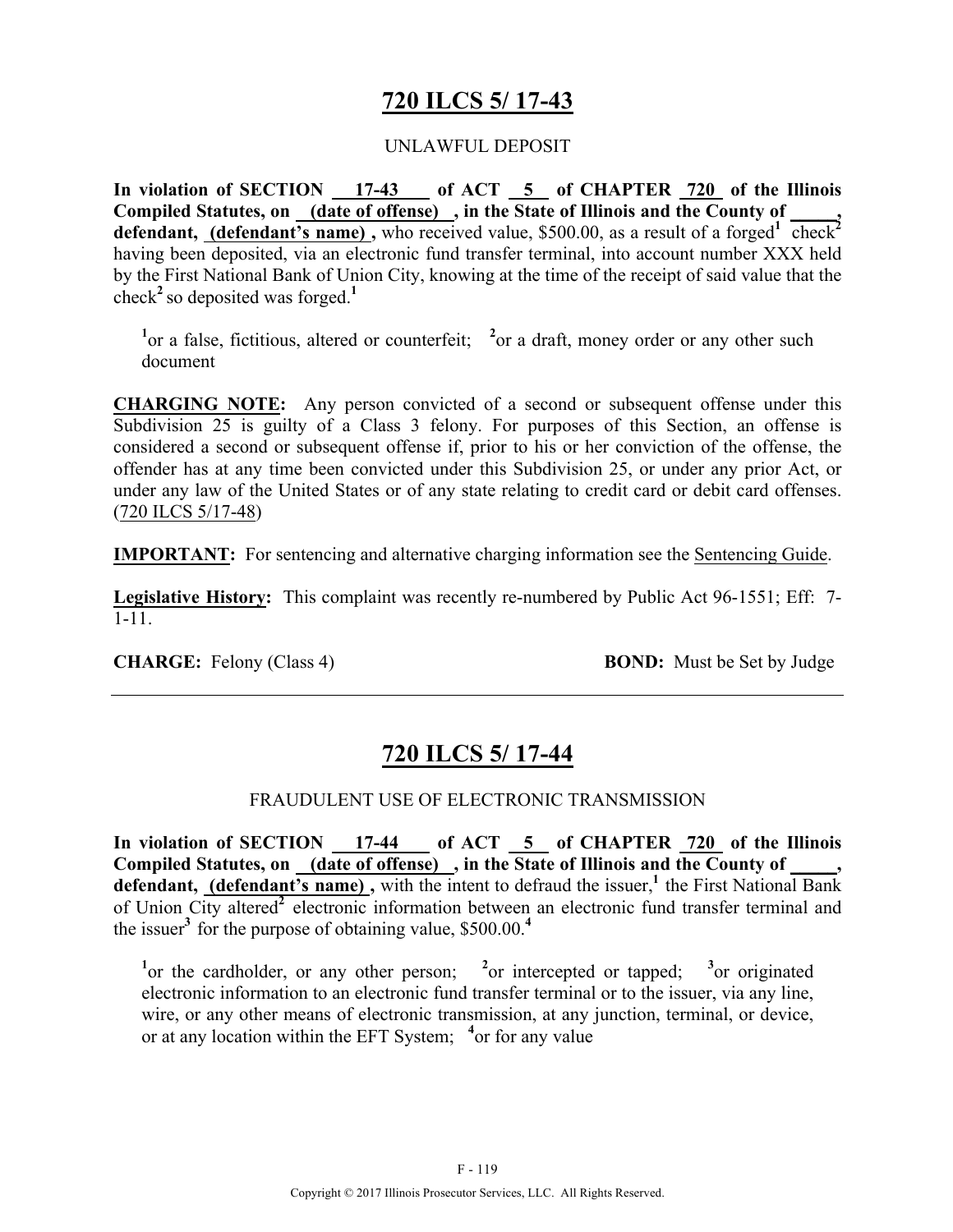**CHARGING NOTE:** Any person convicted of a second or subsequent offense under this Subdivision 25 is guilty of a Class 3 felony. For purposes of this Section, an offense is considered a second or subsequent offense if, prior to his or her conviction of the offense, the offender has at any time been convicted under this Subdivision 25, or under any prior Act, or under any law of the United States or of any state relating to credit card or debit card offenses. (720 ILCS 5/17-48)

**IMPORTANT:** For sentencing and alternative charging information see the Sentencing Guide.

**Legislative History:** Created - P.A. 84-486 (Sept. 17, 1985). This complaint was recently renumbered by Public Act 96-1551; Eff: 7-1-11.

**CHARGE:** Felony (Class 4) **BOND:** Must be Set by Judge

# **720 ILCS 5/ 17-44**

#### FRAUDULENT USE OF ELECTRONIC TRANSMISSION

**In violation of SECTION 17-44 of ACT 5 of CHAPTER 720 of the Illinois**  Compiled Statutes, on (date of offense), in the State of Illinois and the County of, defendant, (defendant's name), with the intent to defraud the issuer,<sup>1</sup> the First National Bank of Union City, altered**<sup>2</sup>** electronic information between an electronic fund transfer terminal and the issuer**<sup>3</sup>** and thereby caused \$500.00**4** to be transferred from account number 5444 to account number 5443 within the First National Bank of Union City.

<sup>1</sup> or the cardholder or any other person; <sup>2</sup> <sup>2</sup><sub>or</sub> intercepted or tapped;  $3$ <sub>or</sub> originated electronic information to an electronic fund transfer terminal or to the issuer, via any line, wire, or any other means of electronic transmission, at any junction, terminal, or device, or at any location within the EFT System; **<sup>4</sup>** or any amount

**CHARGING NOTE:** Any person convicted of a second or subsequent offense under this Subdivision 25 is guilty of a Class 3 felony. For purposes of this Section, an offense is considered a second or subsequent offense if, prior to his or her conviction of the offense, the offender has at any time been convicted under this Subdivision 25, or under any prior Act, or under any law of the United States or of any state relating to credit card or debit card offenses. (720 ILCS 5/17-48)

**IMPORTANT:** For sentencing and alternative charging information see the Sentencing Guide.

**Legislative History:** This complaint was recently re-numbered by Public Act 96-1551; Eff: 7- 1-11.

**CHARGE:** Felony (Class 4) **BOND:** Must be Set by Judge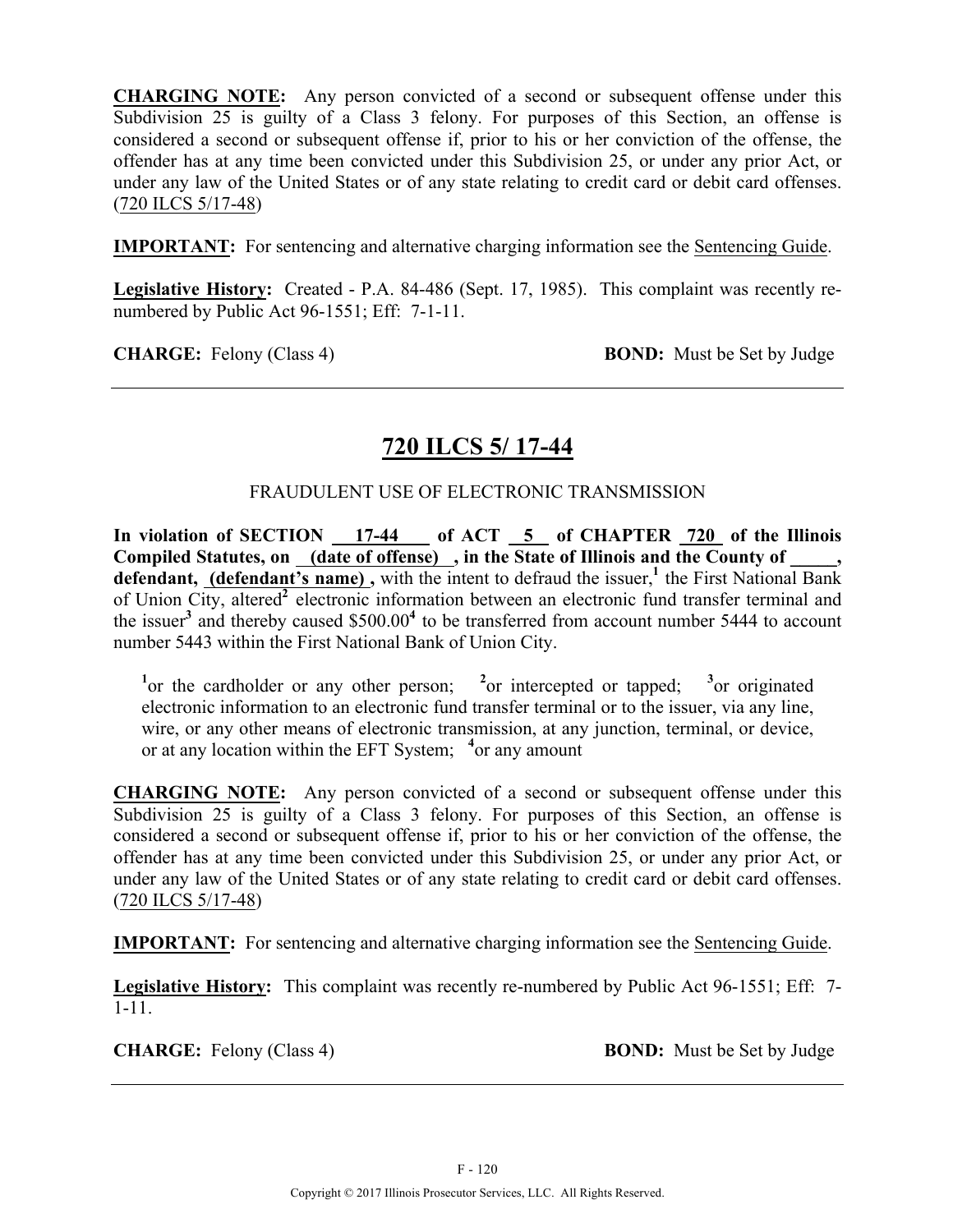## **720 ILCS 5/ 17-46**

#### FURNISHING GOODS IN VIOLATION OF CREDIT CARD AND DEBIT CARD ACT

In violation of SECTION 17-46 of ACT 5 of CHAPTER 720 of the Illinois Compiled Statutes, on (date of offense), in the State of Illinois and the County of **defendant, (defendant's name) ,** a sole proprietor doing business as Billy Bob's Krell Service Center, a person authorized by the issuer, Krell Oil Company, Inc., to furnish goods<sup>1</sup> upon presentation of a Krell credit card<sup>2</sup> by a cardholder,<sup>4</sup> with the intent to defraud the issuer<sup>3</sup> furnished goods,**<sup>1</sup>** being 14.1 gallons of gasoline, having a total value not exceeding \$150.00**<sup>5</sup>** to Don Smith, a cardholder, upon representation by Don Smith of a Krell credit card,**<sup>2</sup>** number XX, which the defendant knew was expired.<sup>6</sup>

<sup>1</sup><sup>or</sup> money, property, services or anything of value; <sup>2</sup>or debit card; <sup>3</sup><sup>or</sup> an agent or employee of the issuer; <sup>4</sup> or any cardholder; <sup>5</sup> if the value of the total items furnished in violation of this Section in any six-month period exceeds \$150.00, the offense is classified as a Class 4 felony and bond must be set by Judge. See Sentencing Guide for discussion; <sup>6</sup> or upon presentation of a credit card or debit card obtained or retained in violation of this Act; or a credit card or debit card that he knew was counterfeited, forged or revoked

**CHARGING NOTE:** Any person convicted of a second or subsequent offense under this Subdivision 25 is guilty of a Class 3 felony. For purposes of this Section, an offense is considered a second or subsequent offense if, prior to his or her conviction of the offense, the offender has at any time been convicted under this Subdivision 25, or under any prior Act, or under any law of the United States or of any state relating to credit card or debit card offenses. (720 ILCS 5/17-48)

**IMPORTANT:** For sentencing and alternative charging information see the Sentencing Guide.

**Legislative History:** This complaint was recently re-numbered by Public Act 96-1551; Eff: 7- 1-11.

**CHARGE:** Misdemeanor (Class A) **BOND:** \$1,500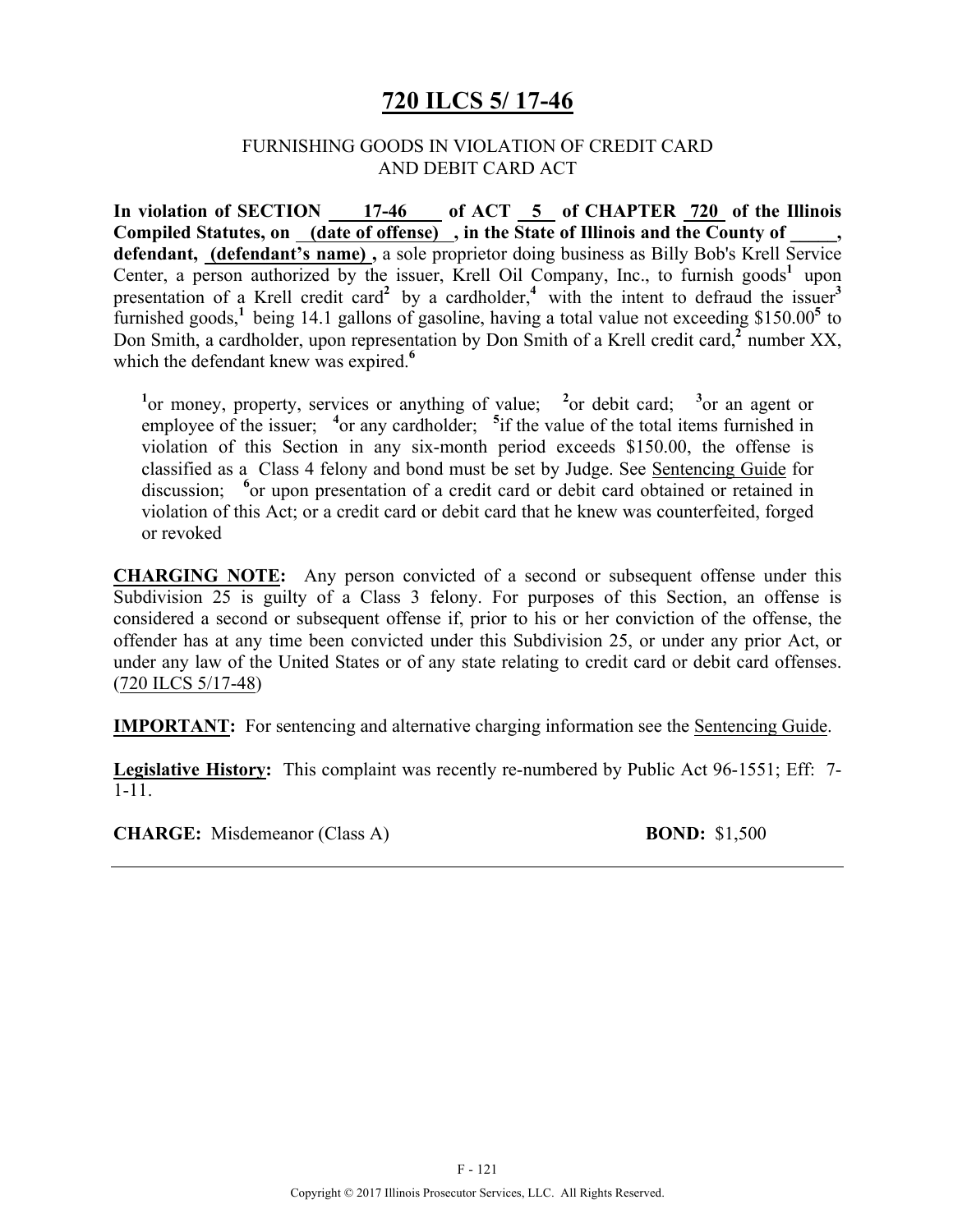# **720 ILCS 5/ 17-47**

#### FAILURE TO FURNISH ITEMS OF VALUE

In violation of SECTION 17-47 of ACT 5 of CHAPTER 720 of the Illinois Compiled Statutes, on (date of offense), in the State of Illinois and the County of **defendant, (defendant's name) ,** a sole proprietor doing business as Billy Bob's Krell Service Center, a person authorized by the issuer, Krell Oil Company, Inc., to furnish goods<sup>1</sup> upon presentation of a Krell credit card<sup>2</sup> by a cardholder,<sup>4</sup> with the intent to defraud the issuer<sup>3</sup> failed furnished goods,**<sup>1</sup>** being 14.1 gallons of gasoline, having a total value not exceeding \$150.00**<sup>5</sup>** to Don Smith, a cardholder, upon representation by Don Smith of a Krell credit card,**<sup>2</sup>** number XX, which the defendant represented to the issuer to have been furnished.

<sup>1</sup><sup>or</sup> money, property, services or anything of value; <sup>2</sup><sup>or</sup> debit card; <sup>3</sup><sup>or</sup> an agent or employee of the issuer; <sup>4</sup> or any cardholder; <sup>5</sup> if the value of the total items furnished in violation of this Section in any six-month period exceeds \$150.00, the offense is classified as a Class 4 felony and bond must be set by Judge. See Sentencing Guide for discussion.

**CHARGING NOTE:** Any person convicted of a second or subsequent offense under this Subdivision 25 is guilty of a Class 3 felony. For purposes of this Section, an offense is considered a second or subsequent offense if, prior to his or her conviction of the offense, the offender has at any time been convicted under this Subdivision 25, or under any prior Act, or under any law of the United States or of any state relating to credit card or debit card offenses. (720 ILCS 5/17-48)

**IMPORTANT:** For sentencing and alternative charging information see the Sentencing Guide.

**Legislative History:** This complaint was recently re-numbered by Public Act 96-1551; Eff: 7- 1-11.

**CHARGE:** Misdemeanor (Class A) **BOND:** \$1,500

## **720 ILCS 5/ 17-50(a)(1)**

COMPUTER FRAUD

**In violation of SECTION 17-50(a)(1) of ACT 5 of CHAPTER 720 of the Illinois**  Compiled Statutes, on (date of offense), in the State of Illinois and the County of defendant, **(defendant's name)**, knowingly accessed<sup>1</sup> a computer<sup>2</sup> owned by the Union City Bank with the intent of executing**<sup>3</sup>** a scheme**4** to defraud the Union City Bank of \$50,000 United States Currency.

<sup>1</sup> $\alpha$  caused to be accessed; <sup>2</sup> $\alpha$  any part thereof, or a program or data; <sup>3</sup> $\alpha$  devising; <sup>4</sup> $\alpha$ an artifice to defraud or as part of a deception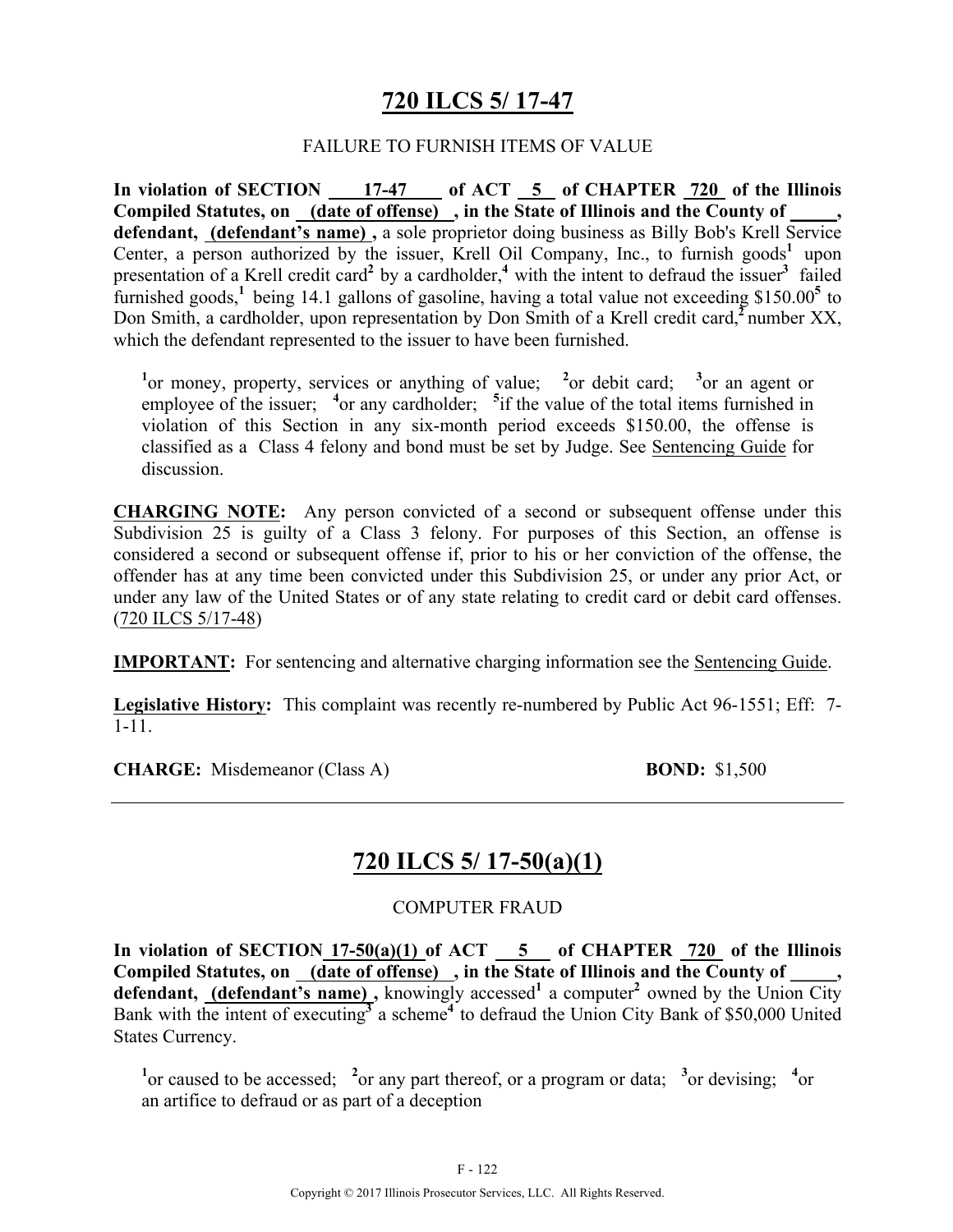**IMPORTANT:** For sentencing and alternative charging information see the Sentencing Guide.

**Legislative History:** Laws 1961, p. 1983, § 16D-5, § 16D-6, added by P.A. 85-926, § 1, eff. Dec. 1, 1987. Section 16D-6 amended by P.A. 85-1042 and P.A. 96-712 § 16D-5 and § 16D-6 renumbered and amended as § 17-50 by P.A. 96-1551, eff. July 1, 2011.

**CHARGE:** Felony (Class 4)

**BOND:** Must be Set by Judge

## **720 ILCS 5/ 17-50(a)(2)**

#### COMPUTER FRAUD

**In violation of SECTION 17-50(a)(2) of ACT 5 of CHAPTER 720 of the Illinois Compiled Statutes, on (date of offense) , in the State of Illinois and the County of \_\_\_\_\_, defendant, (defendant's name)**, knowingly obtained the use of  $\alpha$  a computer<sup>2</sup> owned by the Union City Bank in connection with a scheme<sup>3</sup> to defraud the Union City Bank of \$50,000 United States Currency.

<sup>1</sup> or damaged or destroyed; <sup>2</sup> or any part thereof or altered, deleted or removed any program or data contained therein; <sup>3</sup> or artifice to defraud, or as part of a deception

**IMPORTANT:** For sentencing and alternative charging information see the Sentencing Guide.

**Legislative History:** This complaint was recently re-numbered by Public Act 96-1551; Eff: 7- 1-11.

**CHARGE:** Felony (Class 3) **BOND:** Must be Set by Judge

## **720 ILCS 5/ 17-50(a)(3)**

#### COMPUTER FRAUD

In violation of SECTION  $17-50(a)(3)$  of ACT  $-5$  of CHAPTER  $720$  of the Illinois Compiled Statutes, on (date of offense), in the State of Illinois and the County of defendant, (defendant's name), knowingly accessed<sup>1</sup> a computer<sup>2</sup> owned by the Union City Bank and obtained \$50,000 United States Currency**<sup>3</sup>** in connection with a scheme,**<sup>4</sup>** to defraud the Union City Bank.

<sup>1</sup> or caused to be accessed; <sup>2</sup> or any part thereof, or a program or data; <sup>3</sup> or control over any such money, property or services of another; <sup>4</sup> or artifice to defraud, or as part of a deception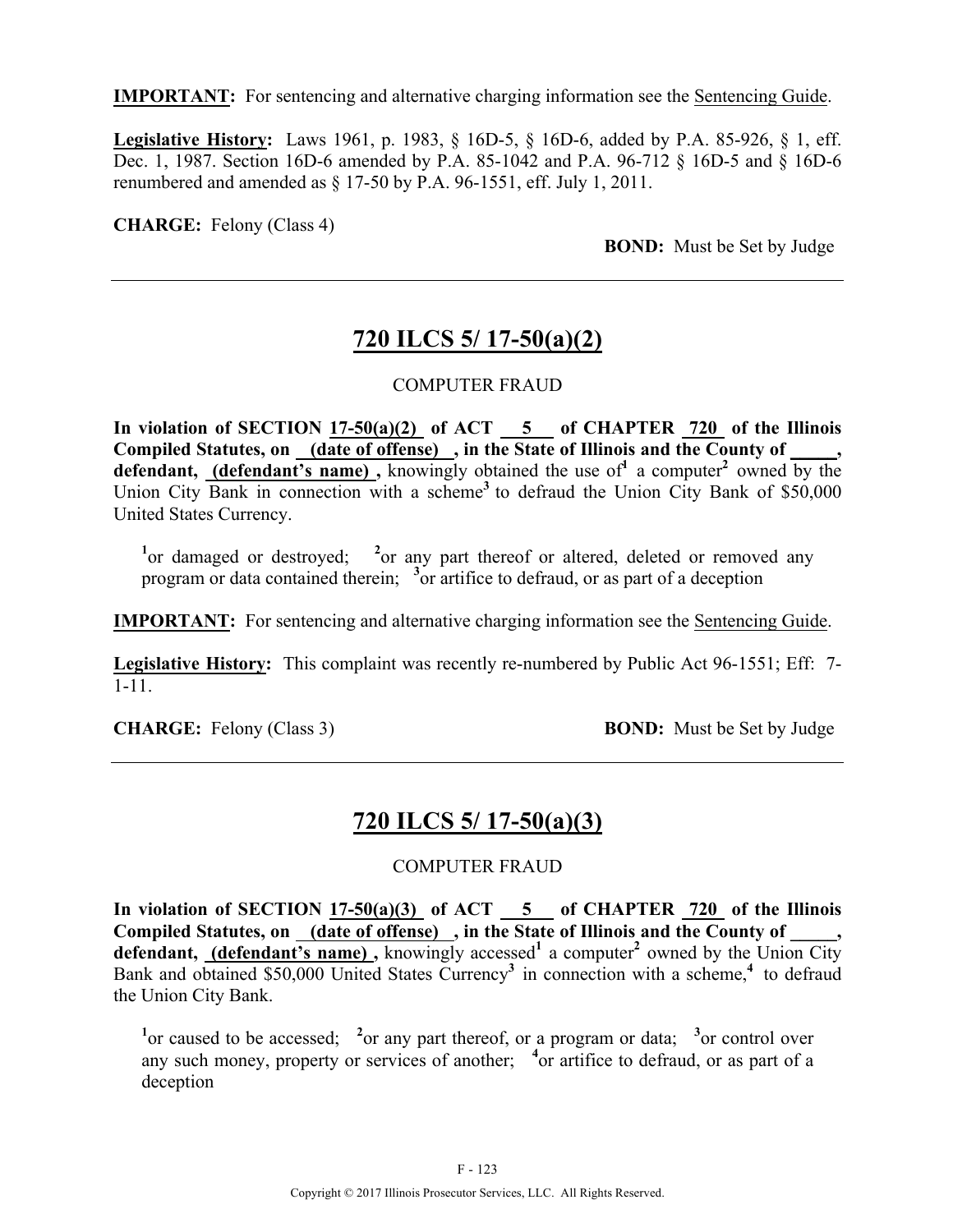**CHARGING NOTE:** If the amount taken in this offense is less than \$1,000 the offense is a Class 4 felony and if the amount is more than \$1,000 but less than \$50,000 the offense is a Class 3 felony. See the Sentencing Guide.

**IMPORTANT:** For sentencing and alternative charging information see the Sentencing Guide.

**Legislative History:** This complaint was recently re-numbered by Public Act 96-1551; Eff: 7- 1-11.

**CHARGE:** Felony (Class 2) **BOND:** Must be Set by Judge

#### **(Amended Complaint)**

## **720 ILCS 5/ 17-51(a)(1)**

#### COMPUTER TAMPERING

In violation of SECTION  $17-51(a)(1)$  of ACT  $-5$  of CHAPTER  $720$  of the Illinois Compiled Statutes, on (date of offense), in the State of Illinois and the County of defendant, (defendant's name), knowingly and without the authorization<sup>1</sup> of Don Smith, accessed**<sup>2</sup>** a computer**<sup>3</sup>**owned by Don Smith.

<sup>1</sup> or acted in excess of the authority granted to him; <sup>2</sup> or caused to be accessed; <sup>3</sup> or any part thereof, a computer network or a program or data

**NOTE:** For purposes of subsection (a), accessing a computer network is deemed to be with the authorization of a computer's owner if: (1) the owner authorizes patrons, customers, or guests to access the computer network and the person accessing the computer network is an authorized patron, customer, or guest and complies with all terms or conditions for use of the computer network that are imposed by the owner; or (2) the owner authorizes the public to access the computer network and the person accessing the computer network complies with all terms or conditions for use of the computer network that are imposed by the owner *or (3) the person accesses the computer network in compliance with the Revised Uniform Fiduciary Access to Digital Assets Act (2015).* (§ a-10)

**IMPORTANT:** For sentencing and alternative charging information see the **Sentencing Guide**.

**Legislative History:** This complaint was recently re-numbered by Public Act 96-1551; Eff: 7- 1-11. *Amended by: Public Act 99-775; Eff: 8-12-16.*

**CHARGE:** Misdemeanor (Class B) **BOND:** \$1,500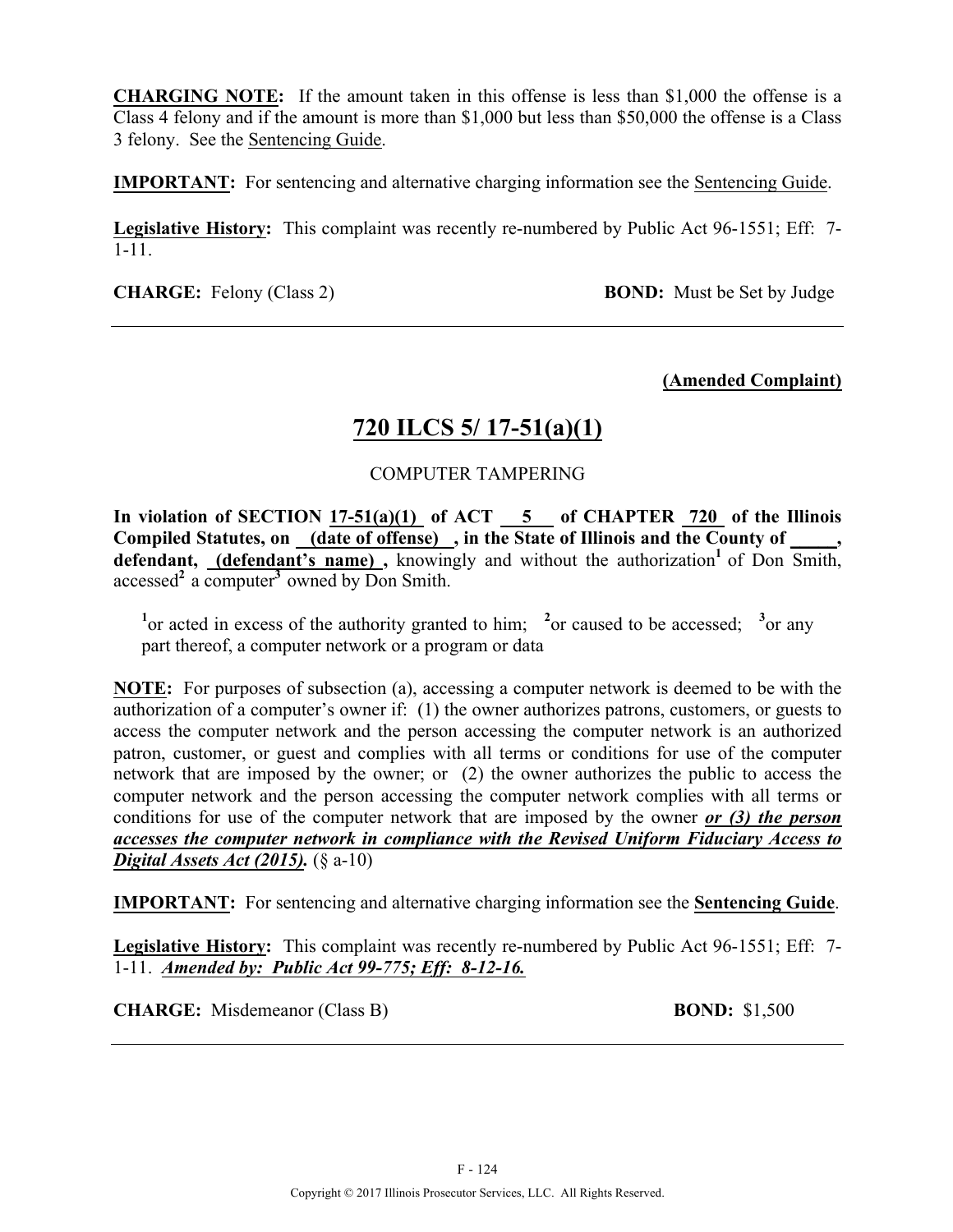# **720 ILCS 5/ 17-51(a)(2)**

#### COMPUTER TAMPERING

**In violation of SECTION 17-51(a)(2) of ACT 5 of CHAPTER 720 of the Illinois**  Compiled Statutes, on \_(date of offense) \_, in the State of Illinois and the County of \_ defendant, (defendant's name), knowingly and without the authorization<sup>1</sup> of the Union City Power Company, accessed<sup>2</sup> a computer<sup>3</sup> owned by the Union City Power Company and thereby obtained data**<sup>4</sup>**from the Union City Power Company.

<sup>1</sup><sup>or</sup> acted in excess of the authority granted to him; <sup>2</sup><sup>or</sup> caused to be accessed; <sup>3</sup><sup>or</sup> any part thereof, a computer network or a program or data; <sup>4</sup> or services

**NOTE:** For purposes of subsection (a), accessing a computer network is deemed to be with the authorization of a computer's owner if: (1) the owner authorizes patrons, customers, or guests to access the computer network and the person accessing the computer network is an authorized patron, customer, or guest and complies with all terms or conditions for use of the computer network that are imposed by the owner; or (2) the owner authorizes the public to access the computer network and the person accessing the computer network complies with all terms or conditions for use of the computer network that are imposed by the owner *or (3) the person accesses the computer network in compliance with the Revised Uniform Fiduciary Access to Digital Assets Act (2015).* (§ a-10)

**CHARGING NOTE:** Any person convicted of a second or subsequent offense under this Act is guilty of a Class 4 felony. The charging instrument must state prior conviction. See **Appendix A** for discussion.

**IMPORTANT:** For sentencing and alternative charging information see the **Sentencing Guide**.

**Legislative History:** This complaint was recently re-numbered by Public Act 96-1551; Eff: 7- 1-11. *Amended by: Public Act 99-775; Eff: 8-12-16.*

**CHARGE:** Misdemeanor (Class A) **BOND:** \$1,500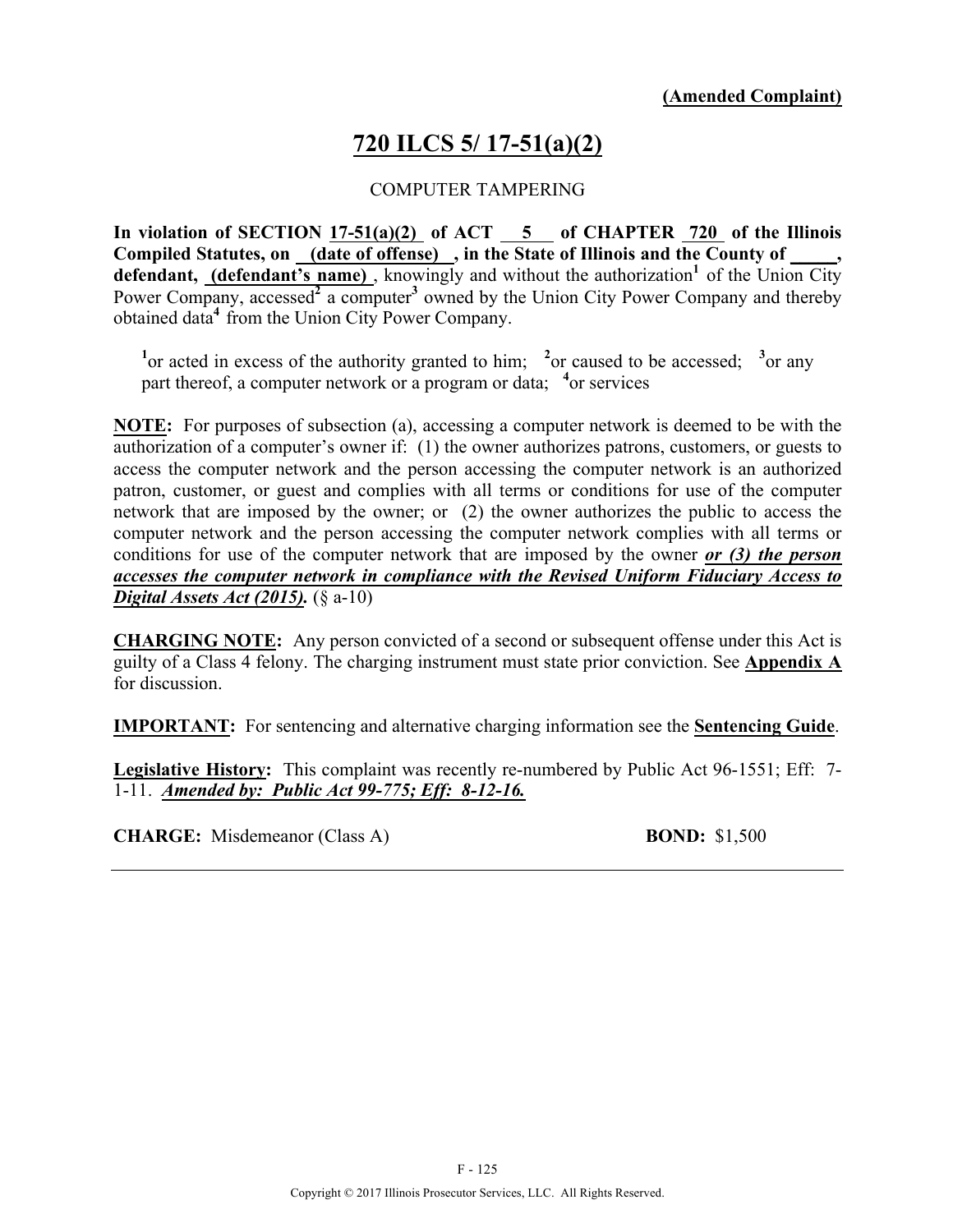# **720 ILCS 5/ 17-51(a)(3)**

#### COMPUTER TAMPERING

**In violation of SECTION 17-51(a)(3) of ACT 5 of CHAPTER 720 of the Illinois**  Compiled Statutes, on \_(date of offense) \_, in the State of Illinois and the County of \_ defendant, (defendant's name), knowingly and without the authorization<sup>1</sup> of the Union City Power Company, accessed<sup>2</sup> a computer<sup>3</sup> owned by the Union City Power Company and thereafter damaged**<sup>4</sup>** that computer.

<sup>1</sup><sup>or</sup> acted in excess of the authority granted to him; <sup>2</sup><sup>or</sup> caused to be accessed; <sup>3</sup><sup>or</sup> any part thereof, a computer network or a program or data; <sup>4</sup> or destroyed that computer or altered, deleted or removed a computer program or data.

**NOTE:** For purposes of subsection (a), accessing a computer network is deemed to be with the authorization of a computer's owner if: (1) the owner authorizes patrons, customers, or guests to access the computer network and the person accessing the computer network is an authorized patron, customer, or guest and complies with all terms or conditions for use of the computer network that are imposed by the owner; or (2) the owner authorizes the public to access the computer network and the person accessing the computer network complies with all terms or conditions for use of the computer network that are imposed by the owner *or (3) the person accesses the computer network in compliance with the Revised Uniform Fiduciary Access to Digital Assets Act (2015).* (§ a-10))

**CHARGING NOTE:** Any person convicted of a second or subsequent offense under this Act is guilty of a Class 3 felony. The charging instrument must state prior conviction. See **Appendix A** for discussion.

**IMPORTANT:** For sentencing and alternative charging information see the **Sentencing Guide**.

**Legislative History:** This complaint was recently re-numbered by Public Act 96-1551; Eff: 7- 1-11. *Amended by: Public Act 99-775; Eff: 8-12-16.*

**CHARGE:** Felony (Class 4) **BOND:** Must be Set by Judge

# **720 ILCS 5/ 17-51(a)(4)(A)**

#### COMPUTER TAMPERING

**In violation of SECTION 17-51(a)(4)(A) of ACT 5 of CHAPTER 720 of the Illinois**  Compiled Statutes, on <u>(date of offense)</u>, in the State of Illinois and the County of defendant, (defendant's name), did insert<sup>1</sup> a program into a computer owned by Don Smith knowing<sup>2</sup> that such program did contain information<sup>3</sup> that would<sup>4</sup> destroy<sup>5</sup> that computer.<sup>6</sup>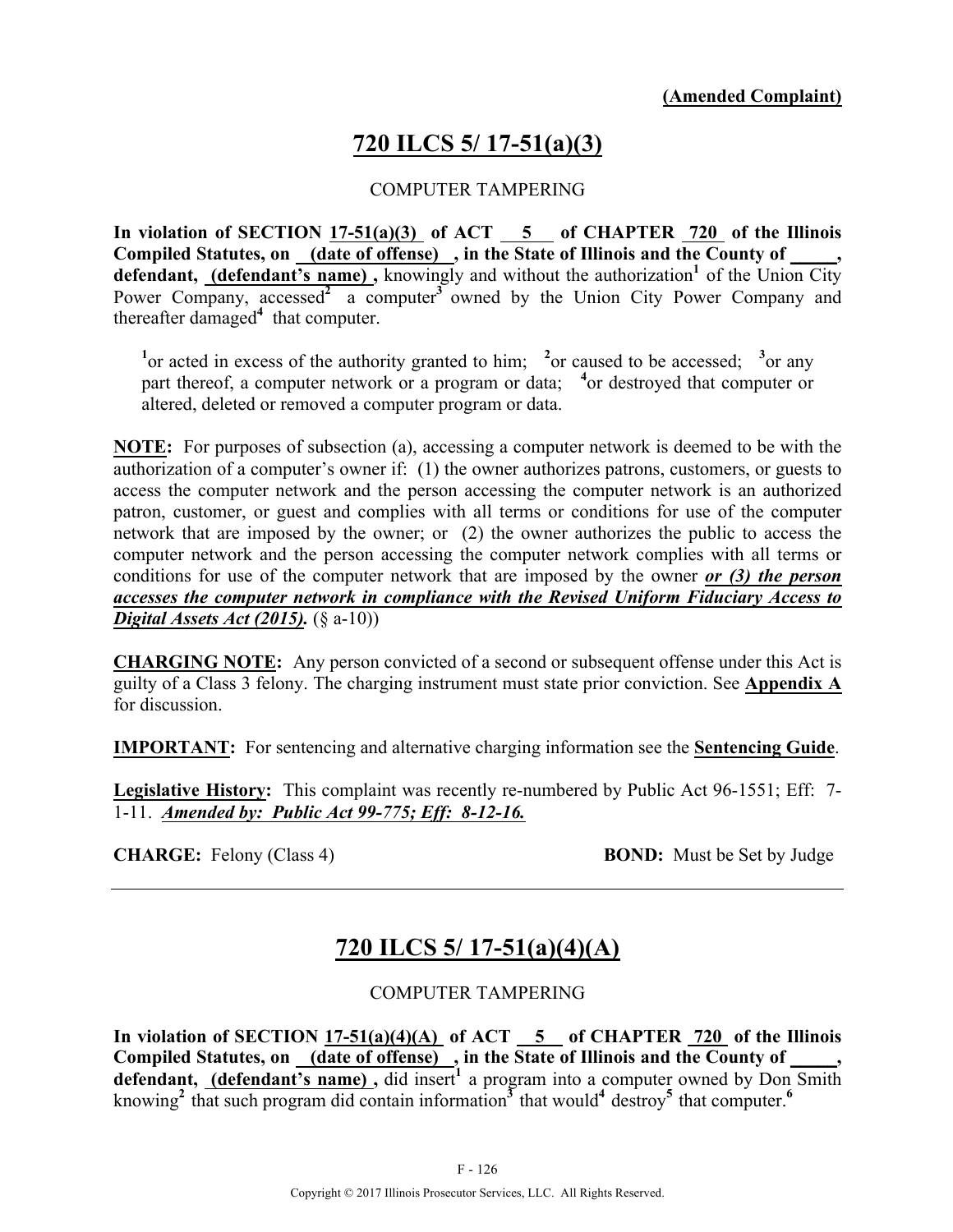<sup>1</sup> or attempt to insert; <sup>2</sup> or having reason to know; <sup>3</sup> or commands; <sup>4</sup> or may; <sup>5</sup>  $5$ <sub>or</sub> damage:  $\delta$  or any other computer subsequently accessing or being accessed by that computer, or (B) that will or may alter, delete or remove a computer program or data from that computer, or any other computer program or data in a computer subsequently accessing or being accessed by that computer, or (C) may cause loss to the users of that computer or the users of a computer which accesses or which is accessed by such program

**CHARGING NOTE:** Any person convicted of a second or subsequent offense under this Act is guilty of a Class 4 felony. The charging instrument must state prior conviction. See Appendix A for discussion.

**IMPORTANT:** For sentencing and alternative charging information see the Sentencing Guide.

**Legislative History:** This complaint was recently amended and re-numbered by Public Act 96- 1551; Eff: 7-1-11.

**CHARGE:** Felony (Class 4) **BOND:** Must be Set by Judge

# **720 ILCS 5/ 17-52(a)(1)**

#### AGGRAVATED COMPUTER TAMPERING

**In violation of SECTION 16D-4(a)(1) of ACT 5 of CHAPTER 720 of the Illinois**  Compiled Statutes, on (date of offense), in the State of Illinois and the County of, **defendant, (defendant's name) ,** in committing the offense of computer tampering in violation of Section  $17-51(a)(1)^1$  of Act 5 of Chapter 720 of the Illinois Compiled Statutes, knowingly caused a disruption**<sup>2</sup>** of the operations**3** of the Union City Power Company, a public utility.**<sup>4</sup>**

<sup>1</sup> or any subsection of the offense of computer tampering; <sup>2</sup> or interference with; <sup>3</sup> or with the vital service; **<sup>4</sup>** or any public utility or of State or local government

**IMPORTANT:** For sentencing and alternative charging information see the Sentencing Guide.

**Legislative History:** Created - P.A. 85-926 (December 1, 1987); Amended - P.A. 86-820. This complaint was recently re-numbered by Public Act 96-1551; Eff: 7-1-11.

**CHARGE:** Felony (Class 3) **BOND:** Must be Set by Judge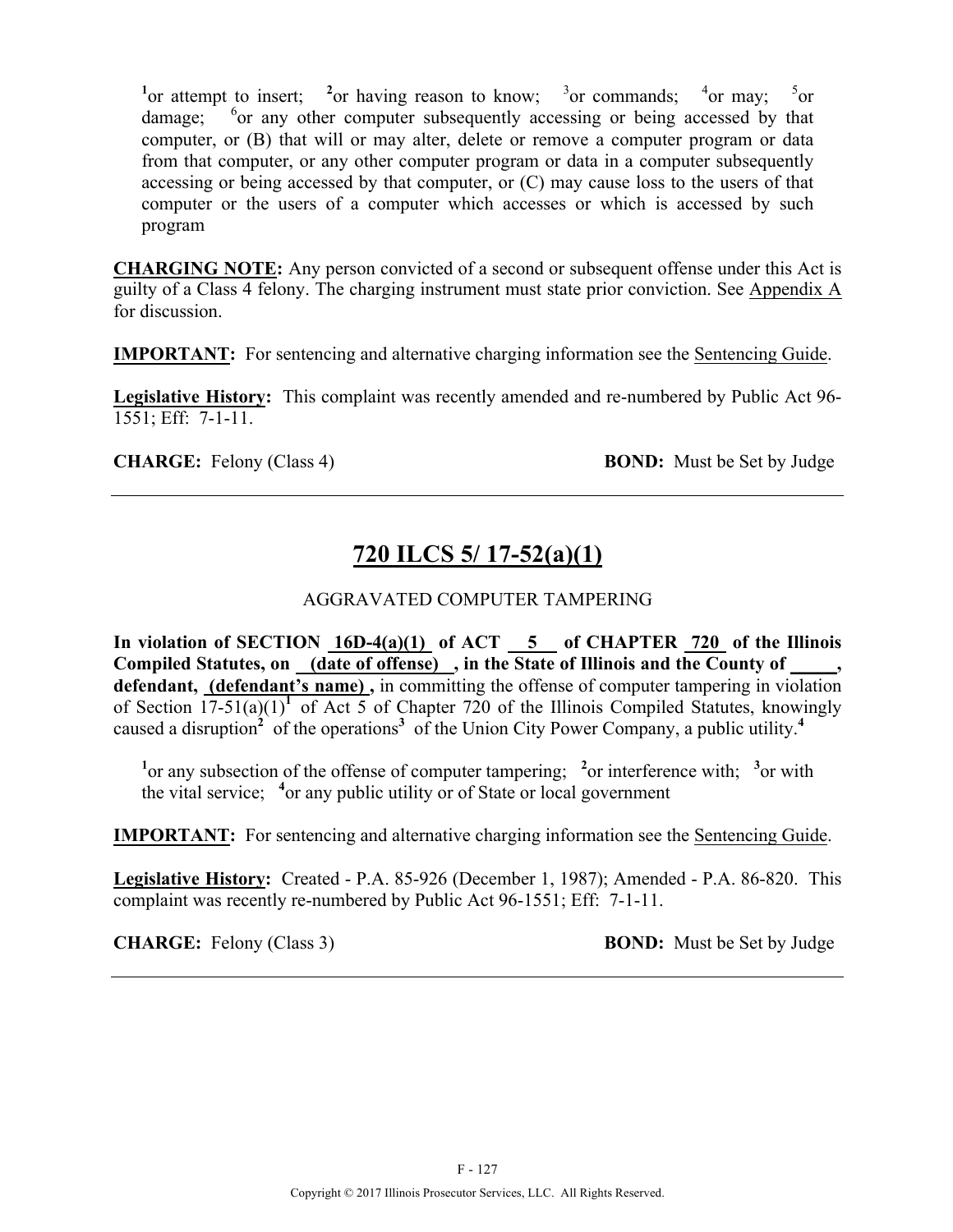# **720 ILCS 5/ 17-52(a)(2)**

#### AGGRAVATED COMPUTER TAMPERING

**In violation of SECTION 17-52(a)(2) of ACT 5 of CHAPTER 720 of the Illinois Compiled Statutes, on (date of offense) , in the State of Illinois and the County of \_\_\_\_\_, defendant, (defendant's name) ,** in committing the offense of computer tampering in violation of Section 17-51(a)(1)**<sup>1</sup>** of Chapter 720 of the Illinois Compiled Statutes, knowingly created a strong probability of death<sup>2</sup> to Don Smith<sup>3</sup> in that (describe the condition created by this act of the defendant which placed the victim in peril of death<sup>2</sup>).

<sup>1</sup><sup>or</sup> any subsection of the offense of computer tampering; <sup>2</sup>or great bodily harm; <sup>3</sup>to one or more individuals

**IMPORTANT:** For sentencing and alternative charging information see the Sentencing Guide.

**Legislative History:** This complaint was recently re-numbered by Public Act 96-1551; Eff: 7- 1-11.

**CHARGE:** Felony (Class 2) **BOND:** Must be Set by Judge

## **720 ILCS 5/ 17-52.5(b)(1)**

UNLAWFUL USE OF ENCRYPTION

**In violation of SECTION 17-52.5(b)(1) of ACT 5 of CHAPTER 720 of the Illinois**  Compiled Statutes, on <u>(date of offense)</u>, in the State of Illinois and the County of **defendant, (defendant's name),** knowingly used<sup>1</sup> encryption<sup>2</sup> to commit<sup>3</sup> a criminal offense, to wit: (identify and describe the offense).

<sup>1</sup><sup>or</sup> attempted to use; <sup>2</sup> either directly or indirectly; <sup>3</sup><sup>or</sup> facilitate, further, or promote.

**CHARGING AND SENTENCING NOTE:** A person who violates this Section is guilty of a Class A misdemeanor, unless the encryption was used or attempted to be used to commit an offense for which a greater penalty is provided by law. If the encryption was used or attempted to be used to commit an offense for which a greater penalty is provided by law, the person shall be punished as prescribed by law for that offense.

**IMPORTANT:** For sentencing and alternative charging information see the Sentencing Guide.

**Legislative History:** This complaint was recently re-numbered by Public Act 96-1551; Eff: 7- 1-11.

**CHARGE:** Misdemeanor (Class A) **BOND:** Must be Set by Judge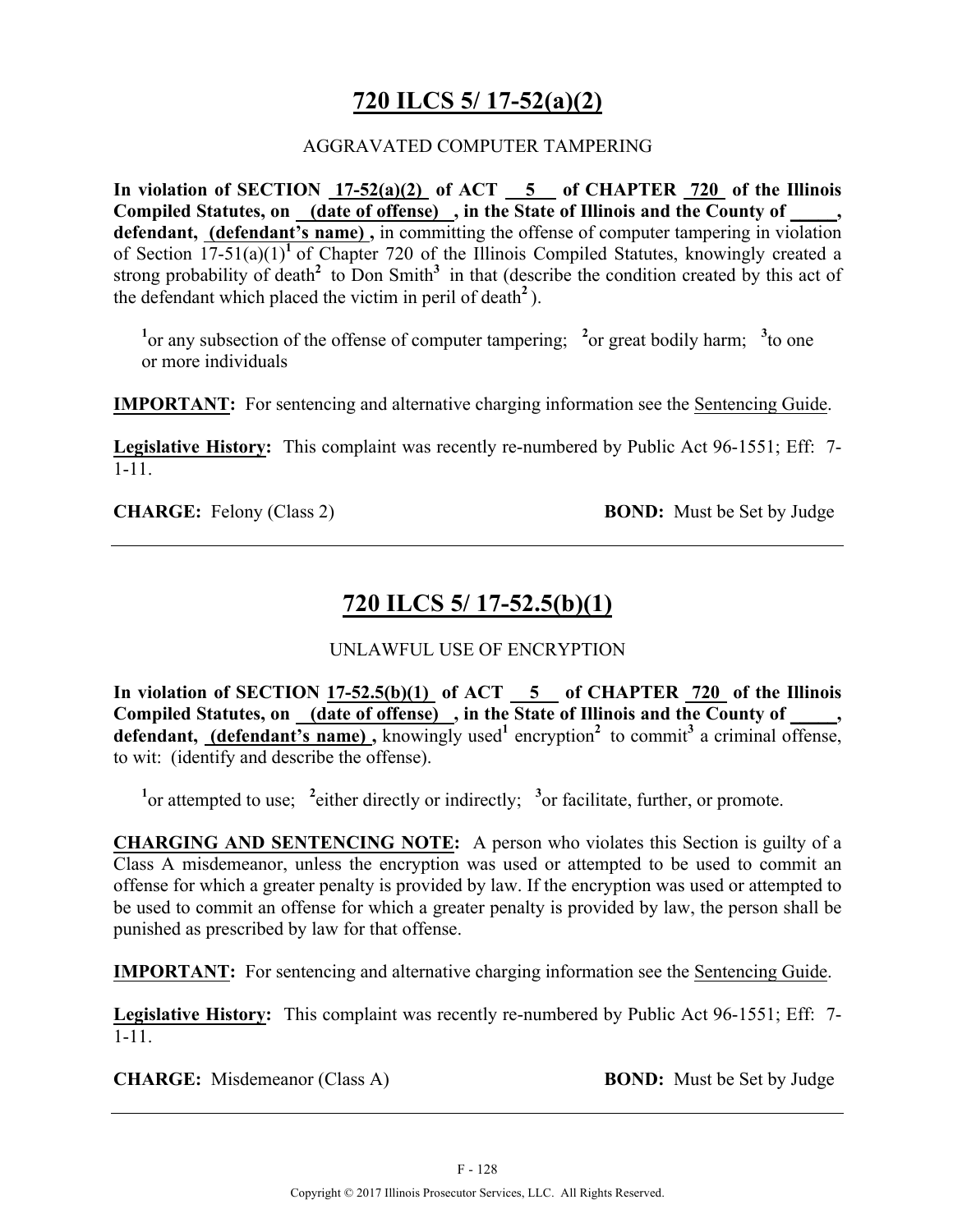# **720 ILCS 5/ 17-52.5(b)(2)**

#### UNLAWFUL USE OF ENCRYPTION

**In violation of SECTION 17-52.5(b)(2) of ACT 5 of CHAPTER 720 of the Illinois**  Compiled Statutes, on (date of offense), in the State of Illinois and the County of, defendant, **(defendant's name)**, knowingly used<sup>1</sup> encryption<sup>2</sup> to aid<sup>3</sup> Don Smith<sup>4</sup> to commit a criminal offense, to wit: (identify and describe the offense).

<sup>1</sup><sup>or</sup> attempted to use; <sup>2</sup> either directly or indirectly; <sup>3</sup><sup>or</sup> assist or encourage; <sup>4</sup><sub>or</sub> another.

**CHARGING AND SENTENCING NOTE:** A person who violates this Section is guilty of a Class A misdemeanor, unless the encryption was used or attempted to be used to commit an offense for which a greater penalty is provided by law. If the encryption was used or attempted to be used to commit an offense for which a greater penalty is provided by law, the person shall be punished as prescribed by law for that offense.

**IMPORTANT:** For sentencing and alternative charging information see the Sentencing Guide.

**Legislative History:** This complaint was recently re-numbered by Public Act 96-1551; Eff: 7- 1-11.

**CHARGE:** Misdemeanor (Class A) **BOND:** Must be Set by Judge

# **720 ILCS 5/ 17-52.5(b)(3)**

UNLAWFUL USE OF ENCRYPTION

**In violation of SECTION 17-52.5(b)(3) of ACT 5 of CHAPTER 720 of the Illinois**  Compiled Statutes, on (date of offense), in the State of Illinois and the County of defendant, (defendant's name), knowingly used<sup>1</sup> encryption<sup>2</sup> to conceal<sup>3</sup> evidence of a criminal offense, to wit: (identify and describe the offense).

<sup>1</sup><sup>or</sup> attempted to use; <sup>2</sup> either directly or indirectly; <sup>3</sup><sup>or</sup> protect.

**CHARGING AND SENTENCING NOTE:** A person who violates this Section is guilty of a Class A misdemeanor, unless the encryption was used or attempted to be used to commit an offense for which a greater penalty is provided by law. If the encryption was used or attempted to be used to commit an offense for which a greater penalty is provided by law, the person shall be punished as prescribed by law for that offense.

**IMPORTANT:** For sentencing and alternative charging information see the Sentencing Guide.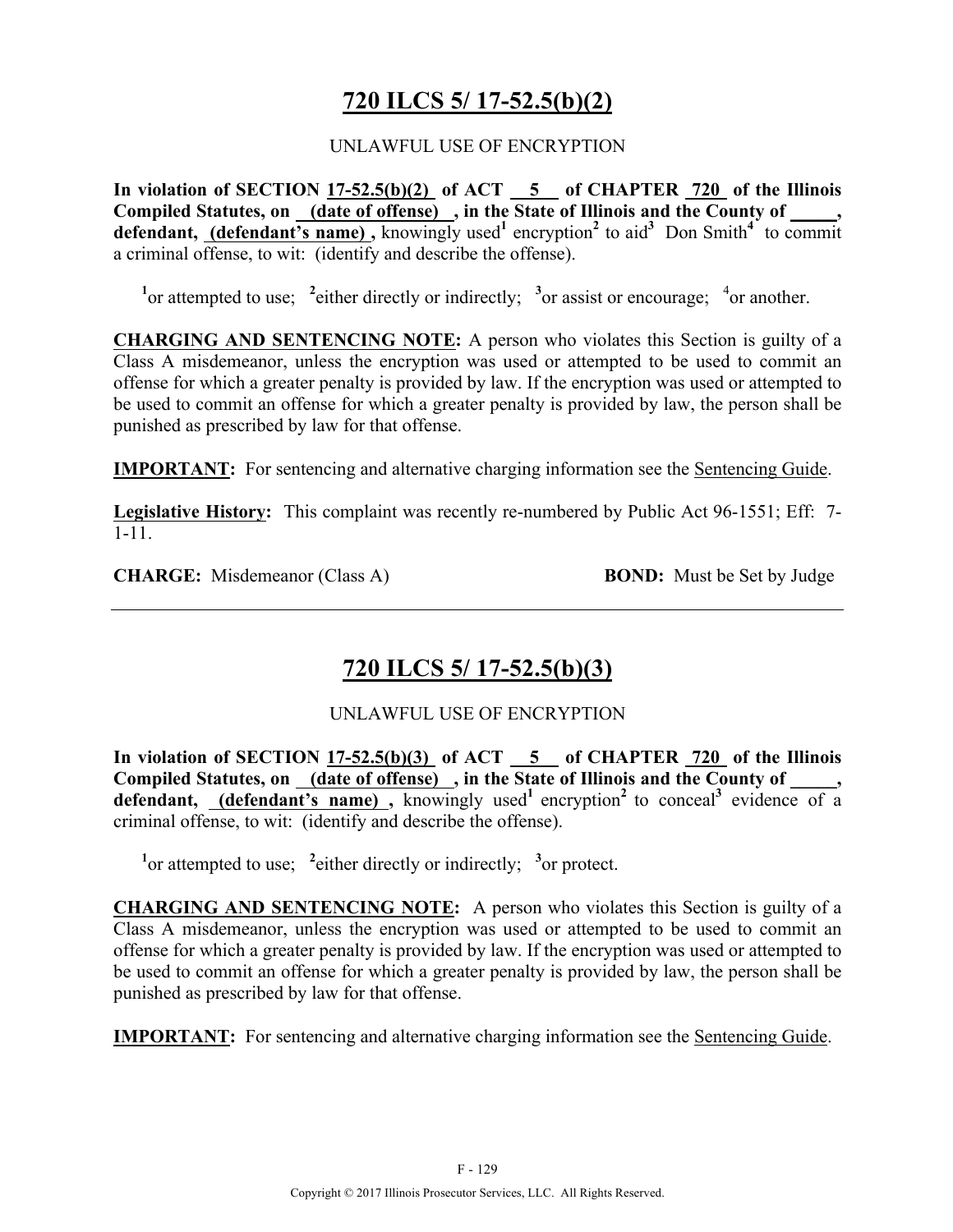**Legislative History:** This complaint was recently re-numbered by Public Act 96-1551; Eff: 7- 1-11.

**CHARGE:** Misdemeanor (Class A) **BOND:** Must be Set by Judge

## **720 ILCS 5/ 17-52.5(b)(4)**

UNLAWFUL USE OF ENCRYPTION

In violation of SECTION 17-52.5(b)(4) of ACT 5 of CHAPTER 720 of the Illinois **Compiled Statutes, on (date of offense) , in the State of Illinois and the County of \_\_\_\_\_,**  defendant, (defendant's name), knowingly used<sup>1</sup> encryption<sup>2</sup> to conceal<sup>3</sup> the identity of Dawn Smith, a person who has committed a criminal offense, to wit: (identify and describe the offense).

<sup>1</sup><sup>or</sup> attempted to use; <sup>2</sup> either directly or indirectly; <sup>3</sup><sup>or</sup> protect.

**CHARGING NOTE:** A person who violates this Section is guilty of a Class A misdemeanor, unless the encryption was used or attempted to be used to commit an offense for which a greater penalty is provided by law. If the encryption was used or attempted to be used to commit an offense for which a greater penalty is provided by law, the person shall be punished as prescribed by law for that offense.

**IMPORTANT:** For sentencing and alternative charging information see the Sentencing Guide.

**Legislative History:** This complaint was recently re-numbered by Public Act 96-1551; Eff: 7- 1-11.

**CHARGE:** Misdemeanor (Class A) **BOND:** \$1500

# **720 ILCS 5/ 17-56(a)**

## UNLAWFUL FINANCIAL EXPLOITATION OF AN ELDERLY**<sup>2</sup>** PERSON

**In violation of SECTION 17-56(a) of ACT 5 of CHAPTER 720 of the Illinois**  Compiled Statutes, on (date of offense), in the State of Illinois and the County of defendant, (defendant's name), while standing in a position of trust and confidence<sup>1</sup> with Don Smith, an elderly**<sup>2</sup>** person, knowingly and by deception**3** obtained control over Don Smith's bank accounts at the Second National Bank of Union City,**<sup>4</sup>** having a value of more than \$5,000 but less than \$100,000.**<sup>5</sup>**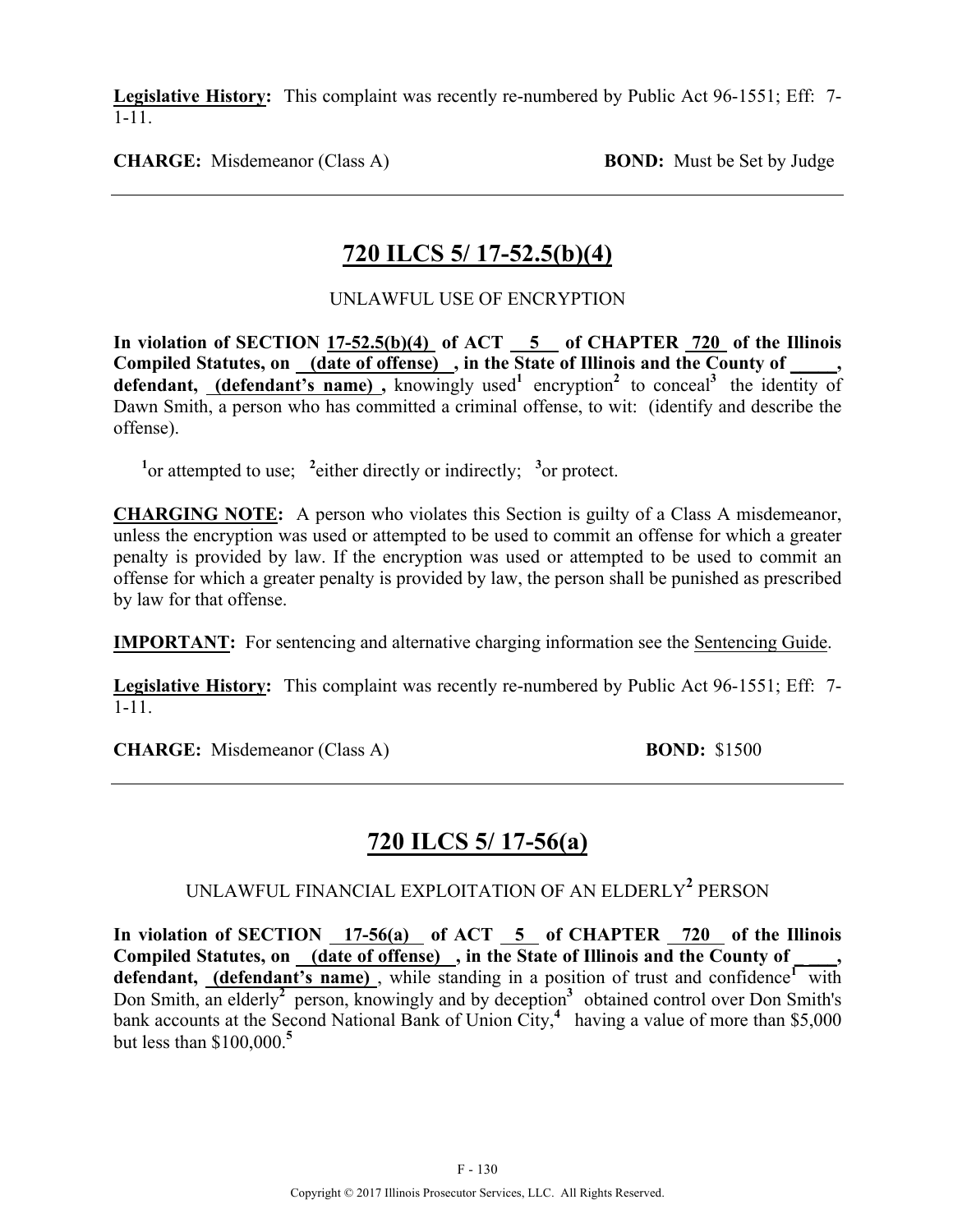<sup>1</sup>a person stands in a position of trust and confidence with an elderly person or person with a disability when he (i) is a parent, spouse, adult child or other relative by blood or marriage of the elderly person or person with a disability, (ii) is a joint tenant or tenant in common with the elderly person or person with a disability, (iii) has a legal or fiduciary relationship with the elderly person or person with a disability, (iv) is a financial planning or investment professional, or (v) is a paid or unpaid caregiver for the elderly person or person with a disability. **<sup>2</sup>** or person with a disability; **<sup>3</sup>** <sup>3</sup> or by intimidation;  $^{4}$ or any property of the elderly or disabled person; <sup>5</sup> or illegally used the assets or resources of an elderly person or a person with a disability

**CHARGING NOTES:** *(1)* For purposes of this subsection, the illegal use of the assets or resources of an elderly person or a person with a disability includes, but is not limited to, the misappropriation of those assets or resources by undue influence, breach of a fiduciary relationship, fraud, deception, extortion, or use of the assets or resources contrary to law. *(2)* If the value of the property is \$300 or less, this is a Class 4 felony. If the value of the property is more than \$300 but less than \$5,000, this is a Class 3 felony. If the value of the property is more than \$5,000 but less than \$50,000, this is a Class 2 felony. If the value of the property is over \$50,000, or if the elderly person is over 70 years of age and the value of the property is \$15,000 or more or if the elderly person is 80 years of age or older and the value of the property is \$5,000 or more, this offense is a Class 1 felony. See the **Sentencing Guide**.

**PROCEDURAL NOTE:** If a person is charged with financial exploitation of an elderly person or a person with a disability that involves the taking or loss of property valued at more than \$5,000, a prosecuting attorney may file a petition with the circuit court of the county in which the defendant has been charged to freeze the assets of the defendant in an amount equal to but not greater than the alleged value of lost or stolen property in the defendant's pending criminal proceeding for purposes of restitution to the victim. The burden of proof required to freeze the defendant's assets shall be by a preponderance of the evidence.

**CIVIL LIABILITY:** A civil cause of action exists for financial exploitation of an elderly person or a person with a disability as described in subsection (a) of this Section. A person against whom a civil judgment has been entered for an elderly person or person with a disability shall be liable to the victim or to the estate of the victim in damages of treble the amount of the value of the property obtained, plus reasonable attorney fees and court costs. In a civil action under this subsection, the The burden of proof that the defendant committed financial exploitation of an elderly person or a person with a disability as described in subsection (a) of this Section shall be by a preponderance of the evidence. This subsection shall be operative whether or not the defendant has been charged or convicted of the criminal offense as described in subsection (a) of this Section. This subsection (g) shall not limit or affect the right of any person to bring any cause of action or seek any remedy available under the common law, or other applicable law, arising out of the financial exploitation of an elderly person or a person with a disability. (720 ILCS  $5/17-56(g)$ 

**IMPORTANT:** For sentencing and alternative charging information see the **Sentencing Guide**.

**Legislative History:** Created by Public Act 86-153 (Eff: 1-1-90). Amended by Public Acts 91- 236, 92-808, 93-301 and 96-1551. This complaint was amended and re-numbered by Public Act 97-0482; Eff: 1-1-12 and then amended by Public Act: 97-0865; (Eff: 1-1-13).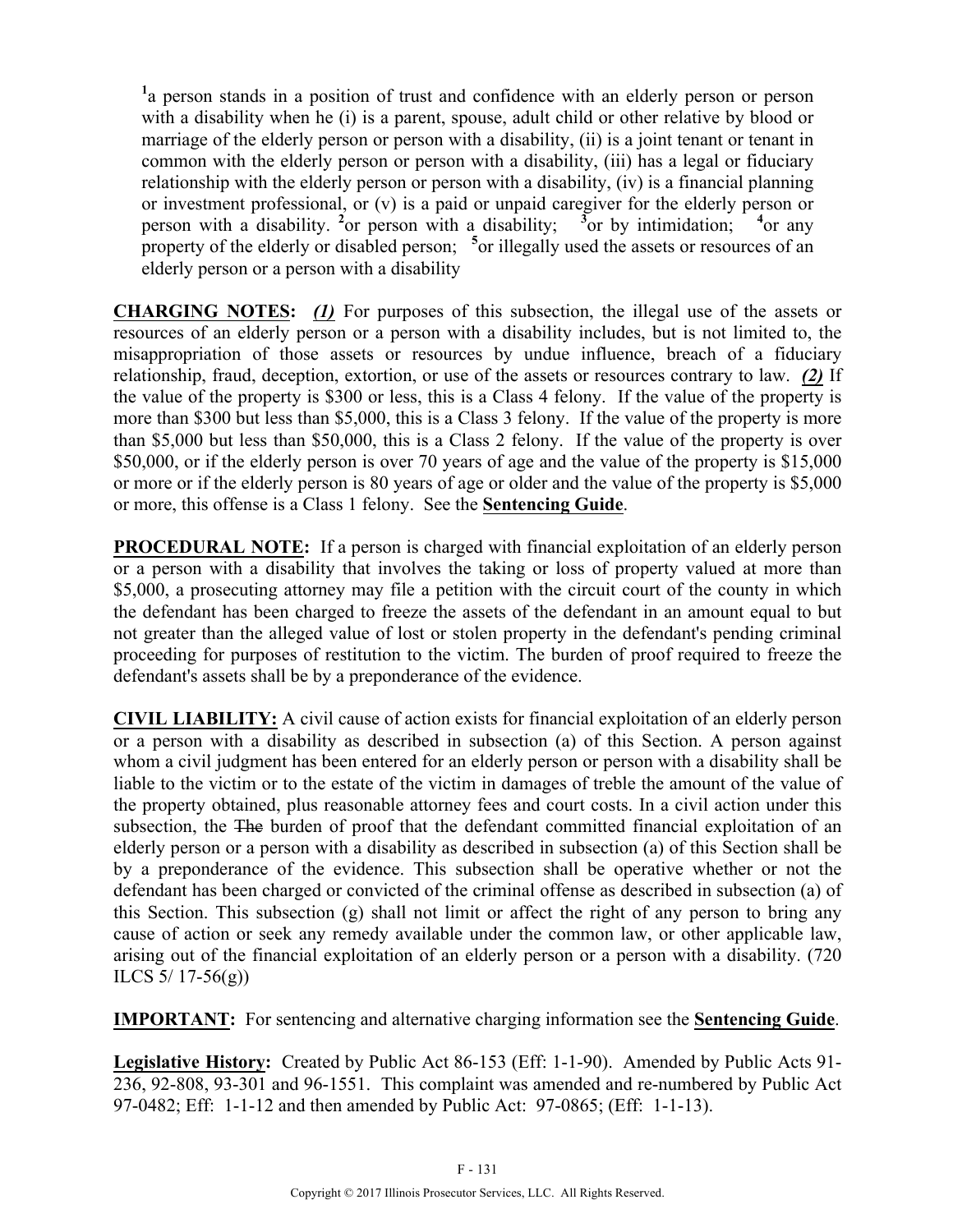**CHARGE:** Felony (Class 2) **BOND:** Must be Set by Judge

## **720 ILCS 5/ 17-57(a)(4)**

UNLAWFUL DEFRAUDING ALCOHOL**<sup>1</sup>** SCREENING TESTS

In violation of SECTION  $17-57(a)(4)$  of ACT  $-5$  of CHAPTER 720 of the Illinois Compiled Statutes, on (date of offense), in the State of Illinois and the County of defendant, (defendant's name), knowingly<sup>2</sup> possessed<sup>3</sup> an adulterant (describe the adulterant) that was intended to be used to adulterate human substances (describe the substances) for the purpose of defrauding an alcohol**<sup>1</sup>** screening test.

<sup>1</sup><sup>or drug; <sup>2</sup><sub>or</sub> intentionally or recklessly; <sup>3</sup><sub>or</sub> manufactured or sold</sup>

**NOTE:** Other methods of violating this subsection are: (1) manufacturing, selling, giving away, distributing, or marketing synthetic or human substances or other products in this State or transporting urine into this State with the intent of using the synthetic or human substance or other products to defraud a drug or alcohol screening test; (2) attempting to foil or defeat a drug or alcohol screening test by the substitution or spiking of a sample or the advertisement of a sample substitution or other spiking device or measure; or (3) adulterating synthetic or human substances with the intent to defraud a drug or alcohol screening test.

**IMPORTANT:** For sentencing and alternative charging information see the Sentencing Guide.

**Legislative History:** This offense was added by Public Act 93-691 (Eff: 7-9-05).

**CHARGE:** Felony (Class 4) **BOND:** Must be Set by Judge

## **720 ILCS 5/ 17-60(b)**

#### UNLAWFUL PROMOTION OF PYRAMID SALES SCHEME

**In violation of SECTION 17-60(b) of ACT 5 of CHAPTER 720 of the Illinois Compiled Statutes, on (date of offense) , in the State of Illinois and the County of \_\_\_\_\_,**  defendant, (defendant's name), knowingly sold<sup>1</sup> the right to participate in a pyramid sales scheme to Don Smith.

<sup>1</sup> or offered to sell or attempted to sell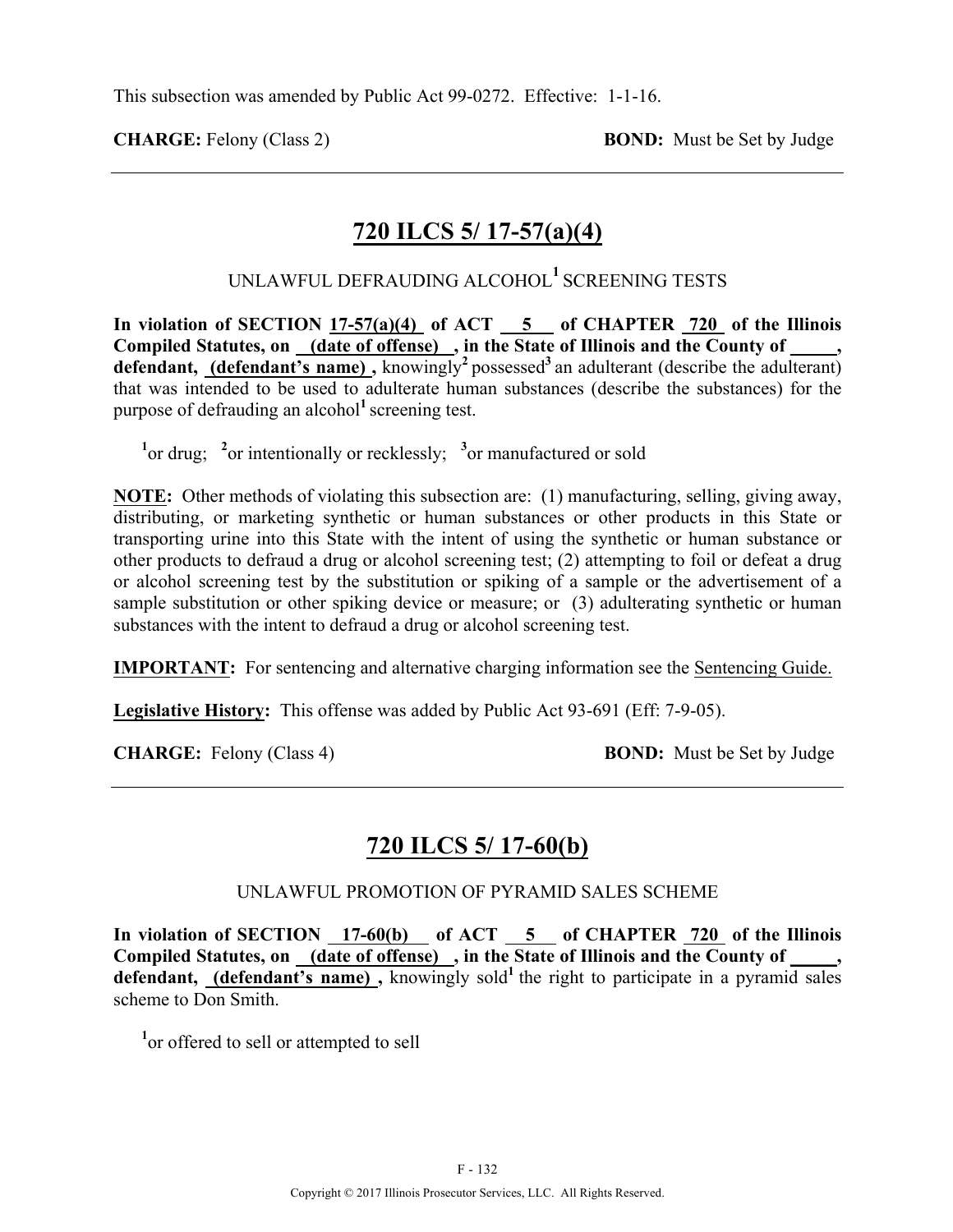**NOTE:** The term "pyramid sales scheme" means any plan or operation whereby a person, in exchange for money or other thing of value, acquires the opportunity to receive a benefit or thing of value, which is primarily based upon the inducement of additional persons, by himself or others, regardless of number to participate in the same plan or operation and is not primarily contingent on the volume or quantity of goods, services or other property sold or distributed or to be sold or distributed to persons for purposes of resale to consumers. (720 ILCS 5/17-60(a))

**IMPORTANT:** For sentencing and alternative charging information see the **Sentencing Guide**.

**Legislative History:** Created - P.A. 83-808 (January 1, 1984). This complaint was recently amended and re-numbered by Public Act 96-1551; Eff: 7-1-11.

**CHARGE:** Misdemeanor (Class A) **BOND:** \$1,500